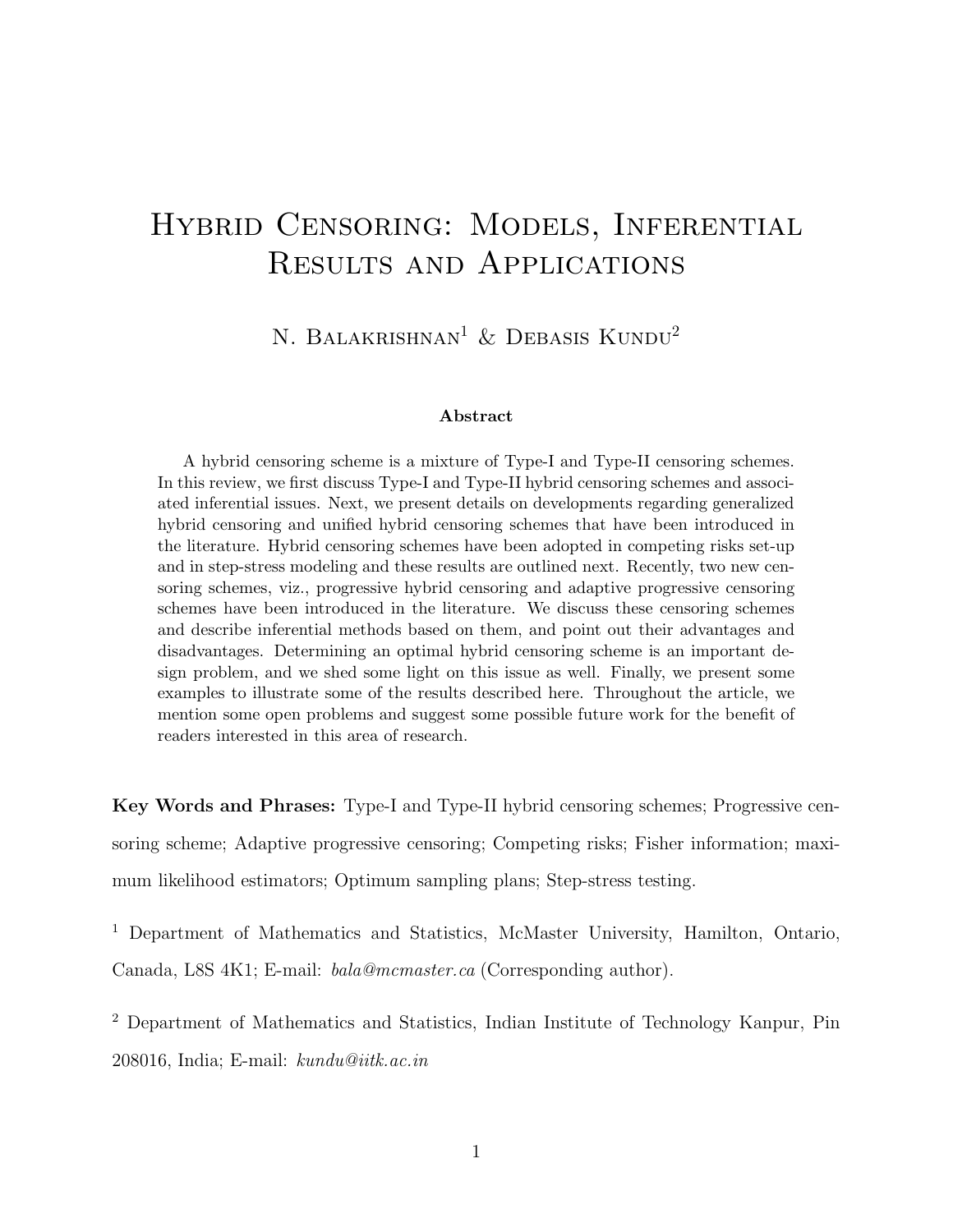## 1 INTRODUCTION

Type-I and Type-II censoring schemes are the two most common and popular censoring schemes. In Type-I censoring scheme, the experimental time is fixed, but the number of observed failures is a random variable. On the other hand, in Type-II censoring scheme, number of observed failures is fixed, but the experimental time is a random variable. The mixture of Type-I and Type-II censoring schemes is known as hybrid censoring scheme, and it can be described as follows.

Consider the following life-testing experiment in which  $n$  units are placed on test. The lifetimes of the sample units are assumed to be independent and identically distributed  $(i.i.d.)$ random variables. Let the ordered lifetimes of these units be denoted by  $X_{1:n}, \dots, X_{n:n}$ , respectively. The test is terminated when a pre-fixed number,  $r < n$ , out of *n* items have failed, or when a pre-fixed time,  $T$ , has been reached. In other words, the life-test is terminated at a random time  $T_* = \min\{X_{r:n}, T\}$ . It is also usually assumed that the failed units are not replaced in the experiment.

This hybrid censoring scheme, which was originally introduced by Epstein (1954), has been used quite extensively in reliability acceptance test in MIL-STD-781-C (1977). From now on, we refer to this hybrid censoring scheme as *Type-I hybrid censoring scheme (Type-I* HCS). It is evident that the complete sample situation as well as Type-I and Type-II right censoring schemes are all special cases of this Type-I HCS.

Since the introduction of Type-I HCS by Epstein (1954), extensive work has been done on hybrid censoring and many different variations of it. In his pioneering work, Epstein (1954) introduced the Type-I HCS and considered the special case when the lifetime distribution is exponential with mean lifetime  $\theta$ . He discussed estimation methods for  $\theta$  and also proposed a two-sided confidence interval for  $\theta$ , without presenting a formal proof of its construction.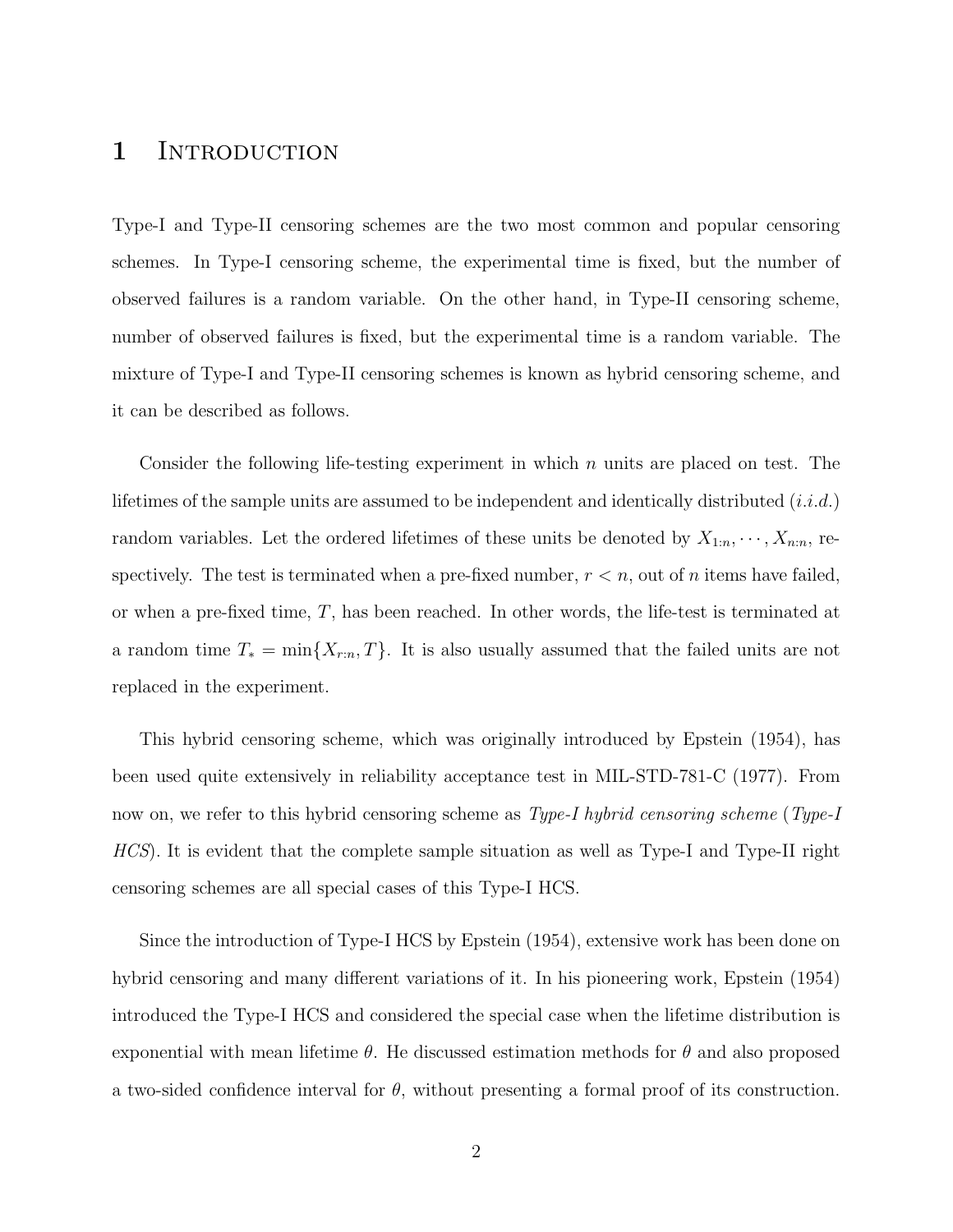Later, Fairbanks et al. (1982) modified slightly the proposition of Epstein (1954), and suggested a simple set of confidence intervals. Motivated by the works of Bartholomew (1963) and Barlow et al. (1968), Chen and Bhattacharyya (1988) derived the exact distribution of the conditional maximum likelihood estimator (MLE) of  $\theta$  by using the conditional moment generating function approach, and used it to construct an exact lower confidence bound for θ. Childs et al. (2003) derived a simplified but an equivalent form of the exact distribution of the MLE of  $\theta$  as derived by Chen and Bhattacharyya (1988). In constructing exact confidence intervals for  $\theta$  from the exact conditional densities, these authors made a critical assumption about monotonicity of tail probabilities and this was formally proved only recently by Balakrishnan and Iliopoulos (2009). Draper and Guttman (1987) considered the Bayesian inference for  $\theta$ , and obtained the Bayesian estimate and a two-sided credible interval for  $\theta$  by using an inverted gamma prior. A comparison of different methods of estimation, by using extensive Monte Carlo simulations, was carried out by Gupta and Kundu (1998). While all these results were developed for the case of exponential distribution, Type-I HCS has been discussed for some other lifetime distributions such as two-parameter exponential, Weibull, log-normal and generalized exponential. All these developments pertaining to this Type-I HCS will be reviewed in Section 2.

As in the case of conventional Type-I censoring, the main disadvantage of Type-I HCS is that most of the inferential results need to be developed in this case under the condition that the number of observed failures is at least one; moreover, there may be very few failures occurring up to the pre-fixed time  $T$  which results in the estimator(s) of the model parameter(s) having low efficiency. For this reason, Childs et al. (2003) introduced an alternative hybrid censoring scheme that would terminate the experiment at the random time  $T^* = \max\{X_{r,n}, T\}$ . This hybrid censoring scheme is called *Type-II hybrid censoring scheme* (Type-II HCS), and it has the advantage of guaranteeing at least r failures to be observed by the end of the experiment. If  $r$  failures occur before time  $T$ , then the experiment would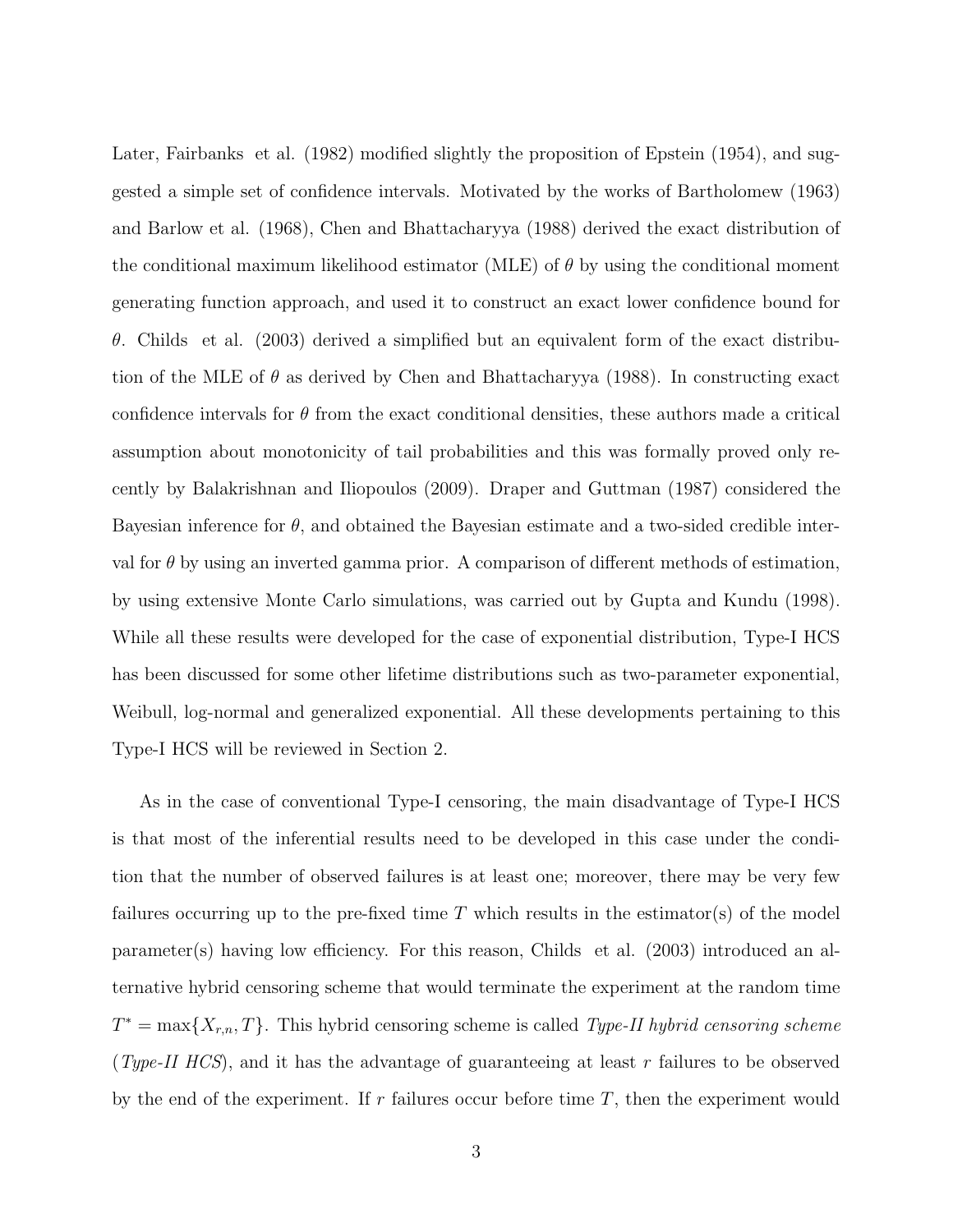continue up to time  $T$  which may end up yielding possibly more than  $r$  failures in the data. On the other hand, if the r-th failure does not occur before time  $T$ , then the experiment would continue until the time when the  $r$ -th failure occurs in which case we would observe exactly r failures in the data. All developments pertaining to this Type-II HCS will be reviewed in Section 3.

In a direct comparison of Type-I and Type-II hybrid censoring schemes, we observe the following advantages and disadvantages in them:

Type-I HCS: In this case, the termination time is pre-fixed, which is clearly an advantage from an experimenter's point of view. However, if the mean lifetime of experimental units is somewhat larger than the pre-fixed time  $T$ , then with high probability, far fewer failures than the pre-fixed r would be observed before time  $T$ . This will definitely have an adverse effect on the efficiency of inferential procedures based on Type-I HCS.

Type-II HCS: In this case, the termination time is a random variable, which is clearly a disadvantage from the experimenter's point of view. On the other hand, at least  $r$  failures and possibly more than  $r$  failures would be observed by the termination time, and this will result in efficient inferential procedures in this case.

To overcome some of the drawbacks in these schemes, Chandrasekar et al. (2004) introduced two extensions, and called them generalized Type-I and Type-II hybrid censoring schemes. We will review in Section 4 all developments relating to these generalized Type-I HCS and Type-II HCS. Recently, Balakrishnan et al. (2008) combined all these censoring schemes, and introduced the so-called *unified hybrid censoring scheme*. Details on this unified hybrid censoring scheme and related inferential issues will be reviewed in Section 5.

In many life-testing experiments, quite often there may be more than one risk factor that could cause the failure of units. In such situations, an investigator would naturally be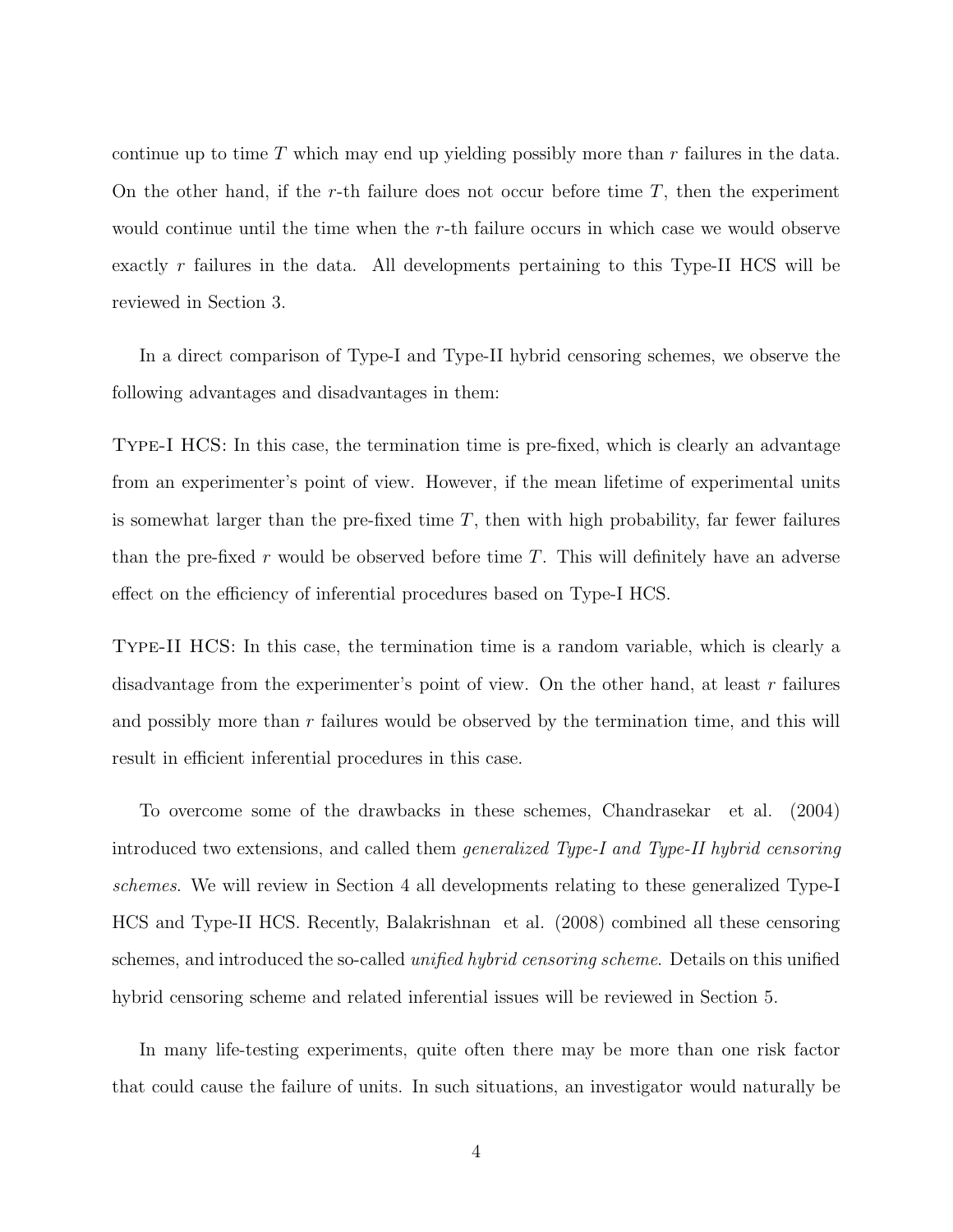interested in the assessment of a specific risk factor in the presence of all other risk factors. Such a scenario is referred to in the literature as the competing risks problem. Analysis of data from hybrid life-testing experiments in the presence of competing risks was discussed by Kundu and Gupta (2007), and this will be the focus of discussion in Section 6.

Recently, *progressive censoring* has been discussed quite extensively in the literature as a very flexible censoring scheme as it allows for the removal of live experimental units at various intermittent times during the experiment in addition to removal at the termination of the experiment. For an elaborate treatment on the theory, methods and applications of progressive censoring, one may refer to the monograph of Balakrishnan and Aggarwala (2000) and the recent review article by Balakrishnan (2007). Hybrid censoring schemes have been introduced in the context of progressive censoring as well. Inferential results have been developed by Kundu and Joarder (2006) and Childs et al. (2008) based on such progressive hybrid censoring schemes, and these results will be reviewed in Section 7.

Ng et al. (2009) and Lin et al. (2009) have proposed adaptive progressive hybrid censoring schemes and then developed inferential methods for the unknown parameter(s) of exponential and Weibull distributions, respectively. Such adaptive progressive hybrid censoring schemes allow the experimenter to modify the censoring scheme adaptively during the life-testing experiment. The corresponding models and inferential results will be reviewed in Section 8.

Often, in reliability and life-testing experiments, one is interested in the effects of varying stress factors, such as temperature, voltage and load, on the lifetimes of experimental units. Since many modern products are highly reliable and hence a life-test under normal condition would tend to last a long time, experimenters often resort to an *accelerated life-testing* (ALT) experiment. Such experiments allow the experimenter to obtain adequate data for the items under accelerated stress conditions, which cause the items to fail much more quickly than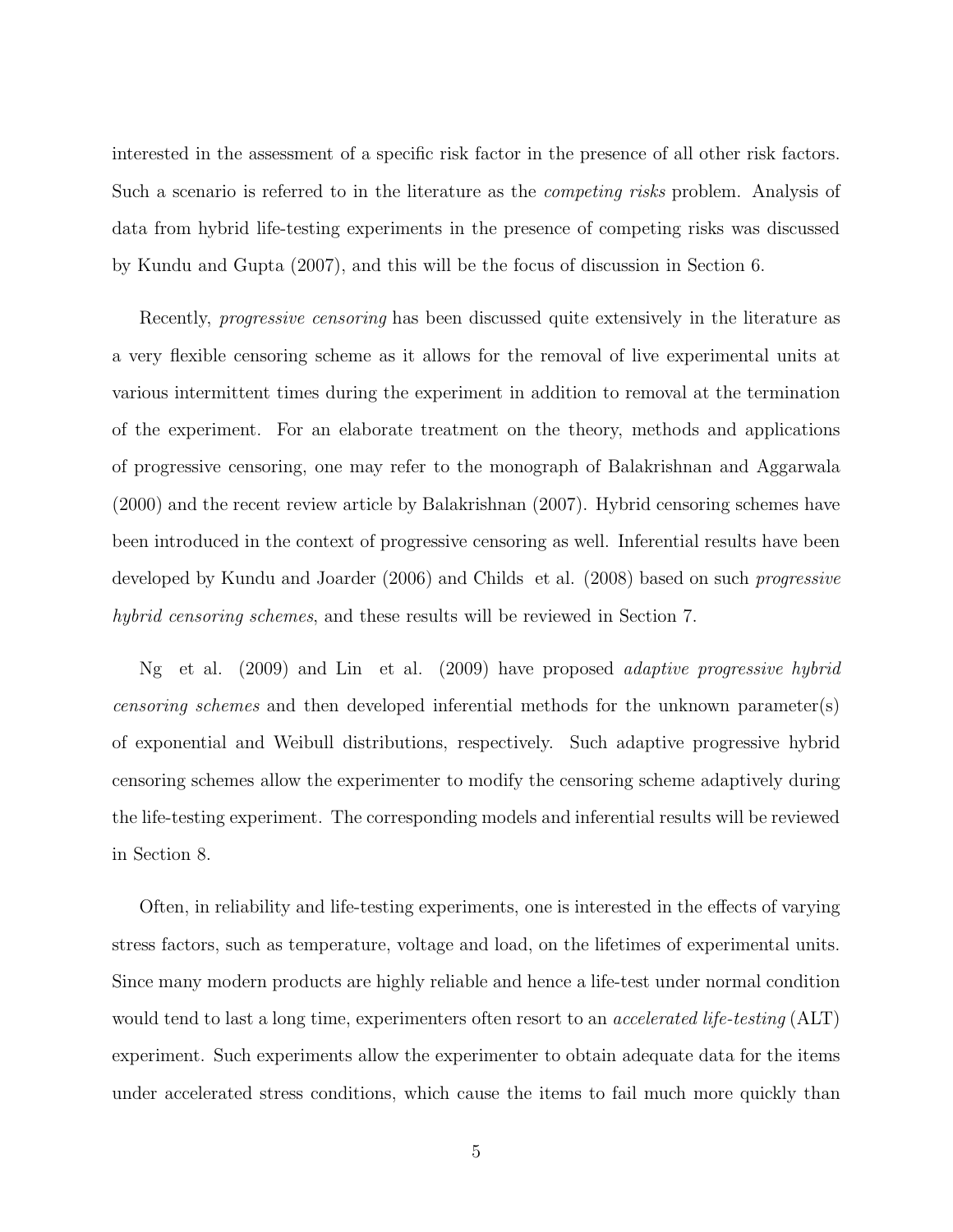under normal operating conditions. For some key references in the area of accelerated testing, one may refer to Nelson (1990), Meeker and Escobar (1998), Bagdonavicius and Nikulin (2002), and the references cited therein. A special class of the ALT is called step-stress testing, which allows the experimenter to change the stress level in multiple incremental steps during the experimentation. Balakrishnan and Xie (2007a,b) developed statistical inference for the model parameters in a simple step-stress model (meaning only two stress levels) with Type-I and Type-II hybrid censored data from an exponential distribution. We shall review these developments in Section 9. Some other related issues such as determination of optimal hybrid censoring plans, construction of acceptance sampling plans, testing of exponentiality based on hybrid censored data, and Bayesian prediction of lifetimes will all be discussed briefly in Section 10.

Finally, in Section 11, we present a few numerical examples in order to illustrate some of the results described here and also to highlight the usefulness of some of the forms of hybrid censoring scheme discussed in this article.

During the course of our discussion, we shall also point out several open problems and possible directions for future work. Through out the article, unless otherwise mentioned, it is assumed that n identical units are placed simultaneously on a life-testing experiment at time zero, and that the failed units are not replaced.

## 2 Type-I HCS

## 2.1 FORM OF DATA

In this section, we assume that the data are Type-I hybrid censored, i.e., we have one of the following two forms of observations as our observed data: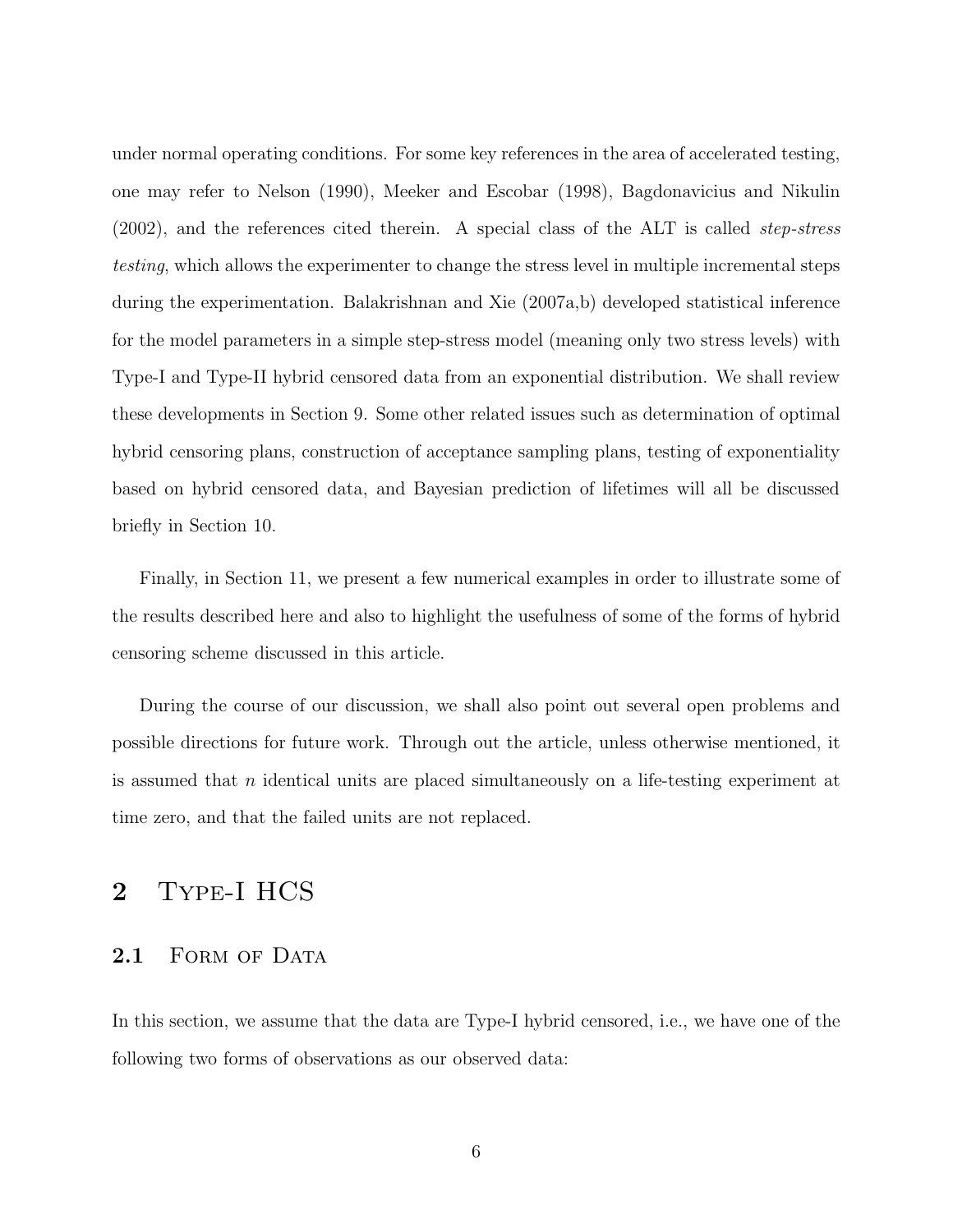CASE I:  ${x_{1:n} < \cdots < x_{r:n}}$  if  $x_{r:n} \leq T$ ;

CASE II:  ${x_{1:n} < \cdots < x_{D:n}}$  if  $x_{r:n} > T$ ,

where  $D$  denotes the number of failures observed before time  $T$ . In the rest of this section, we consider different distributions for the lifetimes of the units and then describe pertinent inferential methods.

## 2.2 EXPONENTIAL DISTRIBUTION

## 2.2.1 MLE AND ITS EXACT DISTRIBUTION

Suppose the lifetimes of the units under test are i.i.d. exponential random variables with probability density function (PDF)

$$
f(x; \theta) = \frac{1}{\theta} e^{-\frac{x}{\theta}}, \quad x \ge 0, \quad \theta > 0.
$$
 (1)

Then, based on the observed sample, it can be easily seen [see Chen and Bhattacharyya (1988)] that the MLE of  $\theta$  does not exist if  $d = 0$ , and if  $d > 0$ , it is given by

$$
\hat{\theta} = \begin{cases}\n\frac{1}{d} \left\{ \sum_{i=1}^{d} x_{i:n} + (n-d)T \right\} & \text{if } x_{r:n} > T \\
\frac{1}{r} \left\{ \sum_{i=1}^{r} x_{i:n} + (n-r)x_{r:n} \right\} & \text{if } x_{r:n} \le T.\n\end{cases}
$$
\n(2)

Clearly,  $\hat{\theta}$  is the conditional MLE of  $\theta$ , conditioned on having observed at least one failure, and it has a bounded support. Chen and Bhattacharyya (1988) derived the moment generating function of  $\hat{\theta}$  by using the expression

$$
M_{\widehat{\theta}}(\omega) = E_{\theta}(e^{\omega\widehat{\theta}}) = \sum_{d=1}^{r-1} E_{\theta}(e^{\omega\widehat{\theta}} \mid D=d)P_{\theta}(D=d) + \sum_{d=r}^{n} E_{\theta}(e^{\omega\widehat{\theta}} \mid D=d)P_{\theta}(D=d), \quad (3)
$$

where  $P_{\theta}(D = d)$  is the conditional probability that  $D = d$ , given  $D \geq 1$ . The expression obtained by Chen and Bhattacharyya (1988) is quite complicated, and an equivalent but simplified expression has been obtained by Childs et al. (2003) as follows:

$$
M_{\hat{\theta}}(\omega) = (1 - q^n)^{-1} \left[ \sum_{d=1}^{r-1} {n \choose d} \frac{q^{(n-d)(1 - \theta \omega/d)}}{(1 - \omega \theta/d)^d} (1 - q^{(1 - \theta \omega/d)})^d + r \binom{n}{r} (1 - \theta \omega/r)^{-r} \right]
$$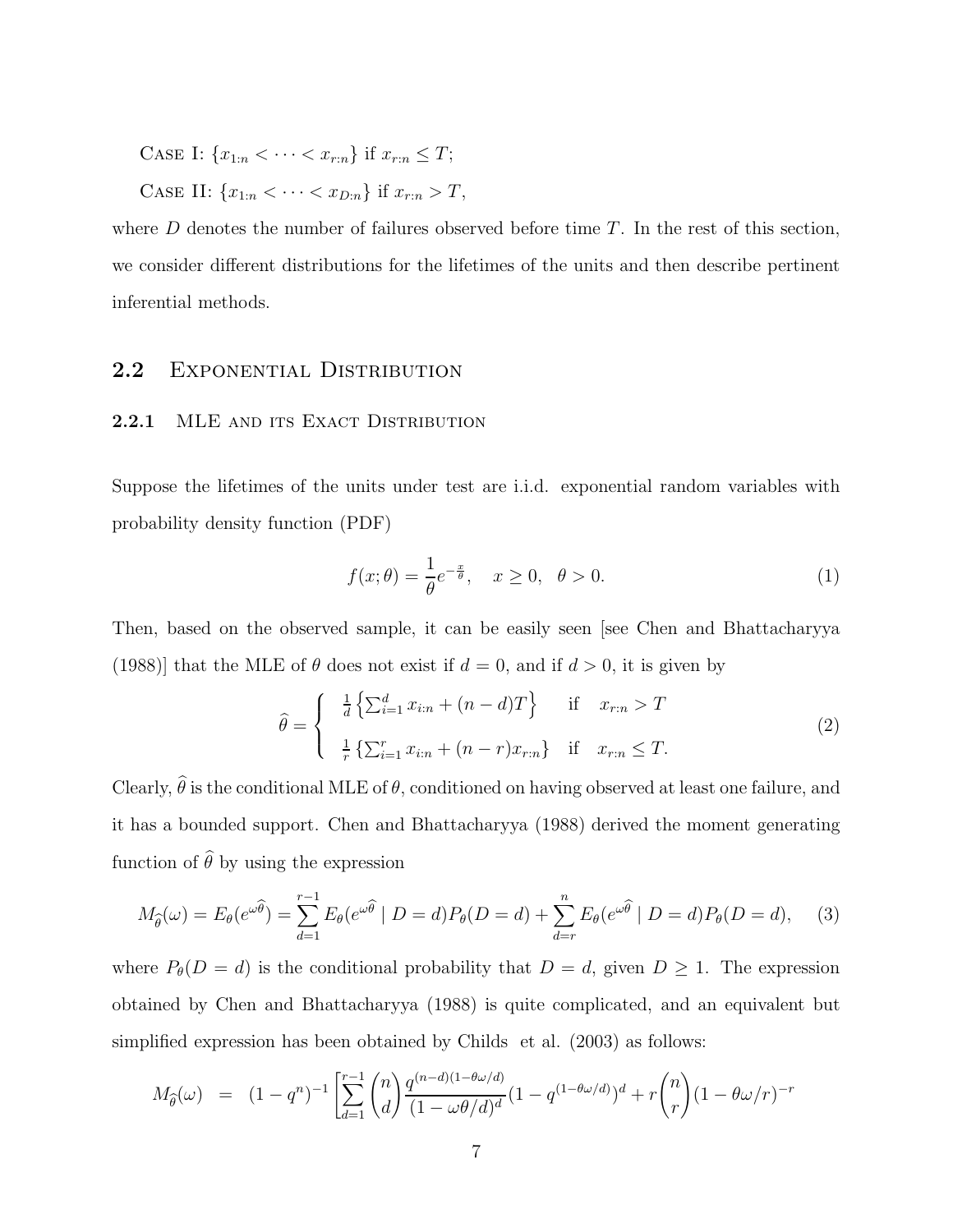$$
\times \sum_{k=0}^{r-1} \frac{(-1)^k}{(n-r+k+1)} \binom{r-1}{k} (1 - q^{(1-\theta\omega/r)(n-r+k+1)}) \,, \quad \omega < \frac{1}{\theta},\tag{4}
$$

where  $q = e^{-T/\theta}$ . Now, upon using the moment generating functions of gamma and shifted gamma distributions and by inverting (4), Childs et al. (2003) obtained the exact conditional PDF of  $\hat{\theta}$  as

$$
f_{\hat{\theta}}(x) = (1 - q^n)^{-1} \left[ \sum_{d=1}^{r-1} \sum_{k=0}^d C_{k,d} g\left(x - T_{k,d}; \frac{d}{\theta}, d\right) + g\left(x; \frac{r}{\theta}, r\right) \right] + r \binom{n}{r} \sum_{k=1}^r \frac{(-1)^k q^{n-r+k}}{n - r + k} \binom{r-1}{k-1} g\left(x - T_{k,r}; \frac{r}{\theta}, r\right), \quad 0 < x < n, \quad (5)
$$

where  $C_{k,d} = (-1)^k$  $\sqrt{n}$ d  $\bigwedge d$ k !  $q^{n-d+k}$ ,  $T_{k,d} = (n-d+k)T/d$ , and  $g(x; \lambda, \alpha)$  is the two-parameter gamma density given by

$$
g(x; \lambda, \alpha) = \begin{cases} \frac{\lambda^{\alpha}}{\Gamma(\alpha)} x^{\alpha - 1} e^{-\lambda x} & \text{if } x > 0 \\ 0 & \text{if } x \le 0. \end{cases}
$$
 (6)

It is clear from (5) that the conditional PDF of  $\hat{\theta}$  is a generalized mixture of gamma and shifted gamma densities, in which the mixing coefficients may also be negative. The corresponding cumulative distribution function (CDF) and the survival function (SF) of  $\hat{\theta}$  can be obtained readily from (5) in terms of incomplete gamma function. The SF of  $\hat{\theta}$  is presented below since it is useful in constructing exact confidence intervals for  $\theta$ :

$$
P_{\theta}(\hat{\theta} > b) = (1 - q^n)^{-1} \left[ \sum_{d=1}^{r-1} \sum_{k=0}^{d} \frac{C_{k,d}}{(d-1)!} \Gamma(d, A_d(T_{k,d})) + \frac{\Gamma(r, rb/\theta)}{(r-1)!} + \frac{r}{(r-1)!} {n \choose r} \sum_{k=1}^{r} \frac{(-1)^k q^{n-r+k}}{n-r+k} {r-1 \choose k-1} \Gamma(r, A_r(T_{k,r})) \right],
$$
(7)

where  $A_k(a) = \frac{k}{\theta} < b - a >$ ,  $\lt x \gt \gt \max\{x, 0\}$ , and  $\Gamma(a, z) = \int_z^{\infty} t^{a-1} e^{-t} dt$  is the upper incomplete gamma function.

Because of the explicit expression of the PDF of the MLE  $\hat{\theta}$  in (5), moments of  $\hat{\theta}$  can be easily obtained; see Chen and Bhattacharyya (1988). It is observed that the MLE of  $\theta$  is a biased estimate of  $\theta$ . From the PDF in (5), it can be easily observed that when  $T \to \infty$ ,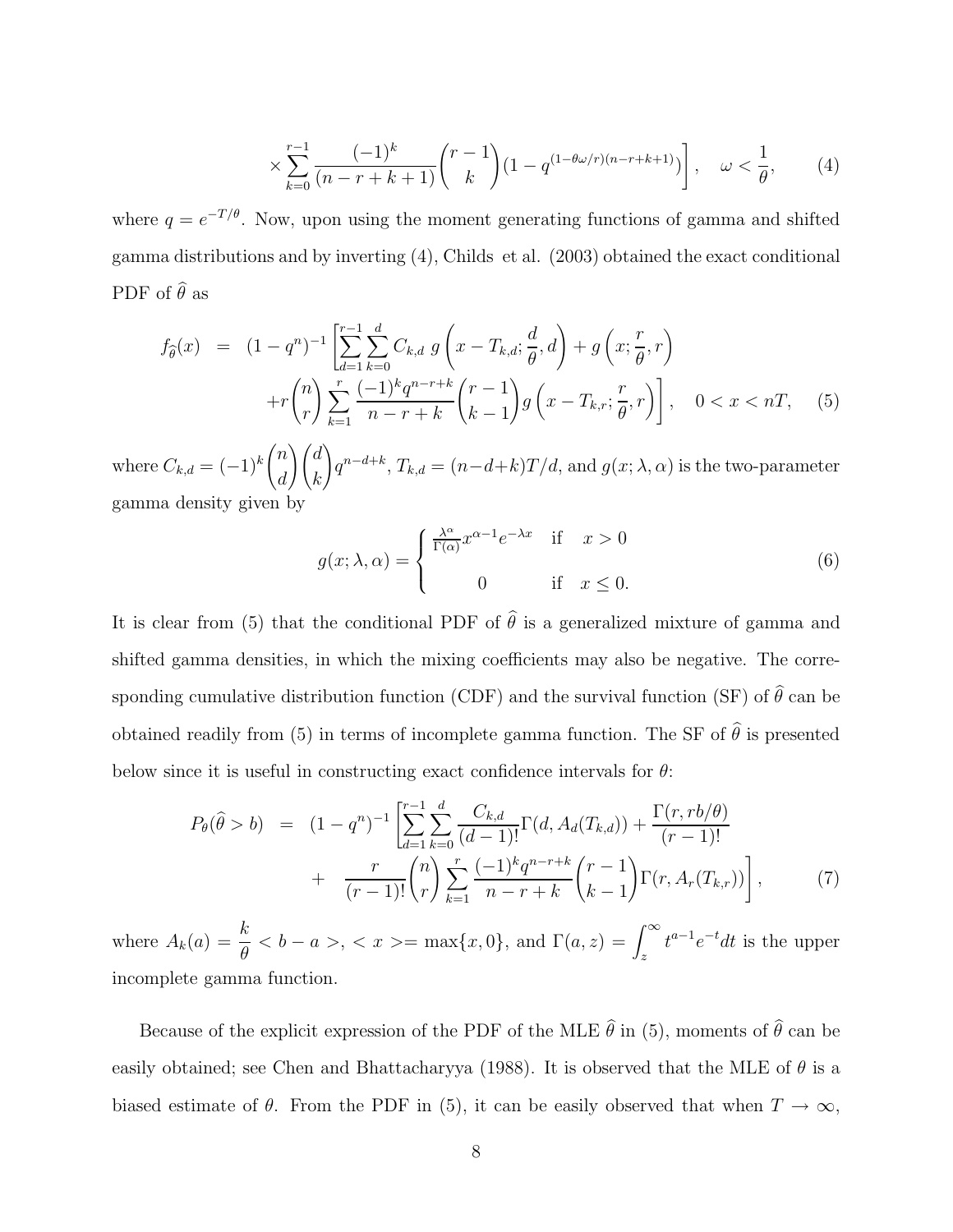$f_{\widehat{\theta}}(x) = g\left(x; \right)$ r θ  $(r)$ , which yields the well-known result in this case that  $\frac{2r\theta}{\theta}$ θ has a chi-square distribution with 2r degrees of freedom; see Balakrishnan and Cohen (1991). Observe in this case that the Type-I HCS simply reduces to a conventional Type-II censored sample. Also, if we set  $r = n$ , we simply deduce the PDF of the MLE of  $\hat{\theta}$  for the conventional Type-I censoring case as was originally derived by Bartholomew (1963).

## 2.2.2 EXACT CONFIDENCE INTERVALS

In this section, we present two different exact confidence intervals for the parameter  $\theta$ . Fairbanks et al. (1982) proposed a set of two-sided  $100(1-\alpha)\%$  confidence intervals for  $\theta$  in the Type-I HCS as follows:

$$
\left[\frac{2S}{\chi_{2,\alpha/2}^2}, \infty\right] \quad \text{if} \quad d = 0,
$$
\n
$$
\left[\frac{2S}{\chi_{2d+2,\alpha/2}^2}, \frac{2S}{\chi_{2d,1-\alpha/2}^2}\right] \quad \text{if} \quad 1 \le d \le r-1,
$$
\n
$$
\left[\frac{2S}{\chi_{2r,\alpha/2}^2}, \frac{2S}{\chi_{2r,1-\alpha/2}^2}\right] \quad \text{if} \quad d = r,
$$
\n(8)

where  $S$  is the total time on test given by

$$
S = \begin{cases} \sum_{i=1}^{d} x_{i:n} + (n-d)T & \text{if } x_{r:n} > T, \\ \sum_{i=1}^{r} x_{i:n} + (n-r)x_{r:n} & \text{if } x_{r:n} \le T, \end{cases}
$$
(9)

and  $\chi^2_{m,\beta}$  denotes the upper  $\beta$  percentage point of a chi-square distribution with m degrees of freedom. Fairbanks et al. (1982) provided a formal proof in the 'with replacement' case, and mentioned that the proof can be extended for the 'without replacement' case as well. It is not clear how the proof for the 'without replacement' case will proceed since one of the key assumptions in their proof for the 'with replacement' case is that, for  $0 \le j \le r - 1$ ,

$$
P\{j \text{ items fail by the decision time}\} = \frac{e^{-nT/\theta} (nT/\theta)^j}{j!}.
$$
 (10)

Clearly, (10) will not be valid for the 'without replacement' case. Thus, the problem for the 'without replacement' case appears to be an open one!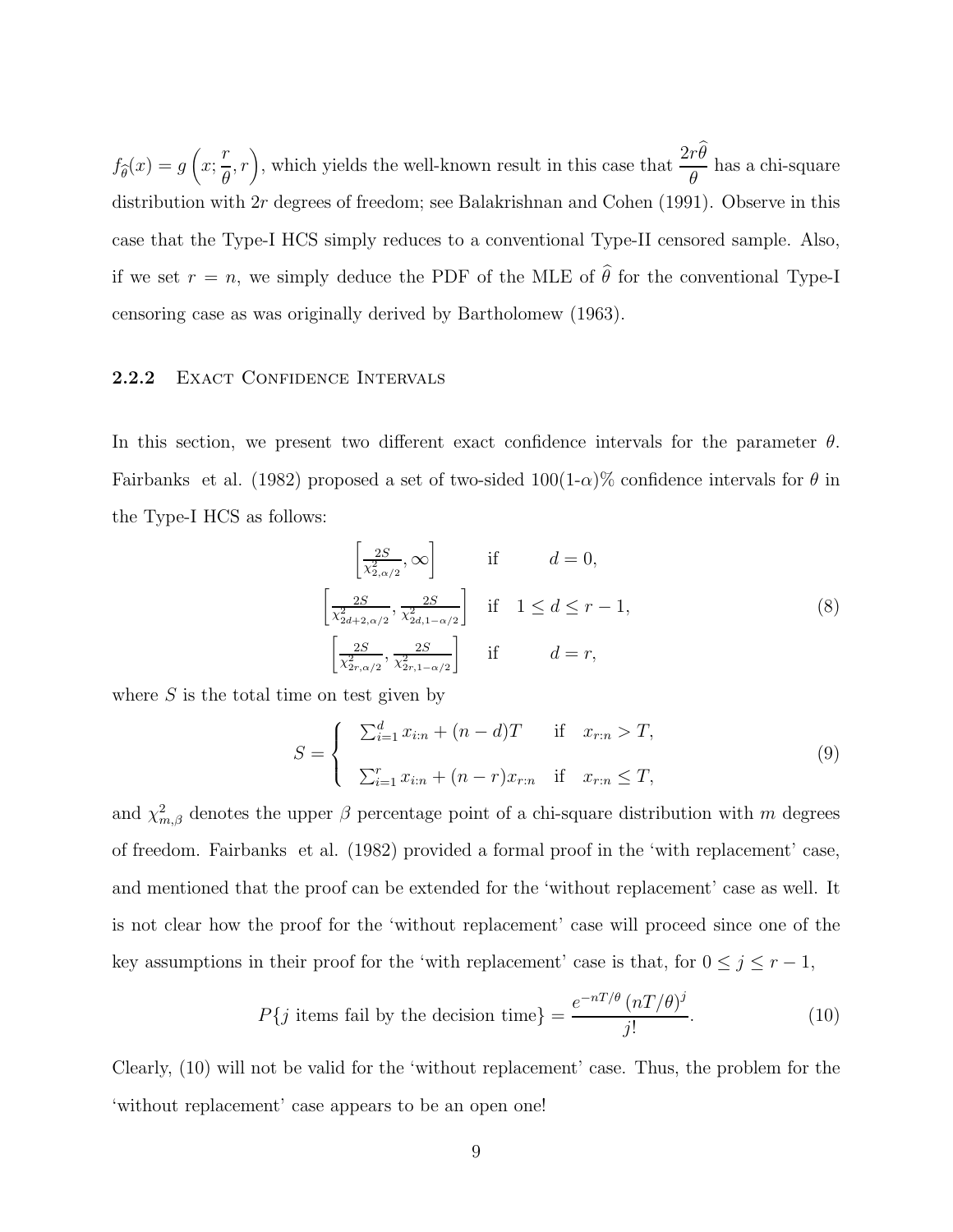Now, we describe the exact two-sided confidence interval for  $\theta$  by using the exact distribution of  $\hat{\theta}$ , as proposed by Chen and Bhattacharyya (1988), based on the assumption that  $P_{\theta}(\theta > b)$  is an increasing function of  $\theta$  for fixed b, although they did not provide a formal proof for this. A formal proof of the monotonicity of this tail probability has been given recently by Balakrishnan and Iliopoulos (2009). If  $(\theta_L, \theta_U)$  denotes the exact two-sided 100(1- $\alpha$ )% symmetric confidence interval for  $\theta$ , then the limits  $\theta_L$  and  $\theta_U$  can be obtained by solving the following two non-linear equations:

$$
\frac{\alpha}{2} = (1 - e^{-nT\theta_L})^{-1} \left[ \sum_{d=1}^{r-1} \sum_{k=0}^{d} \frac{C_{k,d}}{(d-1)!} \Gamma\left(d, \frac{k}{\theta_L} < \hat{\theta} - T_{k,d} > \right) + \frac{\Gamma(r, r\hat{\theta}/\theta_L)}{(r-1)!} + \frac{r}{(r-1)!} {n \choose r} \sum_{k=1}^{r} \frac{(-1)^k e^{-T\theta_L(n-r+k)}}{n-r+k} {r-1 \choose k-1} \Gamma\left(r, \frac{r}{\theta_L} < \hat{\theta} - T_{k,r} > \right) \right]
$$
(11)

and

$$
1 - \frac{\alpha}{2} = (1 - e^{-nT\theta_U})^{-1} \left[ \sum_{d=1}^{r-1} \sum_{k=0}^d \frac{C_{k,d}}{(d-1)!} \Gamma\left(d, \frac{k}{\theta_U} < \hat{\theta} - T_{k,d} > \right) + \frac{\Gamma(r, r\hat{\theta}/\theta_U)}{(r-1)!} + \frac{r}{(r-1)!} {n \choose r} \sum_{k=1}^r \frac{(-1)^k e^{-T\theta_U(n-r+k)}}{n-r+k} {r-1 \choose k-1} \Gamma\left(r, \frac{r}{\theta_U} < \hat{\theta} - T_{k,r} > \right) \right].
$$
 (12)

Since these equations do not admit explicit solutions, the confidence limits  $\theta_L$  and  $\theta_U$  need to be computed numerically by solving the above two non-linear equations in (11) and (12).

#### 2.2.3 APPROXIMATE METHODS

Since the computation of the above exact confidence interval is somewhat involved and poses a problem when n is large, Gupta and Kundu (1998) proposed an approximate confidence interval by using the asymptotic normality of the MLE  $\hat{\theta}$  and the observed Fisher information. Specifically, the distribution of  $\hat{\theta}$  for large n is approximately normal with mean  $\theta$  and variance  $\left(\frac{S}{\hat{S}}\right)$  $\frac{\widehat{\theta}^3}{}$ d  $\theta^2$ ! . Using this, an approximate  $100(1-\alpha)\%$  confidence interval for  $\theta$  can be easily constructed.

It should be mentioned that parametric and non-parametric bootstrap can also be used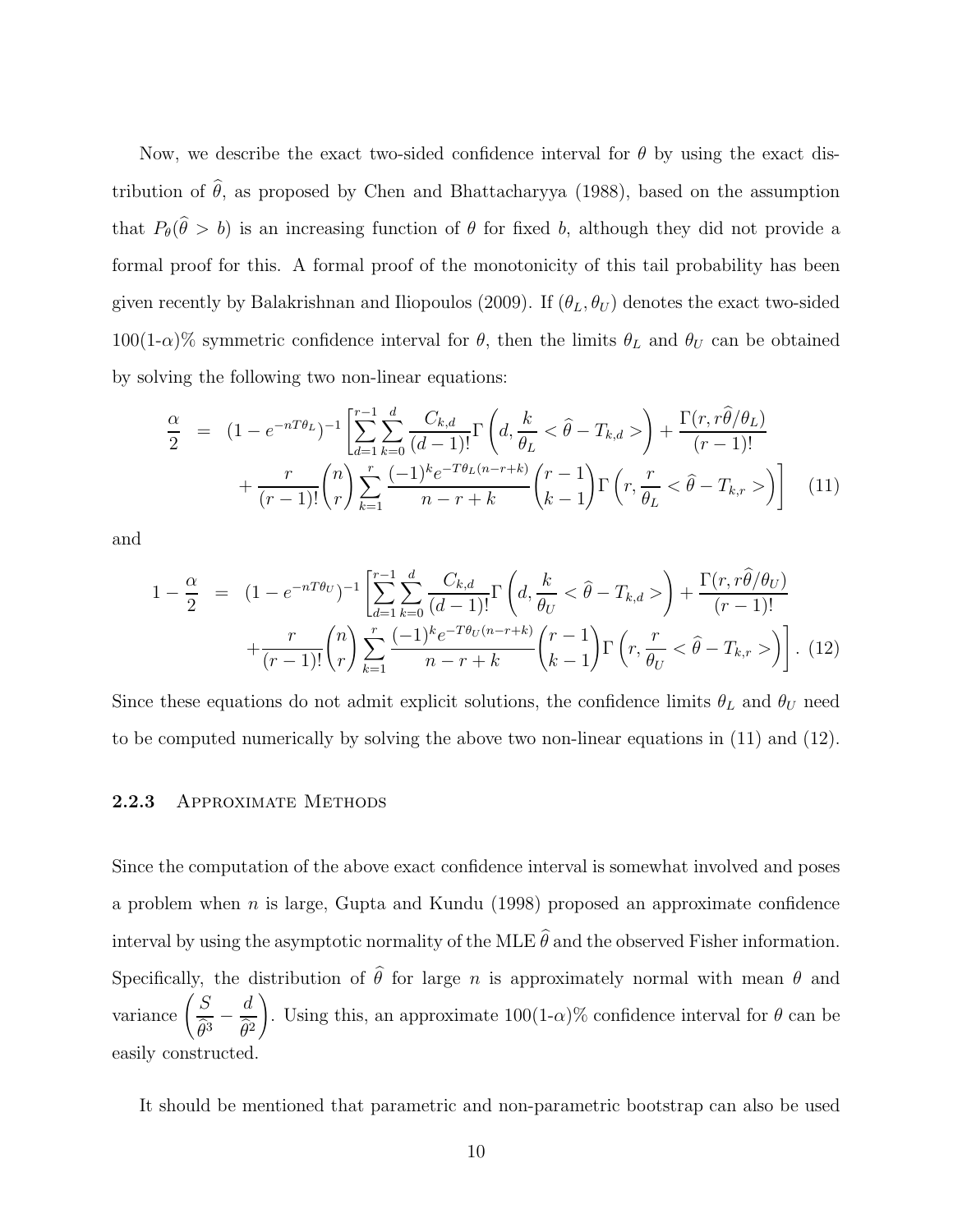effectively for constructing approximate confidence intervals. Comparative comments on all these methods are made later in Section 2.2.6.

## 2.2.4 Fisher Information

Park et al. (2008) derived the Fisher information for Type-I HCS by following an approach used by Wang and He (2005). In the case of exponential distribution with mean  $\theta$ , the Fisher information in Type-I hybrid censored data can be expressed as a sum of single integrals as

$$
I_1(\theta) = \frac{1}{\theta^2} \sum_{i=1}^r F_i\left(\frac{T}{\theta}\right),\tag{13}
$$

where

$$
F_i(x) = \int_{e^{-x}}^1 \frac{n!}{(i-1)!(n-i)!} t^{n-i} (1-t)^{i-1} dt \text{ for } x > 0.
$$
 (14)

These authors also used this expression to compare the Fisher information contained in different Type-I HCS. Moreover, this expression can also be utilized to construct confidence intervals for  $\theta$  by using  $I_1(\theta)$ .

## 2.2.5 Bayesian Inference

Draper and Guttman (1987) considered the Bayesian inference for the parameter  $\theta$  based on a Type-I hybrid censored data. For this purpose, they assumed that  $\theta$  has an inverted gamma prior with PDF

$$
\pi(\theta) = \frac{\lambda^{\beta}}{\Gamma(\beta)} \theta^{-(\beta+1)} e^{-\lambda/\theta}, \quad \theta > 0,
$$
\n(15)

where  $\beta > 0$  and  $\lambda > 0$  are the hyper-parameters. If  $\beta = \lambda = 0$ , then the prior in (15) becomes a non-informative prior. Based on the inverted gamma prior in (15), and the observed data, the posterior density function of  $\theta$  becomes

$$
l(\theta|Data) = \frac{(S_d + \lambda)^{d+\beta}}{\Gamma(d+\beta)} \theta^{-(d+\beta+1)} e^{-(S_d + \lambda)/\theta},\tag{16}
$$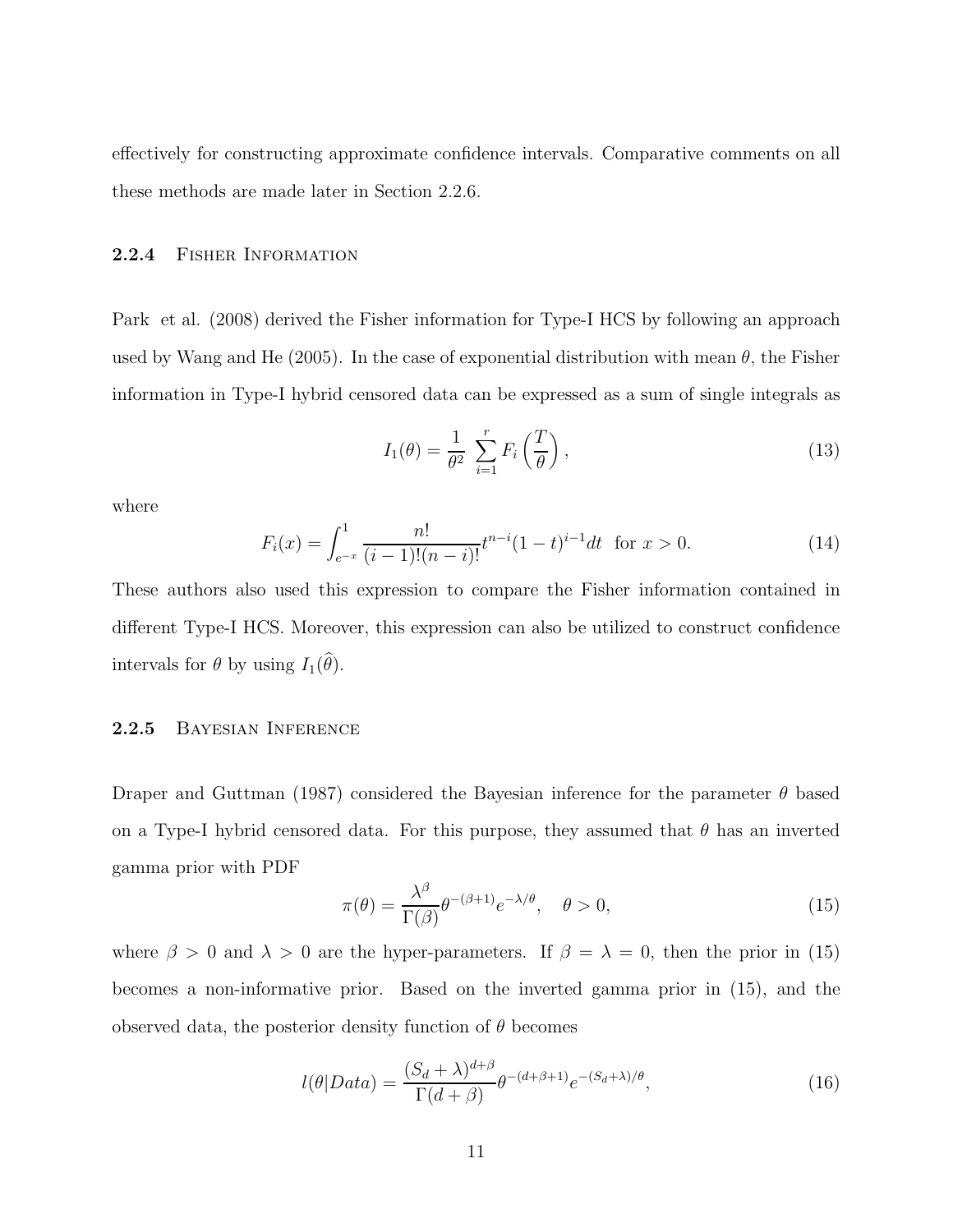where

$$
S_d = \begin{cases} nT & \text{if } d = 0\\ \sum_{i=1}^d x_{i:n} + (n-d)T & \text{if } 1 \le d \le r-1\\ \sum_{i=1}^r x_{i:n} + (n-r)x_{r:n} & \text{if } d = r. \end{cases}
$$
(17)

Since  $(S_d + \lambda)/\theta$  is distributed as  $\chi^2_{2(\beta+\lambda)}/2$  a posteriori, the Bayesian estimator of  $\theta$  under the squared-error loss function, being the posterior mean, is simply obtained as

$$
\hat{\theta}_{Bayes} = \frac{(S_d + \lambda)}{(d + \beta - 1)}
$$
\n(18)

provided  $d+\beta > 1$ . It is clear that the MLE of  $\theta$  presented in (2) coincides with the Bayesian estimator in (18) when  $\beta = \lambda = 0$ , i.e., when the prior becomes non-informative. Moreover, a  $100(1-\alpha)\%$  credible interval for  $\theta$  is easily obtained as

$$
\left(\frac{2(S_d+\lambda)}{\chi^2_{2(d+\beta),\alpha/2}}, \frac{2(S_d+\lambda)}{\chi^2_{2(d+\beta),1-\alpha/2}}\right)
$$
\n(19)

provided  $d + \beta > 0$ , where  $\chi^2_{m,\alpha}$  denotes as before the upper  $\alpha$  percentage point of the  $\chi^2$ distribution with m degrees of freedom.

#### 2.2.6 COMPARISON OF DIFFERENT METHODS

Gupta and Kundu (1998) carried out an extensive Monte Carlo simulation study to evaluate the performance of all these methods of inference. First of all, the confidence intervals obtained from the exact distribution perform very well in terms of the width of confidence intervals as well as in terms of coverage probabilities, even though it is computationally quite involved. The performance of the Bayesian credible intervals based on a non-informative prior is not very satisfactory, especially when the pre-fixed time  $T$  is small compared to  $\theta$ . The Bayesian credible intervals based on informative priors work well, but selecting the proper prior (i.e., a specific choice for the hyper-parameters) is always a difficult problem. For moderate or large values of  $n$  and when  $T$  is not particularly small, confidence intervals for  $\theta$  based on the asymptotic distribution of the MLE work quite well.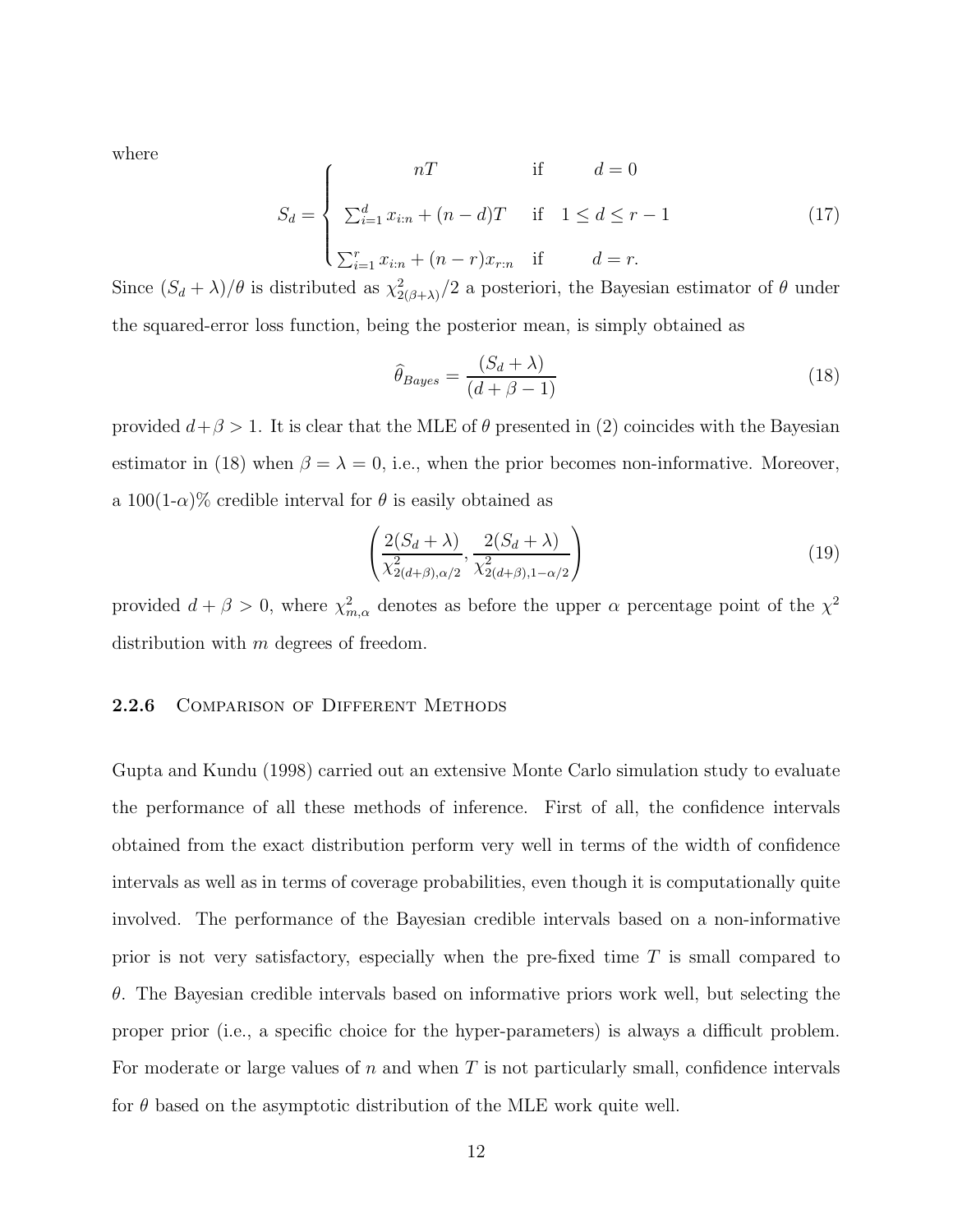## 2.3 TWO-PARAMETER EXPONENTIAL DISTRIBUTION

Recently, Childs et al. (2012) discussed likelihood inference for the parameters of a twoparameter exponential distribution when the data are Type-I hybrid censored. With the PDF of the two-parameter exponential distribution as

$$
f(x; \mu, \theta) = \frac{1}{\theta} e^{-(x-\mu)/\theta}, \quad x > \mu,
$$
\n(20)

where  $-\infty < \mu < \infty$  and  $\theta > 0$  are the threshold and scale parameters, respectively. Based on the observed sample as provided in Section 2.1, it has been observed by Childs et al. (2012) that the MLEs of  $\theta$  and  $\mu$  do not exist when  $d = 0$ . When  $r = 1$ , the MLEs of  $\theta$  and  $\mu$  are  $\widehat{\theta} = 0$  and  $\widehat{\mu} = x_{1:n},$  respectively. For  $r > 1,$ 

 $\widehat{\mu} = x_{1:n}$ 

and

$$
\hat{\theta} = \begin{cases} \frac{1}{d} \left[ \sum_{i=1}^{d} (x_{i:n} - x_{1:n}) + (n-d)(T - x_{1:n}) \right] & \text{if } d = 1, 2, \dots, r - 1 \\ \frac{1}{r} \left[ \sum_{i=1}^{r} (x_{i:n} - x_{1:n}) + (n-r)(x_{r:n} - x_{1:n}) \right] & \text{if } d = r. \end{cases}
$$
\n(21)

From the joint moment generating function, the conditional marginal PDF of  $(\hat{\mu} - \mu)/\theta$  can be obtained as

$$
f_{\frac{\widehat{\mu}-\mu}{\theta}}(x) = (1-q^n)^{-1} \left[ \sum_{j=1}^{r-1} \sum_{k=0}^{j-1} C_{j,k} g(x; j-k, 1) + \sum_{j=1}^{r-1} \sum_{k=0}^{j-1} B_{k,j} g\left(x - \frac{T-\mu}{\theta}; j-k, 1\right) \right] + g(x; n, 1) - q^n g\left(x - \frac{T-\mu}{\theta}; n, 1\right) + \sum_{k=1}^{r-1} D_k g\left(x - \frac{T-\mu}{\theta}; k, 1\right) + \sum_{k=1}^{r-1} E_k g(x; k, 1) \right],
$$
(22)

where

$$
B_{j,k} = (-1)^{k+1} {n \choose j} {j \choose k} q^n, \quad j = 1, 2, \dots r-1, \quad k = 0, \dots, j-1
$$
  

$$
D_k = r {n \choose r} \frac{1}{n-k} (-1)^{r+k-1} {r-1 \choose k} q^n, \quad k = 1, 2, \dots, r-1,
$$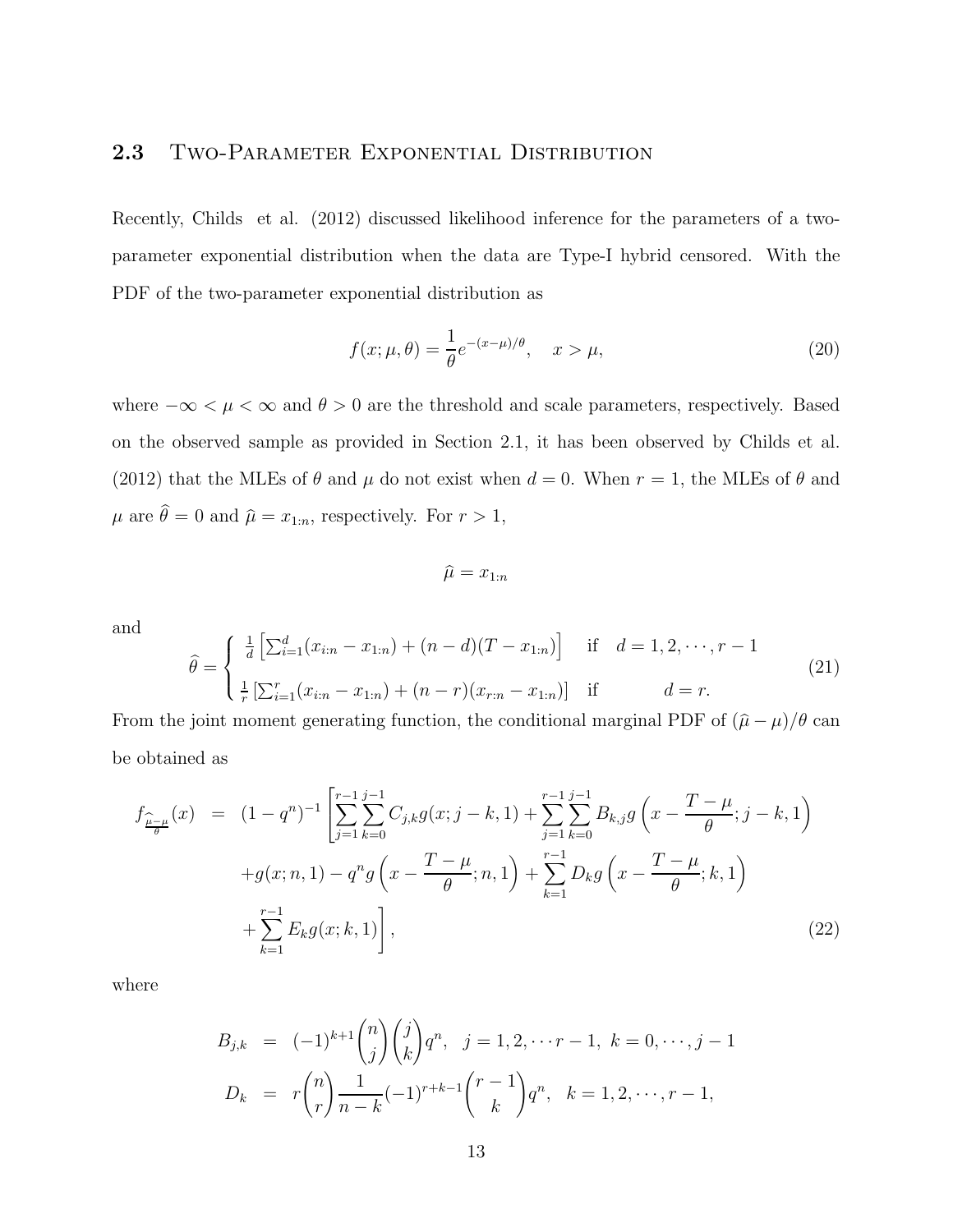$$
E_k = r \binom{n}{r} \frac{1}{n-k} (-1)^{r+k} \binom{r-1}{k} q^{n-k}, \quad k = 1, 2, \cdots, r-1,
$$

with q,  $C_{j,k}$  and  $g(\cdot)$  being the same as defined earlier. Moreover, the conditional marginal PDF of  $\hat{\theta}/\theta$  is

$$
f_{\frac{\widehat{\theta}}{\widehat{\theta}}}(x) = (1 - q^n)^{-1} \left[ \sum_{j=1}^{r-1} \sum_{k=0}^{j-1} C_{j,h} h_1(x - T_{j,k}; j, j-1, \alpha_j, k) + \sum_{j=1}^{r-1} \sum_{k=0}^{j-1} B_{j,k} h_1(x; j, j-1, \alpha_{j,k}) + (1 - q^n) g(x; r, r-1) + \sum_{k=1}^{r-1} D_k h_1(x; r, r-1, \alpha_k) + \sum_{k=1}^{r-1} E_k h_1(x - T_k; r, r-1, \alpha_k) \right],
$$
 (23)

where

$$
h_1(x; \alpha, p, \beta) = \sum_{k=0}^{p-1} p_k g(x; \alpha, p-k) + \left(1 - \sum_{k=0}^{p-1} p_k\right) g(-x, \beta, 1), \quad -\infty < x < \infty,
$$

and the rest of the quantities are as defined earlier. The construction of the exact confidence intervals can be done in an analogous manner as before. The computation of these exact confidence intervals is quite involved in this case, however.

Recently, Kundu et al. (2011) considered the Bayesian inference for the unknown parameters  $\theta$  and  $\mu$  of the two-parameter exponential model in (20). It is assumed that  $\lambda =$ 1 θ has a gamma prior with the shape and scale parameters as a and b, respectively. In addition, it is assumed that  $\mu$  has a non-proper uniform prior over the whole real line and that  $\mu$  and  $\lambda$ are independently distributed. Based on the above priors, the posterior density function of  $\lambda$  and  $\mu$  can be written as follows:

$$
l(\mu, \lambda | \text{Data}) \propto \lambda^{d^* + a - 1} e^{-\lambda(b + \sum_{i=1}^{d^*} (x_{i:n} - \mu) + (n - d^*)(U - \mu))}; \quad \lambda > 0, \ \mu < x_{1:n}.
$$
 (24)

Here for Case I,  $d^* = r$ , and  $U = x_{r:n}$ , and for Case II,  $d^* = d$ ,  $0 \le d \le r-1$ , and  $U = T$ . The Bayes estimate of any function of  $\lambda$  and  $\mu$  cannot be obtained in explicit form, in general.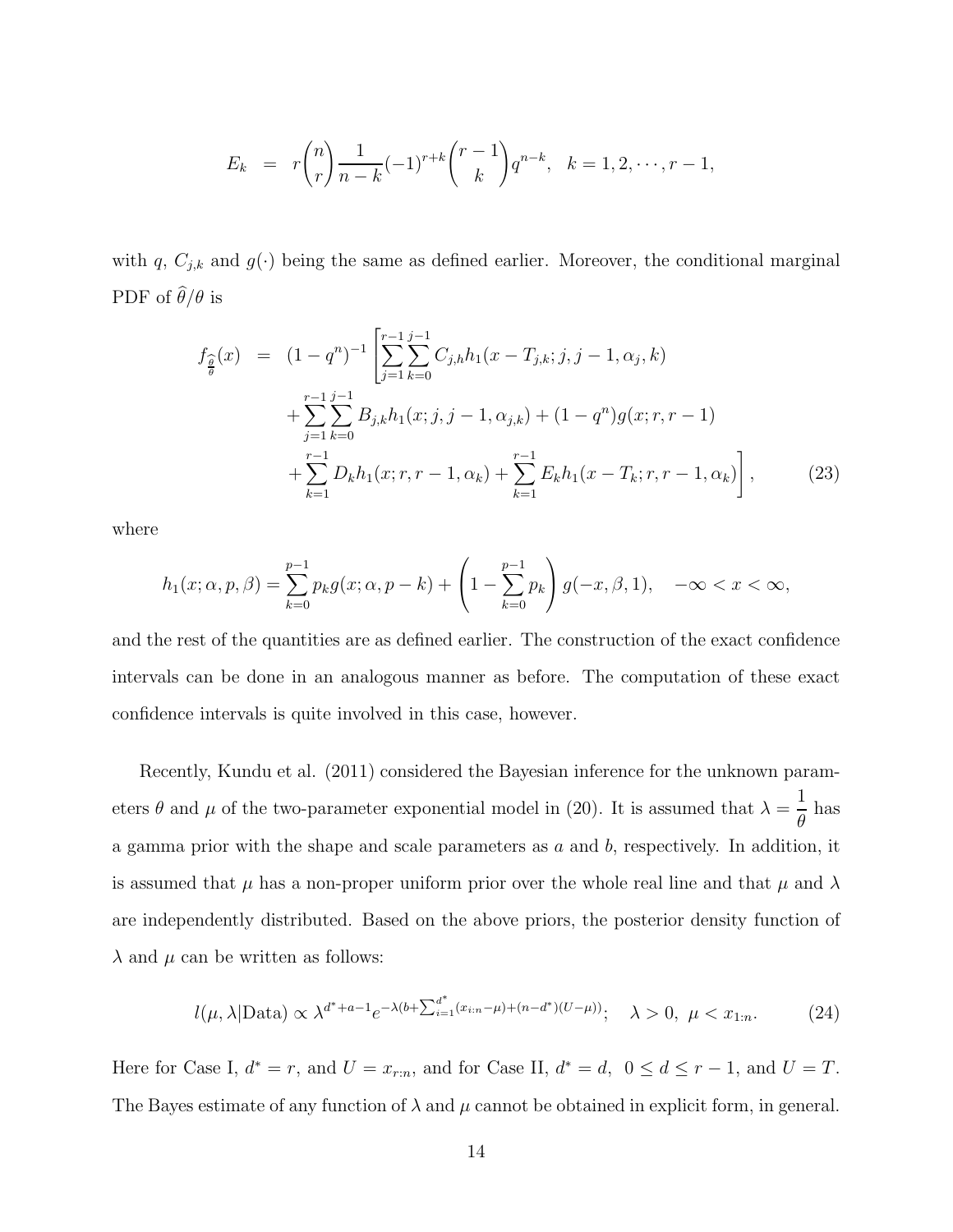For this reason, the authors proposed to generate samples from the joint posterior density function in (24) and to use them to compute the Bayes estimate of any function of  $\lambda$  and  $\mu$ , and also to construct associated HPD credible intervals.

## 2.4 WEIBULL DISTRIBUTION

#### 2.4.1 MLEs

In this section, we assume that the lifetimes of the units are i.i.d. Weibull random variables with PDF

$$
f(x; \alpha, \lambda) = \frac{\alpha}{\lambda} \left(\frac{x}{\lambda}\right)^{\alpha - 1} e^{-(x/\lambda)^{\alpha}}, \quad x > 0,
$$
 (25)

where  $\alpha > 0$  and  $\lambda > 0$  are the shape and scale parameters, respectively. Then, based on a Type-I HCS, the likelihood functions for Cases I and II are

$$
L(\alpha,\lambda) = \left(\frac{\alpha}{\lambda}\right)^r \prod_{i=1}^r \left(\frac{x_{i:n}}{\lambda}\right)^{\alpha-1} e^{-\left\{\sum_{i=1}^r (x_{i:n}/\lambda)^\alpha + (n-r)(x_{r:n}/\lambda)^\alpha\right\}}\tag{26}
$$

and

$$
L(\alpha,\lambda) = \begin{cases} \left(\frac{\alpha}{\lambda}\right)^d \prod_{i=1}^d \left(\frac{x_{i:n}}{\lambda}\right)^{\alpha-1} e^{-\left\{\sum_{i=1}^d (x_{i:n}/\lambda)^\alpha + (n-d)(T/\lambda)^\alpha\right\}} & \text{if } d > 0, \\ e^{-n(T/\lambda)^\alpha} & \text{if } d = 0, \end{cases}
$$
(27)

respectively. The MLEs can be obtained by maximizing (26) or (27) with respect to the unknown parameters  $\alpha$  and  $\lambda$ . Not surprisingly, the MLEs of  $\alpha$  and  $\lambda$  can not be obtained explicitly. Kundu (2007) noted that the MLE of  $\alpha$  can be obtained by finding the unique solution of a fixed-point type equation

$$
h(\alpha) = \alpha,\tag{28}
$$

where, for Case I

$$
h(\alpha) = r \left[ -\sum_{i=1}^{r} \ln x_{i:n} + \frac{1}{u(\alpha)} \left\{ \sum_{i=1}^{r} x_{i:n}^{\alpha} \ln x_{i:n} + (n-r) x_{r:n}^{\alpha} \ln x_{r:n} \right\} \right]^{-1},
$$
(29)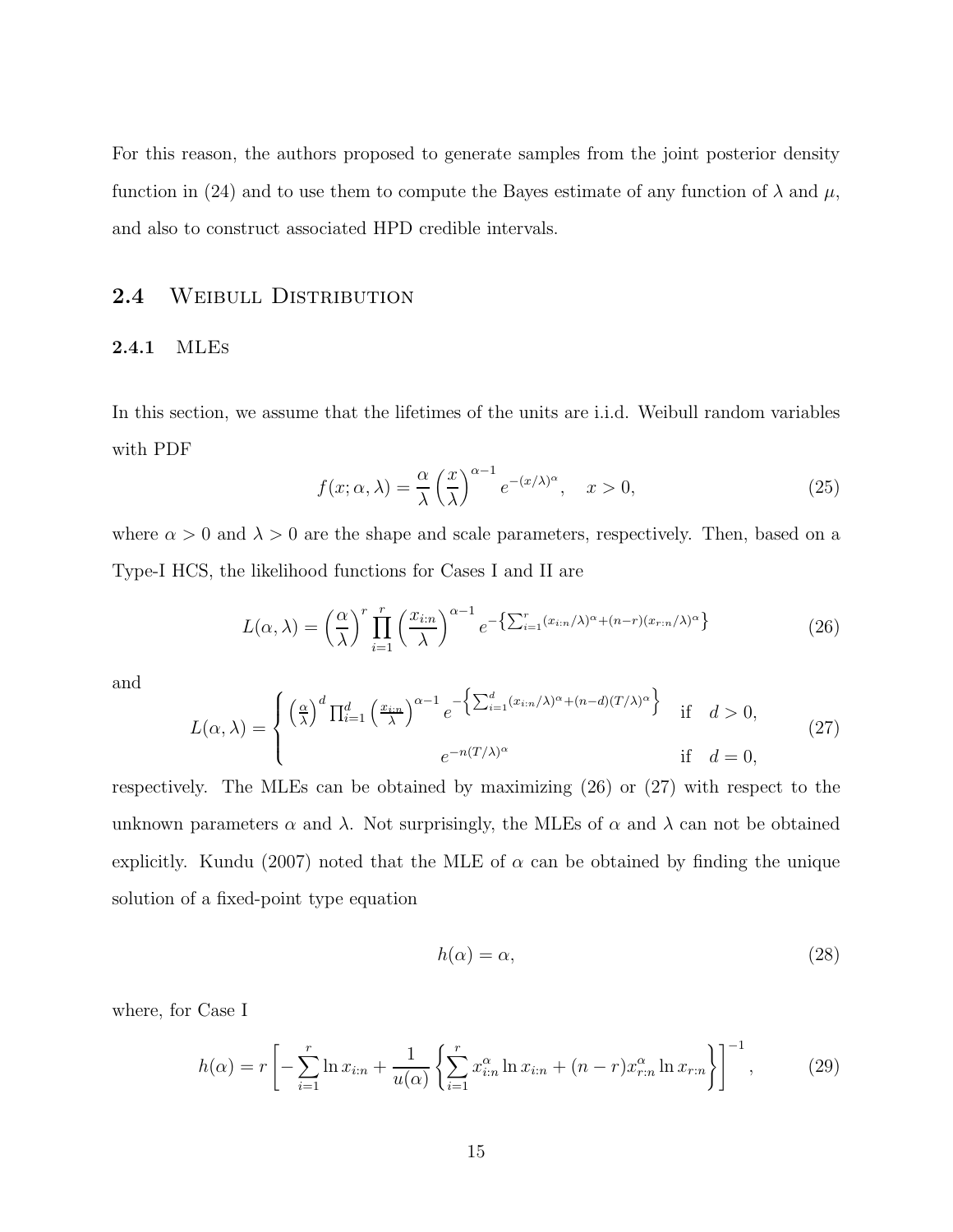and for Case II

$$
h(\alpha) = d \left[ -\sum_{i=1}^{d} \ln x_{i:n} + (1/u(\alpha)) \left\{ \sum_{i=1}^{d} x_{i:n}^{\alpha} \ln x_{i:n} + (n-d) T^{\alpha} \ln T \right\} \right]^{-1},
$$
 (30)

with

$$
u(\alpha) = \begin{cases} r \left[ \sum_{i=1}^{r} x_{i:n}^{\alpha} + (n-r)x_{r:n}^{\alpha} \right]^{-1} & \text{for} \quad \text{Case I}, \\ d \left[ \sum_{i=1}^{d} x_{i:n}^{\alpha} + (n-d)T^{\alpha} \right]^{-1} & \text{for} \quad \text{Case II.} \end{cases}
$$
(31)

Kundu (2007) then suggested a very simple iterative scheme for finding  $\hat{\alpha}$ , the MLE of  $\alpha$ , from (28). Start with an initial guess of  $\alpha$ , say  $\alpha^{(0)}$ , obtain  $\alpha^{(1)} = h(\alpha^{(0)})$ , and proceed in this manner to obtain  $\alpha^{(k+1)} = h(\alpha^{(k)})$ . Stop the iterative process when  $|\alpha^{(k+1)} - \alpha^{(k)}| < \epsilon$ , some pre-assigned tolerance level. Once  $\hat{\alpha}$  is obtained in this iterative manner, then  $\hat{\lambda}$ , the MLE of  $\lambda$ , can be obtained as  $\hat{\lambda} = \{u(\hat{\alpha})\}^{1/\alpha}$ .

It should be noted here again that when  $d = 0$ , the MLEs do not exist. Since the MLEs are not available in an explicit form, Kundu (2007) proposed approximate maximum likelihood estimators (AMLEs) which are in explicit form, and these can therefore be used as initial values in the iterative procedure for the MLEs.

## 2.4.2 Approximate Maximum Likelihood Estimators

Suppose X has a Weibull distribution with PDF in (25), then  $Y = \ln X$  has the extreme value distribution with PDF

$$
f_Y(y; \mu, \sigma) = \frac{1}{\sigma} e^{(y-\mu)/\sigma - e^{(y-\mu)/\sigma}}, \quad -\infty < y < \infty,\tag{32}
$$

where  $\mu = \ln \lambda$  and  $\sigma = 1/\alpha$  are the location and scale parameters. The density function in (32) is the so-called extreme value density. Thus, the Weibull density in (25) and the extreme value density in (32) are equivalent models in the sense that inferential procedures developed for one model can be easily adapted for the other model. Although they are equivalent models, it is sometimes easier to work with (32) since it belongs to the locationscale family of densities. Evidently, if estimates of  $\mu$  and  $\sigma$  are obtained from the transformed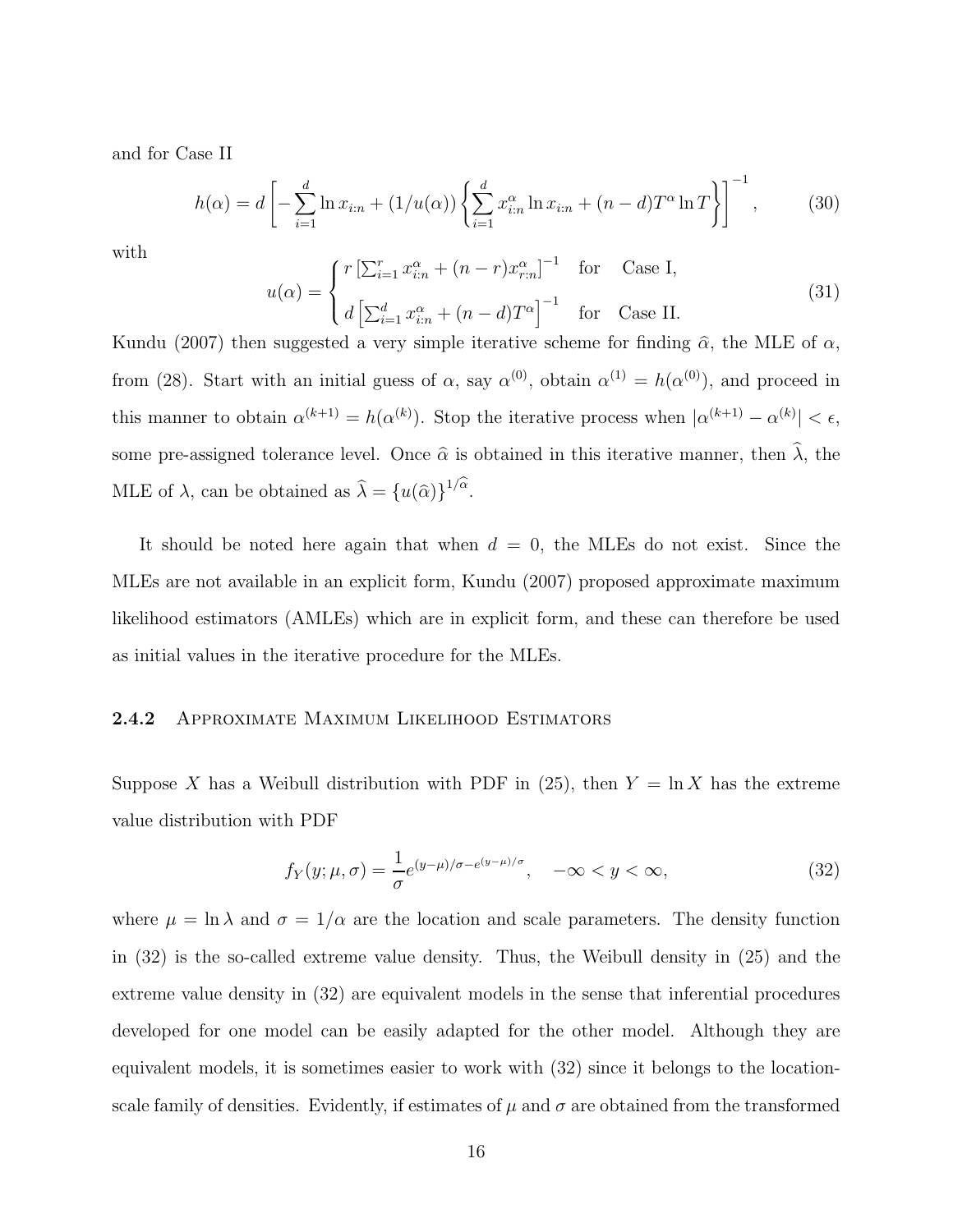data on  $Y = \ln X$ , then the corresponding estimates of the Weibull parameters  $\alpha$  and  $\lambda$  can be obtained easily through the relations  $\alpha = 1/\sigma$  and  $\lambda = e^{\mu}$ .

Let us denote  $y_{i:n} = \ln x_{i:n}$  for  $i = 1, \dots, n$ , and  $\tilde{T} = \ln T$ . Then, the likelihood function for the observed data  $y_{i:n}$  in Case I is given by

$$
l(\mu, \sigma) \propto \frac{c}{\sigma^r} \prod_{i=1}^r g(z_{i:n}) \left\{ \bar{G}(z_{r:n}) \right\}^{n-r},\tag{33}
$$

and in Case II, it is given by

$$
L(\mu, \sigma) \propto \frac{c}{\sigma^d} \prod_{i=1}^d g(z_{i:n}) \left\{ \bar{G}(V) \right\}^{n-d},\tag{34}
$$

where

$$
g(z) = e^{z - e^z}, \quad \bar{G}(z) = e^{-e^z}, \quad z_{i:n} = \frac{y_{i:n} - \mu}{\sigma}, \quad V = \frac{T - \mu}{\sigma}, \quad \mu = \ln \lambda, \quad \sigma = \frac{1}{\alpha}.
$$

Let us first consider Case I. In this case, by taking the logarithm of the likelihood function in (33) and ignoring the constant, we obtain

$$
l(\mu, \sigma) = \ln L(\mu, \sigma) = -r \ln \sigma + \sum_{i=1}^{r} \ln g(z_{i:n}) + (n - r) \ln \bar{G}(z_{r:n}).
$$
 (35)

By taking derivatives of (35) with respect to  $\mu$  and  $\sigma$ , we obtain the two likelihood equations as

$$
-\sum_{i=1}^{r} \frac{g'(z_{i:n})}{g(z_{i:n})} + (n-r)\frac{g(z_{r:n})}{\overline{G}(z_{r:n})} = 0,
$$
\n(36)

$$
-r - \sum_{i=1}^{r} \frac{g'(z_{i:n})z_{i:n}}{g(z_{i:n})} + (n-r)\frac{g(z_{r:n})z_{r:n}}{\overline{G}(z_{r:n})} = 0.
$$
 (37)

Since (36) and (37) do not have explicit solutions, let us expand the function  $g'(z_{i:n})/g(z_{i:n})$ and  $g(z_{r:n})/\bar{G}(z_{r:n})$  in Taylor series around the points  $G^{-1}(p_i) = \ln(-\ln q_i) = \mu_i$  (say) and  $G^{-1}(p_r) = \ln(-\ln q_r) = \mu_r$ , where  $p_i = i/(n+1)$ ,  $q_i = 1 - p_i$  for  $i = 1, \dots, r$ , as done earlier by Balakrishnan and Varadhan (1991), Balasooriya and Balakrishnan (2000), and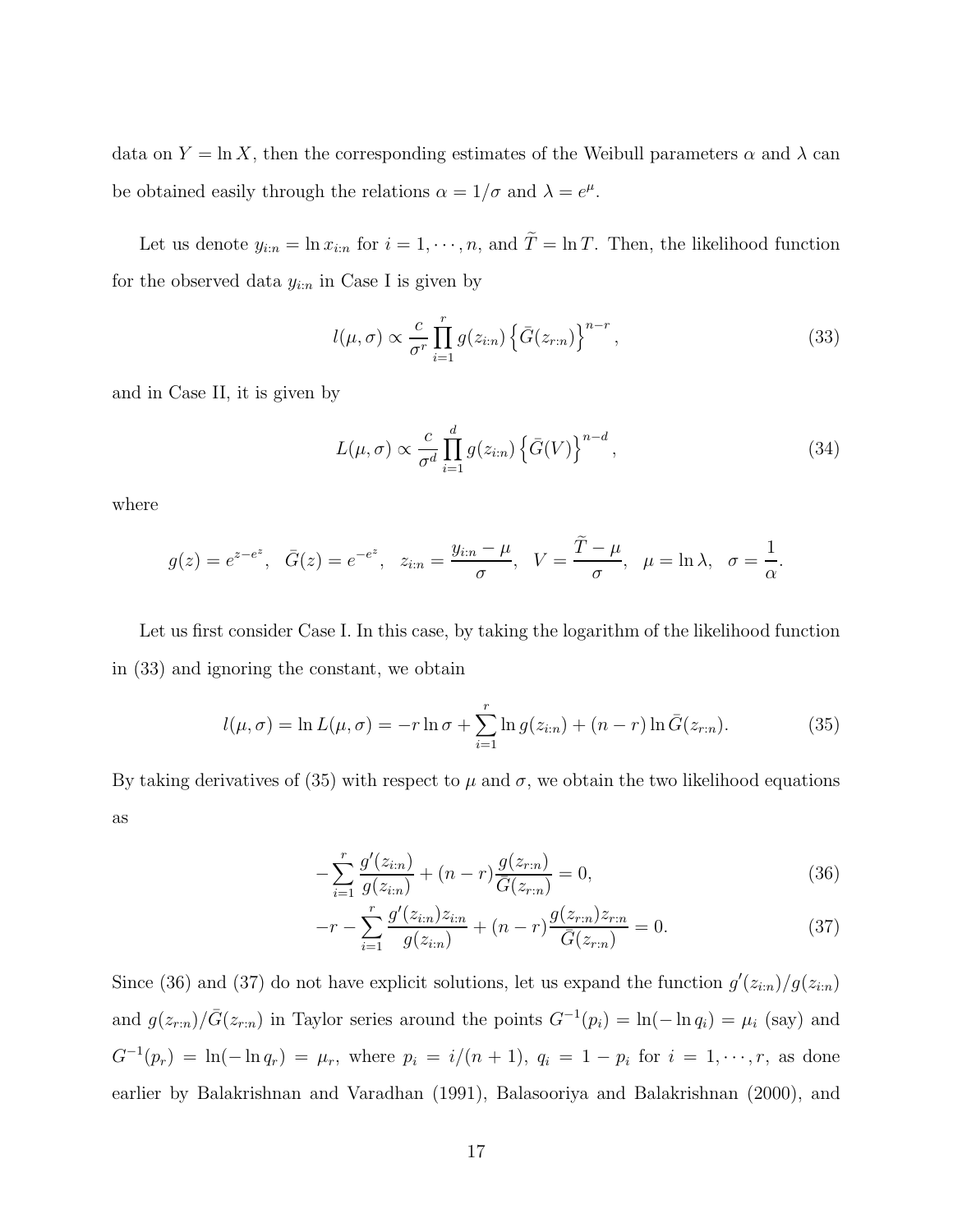Balakrishnan et al. (2004). Now, upon using the approximations

$$
\frac{g'(z_{i:n})}{g(z_{i:n})} \approx \alpha_i - \beta_i z_{i:n},
$$
  

$$
\frac{g(z_{r:n})}{\overline{G}(z_{r:n})} \approx 1 - \alpha_r + \beta_r z_{r:n},
$$

Eqs. (36) and (37) can be approximated as

$$
-\sum_{i=1}^{r} (\alpha_i - \beta_i z_{i:n}) + (n - r)(1 - \alpha_r + \beta_r z_{r:n}) = 0,
$$
\n(38)

$$
-r - \sum_{i=1}^{r} (\alpha_i - \beta_i z_{i:n}) z_{i:n} + (n - r)(1 - \alpha_r + \beta_r z_{r:n}) z_{r:n} = 0,
$$
\n(39)

where  $\alpha_i = 1 + \ln q_i(1 - \ln(-\ln q_i))$  and  $\beta_i = -\ln q_i$ , for  $i = 1, \dots, r$ . From Eqs. (38) and (39), explicit solutions for  $\mu$  and  $\sigma$ , say  $\tilde{\mu}$  and  $\tilde{\sigma}$ , can be obtained as

$$
\tilde{\mu} = A - B\tilde{\sigma} \quad \text{and} \quad \tilde{\sigma} = \frac{-D + \sqrt{D^2 + 4rE}}{2r},\tag{40}
$$

where

$$
A = \frac{\sum_{i=1}^{r} \beta_i y_{i:n} + \beta_r (n-r) y_{r:n}}{\sum_{i=1}^{r} \beta_i + \beta_r (n-r)}, \quad B = \frac{\sum_{i=1}^{r} \alpha_i - (n-r)(1-\alpha_r)}{\sum_{i=1}^{r} \beta_i + \beta_r (n-r)},
$$
  

$$
D = \sum_{i=1}^{r} \alpha_i (y_{i:n} - A) - (n-r)(1-\alpha_r)(y_{r:n} - A) - 2B \sum_{i=1}^{r} \beta_i (y_{i:n} - A) - 2(n-r)\beta_r B(y_{r:n} - A)
$$

and

$$
E = \sum_{i=1}^{r} \beta_i (y_{i:n} - A)^2 + (n - r) \beta_r (y_{r:n} - A)^2;
$$

see Kundu (2007) for detailed derivations. The estimators  $\tilde{\mu}$  and  $\tilde{\sigma}$  in (40) are said to be the AMLEs of  $\mu$  and  $\sigma$ , respectively. The AMLEs of  $\alpha$  and  $\lambda$ , say  $\tilde{\alpha}$  and  $\tilde{\lambda}$  respectively, are then readily obtained as

$$
\tilde{\alpha} = \frac{1}{\tilde{\sigma}} \quad \text{and} \quad \tilde{\lambda} = e^{\tilde{\mu}}.
$$
\n(41)

Next, for Case II, the AMLEs of  $\mu$  and  $\sigma$  are obtained to be same as in (40), but with  $A, B, D$  and  $E$  defined as follows:

$$
A = \frac{\sum_{i=1}^{d} \beta_i y_{i:n} + \beta_{d^*}(n-d)\tilde{T}}{\sum_{i=1}^{d} \beta_i + \beta_{d^*}(n-d)}, \quad B = \frac{\sum_{i=1}^{d} \alpha_i - (n-d)(1-\alpha_{d^*})}{\sum_{i=1}^{d} \beta_i + \beta_{d^*}(n-d)},
$$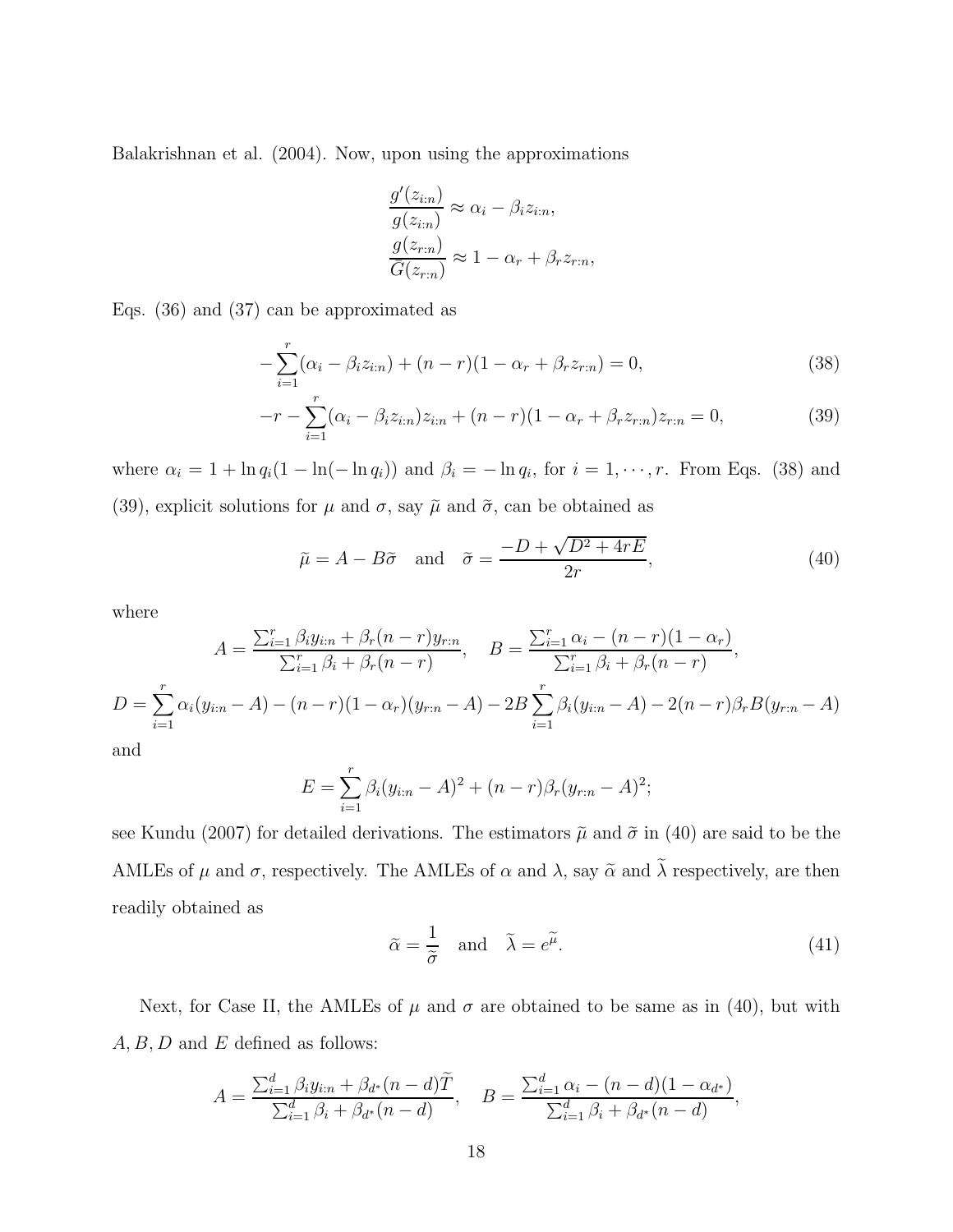$$
D = \sum_{i=1}^{d} \alpha_i (y_{i:n} - A) - (n - d)(1 - \alpha_{d^*})(\tilde{T} - A) - 2B \sum_{i=1}^{d} \beta_i (\tilde{T} - A) - 2(n - d)\beta_{d^*} B(\tilde{T} - A)
$$

and

$$
E = \sum_{i=1}^{d} \beta_i (\tilde{T} - A)^2 + (n - d) \beta_{d^*} (\tilde{T} - A)^2.
$$

## 2.4.3 CONFIDENCE INTERVALS

In this case, it is not possible to construct exact confidence intervals for the scale and shape parameters. However, for known shape parameter, after transforming the data, the exact distributional result for the exponential case can be exploited to develop exact confidence intervals for the scale parameter. But when both parameters are unknown, it is possible to use the asymptotic distribution of the MLEs to construct approximate confidence intervals. Through Monte Carlo simulation experiments, Kundu (2007) has shown that the confidence intervals based on the asymptotic distribution perform well in terms of coverage probabilities when the sample size is at least moderate. Alternatively, parametric as well as nonparametric bootstrap methods can also be used for constructing confidence intervals.

## 2.4.4 Bayesian Inference

We now develop Bayesian estimates for the unknown parameters and also describe the construction of highest posterior density credible intervals for the parameters. We reparametrize the model by using  $\theta = 1/\lambda^{\alpha}$ , and with this parametrization, we consider the Bayesian estimates of  $\alpha$  and  $\theta$ .

PRIOR DISTRIBUTION: When the shape parameter is known, the scale parameter  $\theta$  has a conjugate gamma prior; see, for example, Zhang and Meeker (2005). So, it is assumed that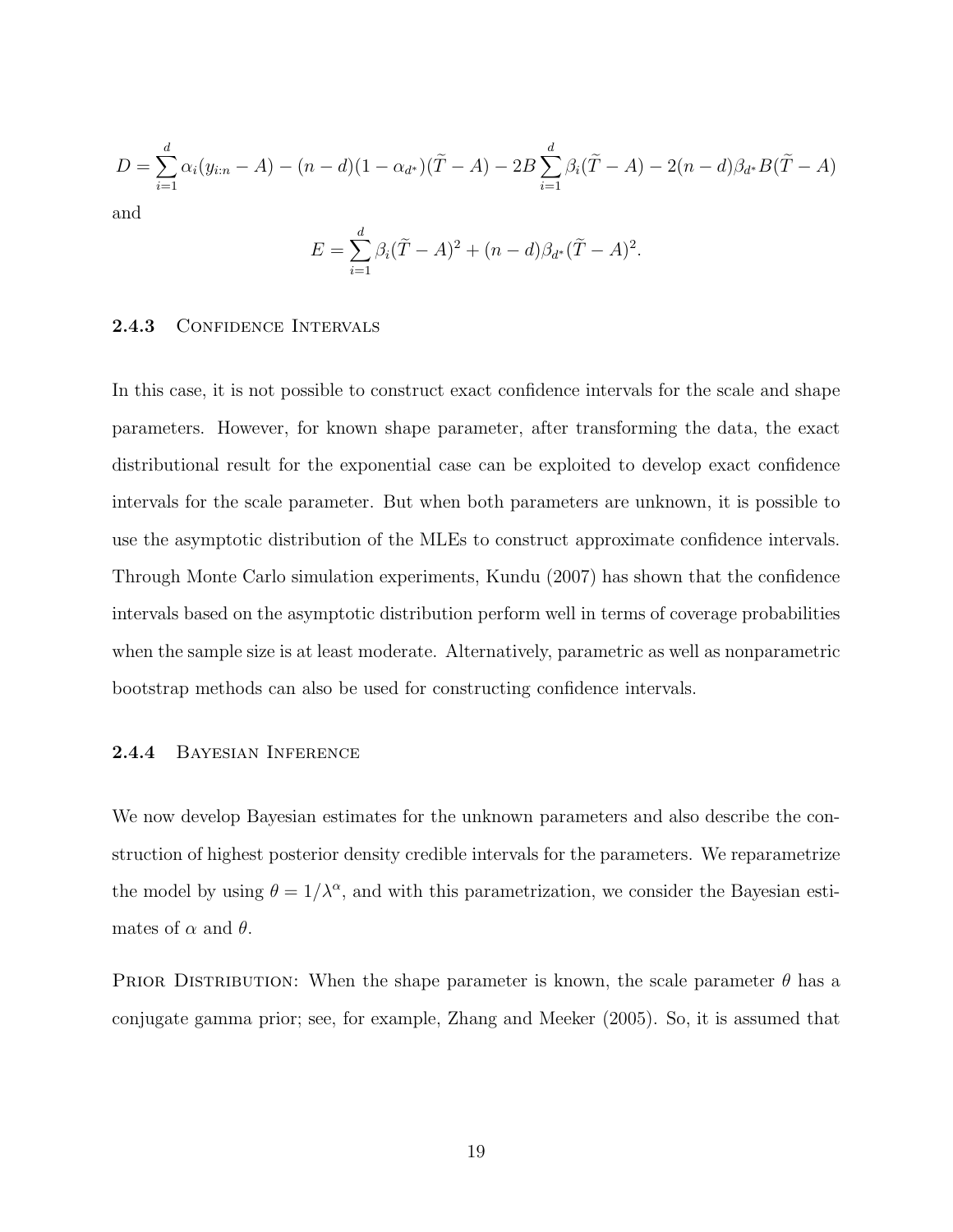the prior distribution of  $\theta$  is Gamma $(a, b)$  with PDF

$$
\pi_1(\theta|a,b) = \begin{cases} \frac{b^a}{\Gamma(a)} \theta^{a-1} e^{-b\theta} & \text{if } \theta > 0, \\ 0 & \text{if } \theta \le 0, \end{cases}
$$
\n(42)

with hyper-parameters  $a > 0$  and  $b > 0$ . In most practical applications, with proper information on the Weibull scale parameter, the prior variance is usually finite.

Now, let us consider the more practical case when the shape parameter is also unknown. It is known in this case that the Weibull distribution does not have a continuous conjugate prior, although there exists a continuous-discrete joint prior distribution; see Soland (1969). The continuous component of this prior distribution is related to the scale parameter, while the discrete part is related to the shape parameter. This model has been widely criticized due to its difficulty in applying to real-life situations [see Kaminskiy and Krivtosov (2005)], and so it has not received much attention in the literature.

Following the approach of Berger and Sun (1993), Kundu (2007) assumed the same prior on  $\theta$ , as given in (42), but no specific form of prior,  $\pi_2(\alpha)$ , on  $\alpha$  is assumed. It is assumed that the support of  $\pi_2(\alpha)$  is  $(0, \infty)$ , it has a log-concave PDF, and that it is independent of  $\pi_1(\theta)$ . Based on these assumptions, the posterior density function of  $\alpha$  and  $\theta$  can be written as

$$
l(\alpha, \theta | \text{data}) = \frac{l(\text{data}, \alpha, \theta)}{\int_0^\infty \int_0^\infty l(\text{data}, \alpha, \theta) d\alpha d\theta};\tag{43}
$$

here, for Case I, we have

$$
l(\text{data}, \alpha, \theta) \propto \alpha^r \theta^{a+r-1} \prod_{i=1}^r x_{i:n}^{\alpha-1} e^{-\theta \left[\sum_{i=1}^r x_{i:n}^{\alpha} + (n-r)x_{r:n}^{\alpha} + b\right]} \pi_2(\alpha),
$$

and for Case II, we have

$$
l(\text{data}, \alpha, \theta) \propto \alpha^d \theta^{a+d-1} \prod_{i=1}^d x_{i:n}^{\alpha-1} e^{-\theta \left[\sum_{i=1}^d x_{i:n}^{\alpha} + (n-d)T^{\alpha} + b\right]} \pi_2(\alpha) \quad \text{if} \quad d > 0,
$$
  

$$
l(\text{data}, \alpha, \theta) \propto \theta^{a-1} e^{-\theta[nT^{\alpha} + b]} \pi_2(\alpha) \quad \text{if} \quad d = 0.
$$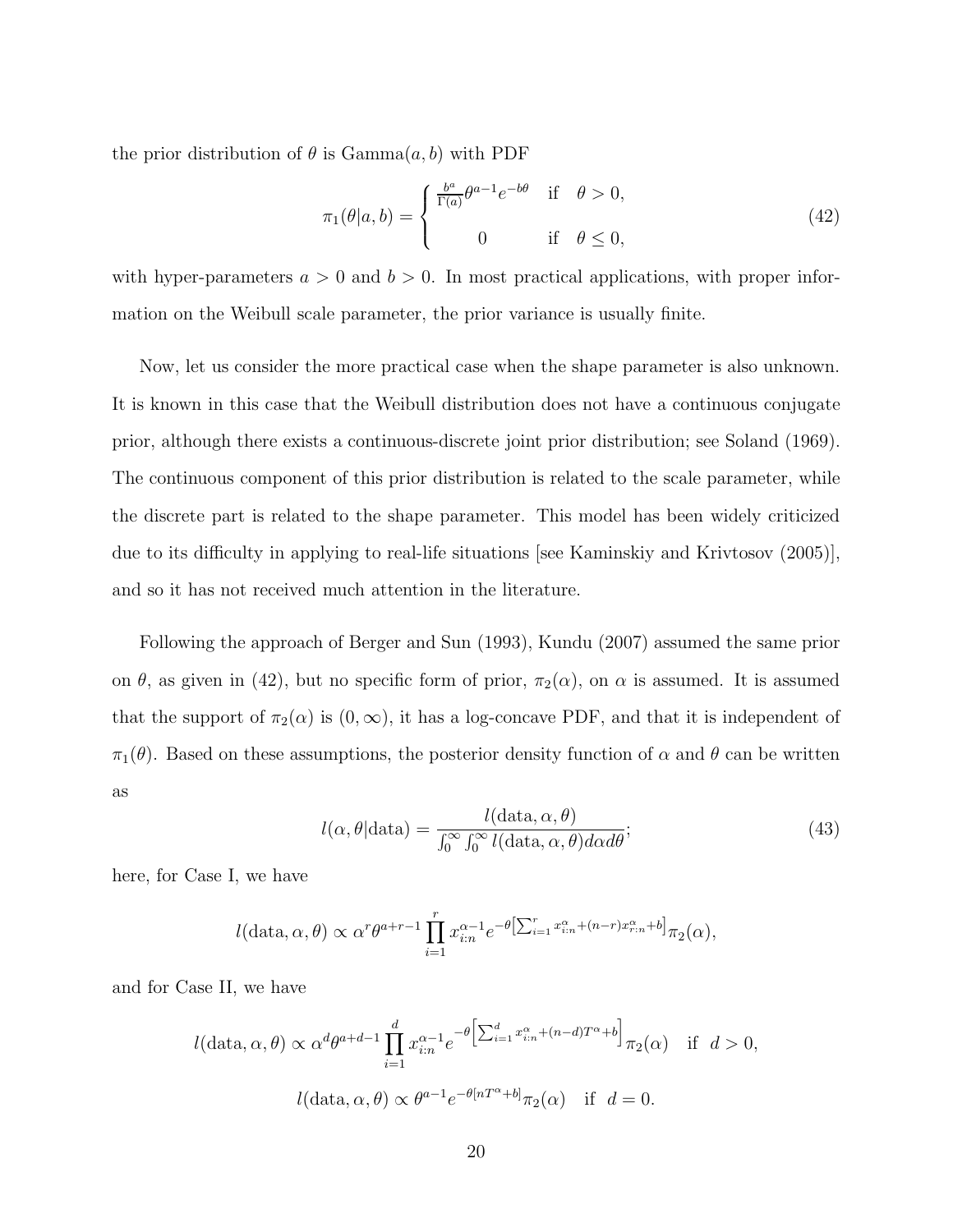Hence, the Bayesian estimate of any function of  $\alpha$  and  $\theta$ , say  $g(\alpha, \theta)$ , with respect to the squared error loss function, can be obtained as the posterior mean given by

$$
\hat{g}_{Bayes}(\alpha, \theta) = \int_0^\infty \int_0^\infty g(\alpha, \theta) l(\alpha, \theta | \text{data}) d\alpha d\theta.
$$
 (44)

It is clear that even if an explicit form is assumed on  $\pi_2(\alpha)$ , it may not be possible to compute (44) in most cases. For this reason, Kundu (2007) proposed to use the Gibbs sampling procedure for computing the Bayesian estimate as well as for constructing the HPD credible interval of any function of  $\alpha$  and  $\theta$ .

The following results are useful in generating samples from the posterior distribution function given in  $(43)$ ; see Kundu  $(2007)$  for their proofs.

RESULT 1: The conditional density function of  $\theta$ , given  $\alpha$  and data, for Case I is

$$
\pi_1(\theta|\alpha, \text{data}) = \text{Gamma}\left(a + r, \sum_{i=1}^r x_{i:n}^{\alpha} + (n-r)x_{r:n}^{\alpha} + b\right),
$$

while for Case II

$$
\pi_1(\theta|\alpha, \text{data}) = \text{Gamma}\left(a + d, \sum_{i=1}^d x_{i:n}^{\alpha} + (n - d)T^{\alpha} + b\right)
$$

if  $d > 0$ , and

$$
\pi_1(\theta|\alpha, \text{data}) = \text{Gamma}(a, nT^{\alpha} + b)
$$

if  $d = 0$ .

RESULT 2: The conditional PDF of  $\alpha$ , given the data, is as follows: For Case I,

$$
l(\alpha|\text{data}) \propto \frac{\alpha^r \pi_2(\alpha) \prod_{i=1}^r x_{i:n}^{\alpha-1}}{\left(\sum_{i=1}^r x_{i:n}^{\alpha} + (n-r)x_{r:n}^{\alpha} + b\right)^{a+r}},\tag{45}
$$

Г

and for Case II,

$$
l(\alpha|\text{data}) \propto \frac{\alpha^d \pi_2(\alpha) \prod_{i=1}^d x_{i:n}^{\alpha-1}}{\left(\sum_{i=1}^d x_{i:n}^{\alpha} + (n-d)T^{\alpha} + b\right)^{a+d}} \tag{46}
$$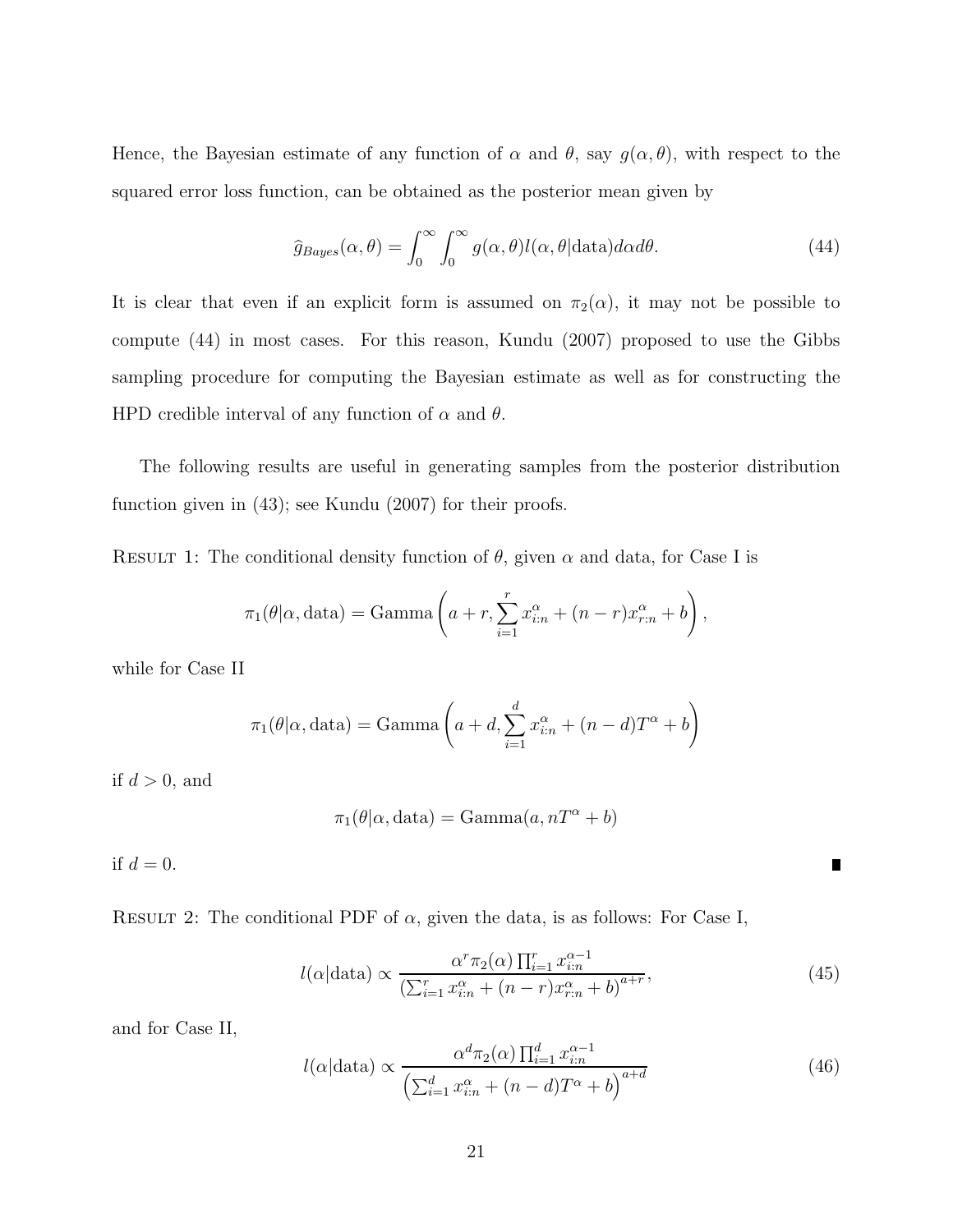if  $d > 0$ , and

$$
l(\alpha|\text{data}) \propto \frac{\pi_2(\alpha)}{(nT^{\alpha} + b)^{a}} \tag{47}
$$

П

if  $d = 0$ . Moreover, (45), (46) and (47) are all log-concave.

It may be mentioned that the general method proposed by Devroye (1984) can be used to generate samples from any log-concave density function. Now, by employing the idea of Geman and Geman (1984), the following algorithm can be used to generate samples from the joint posterior density function of  $\alpha$  and  $\theta$ .

#### ALGORITHM:

- Step 1: Generate  $\alpha_1$  from the log-concave density function  $l(\alpha|data)$ , as given in (45), (46) or (47) depending on the situation;
- Step 2: Generate  $\theta_1$  from  $\pi_1(\theta|\alpha, \text{data})$  as provided in Result 1;
- Step 3: Repeat Steps 1 and 2 M times to generate  $(\alpha_1, \theta_1), \cdots, (\alpha_M, \theta_M)$ .

Note that once we have generated samples from the posterior density function, they can be used in a simple manner to determine the Bayes estimate or the associated credible interval for any function of  $\alpha$  and  $\theta$ .

## 2.5 LOG-NORMAL DISTRIBUTION

#### 2.5.1 MLEs

In this section, we assume the lifetimes of the units are to be i.i.d. log-normal random variables with parameters as  $\mu$  and  $\sigma$ , and with PDF

$$
f(x; \mu, \sigma) = \frac{1}{\sqrt{2\pi}\sigma x} e^{-\frac{(\ln x - \mu)^2}{2\sigma^2}}, \quad x > 0, \quad -\infty < \mu < \infty, \quad \sigma > 0.
$$
 (48)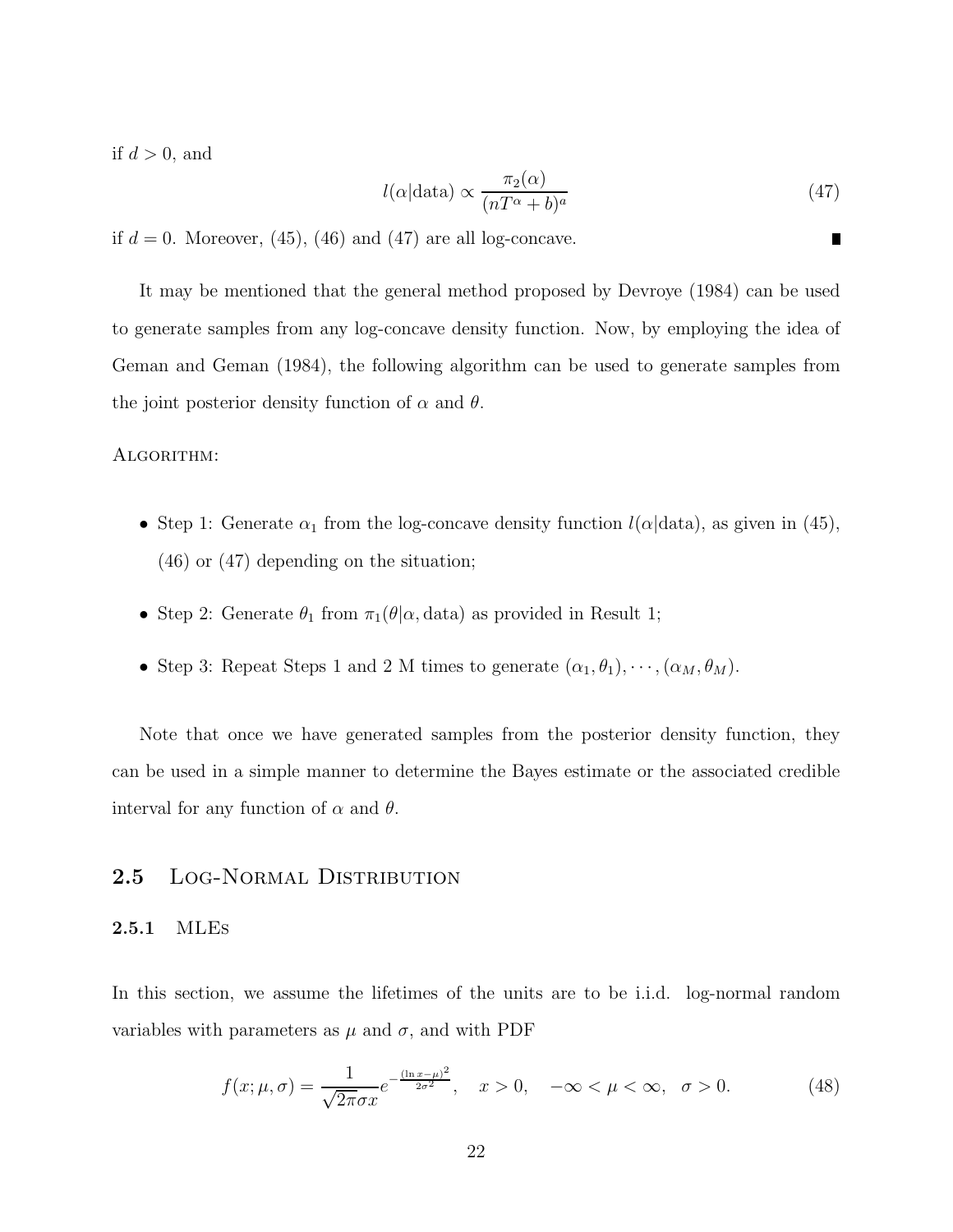It is well known that if a random variable  $X$  has a log-normal distribution with PDF in (48), then  $Y = \ln X$  has a normal distribution with mean  $\mu$  and standard deviation  $\sigma$ . First, we discuss the maximum likelihood estimation of the parameters  $\mu$  and  $\sigma$ , as developed recently by Dube et al. (2011).

Based on the observed data, the likelihood functions for Cases I and II can be expressed as follows:

$$
L(\mu, \sigma) \propto \left(\frac{1}{\sigma}\right)^R \prod_{i=1}^R exp\left\{-\frac{(\ln x_{i:n} - \mu)^2}{2\sigma^2}\right\} \left\{1 - \Phi\left(\frac{c - \mu}{\sigma}\right)\right\}^{n - R},\tag{49}
$$

where

$$
R = \begin{cases} r & \text{for} \quad \text{Case I} \\ d & \text{for} \quad \text{Case II} \end{cases} \quad \text{and} \quad c = \begin{cases} \ln x_{r:n} & \text{for} \quad \text{Case I} \\ \ln T & \text{for} \quad \text{Case II} \end{cases},
$$

and  $\Phi(\cdot)$  is the CDF of the standard normal distribution.

Note that if  $d = 0$ , the likelihood function is simply

$$
L(\mu, \sigma) = \left\{ 1 - \Phi\left(\frac{c - \mu}{\sigma}\right) \right\}^{n}.
$$
\n(50)

Clearly, from (50), we observe in this case that the MLEs of  $\mu$  and  $\sigma$  do not exist since L increases with both  $\mu$  and  $\sigma$ . Hence, from now on, we shall assume that  $d > 0$ . Taking the logarithm of the likelihood function, and setting  $y_{i:n} = \ln x_{i:n}$ , we obtain the log-likelihood function as

$$
l(\mu, \sigma) = -R \ln \sigma - \frac{1}{2\sigma^2} \sum_{i=1}^{R} (y_{i:n} - \mu)^2 + (n - R) \ln \left\{ 1 - \Phi \left( \frac{c - \mu}{\sigma} \right) \right\}.
$$
 (51)

Upon taking derivatives of (51) with respect to  $\mu$  and  $\sigma$ , the likelihood equations are obtained as

$$
\frac{\partial L}{\partial \mu} = \frac{1}{\sigma^2} \sum_{i=1}^{R} (y_{i:n} - \mu) + (n - R) \frac{\phi(z^*)}{\sigma \Phi(-z^*)} = 0,
$$
\n(52)

$$
\frac{\partial L}{\partial \sigma} = -\frac{R}{\sigma} + \frac{1}{\sigma^3} \sum_{i=1}^{R} (y_{i:n} - \mu)^2 + (n - R) \frac{z^* \phi(z^*)}{\sigma \Phi(-z^*)} = 0, \tag{53}
$$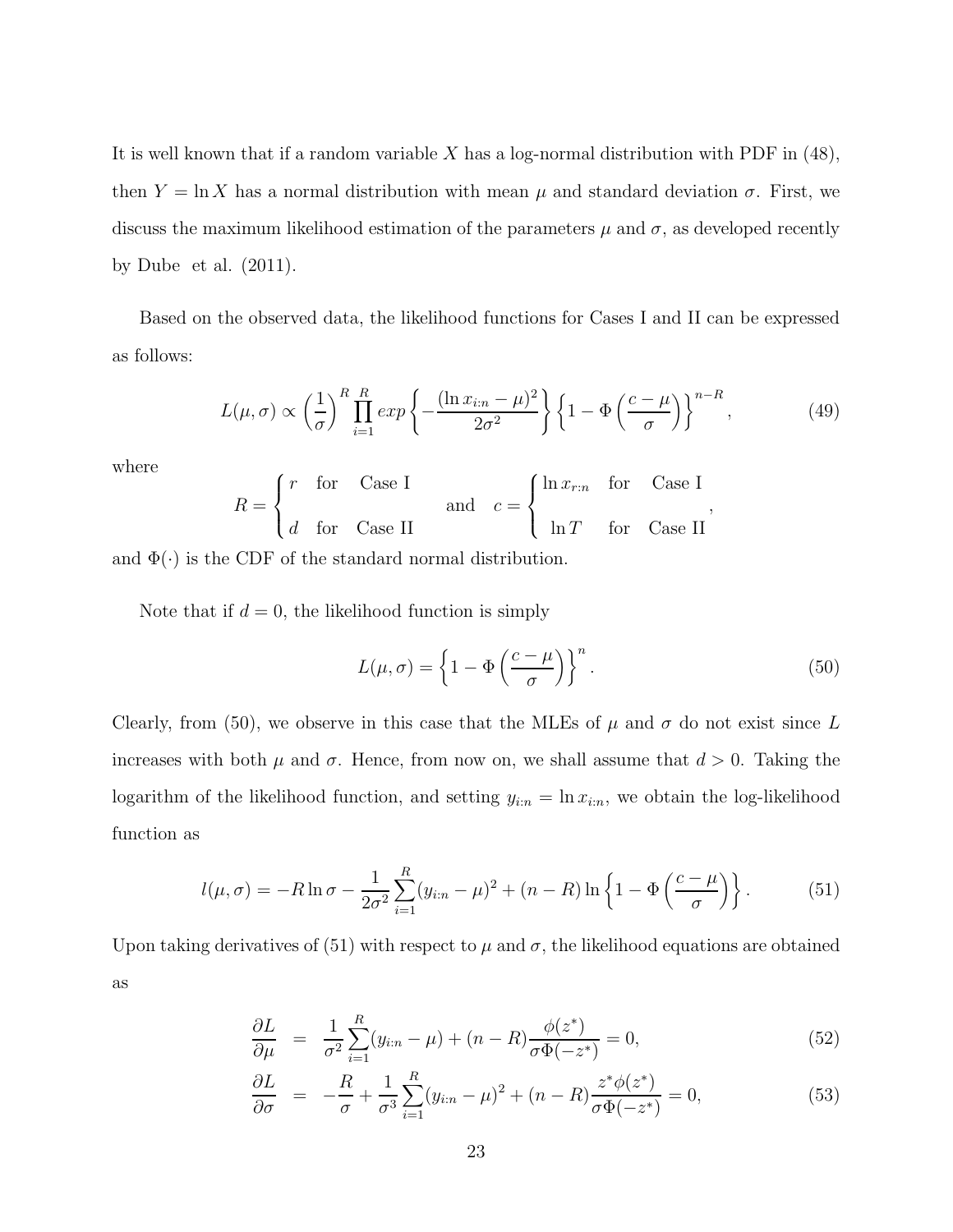where  $z^* = \frac{c - \mu}{\sigma}$  $\frac{\mu}{\sigma}$  and  $\phi(\cdot)$  is the PDF of the standard normal distribution. It is readily seen that the likelihood equations are implicit in nature, and so some numerical algorithm is needed to solve Eqs. (52) and (53) for the determination of the MLEs. Though the Newton-Raphson algorithm may be used for solving these equations, it has been observed by Dube et al. (2011) that it may not always converge. For this reason, they suggested the use of the expectation maximization (EM) algorithm for the computation of the MLEs in this case.

In developing the EM algorithm, it needs to be noted first of all that the problem can be treated as a missing value problem as follows. Let  $\mathbf{X} = (x_{1:n}, \dots, x_{R:n})$  be the observed data and  $\mathbf{U} = (u_1, \dots, u_{n-R})$  be the censored data. For a given  $R, u_1, \dots, u_{n-R}$  are not observable. The censored data vector U can be thought of as the missing data and  $W =$  $(X, U)$  as the complete data. Let  $L_c(w; \mu, \sigma)$  be the log-likelihood function based on the complete data, where  $\mathbf{w} = (w_1, \dots, w_n)$ . Then,

$$
L_c(\mathbf{w}; \mu, \sigma) = -n \ln \sigma - \frac{1}{2\sigma^2} \sum_{i=1}^n (w_i - \mu)^2 = -n \ln \sigma - \frac{1}{2\sigma^2} \sum_{i=1}^R (x_{i:n} - \mu)^2 - \frac{1}{2\sigma^2} \sum_{i=1}^{n-R} (u_i - \mu)^2.
$$
\n(54)

At the k-th iterate of the EM algorithm, let  $(\mu_{(k)}, \sigma_{(k)})$  be the estimate of  $(\mu, \sigma)$ . At the k-th iterate, in the 'E-step', one then needs to compute the pseudo log-likelihood function given by

$$
L_s(\mu, \sigma) = -n \ln \sigma - \frac{1}{2\sigma^2} \sum_{i=1}^R (x_{i:n} - \mu)^2 - \frac{1}{2\sigma^2} \sum_{i=1}^{n-R} E\left( (U_i - \mu)^2 \sim U_i > c \right)
$$
  

$$
= -n \ln \sigma - \frac{1}{2\sigma^2} \sum_{i=1}^R (x_{i:n} - \mu)^2 - \frac{n-R}{2\sigma^2} B(c; \mu_{(k)}, \sigma_{(k)})
$$

$$
+ \frac{n-R}{2\sigma^2} \left\{ A(c; \mu_{(k)}, \sigma_{(k)}) - \mu^2 \right\}, \tag{55}
$$

where

$$
A(c; \mu, \sigma) = E(U \sim U > c) = \sigma Q + \mu,
$$
  
\n
$$
B(c; \mu, \sigma) = E(U^2 \sim U > c) = \sigma^2 (1 + \xi Q) + 2\sigma \mu Q + \mu^2,
$$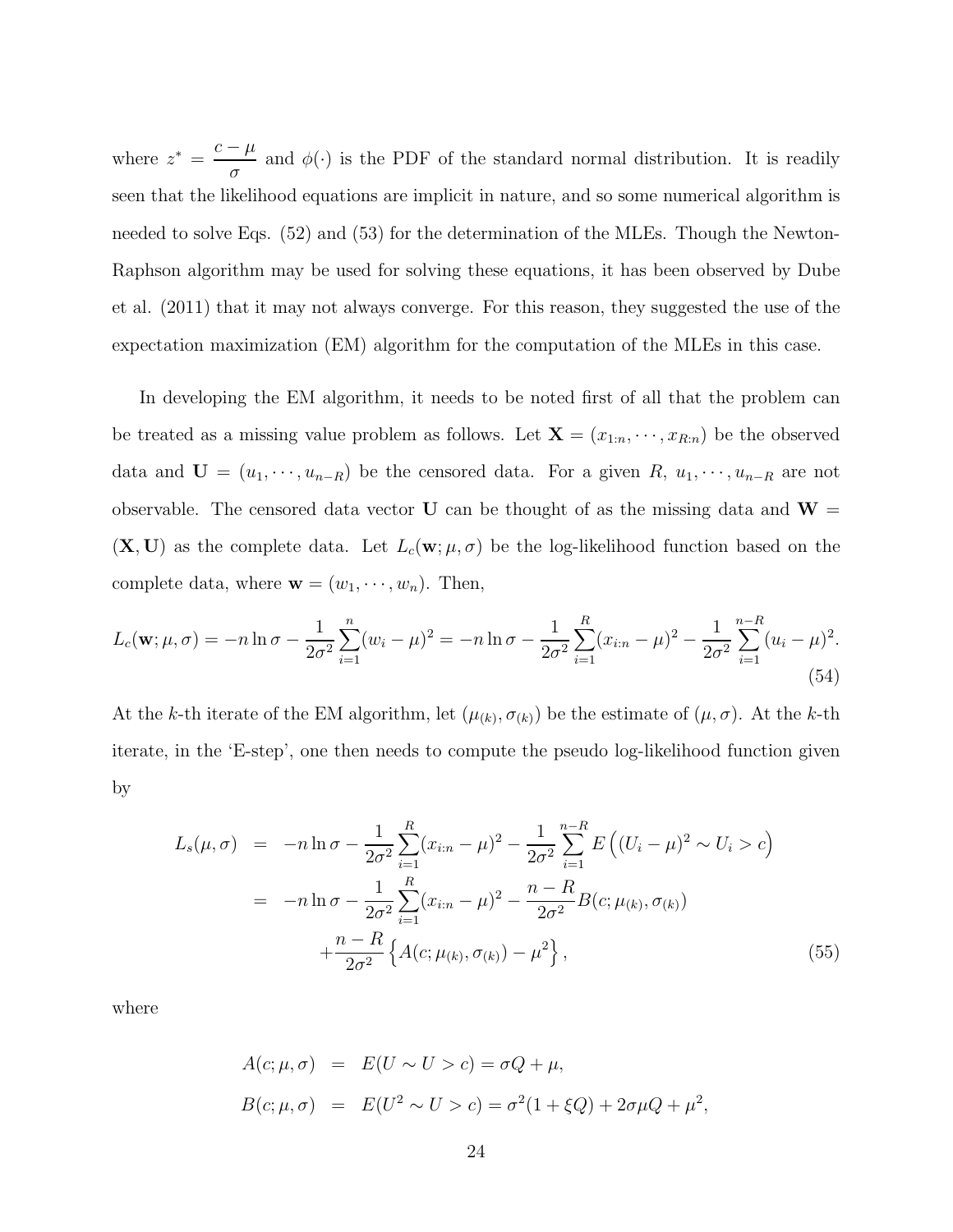$$
\xi = \frac{c - \mu}{\sigma}, \ Q = \frac{\phi(\xi)}{\Phi(-\xi)}.
$$

Next, in the 'M-step', one needs to maximize (55) to compute  $(\mu_{(k+1)}, \sigma_{(k+1)})$ , and this can be obtained as

$$
\mu_{(k+1)} = \frac{1}{n} \left\{ \sum_{i=1}^{R} x_{i:n} + (n - R) A(c; \mu_{(k)}, \sigma_{(k)}) \right\},
$$
  
\n
$$
\sigma_{(k+1)} = \left[ \frac{1}{n} \left\{ \sum_{i=1}^{R} x_{i:n}^{2} + (n - R) B(c; \mu_{(k)}, \sigma_{(k)}) \right\} - \mu_{(k)}^{2} \right\}^{1/2}.
$$
\n(56)

Since at the 'M-step' the estimates are in explicit form, the implementation of the EM algorithm becomes simpler in this case. For the implementation of the EM algorithm, one needs to have some initial guess for  $\mu$  and  $\sigma$ . Ignoring the censoring, the initial guesses of  $\mu$  and  $\sigma$ can be obtained as the sample mean and sample standard deviation of  $\{\ln x_{1:n}, \dots, \ln x_{R:n}\},\$ for example. Alternatively, the approximate maximum likelihood estimators described in the next subsection could be used as initial values for the iterative algorithm.

## 2.5.2 Approximate Maximum Likelihood Estimators

It may be observed that the likelihood equations in (52) and (53) do not have explicit solutions due to the presence of the non-linear term  $h(z^*) = \frac{\phi(z^*)}{z(z^*)}$  $\Phi(-z^*)$ . Tiku et al. (1986) and Balakrishnan and Cohen (1991) have discussed some approximate solutions in cases where such non-linear terms are present in the likelihood equations.

Let us first consider Case I. If  $z_r = \frac{\ln x_{r:n} - \mu}{\sigma}$  $\frac{c_n - \mu}{\sigma}$ , then upon expanding  $h(z_r) = \frac{\phi(z_r)}{\Phi(-z_r)}$  $\Phi(-z_r)$ around the value  $\nu = \Phi^{-1}\left(\frac{r}{n+1}\right)$ , then keeping only the first-order term and neglecting all higher-order terms, we obtain

$$
h(z_r) \approx h(\nu) + (z_r - \nu)h'(\nu) = \alpha + \beta z_r \quad \text{(say)},\tag{57}
$$

where  $\alpha = h(\nu) - \nu h'(\nu)$  and  $\beta = h'(\nu) \ge 0$ . Using the approximation in (57) into Eqs. (52) and (53) and then solving them, we obtain the approximate maximum likelihood estimates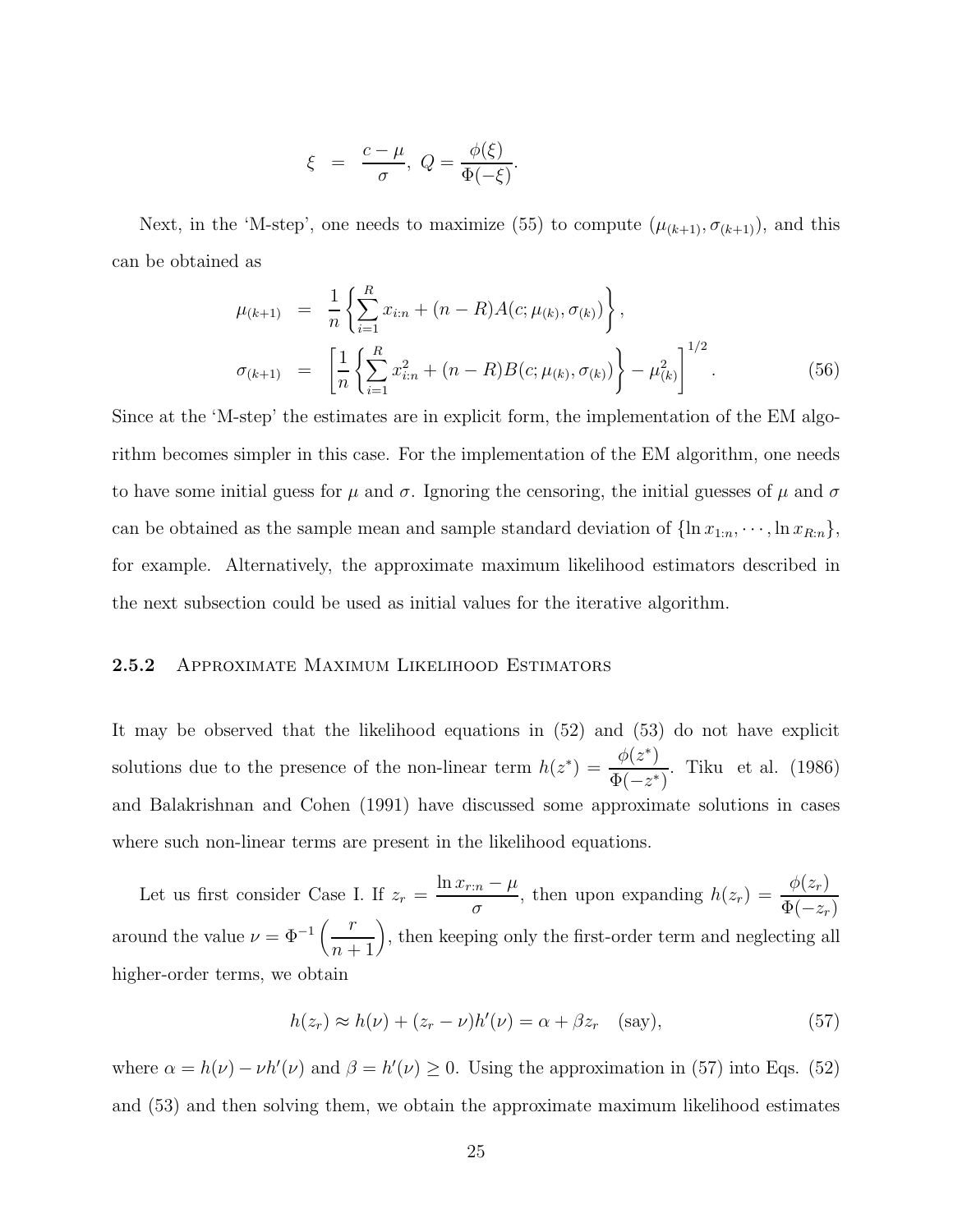(AMLEs) of  $\mu$  and  $\sigma$  as

$$
\tilde{\sigma} = \frac{A_1 + \sqrt{4rA_2}}{2r} \quad \text{and} \quad \tilde{\mu} = K + M\tilde{\sigma}, \tag{58}
$$

where

$$
A_1 = \alpha (n - r)(\ln x_{r:n} - K), \quad A_2 = \sum_{i=1}^r (\ln x_{i:n} - K)^2 + (n - r)\beta (\ln x_{r:n} - K)^2,
$$

$$
K = \frac{\sum_{i=1}^r \ln x_{i:n} + (n - r)\beta \ln x_{r:n}}{r + (n - r)\beta} \quad \text{and} \quad M = \frac{\alpha (n - r)}{r + \beta (n - r)}.
$$

For Case II, by proceeding in an analogous manner, we obtain the AMLEs of  $\mu$  and  $\sigma$  exactly as in (58), but with

$$
A_1 = \alpha (n - d)(\ln T - K), \quad A_2 = \sum_{i=1}^r (\ln x_{i:n} - K)^2 + (n - d)\beta (\ln T - K)^2,
$$

$$
K = \frac{\sum_{i=1}^r \ln x_{i:n} + (n - d)\beta \ln T}{d + (n - d)\beta} \quad \text{and} \quad M = \frac{\alpha (n - d)}{d + \beta (n - d)}.
$$

## 2.6 GENERALIZED EXPONENTIAL DISTRIBUTION

Generalized exponential (GE) distribution has been studied extensively since it was introduced by Gupta and Kundu (1999). The two-parameter GE distribution has its PDF as

$$
f(x; \alpha, \lambda) = \alpha \lambda e^{-\lambda x} \left( 1 - e^{-\lambda x} \right)^{\alpha - 1}, \quad x > 0.
$$
 (59)

Here,  $\alpha > 0$  is the shape parameter and  $\lambda > 0$  is the scale parameter. The two-parameter GE distribution is a special case of an exponentiated Weibull distribution originally proposed by Mudholkar and Srivastava (1993). The density can take on different shapes and the hazard function also can be increasing, decreasing or constant depending on the value of the shape parameter. Thus, this provides a flexible model to effectively analyze lifetime data. The GE distribution is quite similar to the gamma distribution, but since it has a closed-form distribution function, it is a convenient model for fitting censored data. Considerable work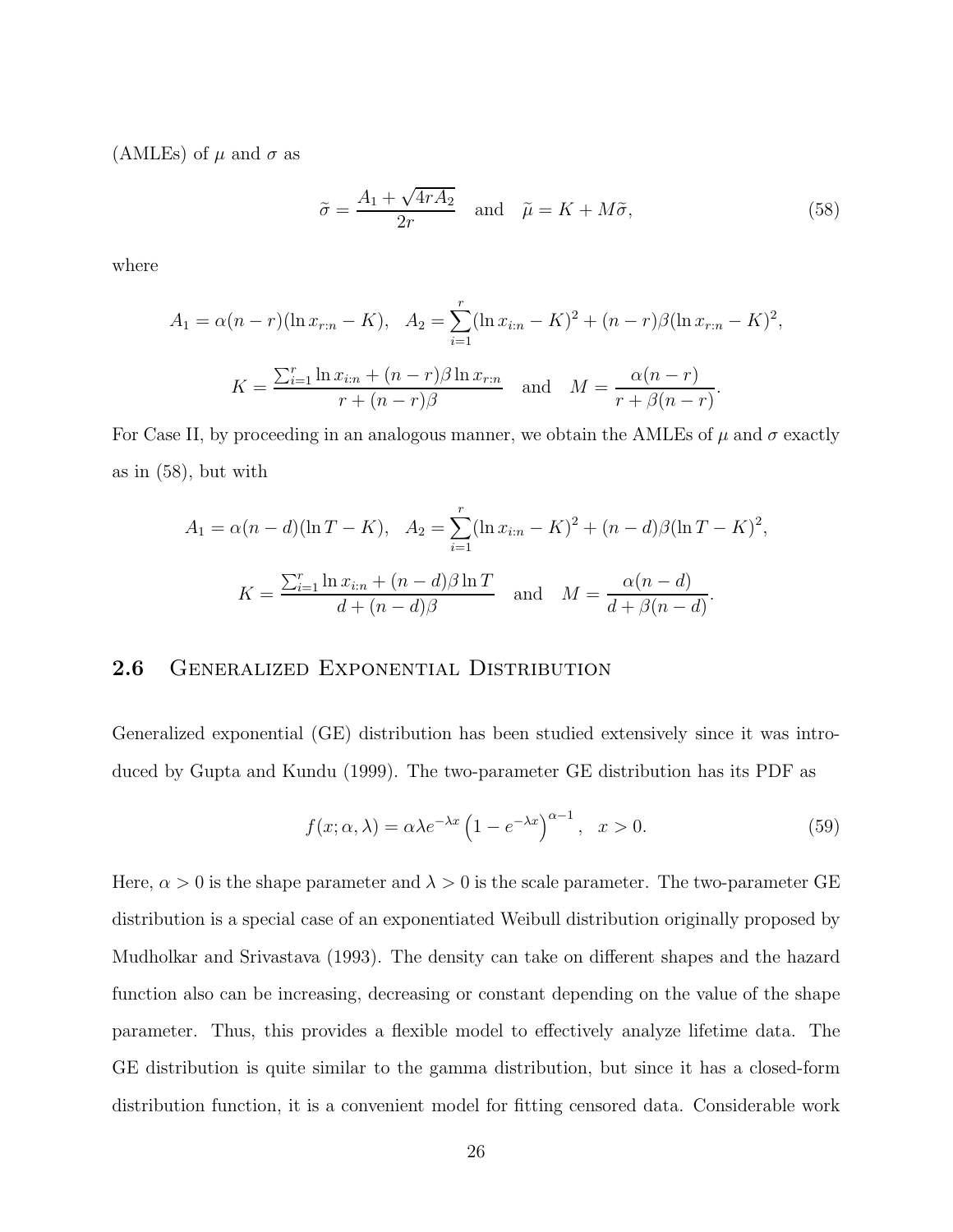has been done on various aspects of the GE distribution, and one may refer to Gupta and Kundu (2007) for an overview of all these developments. Recently, Kundu and Pradhan (2009) discussed the Bayesian and frequentist inferential procedures on the parameters of the GE distribution, and they will be detailed here.

#### 2.6.1 MLEs

Based on the observed data from a Type-I HCS, the log-likelihood function for Cases I and II, without the additive constant, are as follows:

$$
l(\alpha, \lambda | \text{data}) = R \ln \alpha + R \ln \lambda - \lambda \sum_{i=1}^{R} x_{i:n} + (\alpha - 1) \sum_{i=1}^{R} \ln \left( 1 - e^{-\lambda x_{i:n}} \right)
$$

$$
+ (n - R) \ln \left\{ 1 - \left( 1 - e^{-\lambda c} \right)^{\alpha} \right\}. \tag{60}
$$

Note that as before, for Case I,  $R = r$  and  $c = x_{r:n}$ , while for Case II,  $0 \le R = d \le r-1$  and  $c = T$ . When  $d = 0$ ,  $l(\alpha, \lambda | \text{data}) = n \ln \left\{1 - \left(1 - e^{-\lambda c}\right)^{\alpha}\right\}$ , which can be seen to increase with  $\alpha$  for any  $\lambda$ , which means that the MLEs do not exist when  $d = 0$ , and so for the determination of the MLEs, we shall assume  $d > 0$ .

In this case, once again, explicit solutions for the two likelihood equations can not be obtained. So, one needs to use some numerical algorithm like Newton-Raphson method for solving the two non-linear likelihood equations. It has been observed that even though the Newton-Raphson algorithm can be used to determine the MLEs, but it may not always converge. Kundu and Pradhan (2009), therefore, proposed to use the EM algorithm for the computation of the MLEs. We treat this problem exactly as we did before in the log-normal case. Upon using the same notation as before, i.e.,  $\mathbf{X} = (x_{1:n}, \dots, x_{R:n})$ ,  $\mathbf{U} = (u_1, \dots, u_{n-R})$ , and  $W = (X, U)$  as the observed data, censored data and complete data, respectively, and ignoring the constant term, the log-likelihood function of the complete data can be expressed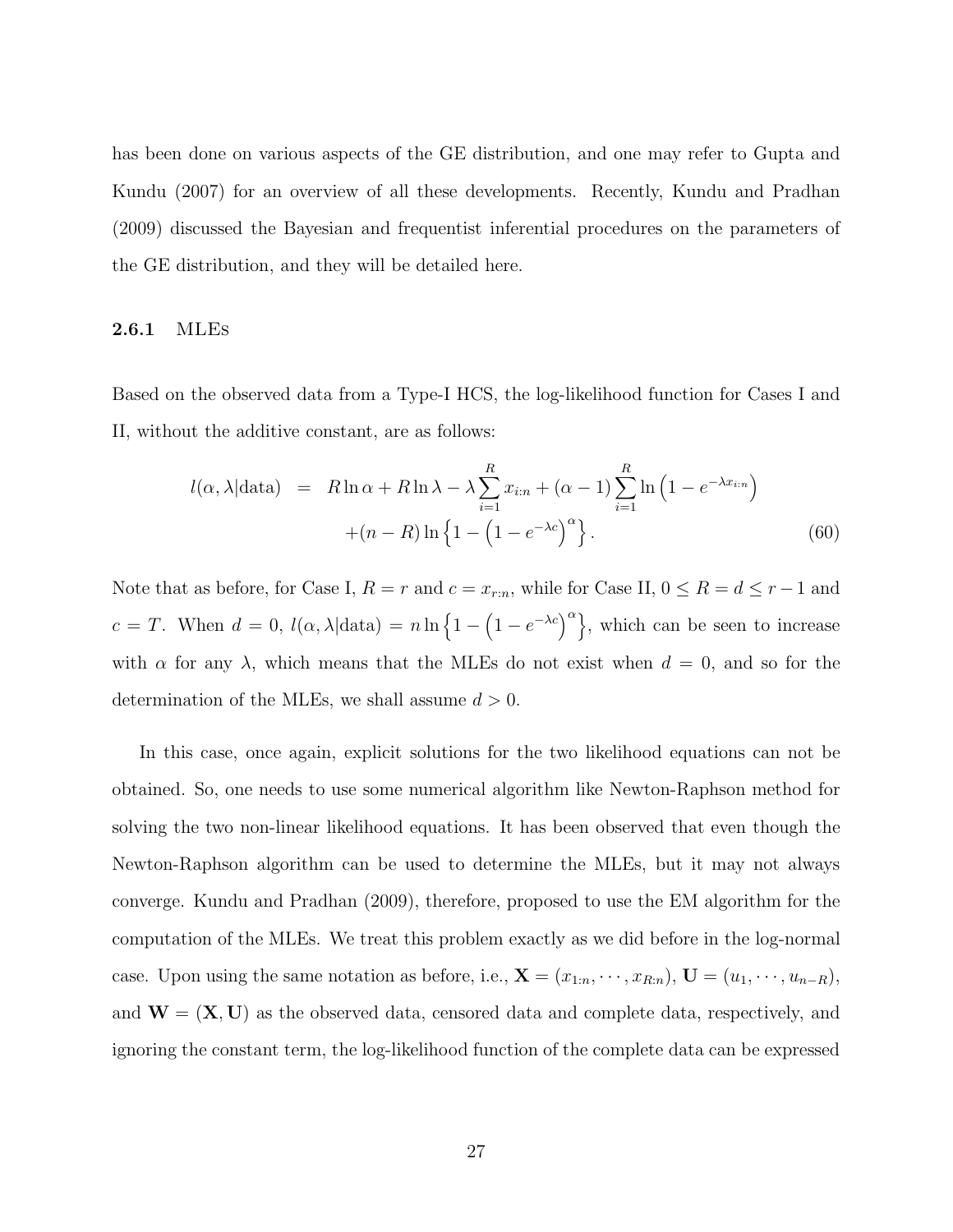as

$$
l_c(\mathbf{W}; \alpha, \lambda) = n \ln \alpha + n \ln \lambda - \lambda \left( \sum_{i=1}^R x_{i:n} + \sum_{i=1}^{n-R} z_i \right)
$$

$$
+ (\alpha - 1) \left\{ \sum_{i=1}^R \ln \left( 1 - e^{-\lambda x_{i:n}} \right) + \sum_{i=1}^{n-R} \ln \left( 1 - e^{-\lambda z_i} \right) \right\}.
$$
(61)

For the 'E-step' of the EM algorithm, we need to compute 'pseudo' log-likelihood function at the k-th stage as  $l_s(\alpha, \lambda | \text{data}, \alpha_{(k)}, \lambda_{(k)}) = E\left[l_c(\mathbf{W}; \alpha, \lambda) | \mathbf{X}, \alpha_{(k)}, \lambda_{(k)}\right]$ , where  $\alpha_{(k)}$  and  $\lambda_{(k)}$ are the estimates of  $\alpha$  and  $\lambda$  at the k-th stage. Therefore,

$$
l_s(\alpha, \lambda | \text{data}, \alpha_{(k)}, \lambda_{(k)}) = n \ln \alpha + n \ln \lambda - \lambda \sum_{i=1}^R x_{i:n} + (\alpha - 1) \sum_{i=1}^R \ln \left( 1 - e^{-\lambda x_{i:n}} \right)
$$

$$
+ (\alpha - 1) \sum_{i=1}^{n-R} E\left[ \ln \left( 1 - e^{-\lambda Z_i} \right) | Z_i > c, \alpha_{(k)}, \lambda_{(k)} \right]
$$

$$
- \sum_{i=1}^R E\left[ Z_i | Z_i > c, \alpha_{(k)}, \lambda_{(k)} \right]. \tag{62}
$$

We need the following results to proceed further, and proofs are simple and can be found, for example, in Ng et al. (2002, 2004).

RESULT 3: Given  $X_{1:n} = x_{1:n}, \dots, X_{R:n} = x_{R:n}$ , the conditional PDF of  $Z_j$ , for  $j = 1, \dots, n_R$ , is

$$
f_{Z|X}(z_j|X_{1:n} = x_{1:n}, \cdots, X_{R:n} = x_{R:n}) = \frac{f(z_j; \alpha, \lambda)}{1 - F(x_{R:n}; \alpha, \lambda)}, \quad z_j > x_{R:n},
$$
(63)

and  $Z_j$  and  $Z_k$  (for  $j \neq k$ ) are conditionally independent. Here,  $f(\cdot; \alpha, \lambda)$  is the PDF of the GE distribution in (59) and  $F(\cdot; \alpha, \lambda)$  is the corresponding CDF given by  $F(x; \alpha, \lambda) =$  $(1 - e^{-\lambda x})^{\alpha}$  for  $x > 0$ .  $\blacksquare$ 

RESULT 4: Given d and  $X_{1:n} = x_{1:n}, \dots, X_{d:n} = x_{d:n} < T$ , the conditional PDF of  $Z_j$ , for  $j = 1, \cdots, n - d$ , is

$$
f_{Z|X}(z_j|X_{1:n} = x_{1:n}, \cdots, X_{d:n} = x_{d:n} < T) = \frac{f(z_j; \alpha, \lambda)}{1 - F(T; \alpha, \lambda)}, \quad z_j > T,\tag{64}
$$

and  $Z_j$  and  $Z_k$  (for  $j \neq k$ ) are conditionally independent, where once again  $f(\cdot; \alpha, \lambda)$  and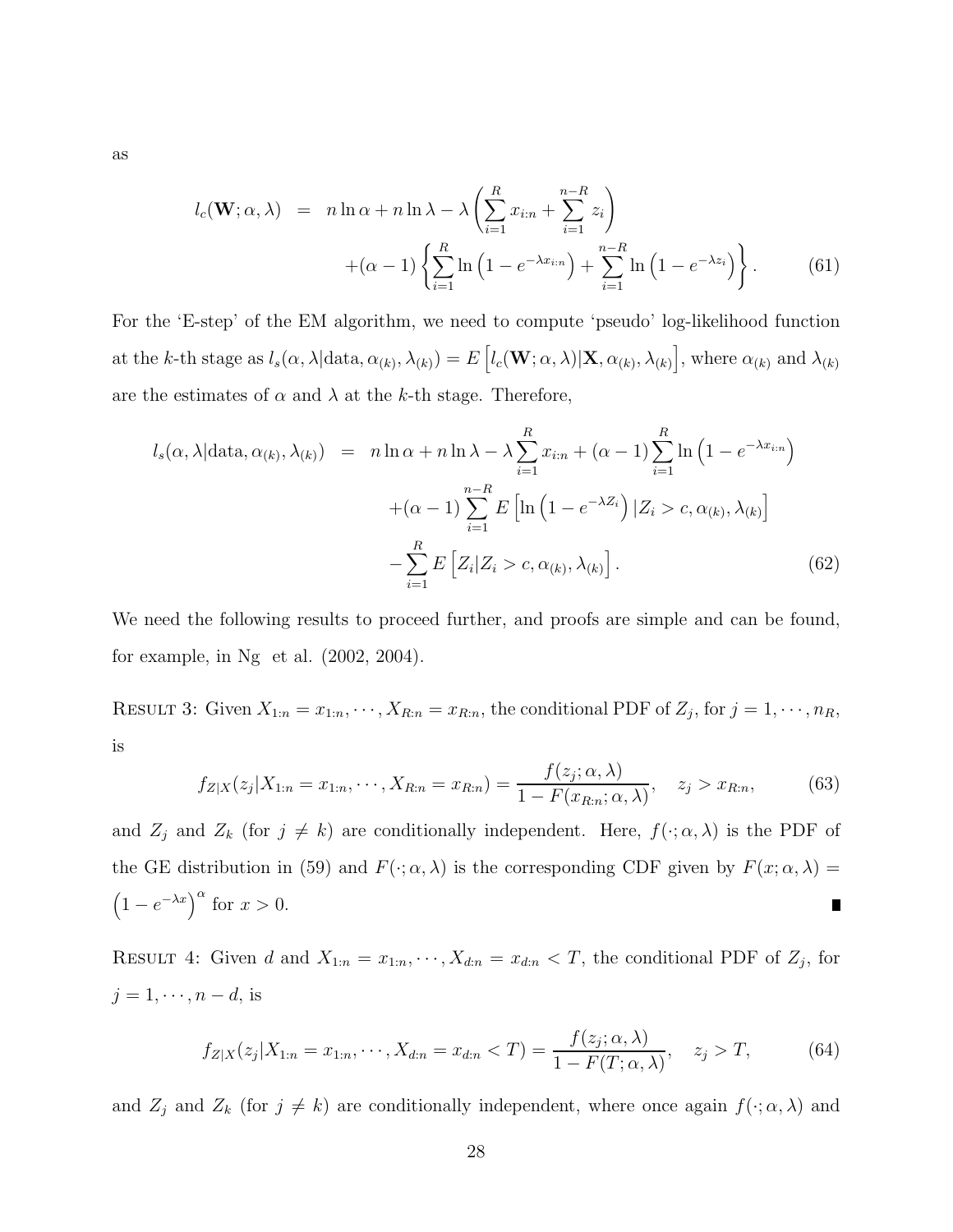$F(\cdot; \alpha, \lambda)$  are the PDF and CDF of the GE distribution with shape parameter  $\alpha$  and scale parameter  $\lambda$ .  $\blacksquare$ 

Now, we can express

$$
A(c, \alpha, \lambda) = E(Z_j | Z_j > c) = \frac{\alpha \lambda}{1 - F(c; \alpha, \lambda)} \int_c^{\infty} x e^{-\lambda x} (1 - e^{-\lambda x})^{\alpha - 1} dx
$$
  
= 
$$
-\frac{\alpha}{\lambda (1 - F(c; \alpha, \lambda))} u(\lambda c, \alpha),
$$
(65)

where

$$
u(a,b) = \int_0^{e^{-a}} (1-z)^{b-1} \ln z \ dz
$$

and

$$
B(c, \alpha, \lambda) = E\left[\ln(1 - e^{-\lambda Z_j})|Z_j > c\right]
$$
\n
$$
= \frac{1}{\alpha(1 - F(c; \alpha, \lambda))} \left[\left(1 - e^{-c\lambda}\right)^{\alpha} \left\{1 - \alpha \ln(1 - e^{-c\lambda})\right\} - 1\right].
$$

Now, the 'M-step' involves the maximization of the 'pseudo' log-likelihood function in (62), and  $(\alpha_{(k+1)},\lambda_{(k+1)})$  can be obtained by maximizing

$$
g(\alpha, \lambda) = n \ln \alpha + n \ln \lambda - \lambda \sum_{i=1}^{R} x_{i:n} + (\alpha - 1) \sum_{i=1}^{R} \ln(1 - e^{-\lambda x_{i:n}})
$$

$$
- \lambda (n - R) A(c; \alpha_{(k)}, \lambda_{(k)}) + (\alpha - 1)(n - R) B(c; \alpha_{(k)}, \lambda_{(k)}).
$$
(66)

The maximization of (66) can be performed by using a fixed-point type algorithm as

$$
h(\lambda) = \lambda,\tag{67}
$$

where the function  $h(\lambda)$  is given by

$$
h(\lambda) = \left\{ \frac{1}{n} \sum_{i=1}^{R} x_{i:n} + \frac{n-R}{n} A - \frac{1}{n} (\widehat{\alpha}(\lambda) - 1) \sum_{i=1}^{R} \frac{x_{i:n} e^{-\lambda x_{i:n}}}{1 - e^{-\lambda x_{i:n}}} \right\}^{-1},
$$

with

$$
A = A(c, \alpha_{(k)}, \lambda_{(k)}), \quad B = B(c, \alpha_{(k)}, \lambda_{(k)})
$$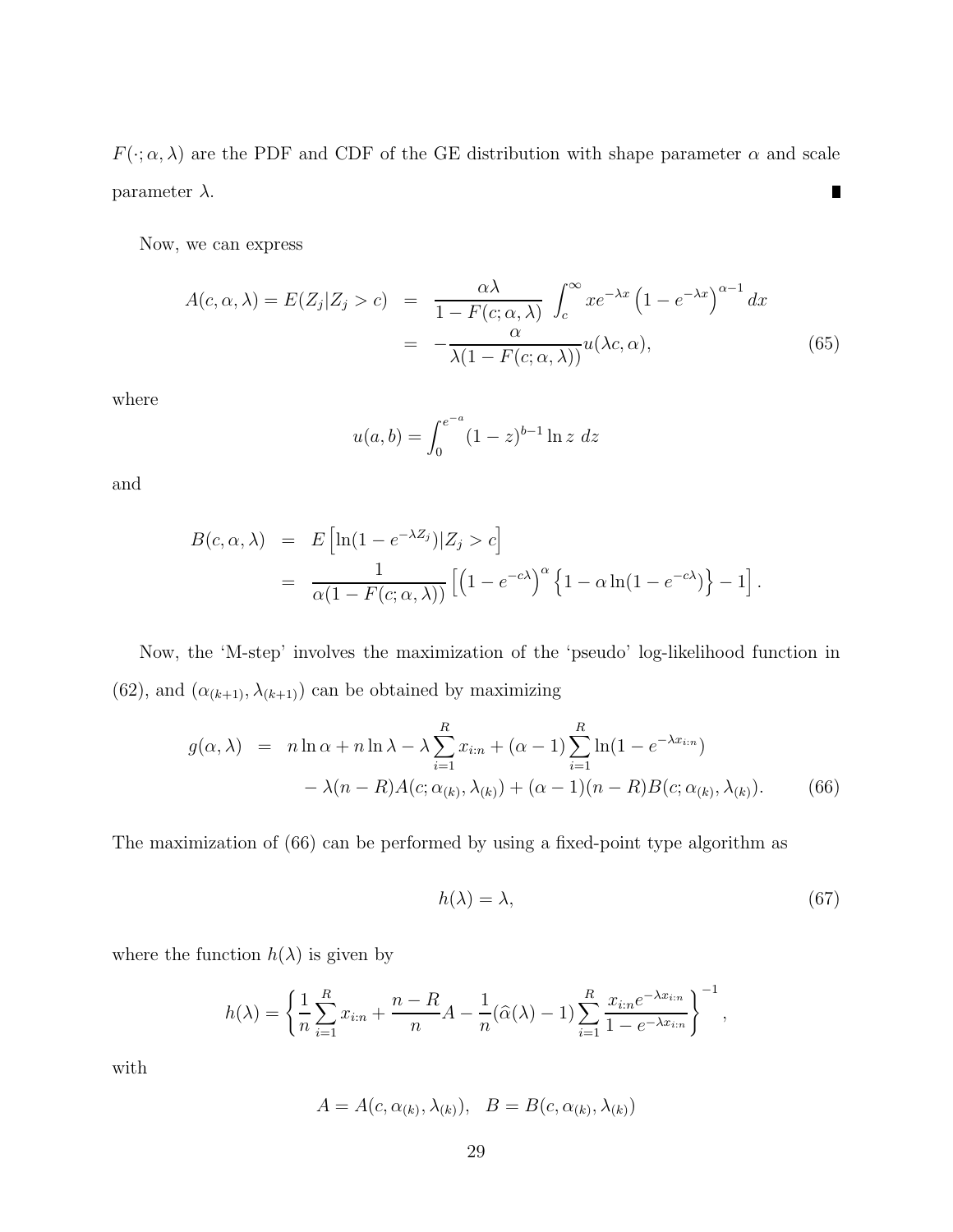and

$$
\widehat{\alpha}(\lambda) = -\frac{n}{\sum_{i=1}^R \ln(1 - e^{-\lambda x_{i:n}}) + (n - R)B}.
$$

Kundu and Pradhan (2009) then suggested the following simple iterative scheme. Starting with some initial guess of  $(\alpha, \lambda)$ , say  $(\alpha_{(0)}, \lambda_{(0)})$ , obtain  $\lambda_{(1)} = h(\lambda_{(0)})$ , then obtain  $\alpha_{(1)}$  as  $\alpha_{(1)} = \hat{\alpha}(\lambda_{(1)})$ , and continue this process until convergence.

### 2.6.2 Bayesian Inference

We shall describe here the Bayesian estimation as well as the construction of the associated HPD credible intervals for the parameters  $\alpha$  and  $\lambda$ . Unfortunately, when both parameters are unknown, there do not exist any natural conjugate priors for them. Using the approach of Raqab and Madi (2005), Kundu and Pradhan (2009) assumed the following priors on the unknown parameters  $\alpha$  and  $\lambda$ :

$$
\pi_1(\alpha) \propto \alpha^{a_1 - 1} e^{-b_1 \alpha}, \quad \alpha > 0,
$$
\n(68)

$$
\pi_2(\lambda) \propto \lambda^{a_2 - 1} e^{-b_2 \lambda}, \quad \lambda > 0.
$$
\n<sup>(69)</sup>

All the hyper-parameters  $a_1, b_1, a_2, b_2$  are assumed to be known and non-negative. Now, based on the observed sample  $\{x_{1:n}, \dots, x_{R:n}\}$  from the hybrid censoring scheme, the likelihood function becomes

$$
l(\text{data}|\alpha,\lambda) \propto \alpha^R \lambda^R e^{-\lambda \sum_{i=1}^R x_{i:n}} e^{(\alpha-1) \sum_{i=1}^R \ln(1 - e^{-\lambda x_{i:n}})} e^{(n-R)\ln\{1 - (1 - e^{-\lambda c})^{\alpha}\}}.
$$
 (70)

The joint posterior density function of  $\alpha$  and  $\lambda$  can be written as

$$
\pi(\alpha, \lambda | \text{data}) \qquad \propto \alpha^{a_1 + d - 1} e^{-\alpha(b_1 - \sum_{i=1}^R \ln(1 - e^{-\lambda x_{i:n}}))} \lambda^{a_2 + d - 1} e^{-\lambda(b_2 + \sum_{i=1}^R x_{i:n})}
$$
\n
$$
\times e^{-\sum_{i=1}^R \ln(1 - e^{-\lambda x_{i:n}}) + (n - R) \ln\{1 - (1 - e^{-\lambda c})^{\alpha}\}}.
$$
\n(71)

From (71), the Bayesian estimate of any function of  $\alpha$  and  $\lambda$ , say  $\theta(\alpha, \lambda)$ , under the squared error loss function is the posterior mean of  $\theta(\alpha, \lambda)$  given by

$$
\widehat{\theta}_B = E_{\alpha,\lambda} | \text{data}(\theta(\alpha,\lambda)) = \int_0^\infty \int_0^\infty \theta(\alpha,\lambda)\pi(\alpha,\lambda) | \text{data} d\alpha d\lambda
$$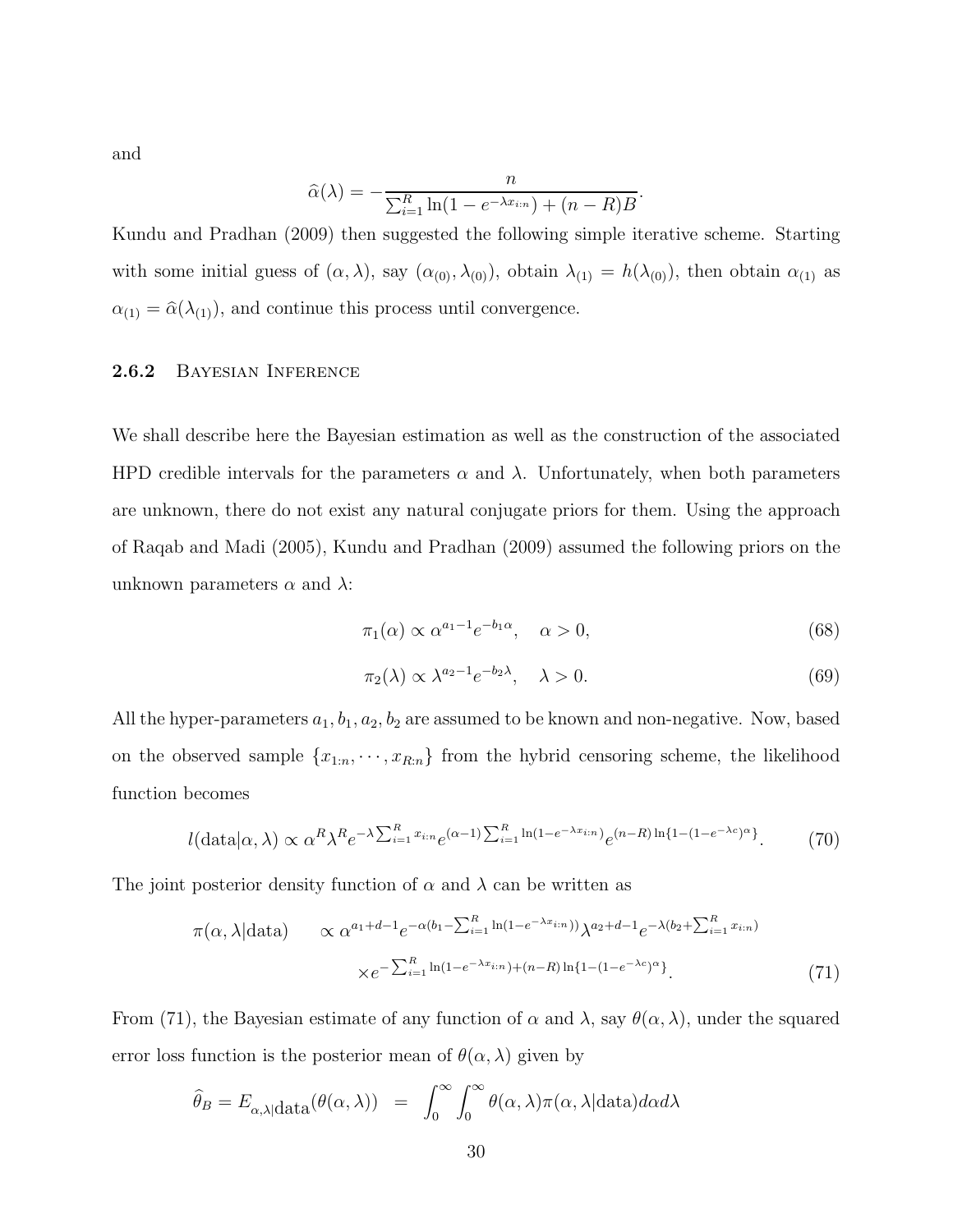$$
= \frac{\int_0^\infty \int_0^\infty \theta(\alpha, \lambda) l(\text{data}|\alpha, \lambda) \pi_1(\alpha) \pi_2(\lambda) d\alpha d\lambda}{\int_0^\infty \int_0^\infty l(\text{data}|\alpha, \lambda) \pi_1(\alpha) \pi_2(\lambda) d\alpha d\lambda}.
$$
 (72)

It is not possible to compute (72) analytically except for some forms of  $\theta(\alpha, \lambda)$ . Kundu and Pradhan (2009) suggested the use of importance sampling for computing the Bayesian estimate of  $\theta(\alpha, \lambda)$  in (72) and also for constructing the HPD credible interval for  $\theta(\alpha, \lambda)$ .

The joint posterior density function of  $\alpha$  and  $\lambda$  in (71) can be expressed as

$$
\pi(\alpha, \lambda | \text{data}) \propto g_{\lambda}(a_2^*, b_2^*) \ g_{\alpha | \lambda}(a_1^*, b_1^*) \ g_3(\alpha, \lambda), \tag{73}
$$

where  $g_{\alpha|\lambda}(a_1^*, b_1^*)$  is a gamma density function with the shape and scale parameters as  $a_1^* =$  $a_1 + R$  and  $b_1^* = b_1 - \sum_{i=1}^{R} a_i$  $\sum_{i=1} \ln(1 - e^{-\lambda x_{i:n}})$ , respectively;  $g_{\lambda}(a_2^*, b_2^*)$  is a gamma density function with the shape and scale parameters as  $a_2^* = a_2 + R$  and  $b_2^* = b_2 + \sum_{i=1}^R x_{i:n}$ , respectively; finally,

$$
g_3(\alpha, \lambda) = \frac{1}{\left\{b_1 - \sum_{i=1}^R \ln(1 - e^{-\lambda x_{i:n}})\right\}^{a_1 + R}} \times e^{(n-d)\ln\{1 - (1 - e^{-\lambda c})^{\alpha}\} - \sum_{i=1}^R \ln(1 - e^{-\lambda x_{i:n}})}
$$

is a function of  $\alpha$  and  $\lambda$ .

Kundu and Pradhan (2009) proposed a simulated consistent estimator of  $\hat{\theta}_B$  by using the importance sampling as follows:

- Step 1: Generate  $\lambda_1$  from  $g_{\lambda}(a_2^*, b_2^*) \sim \text{gamma}(a_2 + R, b_2 \sum^R$  $i=1$  $x_{i:n});$
- Step 2: Generate  $\alpha_1$  from  $g_{\alpha|\lambda}(a_1^*, b_1^*) \sim \text{gamma}(a_1 + R, b_1 \sum_{i=1}^R \ln(1 e^{-\lambda_1 x_{i:n}}));$
- Step 3: Repeat Steps 1 and 2 N times to obtain  $(\alpha_1, \lambda_1), \cdots, (\alpha_N, \lambda_N);$
- Step 4: The Bayes estimate of  $\theta$  under the squared-error loss function can then be approximated as

$$
\widehat{\theta}_B \approx \frac{\sum_{i=1}^N \theta(\alpha_i, \lambda_i) g_3(\alpha_i, \lambda_i)}{\frac{1}{N} \sum_{i=1}^N g_3(\alpha_i, \lambda_i)}.
$$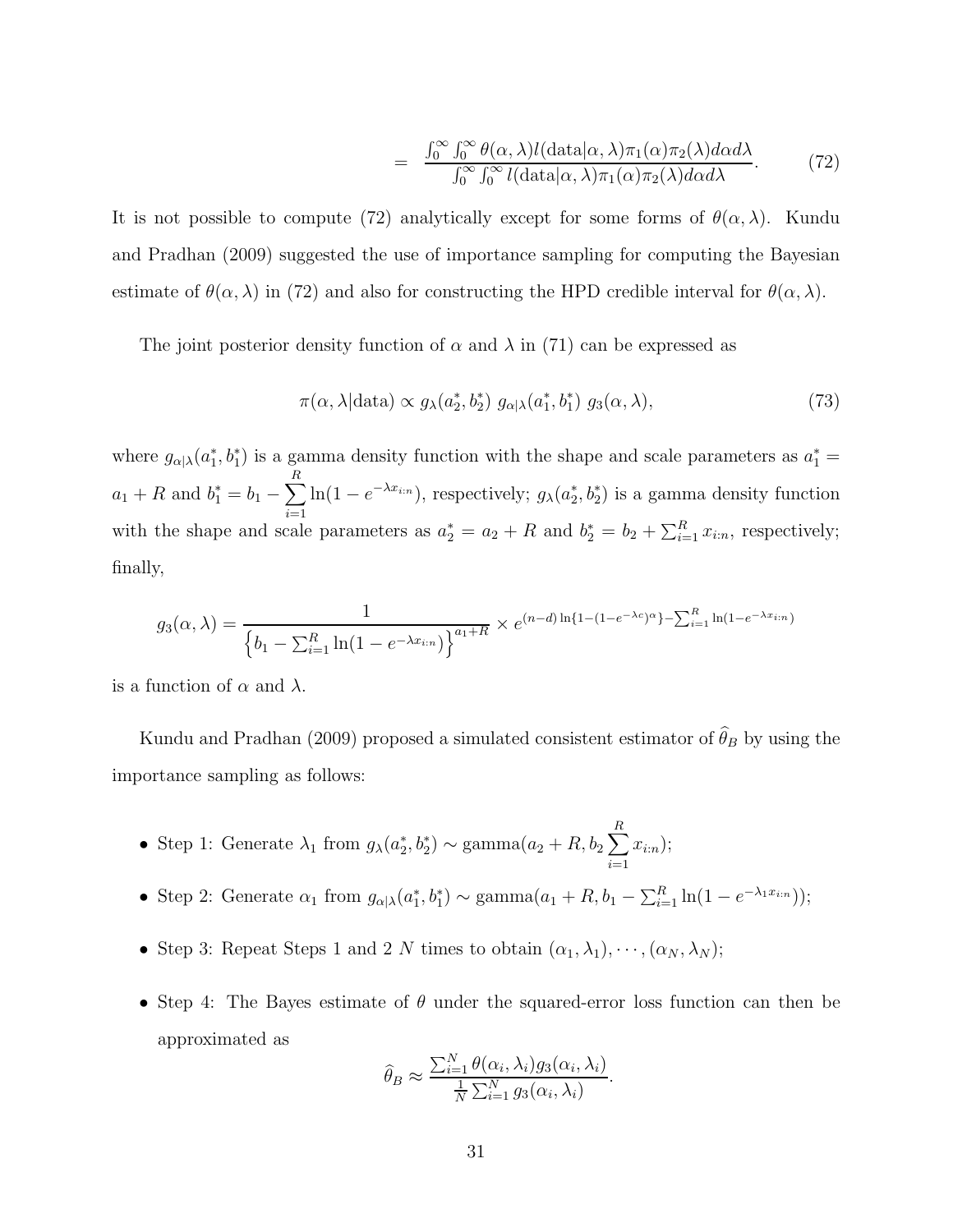Next, for computing the HPD credible interval for  $\theta$ , let us use  $\pi(\theta|\text{data})$  and  $\Pi(\theta|\text{data})$  to denote the posterior density function and distribution function of  $\theta$ , respectively. Moreover, let  $\theta^{(\beta)}$  be the  $\beta$ -th quantile of  $\theta$  (for  $0 < \beta < 1$ ), i.e.,

$$
\theta^{(\beta)} = \inf \{ \theta : \Pi(\theta | \text{data}) \geq \beta \}.
$$

Observe that, for a given  $\theta^*$ ,

$$
\Pi(\theta^* | \text{data}) = E[\mathbf{1}_{\theta \le \theta^*} | \text{data}],
$$

where  $1_{\theta \leq \theta^*}$  is the indicator function. Then, a simulated consistent estimator of  $\Pi(\theta^* | data)$ is given by

$$
\Pi(\theta^* | \text{data}) = \frac{\frac{1}{N} \sum_{i=1}^N 1_{\theta \le \theta^*} (\alpha_i, \lambda_i)}{\frac{1}{N} \sum_{i=1}^N g_3(\alpha_i, \lambda_i)}.
$$

Let  $\{\theta_{(i)}\}$  be the ordered values of  $\{\theta_i\}$ , and let

$$
w_i = \frac{g_3(\alpha_{(i)}, \lambda_{(i)})}{\sum_{i=1}^N g_3(\alpha_i, \lambda_i)}
$$

for  $i = 1, \dots, N$ . Then, we have

$$
\Pi(\theta^* | \text{data}) = \begin{cases}\n0 & \text{if } \theta_{(i)} \le \theta^* < \theta_{(i+1)}, \\
\sum_{j=1}^i w_j & \text{if } \theta_{(i)} \le \theta^* < \theta_{(i+1)}, \\
1 & \text{if } \theta^* \ge \theta_{(n)}\n\end{cases} \tag{74}
$$

with which  $\theta^{(\beta)}$  can be approximated by

$$
\widehat{\theta}^{(\beta)} = \begin{cases} \theta_{(1)} & \text{if } \beta = 0, \\ \theta_{(i)} & \text{if } \sum_{j=1}^{i-1} w_j < \beta < \sum_{j=1}^{i} w_j. \end{cases} \tag{75}
$$

For computing a 100(1 -  $\beta$ )% HPD credible interval for  $\theta$ , let  $R_j = \left(\widehat{\theta}^{\left(\frac{1}{N}\right)}, \widehat{\theta}^{\left(\frac{j+(1-\beta)N}{N}\right)}\right)$ for  $j = 1, \dots, [\beta N]$ , where [a] denotes the largest integer less than or equal to a. Then, among all the  $R_j$ 's, choose the one with the smallest width.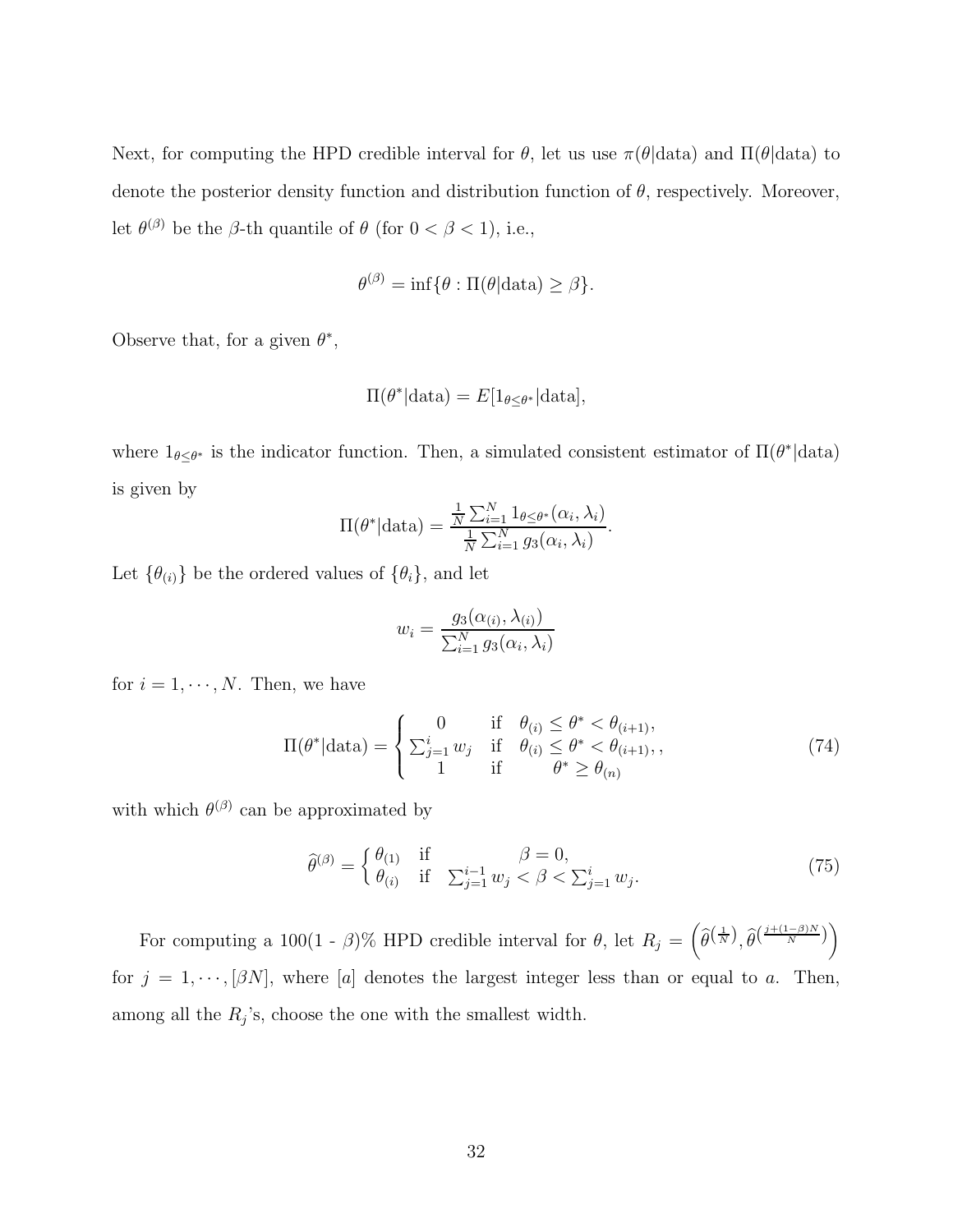## 3 Type-II HCS

## 3.1 FORM OF DATA

In this section, we assume that the data are Type-II hybrid censored, i.e., we have one of the following three forms of observations as our data:

CASE I:  ${x_{1:n} < \cdots < x_{r:n}}$  if  $x_{r:n} \ge T$ ;

CASE II:  ${x_{1:n} < \cdots < x_{d:n}}$  if  $x_{r:n} < T$ ,

where  $r \leq d \leq n$  denotes the number of observed failures before time T, and  $x_{d+1} > T$ ; here, when  $d = n$ , we take  $x_{d+1} = \infty$ .

We assume, as before, that the lifetimes of the units are i.i.d. random variables.

## 3.2 EXPONENTIAL DISTRIBUTION

## 3.2.1 MLE AND ITS EXACT DISTRIBUTION

Under the assumption that the lifetimes of the units are i.i.d. exponential random variables with mean  $\theta$ , the MLE of  $\theta$  always exists in this case, unlike in the Type-I hybrid censoring case. It is given by

$$
\widehat{\theta} = \frac{1}{R} \left\{ \sum_{i=1}^{R} x_{i:n} + (n - R)c \right\},\tag{76}
$$

where  $R = r$  and  $c = x_{r:n}$  for Case I, and  $R = d$  and  $c = T$  for Case II.

For deriving the exact distribution of  $\hat{\theta}$ , Childs et al. (2003) first obtained the moment generating function of  $\hat{\theta}$  as follows:

$$
M_{\widehat{\theta}}(\omega) = \left(1 - \frac{\theta\omega}{r}\right)^{-r} \sum_{d=0}^{r-1} {n \choose d} q^{(n-d)(1-\theta\omega/r)} \left(1 - q^{(1-\theta\omega/r)}\right)^d + \sum_{d=r}^{n} {n \choose d} q^{(n-d)(1-\theta\omega/d)} \left(1 - q^{(1-\theta\omega/d)}\right)^d \left(1 - \frac{\theta\omega}{d}\right)^{-d}, \quad \omega < \frac{r}{\theta}.
$$
 (77)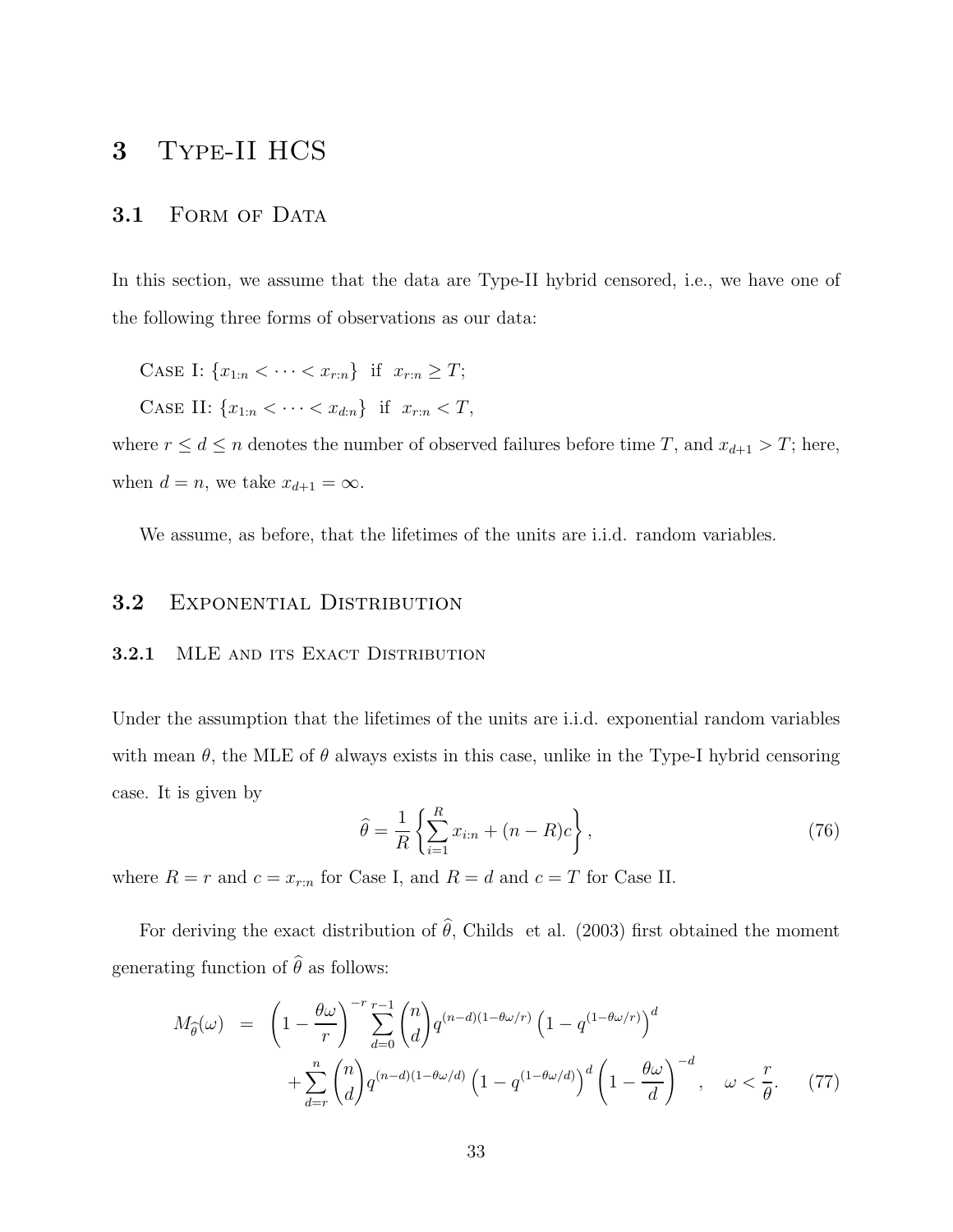From the moment generating function of  $\hat{\theta}$  in (77), by using the inversion formula, the PDF of  $\hat{\theta}$  can be readily obtained as

$$
f_{\widehat{\theta}}(x) = q^n g\left(x - \frac{n}{r}; \frac{r}{\theta}, r\right) + \sum_{d=1}^{r-1} \sum_{k=0}^d C_{k,d} g\left(x - a_{k,d}; \frac{r}{\theta}, r\right) + \sum_{d=r}^{r} \sum_{k=0}^d C_{k,d} g\left(x - a_{k,d}; \frac{d}{\theta}, d\right);
$$
\n(78)

here,  $C_{k,d}$  and g are as defined in (5) and (6), and

$$
a_{k,d} = \begin{cases} (n-d+k)T/r & \text{if } d = 0, 1, \dots, r-1, \\ (n-d+k)T/d & \text{if } d = r, r+1, \dots, n, k = 0, 1, \dots, d. \end{cases}
$$

From (78), we observe that  $\hat{\theta}$  has its PDF as a generalized mixture of shifted gamma distributions. In the special case when  $T \to 0$ ,  $f_{\hat{\theta}}(x) = g(x; r/\theta, r)$ , which is the well-known result that  $2r\theta/\theta$  has a chi-square distribution with 2r degrees of freedom. From the mixture form of the exact PDF of  $\hat{\theta}$  in (78), the bias and variance of  $\hat{\theta}$  can be easily obtained.

## 3.2.2 EXACT CONFIDENCE INTERVALS

In this section, we describe the construction of an exact confidence interval for  $\theta$ . As in the case of Type-I HCS, based on the assumption that  $P_{\theta}(\theta > b)$  is an increasing function of θ, Childs et al. (2003) developed an exact two-sided confidence interval for θ. A formal proof of the monotonicity of this probability has been given recently by Balakrishnan and Iliopoulos (2009). If  $(\theta_L, \theta_U)$  denotes the exact two-sided 100(1- $\alpha$ )% symmetric confidence interval of  $\theta$ , then  $\theta_L$  and  $\theta_U$  can be obtained as the solutions of the following two non-linear equations:

$$
\frac{\alpha}{2} = \sum_{d=0}^{r-1} \sum_{k=0}^{d} \frac{C_{k,d}}{(r-1)!} \Gamma\left(r, \frac{r}{\theta_L} < \hat{\theta} - a_{k,d} > \right) + \sum_{d=r}^{n} \sum_{k=0}^{d} \frac{C_{k,d}}{(d-1)!} \Gamma\left(d, \frac{d}{\theta_L} < \hat{\theta} - a_{k,d} > \right), \tag{79}
$$
\n
$$
1 - \frac{\alpha}{2} = \sum_{d=0}^{r-1} \sum_{k=0}^{d} \frac{C_{k,d}}{(r-1)!} \Gamma\left(r, \frac{r}{\theta_U} < \hat{\theta} - a_{k,d} > \right) + \sum_{d=r}^{n} \sum_{k=0}^{d} \frac{C_{k,d}}{(d-1)!} \Gamma\left(d, \frac{d}{\theta_U} < \hat{\theta} - a_{k,d} > \right). \tag{80}
$$

The lower and upper limits  $\theta_L$  and  $\theta_U$  need to be computed from (79) and (80), respectively, by using some numerical method.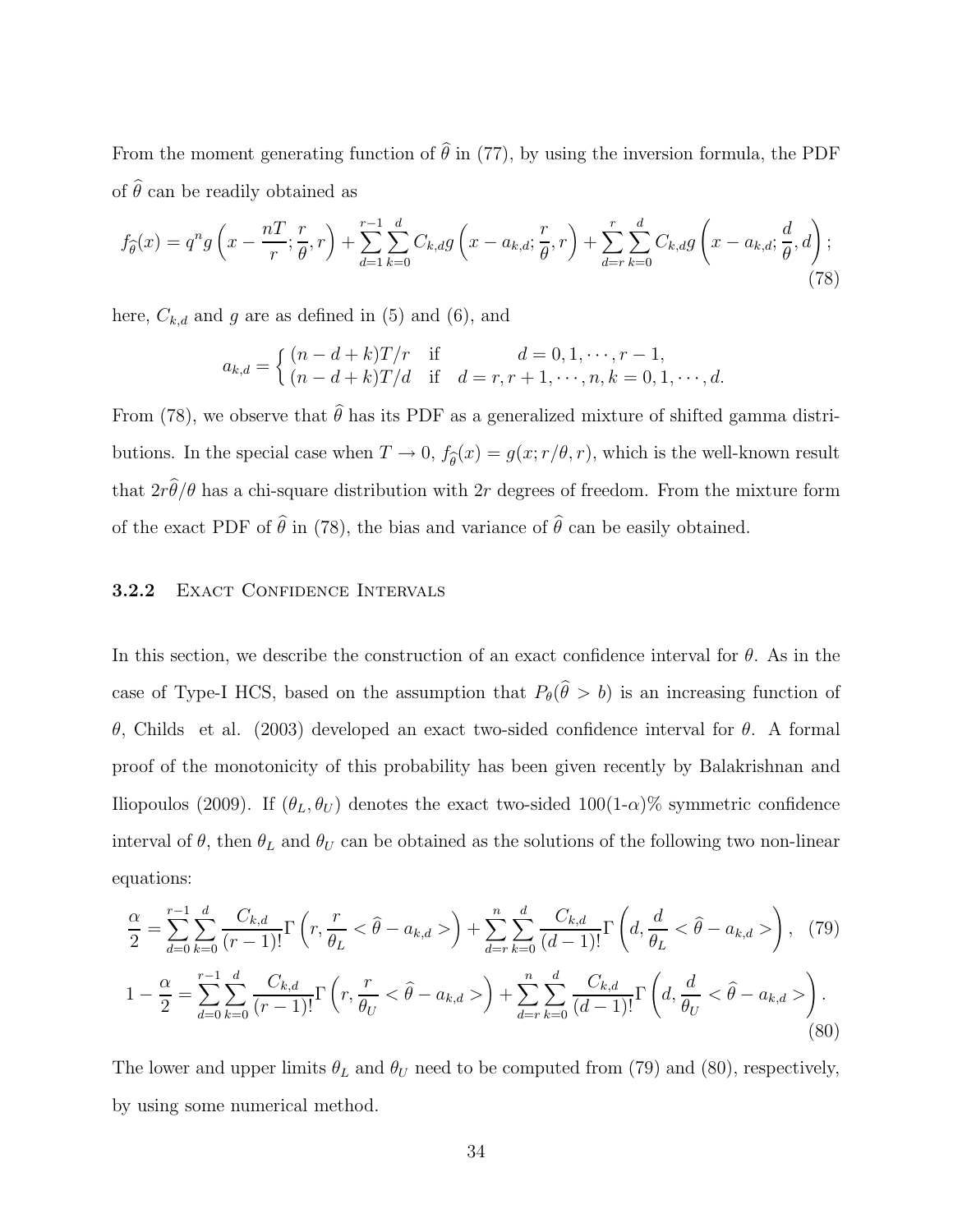## 3.2.3 APPROXIMATE CONFIDENCE INTERVALS

Since the exact method is computationally quite demanding, approximate confidence intervals can be constructed by using the asymptotic normality of the MLE  $\hat{\theta}$  and the inverse of the Fisher information. Park et al. (2008) derived the Fisher information for Type-II HCS by using the approach of Wang and He (2005). In this case, the Fisher information of  $\theta$  is given by

$$
I_2(\theta) = \frac{1}{\theta^2} \left\{ n \left( 1 - e^{-T/\theta} \right) + r - \sum_{i=1}^r F_i \left( \frac{T}{\theta} \right) \right\},\tag{81}
$$

where  $F_i(x)$  is as defined earlier in (14). Hence, the asymptotic variance of  $\hat{\theta}$  is  $1/I_2(\theta)$ , which can be used in the construction of the approximate confidence interval for  $\theta$ .

## 3.2.4 Fisher Information

Park et al. (2008) derived an explicit expression for the Fisher information for Type-II hybrid censored data. In the case of exponential distribution with mean  $\theta$ , the Fisher information in Type-II hybrid censored data can be expressed as a sum of single integrals as

$$
I_2(\theta) = \frac{1}{\theta^2} \left\{ n \left( 1 - e^{-T/\theta} \right) + r - \sum_{i=1}^r F_i \left( \frac{T}{\theta} \right) \right\},\tag{82}
$$

where  $F_i(x)$  is as defined earlier in (14). These authors also used this expression to compare the Fisher information contained in different Type-II HCS. Moreover, this expression can also be utilized to construct confidence intervals for  $\theta$  by using  $I_2(\theta)$ .

### 3.2.5 Bayesian Inference

In this case as well, the Bayesian estimate and the associated credible intervals can be constructed very much along the lines of the Type-I HCS case. Upon using the same prior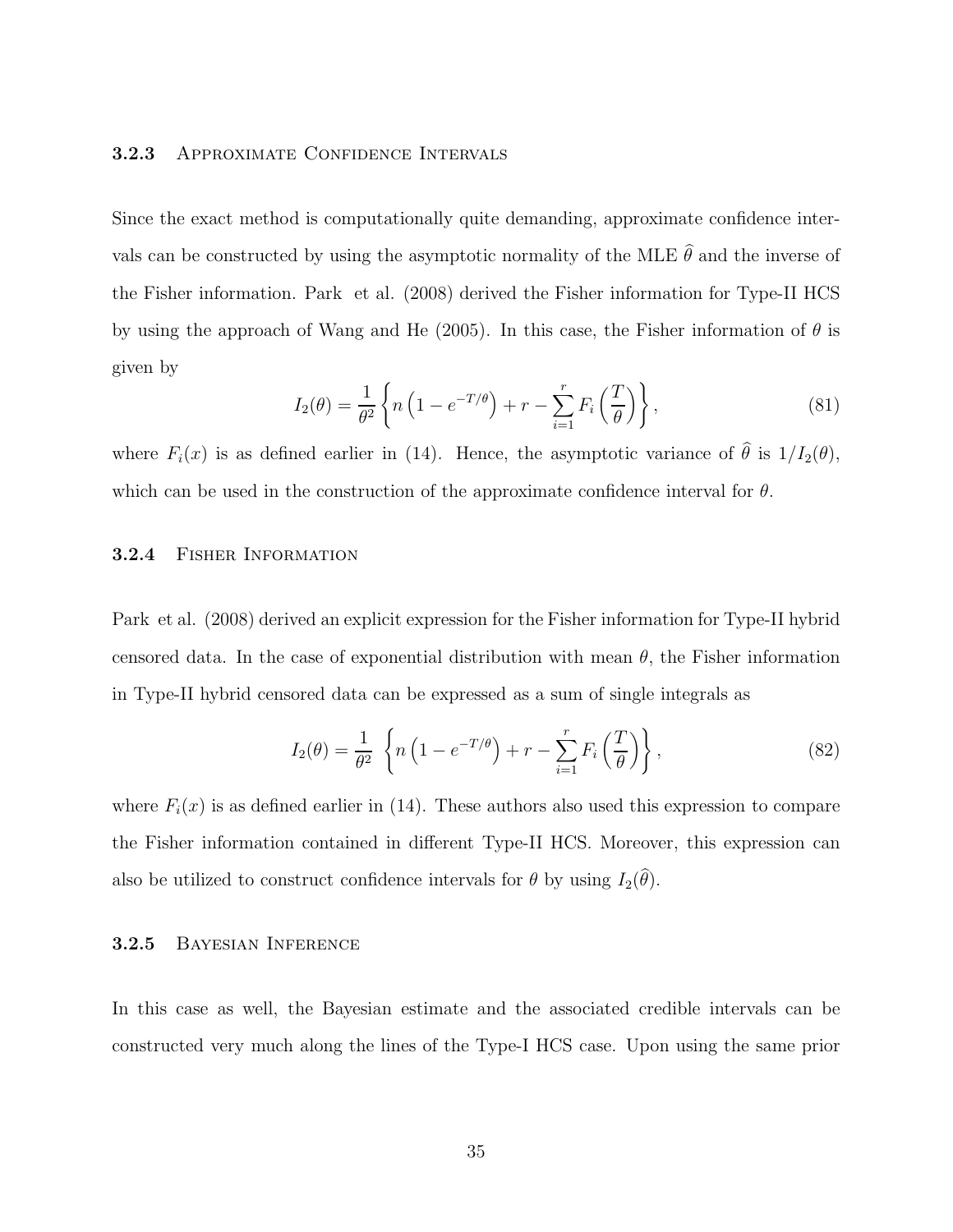as in (15), the posterior density function of  $\theta$  in this case becomes

$$
l(\theta|data) = \frac{(S_d^* + \lambda)^{d+\beta}}{\Gamma(d+\beta)} \theta^{-(d+\beta+1)} e^{-(S_d^* + \lambda)\theta},\tag{83}
$$

where

$$
S_d^* = \begin{cases} \sum_{i=1}^d x_{i:n} + (n-d)T & \text{if } d > r, \\ \sum_{i=1}^r x_{i:n} + (n-r)x_{r:n} & \text{if } d = r. \end{cases}
$$
 (84)

Since  $2(S_d^* + \lambda)/\theta$  is distributed as  $\chi^2_{2(\beta+\lambda)}$  a posteriori, the Bayesian estimate of  $\theta$  under the squared-error loss function is given by

$$
\hat{\theta}_{Bayes} = \frac{(S_d^* + \lambda)}{(d + \beta - 1)}
$$
\n(85)

if  $(d + \beta - 1) > 0$ . As expected, the Bayesian estimate under the non-informative prior coincides with the MLE of  $\theta$  in this case as well. Moreover, a  $100(1-\alpha)\%$  credible interval of  $\theta$  can be obtained as

$$
\left(\frac{2(S_d^* + \lambda)}{\chi^2_{2(d+\beta),\alpha/2}}, \frac{2(S_d^* + \lambda)}{\chi^2_{2(d+\beta),1-\alpha/2}}\right).
$$

## 3.3 WEIBULL DISTRIBUTION

#### 3.3.1 MLEs

We shall now consider the case when the lifetimes of the units are i.i.d. Weibull random variables, with  $\alpha$  and  $\lambda$  as the shape and scale parameters, respectively.

Suppose the available data are Type-II HCS. Then, as presented in Section 3.1, the likelihood function in all three cases can be combined together and expressed as

$$
L(\text{data}|\alpha,\lambda) = \alpha^R \lambda^R \prod_{i=1}^R x_{i:n}^{\alpha-1} e^{-\lambda \{x_{i:n}^{\alpha} + (n-R)U^{\alpha}\}};
$$
\n(86)

here, R denotes the number of failures as before. In this case,  $U = x_{r:n}$  if  $R = r$ , and  $U = T$ if  $R > r$ . The MLEs of  $\lambda$  and  $\alpha$  can be obtained by solving the following two non-linear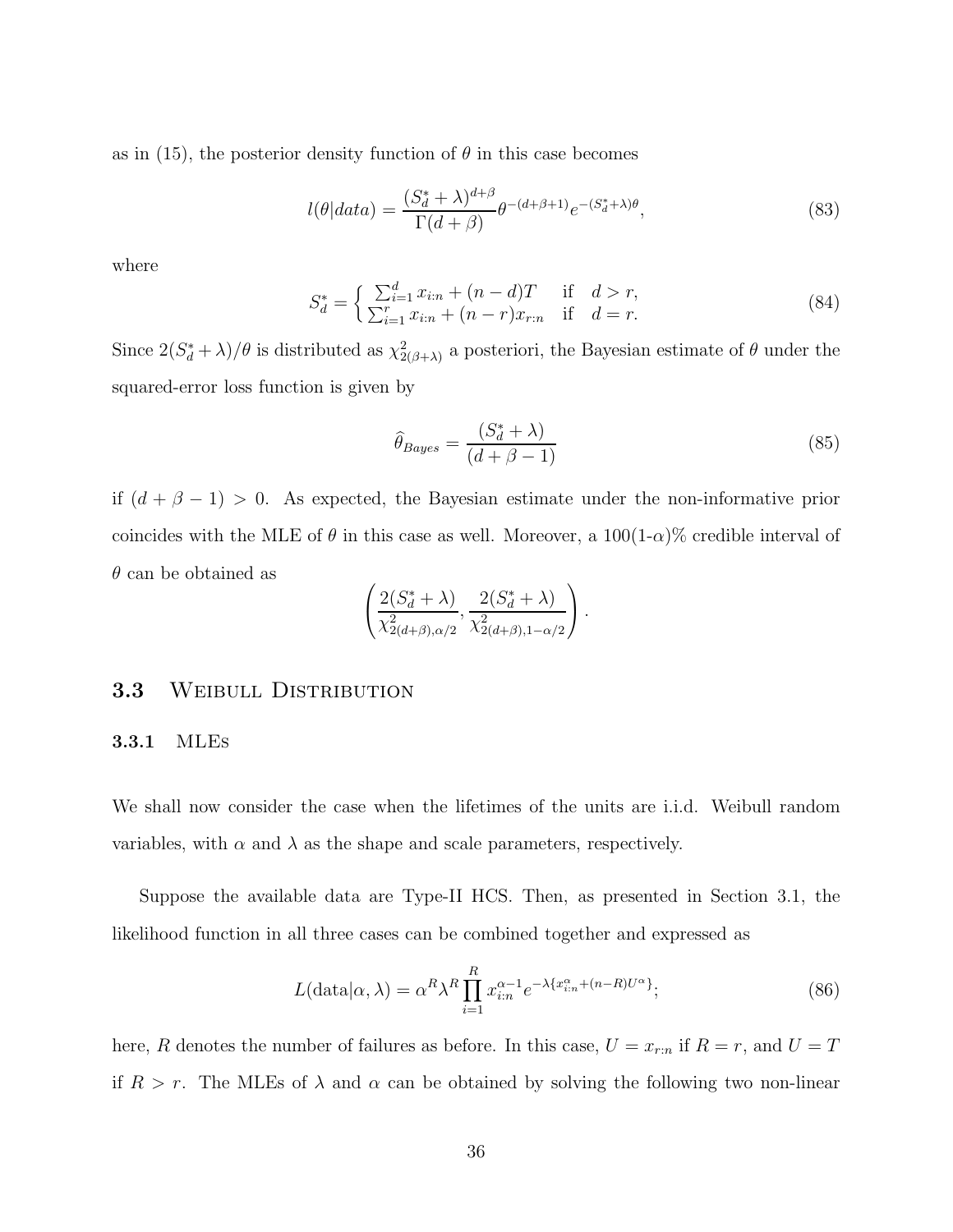normal equations:

$$
\frac{R}{\lambda} - \sum_{i=1}^{R} x_{i:n}^{\alpha} + (n - R)U^{\alpha} = 0,
$$
\n(87)

$$
\frac{R}{\alpha} + \sum_{i=1}^{R} \ln x_{i:n} - \lambda \left\{ \sum_{i=1}^{R} x_{i:n}^{\alpha} \ln x_{i:n} + (n - R)U^{\alpha} \ln U \right\} = 0.
$$
 (88)

For fixed  $\alpha$ , the MLE of  $\lambda$ , say  $\hat{\lambda}(\alpha)$ , can be readily obtained from (87) as

$$
\widehat{\lambda}(\alpha) = \frac{R}{\sum_{i=1}^{R} x_{i:n}^{\alpha} + (n - R)U^{\alpha}}.
$$
\n(89)

With  $\hat{\lambda}(\alpha)$  as in (89), the MLE of  $\alpha$  can be obtained by maximizing the profile log-likelihood function of  $\alpha$ , viz.,

$$
\ln L(\alpha, \widehat{\lambda}(\alpha)) = R \ln \alpha + R \ln R - R \ln \left\{ \sum_{i=1}^{R} x_{i:n}^{\alpha} + (n - R)U^{\alpha} \right\} + (\alpha - 1) \sum_{i=1}^{R} \ln x_{i:n}.
$$
 (90)

It can be easily shown that the profile log-likelihood function in (90) is a log-concave function, and it goes to  $-\infty$  as  $\alpha \downarrow 0$  or  $\alpha \to \infty$ . Therefore, the profile log-likelihood function of  $\alpha$  has a unique maximum. Here, one may also use the simple arguments of Balakrishnan and Kateri (2008), based on an application of the Cauchy-Schwarz inequality, to prove the existence and uniqueness of the MLEs in this case. Furthermore, Banerjee and Kundu (2008) proposed solving the fixed-point type equation

$$
h(\alpha) = \alpha,\tag{91}
$$

where

$$
h(\alpha) = \frac{R}{\hat{\lambda}(\alpha) \left\{ \sum_{i=1}^{R} x_{i:n}^{\alpha} \ln x_{i:n} (n-R) U^{\alpha} \ln U \right\} - \sum_{i=1}^{R} \ln x_{i:n}}
$$

for finding the MLE of  $\alpha$ . Iterative schemes similar to ones suggested before can be used to solve Eq. (91).

#### 3.3.2 Approximate Maximum Likelihood Estimators

Following the approach as detailed in Section 2.4.2, the approximate maximum likelihood estimates of the unknown parameters  $\alpha$  and  $\lambda$  can be obtained from the transformed data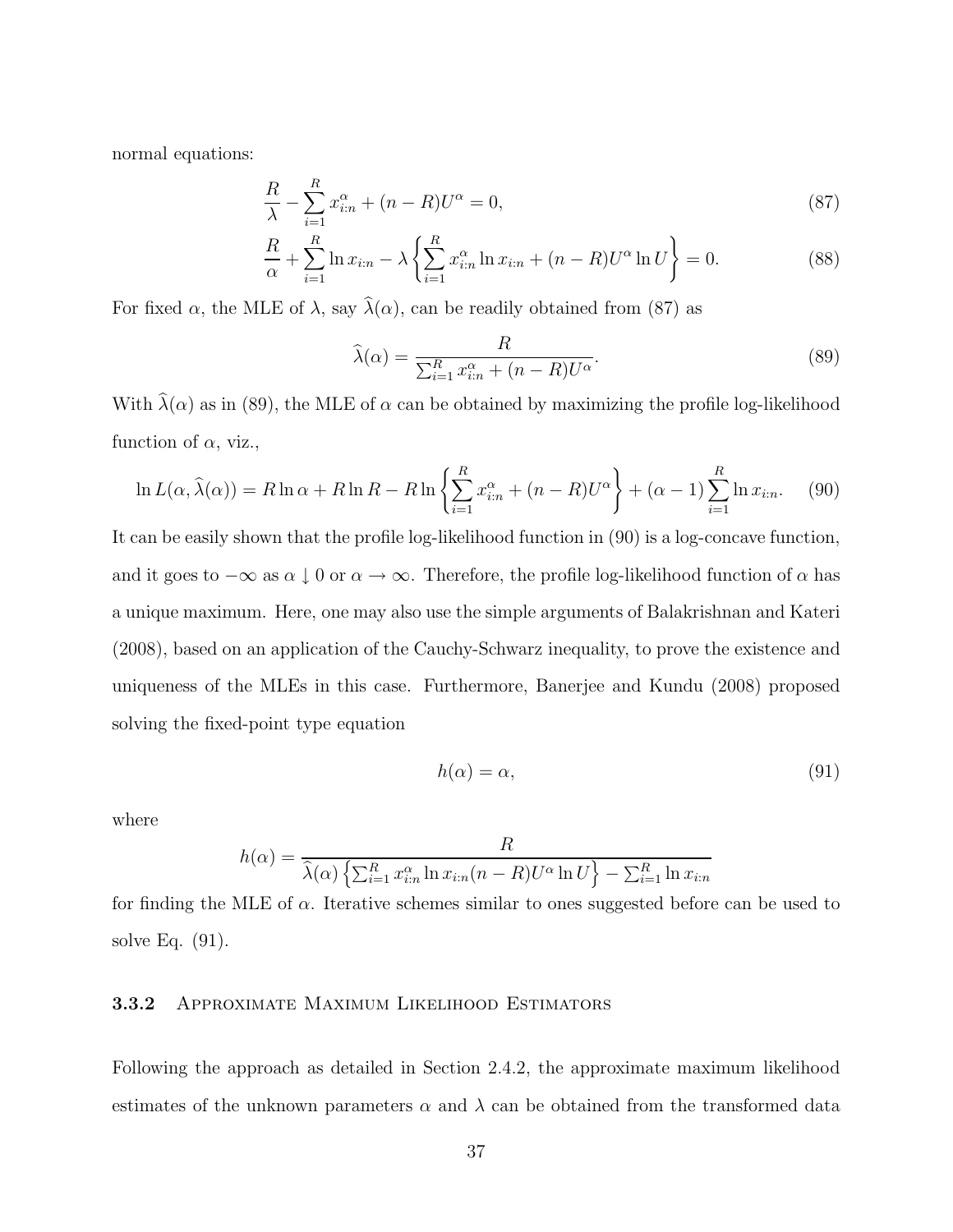$y_{i:n} = \ln x_{i:n}$ . The method is exactly the same as outlined in Section 2.4.2, whereby the approximate maximum likelihood estimators of  $\mu = \ln \lambda$ , and  $\sigma =$ 1 α are obtained in explicit form as follows:

$$
\hat{\sigma} = \frac{-F + \sqrt{F^2 + 4RG}}{2R} \quad \text{and} \quad \hat{\mu} = A - B\hat{\sigma}, \tag{92}
$$

where

$$
A = \frac{\sum_{i=1}^{R} \beta_{i} y_{i:n} + \beta_{R} (n - R) y_{R:n}}{\sum_{i=1}^{n} \beta_{i} + \beta_{R} (n - R)}, \quad B = \frac{\sum_{i=1}^{R} \alpha_{i} - (n - R) (1 - \alpha_{R})}{\sum_{i=1}^{n} \beta_{i} + \beta_{R} (n - R)},
$$
  

$$
F = \sum_{i=1}^{R} \alpha_{i} (y_{i:n} - A) - (n - R) (1 - \alpha_{R}) (y_{R:n} - A) - 2B \sum_{i=1}^{R} \beta_{i} (y_{i:n} - A) - 2(n - R) \beta_{R} B (y_{R:n} - A),
$$
  

$$
G = \sum_{i=1}^{R} \beta_{i} (y_{i:n} - A)^{2} + (n - R) \beta_{R} (y_{R:n} - A)^{2}
$$

for Case I, and

$$
A = \frac{\sum_{i=1}^{R} \beta_{i} y_{i:n} + \beta_{R^{*}} (n - R) \ln T}{\sum_{i=1}^{n} \beta_{i} + \beta_{D^{*}} (n - R)}, \quad B = \frac{\sum_{i=1}^{R} \alpha_{i} - (n - R)(1 - \alpha_{R^{*}})}{\sum_{i=1}^{n} \beta_{i} + \beta_{R^{*}} (n - R)},
$$
  

$$
F = \sum_{i=1}^{R} \alpha_{i} (y_{i:n} - A) - (n - R)(1 - \alpha_{D^{*}})(\ln T - A) - 2B \sum_{i=1}^{R} \beta_{i} (y_{i:n} - A) - 2(n - R)\beta_{D^{*}}B(\ln T - A),
$$
  

$$
G = \sum_{i=1}^{R} \beta_{i} (y_{i:n} - A)^{2} + (n - R)\beta_{D^{*}}(\ln T - A)^{2}
$$

for Case II. In the above,  $p_i =$ i  $\frac{i}{n+1}$ ,  $q_i = 1 - p_i$ ,  $i = 1, \dots, n$ ,  $p_{R^*} =$  $p_R + p_{R+1}$ 2 ,  $q_{R^*} = 1 - p_{R^*}, \quad \alpha_i = 1 + \ln q_i \{1 - \ln(-\ln q_i)\}, \quad \beta_i = -\ln q_i, \quad i = 1, \cdots, n, \quad \beta_{R^*} = -\ln q_{R^*},$ and  $\alpha_{R^*} = 1 + \ln q_{R^*} \{1 - \ln(-\ln q_{R^*})\}$ . In an analogous manner, the approximate MLEs can be developed in explicit form for the Type-II HCS as well.

#### 3.3.3 CONFIDENCE INTERVALS

In this case, also, exact confidence intervals for  $\alpha$  and  $\lambda$  can not be obtained. Banerjee and Kundu (2008) suggested the use of confidence intervals based on the asymptotic bivariate normal distribution of the MLEs of  $\alpha$  and  $\lambda$ . Also, parametric or non-parametric bootstrap methods can also be used for this purpose.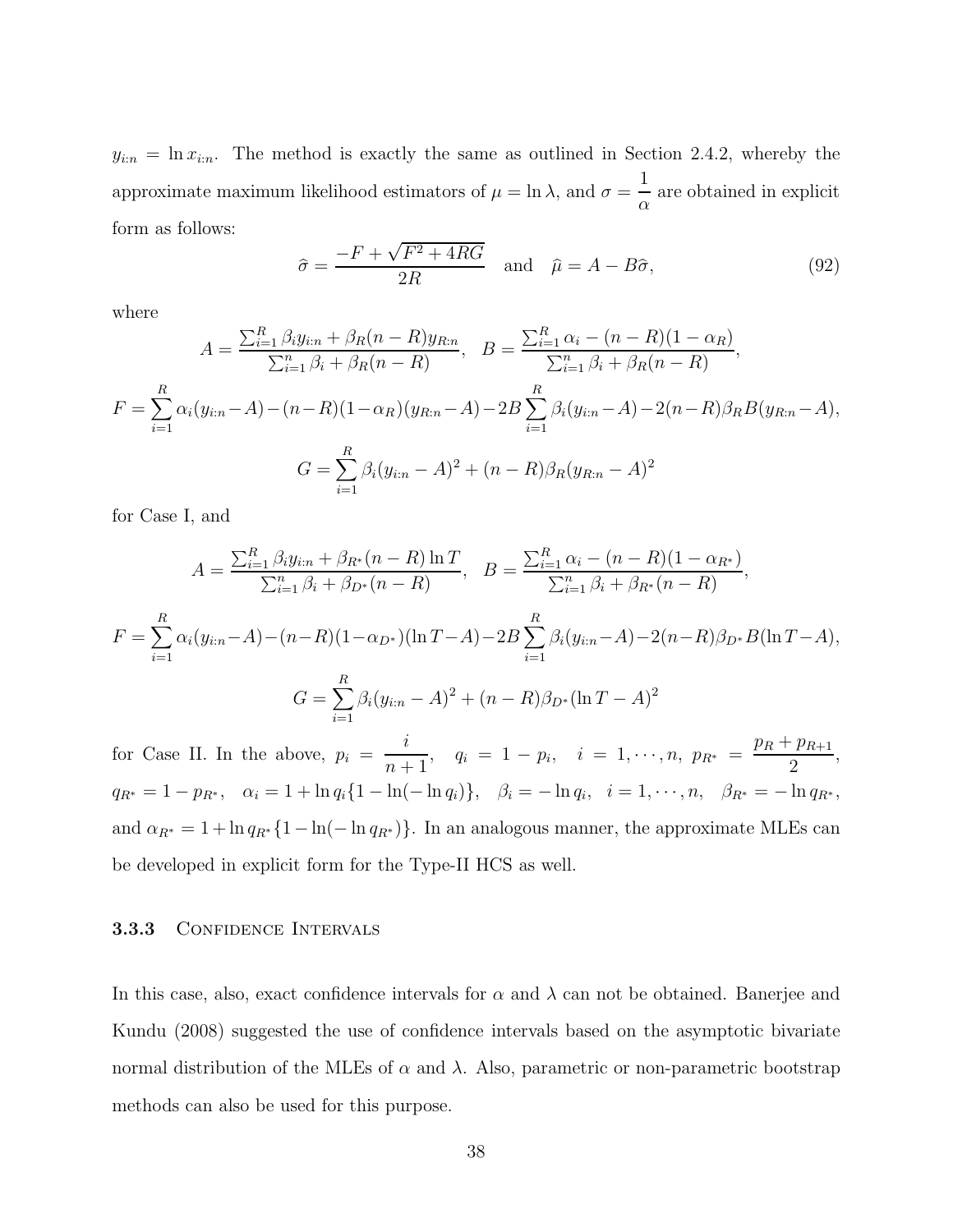#### 3.3.4 Bayesian Inference

Banerjee and Kundu (2008) discussed the Bayesian inference for the unknown parameters in the case of Type-HCS. They have assumed independent gamma priors for the shape and scale parameters as

$$
\pi_1(\lambda) \sim \text{Gamma}(a, b), \quad \pi_2(\alpha) \sim \text{Gamma}(c, d). \tag{93}
$$

Since, based on the priors for the parameters  $\alpha$  and  $\lambda$  in (93), the Bayesian estimates of  $\alpha$  and  $\lambda$  can not be obtained explicitly under the squared-error loss function, Banerjee and Kundu (2008) adopted Lindley's approximation to obtain the approximate Bayesian estimates of  $\alpha$ and  $\lambda$  as

$$
\hat{\alpha}_{B} = \hat{\alpha} + \frac{1}{2} \left[ \left\{ \frac{2R}{\hat{\alpha}^{3}} - \hat{\lambda} \left( \sum_{i=1}^{R} x_{i:n}^{\hat{\alpha}} (\ln x_{i:n})^{3} + (n - R) U^{\hat{\alpha}} (\ln U)^{3} \right) \right\} \tau_{11}^{2} + \frac{2R}{\hat{\lambda}^{3}} \tau_{21} \tau_{22} -3\tau_{11} \tau_{12} \times \left( \sum_{i=1}^{R} x_{i:n}^{\hat{\alpha}} (\ln x_{i:n})^{2} + (n - R) U^{\hat{\alpha}} (\ln U)^{2} \right) \right] + \tau_{11} \left( \frac{c - 1}{\hat{\alpha}} - d \right) + \tau_{12} \left( \frac{a - 1}{\hat{\lambda}} - b \right)
$$
\n(94)

and

$$
\hat{\lambda}_B = \hat{\lambda} + \frac{1}{2} \left[ \left\{ \frac{2R}{\hat{\alpha}^3} - \hat{\lambda} \left( \sum_{i=1}^R x_{i:n}^{\hat{\alpha}} (\ln x_{i:n})^3 + (n - R) U^{\hat{\alpha}} (\ln U)^3 \right) \right\} \tau_{11} \tau_{12} + \frac{2R}{\hat{\lambda}^3} \tau_{22}^2 - (\tau_{11} \tau_{22} + 2\tau_{12}^2) \times \left( \sum_{i=1}^R x_{i:n}^{\hat{\alpha}} (\ln x_{i:n})^2 + (n - R) U^{\hat{\alpha}} (\ln U)^2 \right) \right] + \tau_{21} \left( \frac{c - 1}{\hat{\alpha}} - d \right) + \tau_{22} \left( \frac{a - 1}{\hat{\lambda}} - b \right),
$$
\n(95)

where

$$
\tau_{11} = \frac{W}{SW - V^2}, \quad \tau_{12} = \tau_{21} = \frac{-V}{SW - V^2}, \quad \tau_{22} = \frac{S}{SW - V^2},
$$

$$
S = \frac{R}{\hat{\alpha}^2} + \hat{\lambda} \left[ \sum_{i=1}^R x_{i:n}^{\hat{\alpha}} (\ln x_{i:n})^2 + (n - R) U^{\hat{\alpha}} (\ln U)^2 \right],
$$

$$
V = \left[ \sum_{i=1}^R x_{i:n}^{\hat{\alpha}} \ln x_{i:n} + (n - R) U^{\hat{\alpha}} \ln U \right] \quad \text{and} \quad W = \frac{R}{\hat{\lambda}^2}.
$$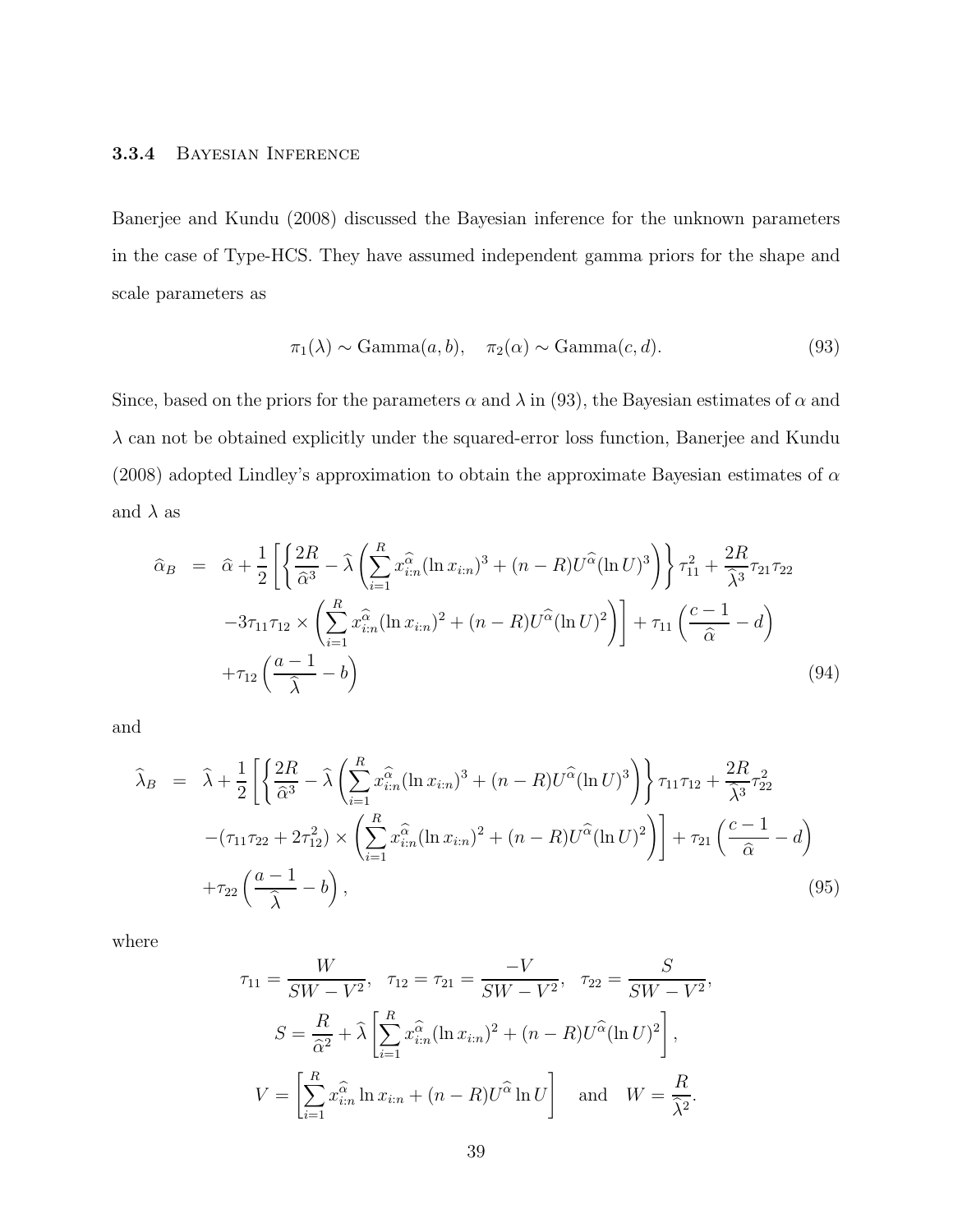One may refer to Banerjee and Kundu (2008) for pertinent details on the derivation of these formulas. In this case, by using the Gibbs sampling, the HPD credible interval can be obtained for any function of the parameters  $\alpha$  and  $\lambda$ .

#### 3.3.5 Comparison of Methods of Estimation

Due to the complicated nature of the different estimators, it is not easy to compare them analytically. For this reason, Banerjee and Kundu (2008) carried out a comparative study by means of Monte Carlo simulations. They compared the performance of the MLEs, AMLEs, and the Bayesian estimates with respect to the non-informative priors (i.e.,  $a = b = c = d$ ) 0) in terms of bias and MSE (mean squared error) of the estimates. They also compared the confidence intervals obtained from the asymptotic distribution of the MLEs with the corresponding credible intervals in terms of coverage probabilities and confidence/credible widths.

They observed that the performance of the MLEs and AMLEs are quite similar in terms of both bias and mean squared error. Hence, for all practical purposes, the AMLEs are preferable to the MLEs since the AMLEs are explicit and do not require any numerical iterative procedure. Moreover, the Bayesian estimates based on non-informative priors behave quite similar to the MLEs in terms of bias and MSE. In the comparison of confidence and credible intervals, they observed that the confidence intervals based on the asymptotic distribution of the MLEs are quite satisfactory as long as the sample size is at least 30. But for small r and small T, these confidence intervals are not at all satisfactory. On the other hand, the credible intervals obtained from the Gibbs sampling procedure are quite satisfactory even for small r and small  $T$ . The coverage probabilities are very close to the nominal levels, and in addition, the average widths of the credible intervals turn out to be slightly smaller than those of the corresponding confidence intervals.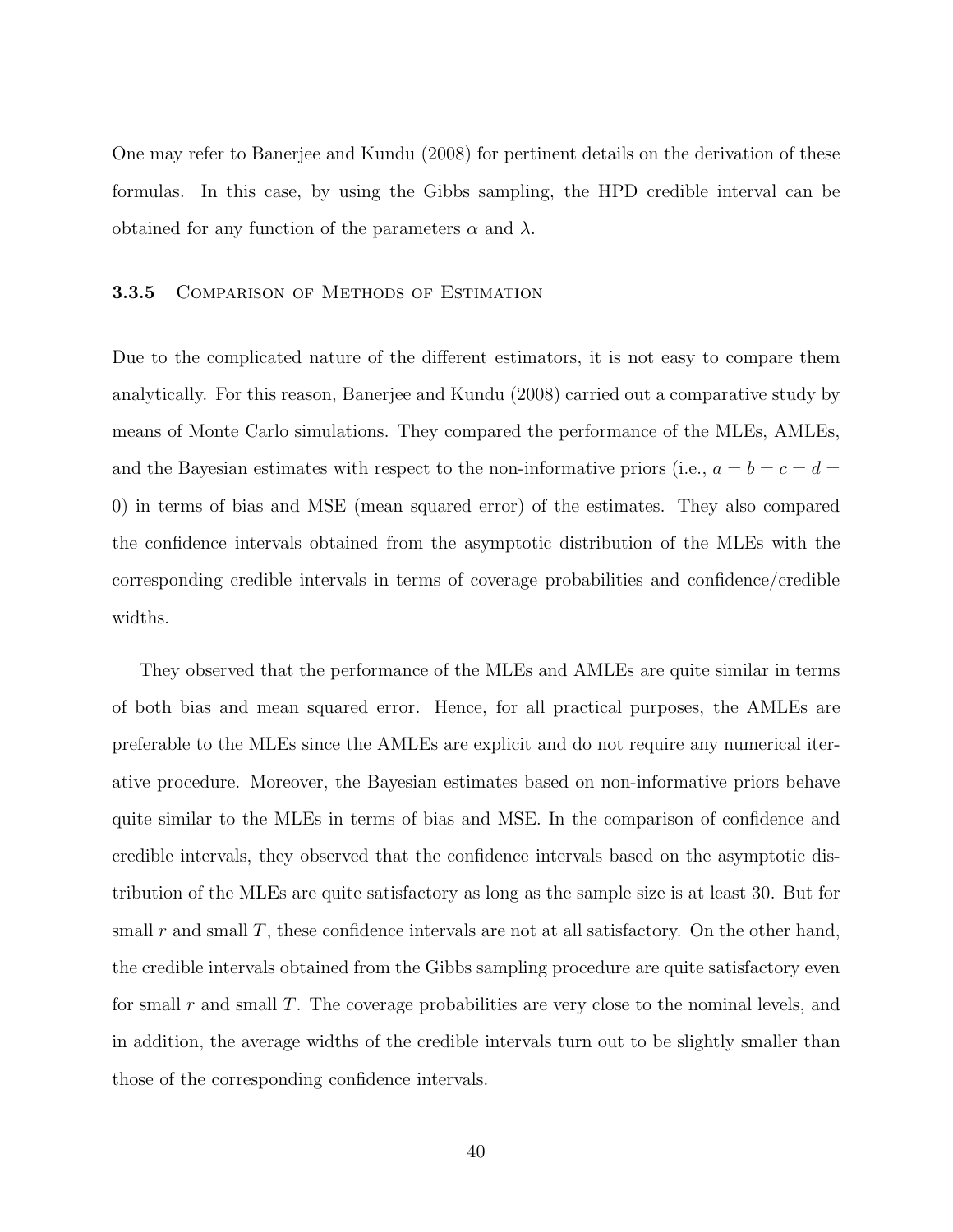# 4 Generalized Hybrid Censoring Schemes

So far, we have discussed the Type-I and Type-II HCS at length. Both these schemes have certain advantages (as explained earlier in Section 1) as well as some disadvantages. Even though Type-I HCS has the distinct advantage of having a bounded experimental time, it has the disadvantage of having possibly very few failures before the termination of the experiment. This will, of course, have an adverse effect on the efficiency of the estimators. For this reason, Childs et al. (2003) proposed the Type-II HCS that guarantees a specified number of failures, but the main disadvantage of the Type-II HCS is that it might require a long time to observe the required  $r$  failures and complete the life-test.

To overcome these problems and to specifically provide a guarantee in terms of the number of failures as well as a limit on the experimental time, Chandrasekar et al. (2004) proposed two generalized hybrid censoring schemes. These are designed to take care of the disadvantages inherent in the Type-I and Type-II HCS. Using the same notation as before, and with n units placed on a life-test at time  $0$ , the two generalized hybrid censoring schemes can be described as follows.

### 4.1 Generalized Type-I HCS

Fix integers  $r, k \in \{1, 2, \dots, n\}$  such that  $k < r < n$ , and time  $T \in (0, \infty)$ . If the k-th failure occurs before time T, terminate the experiment at  $\min\{X_{r:n}, T\}$ . If the k-th failure occurs after time  $T$ , terminate the experiment at  $X_{k:n}$ . It is evident that this HCS modifies the Type-I HCS by allowing the experiment to continue beyond time T if very few failures had been observed up to that time point. It should be noted that under this censoring scheme, the experimenter would like to observe  $r$  failures, but is willing to settle for a bare minimum of k failures.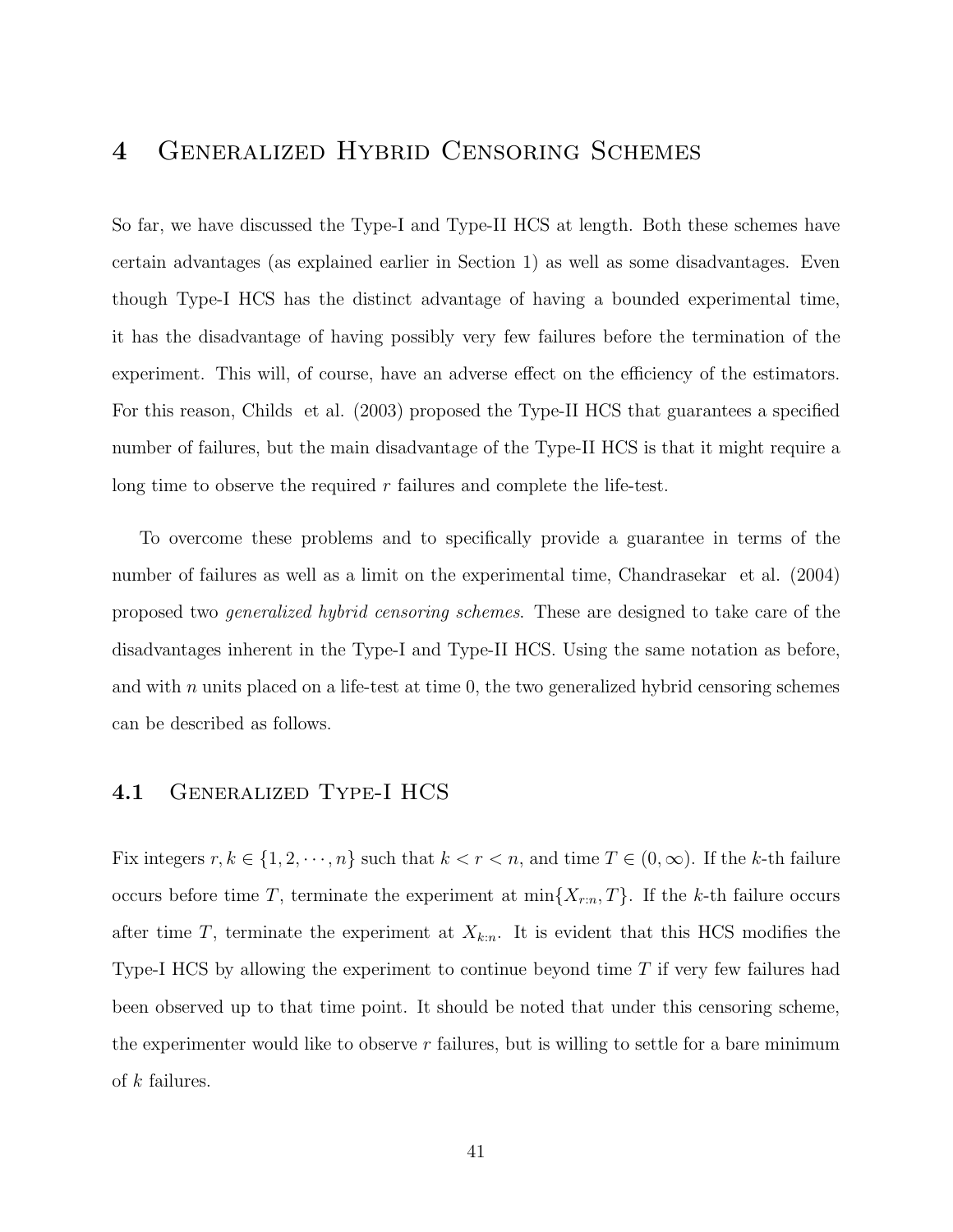Under such a generalized Type-I HCS, we will observe one of the following forms of observations:

CASE I: 
$$
\{x_{1:n} < \cdots < x_{k:n}\}
$$
 if  $x_{k:n} > T$ ;

\nCASE II:  $\{x_{1:n} < \cdots < x_{k:n} < \cdots < x_{r:n}\}$  if  $x_{r:n} < T$ ;

\nCASE III:  $\{x_{1:n} < \cdots < x_{k:n} < \cdots < x_{dn}\}$  if  $T < x_{r:n}$ .

#### 4.1.2 EXPONENTIAL DISTRIBUTION

Let us now assume that the lifetimes of the experimental units are i.i.d. exponential random variables with mean  $\theta$ . If D denotes the number of failures that occur before time point T, then based on the three forms of the sample presented above, the likelihood function is given by

$$
L(\theta|\text{data}) = \begin{cases} \frac{n!}{(n-k)!} \lambda^k e^{-\lambda \left\{ \sum_{i=1}^k x_{i:n} + (n-k)x_{k:n} \right\}} & \text{if } D = 0, 1, \dots, k-1, \\ \frac{n!}{(n-D)!} \lambda^D e^{-\lambda \left\{ \sum_{i=1}^D x_{i:n} + (n-D)T \right\}} & \text{if } D = k, k+1, \dots, r-1, \\ \frac{n!}{(n-r)!} \lambda^r e^{-\lambda \left\{ \sum_{i=1}^T x_{i:n} + (n-r)x_{r:n} \right\}} & \text{if } D = r. \end{cases}
$$
\n
$$
(96)
$$

In this case, the MLE of  $\theta$  always exists, and is given by

$$
\hat{\theta} = \begin{cases}\n\frac{\sum_{i=1}^{k} x_{i:n} + (n-k)x_{k:n}}{k} & \text{if } D = 0, 1, \dots, k-1, \\
\frac{\sum_{i=1}^{D} x_{i:n} + (n-D)T}{D} & \text{if } D = k, k+1, \dots, r-1, \\
\frac{\sum_{i=1}^{r} x_{i:n} + (n-r)x_{r:n}}{r} & \text{if } D = r.\n\end{cases}
$$
\n(97)

To derive the exact distribution of  $\hat{\theta}$  in (97), the moment generating function of  $\hat{\theta}$  can be obtained first as follows:

$$
M_{\widehat{\theta}}(\omega) = E(e^{\omega \widehat{\theta}}) = \left(1 - \frac{\theta \omega}{k}\right)^{-k} \sum_{l=0}^{k-1} {n \choose l} p_k^j q_k^{n-l} + \sum_{l=k}^{r-1} \left(1 - \frac{\theta \omega}{l}\right)^{-l} {n \choose l} p_l^l q_l^{n-l} + \left(1 - \frac{\theta \omega}{r}\right)^{-r} \sum_{l=r}^{n} {n \choose l} p_l^l q_l^{n-l}, \quad \omega < \frac{k}{\theta},\tag{98}
$$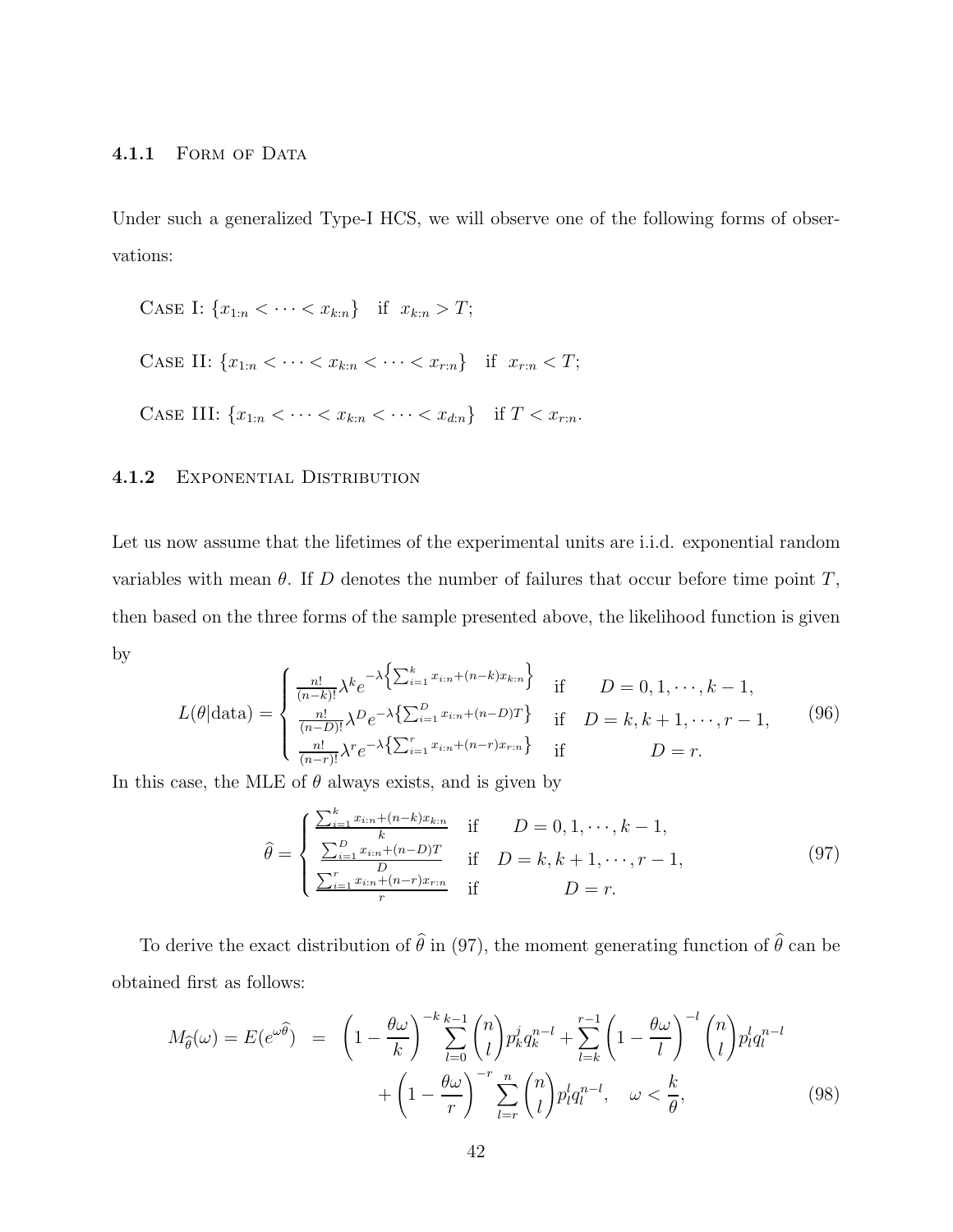where  $q_j = 1 - p_j = e^{-(1 - \theta \omega_j)T/\theta}$ ,  $j = k, k + 1, \dots, r$ ; see Chandrasekar et al. (2004).

From the moment generating function of  $\hat{\theta}$  in (98), the PDF of  $\hat{\theta}$  is obtained to be

$$
f_{\hat{\theta}}(x) = \sum_{l=0}^{n} \sum_{j=0}^{l} c_{jl} g(x - T_{jl}; \alpha_j, \beta_l),
$$
\n(99)

where

$$
C_{jl} = (-1)^j {n \choose l} {l \choose j} e^{-(n-l+j)T/\theta}, \quad l = 0, 1, \dots, n,
$$

$$
T_{jl} = \begin{cases} \frac{(n-l+j)T}{k\vee l} & \text{if } l = 0, 1, \dots, r-1, \\ \frac{(n-l+j)T}{r} & \text{if } l = r, \dots, n, \\ \frac{k\vee l}{\theta} & \text{if } l = 0, 1, \dots, r-1, \end{cases}
$$

$$
\alpha_l = \begin{cases} \frac{k\vee l}{\theta} & \text{if } l = 0, 1, \dots, r-1, \\ \frac{r}{\theta} & \text{if } l = r, \dots, n, \end{cases}
$$

and

$$
\beta_l = \begin{cases} k \vee l, & \text{if } l = 0, 1, \dots, r - 1, \\ r, & \text{if } l = r, \dots, n. \end{cases}
$$

In the above expressions,  $a \vee b$  denotes  $\max\{a, b\}$ , and  $g(\cdot; \alpha_j, \beta_j)$  denotes the gamma PDF defined earlier in (6). From the PDF of  $\hat{\theta}$ , the mean, variance and other moments of  $\hat{\theta}$  can be easily obtained; see Chandrasekar et al. (2004) for further details. From the expression of the mean of  $\hat{\theta}$ , they noted that it is a biased estimator. In this case also, under the assumption that  $P_{\theta}(\theta > b)$  is an increasing function of  $\theta$ , a two-sided exact confidence interval can be constructed exactly along the same lines as in Section 2.2.2.

#### 4.1.3 Fisher Information

Park and Balakrishnan (2009) derived an explicit expression for the Fisher information contained in generalized Type-I HCS, for the case of exponential distribution with mean  $\theta$ , as a sum of single integrals as

$$
I_{G_1}(\theta) = \frac{1}{\theta^2} \left\{ k + \sum_{i=k+1}^r F_i\left(\frac{T}{\theta}\right) \right\},\tag{100}
$$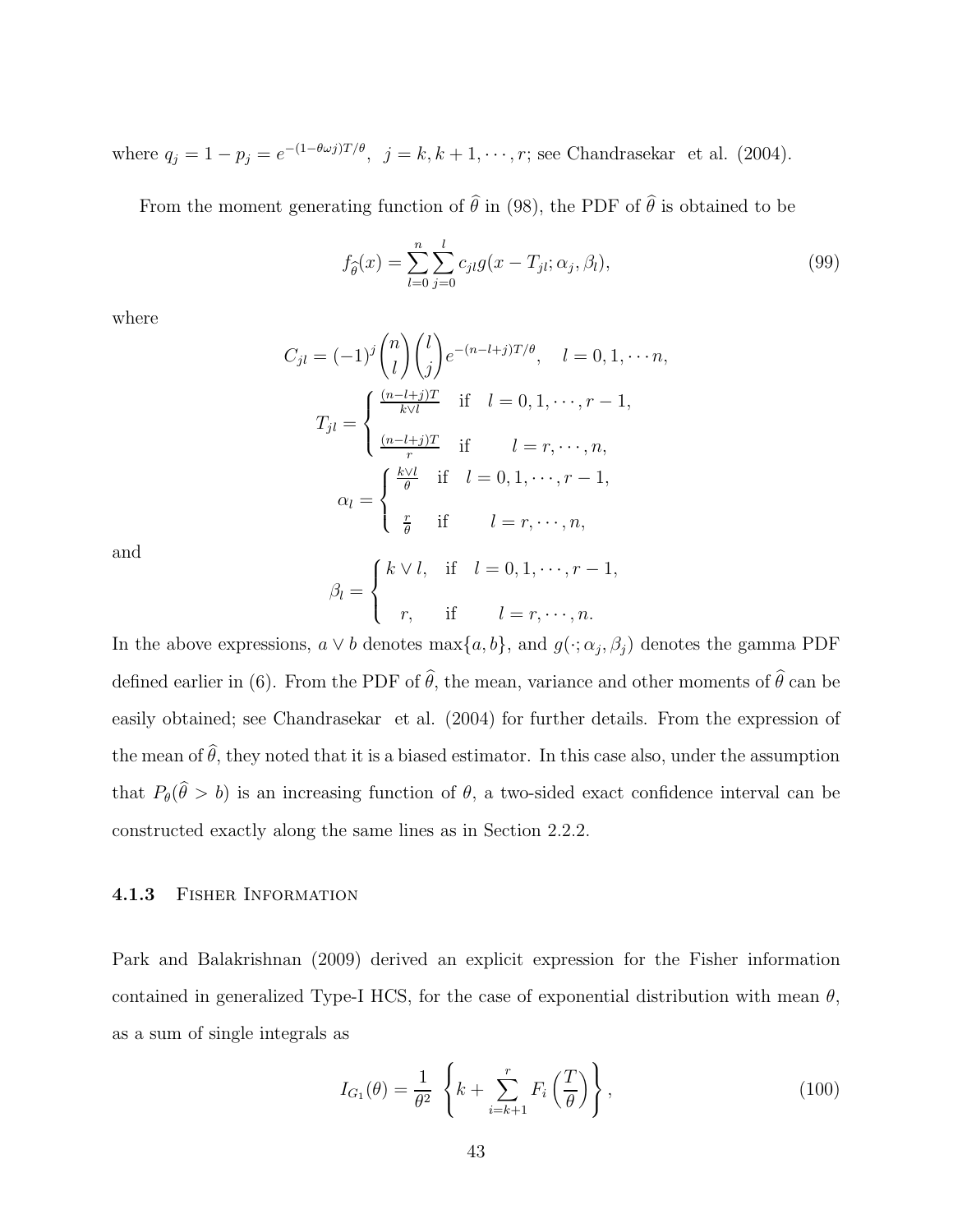where  $F_i(x)$  is as defined earlier in (14). Park and Balakrishnan (2009) also used this expression to compare the Fisher information contained in different generalized Type-I HCS. Moreover, this expression can also be utilized to construct confidence intervals for  $\theta$  by using  $I_{G_1}(\theta)$ .

### 4.2 Generalized Type-II HCS

For describing the generalized Type-II HCS introduced by Chandrasekar et al. (2004), let us fix  $r \in \{1, 2, \dots, n\}$ , and time points  $T_1, T_2 \in (0, \infty)$ , with  $T_1 < T_2$ . If the r-th failure occurs before the time point  $T_1$ , terminate the experiment at  $T_1$ . If the r-th failure occurs between  $T_1$  and  $T_2$ , terminate the experiment at  $X_{r:n}$ . Finally, if the r-th failure occurs after  $T_2$ , terminate the experiment at  $T_2$ . This hybrid censoring scheme modifies the Type-II HCS by guaranteeing that the experiment will be completed by time  $T_2$ , and thus  $T_2$  serves as the absolute maximum time that the experiment would be allowed to go for.

#### 4.2.1 FORM OF DATA

Under such a generalized Type-II HCS, we will observe one of the following forms of observations:

CASE I: 
$$
\{x_{1:n} < \cdots < x_{r:n}\}
$$
 if  $x_{r:n} < \cdots < x_{d_1:n} < T_1;$ 

CASE II:  ${x_{1:n} < \cdots < x_{d_1:n} < \cdots < x_{r:n}}$  if  $T_1 < x_{r:n} < T_2$ ;

CASE III:  $\{x_{1:n} < \cdots < x_{d_2:n} < T_2\}$  if  $x_{r:n} \geq T_2$ .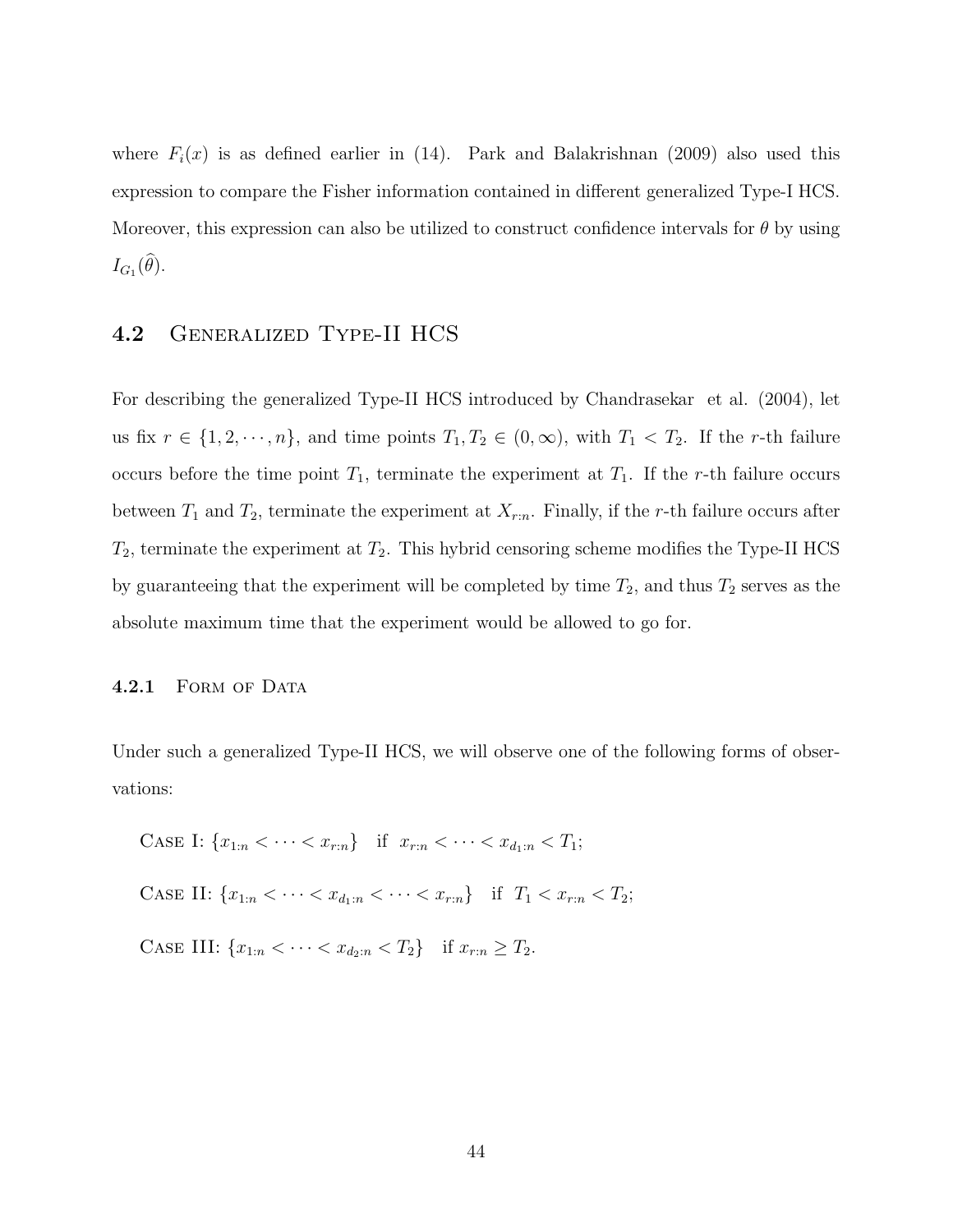#### 4.2.2 Exponential Distribution

Let us now assume that the lifetimes of the experimental units are i.i.d. exponential random variables with mean  $\theta$ . If  $D_1$  and  $D_2$  denote the number of failures that occur before time points  $T_1$  and  $T_2$ , respectively, then based on the three forms of the sample presented above, the likelihood function is given by

$$
L(\theta|\text{data}) = \begin{cases} \frac{n!}{(n-d_1)!} \lambda^{d_1} e^{-\lambda \left\{ \sum_{i=1}^{d_1} x_{i:n} + (n-d_1)T_1 \right\}} & \text{if} \qquad d_1 = r, r+1, \dots, n, \\ \frac{n!}{(n-r)!} \lambda^r e^{-\lambda \left\{ \sum_{i=1}^r x_{i:n} + (n-r)x_{r:n} \right\}} & \text{if} \quad d_1 = 0, 1, \dots, r-1, \ d_2 = r, \end{cases} \tag{101}
$$

In this case, the MLE of  $\theta$  does not exist if  $d_2 = 0$ , and it exists if  $d_2 \geq 1$ , and it is given by

$$
\hat{\theta} = \begin{cases}\n\frac{\sum_{i=1}^{d_1} x_{i:n} + (n-d_1)T_1}{d_1} & \text{if} & d_1 = r, r+1, \dots, n, \\
\frac{\sum_{i=1}^{r} x_{i:n} + (n-r)x_{r:n}}{r} & \text{if} & d_1 = 0, 1, \dots, r-1, \ d_2 = r, \\
\frac{\sum_{i=1}^{d_2} x_{i:n} + (n-d_2)T_2}{d_2} & \text{if} & d_2 = 1, 2, \dots, r-1.\n\end{cases}
$$
\n(102)

It is possible to derive the exact distribution of  $\hat{\theta}$  in this case as well from the conditional moment generating function. Conditioned on  $d_2 \geq 1$ , the conditional moment generating function of  $\hat{\theta}$  can be shown to be

$$
M_{\hat{\theta}}(\omega) = E(e^{\omega \hat{\theta}}) = \frac{1}{1 - q_2^n} \left\{ \sum_{j=r}^n \left( 1 - \frac{\theta \omega}{j} \right)^{-j} {n \choose j} p_{1,j}^j q_{1,j}^{n-j} \right\}
$$

$$
\left( 1 - \frac{\theta}{\omega} \right)^{-r} \sum_{j=0}^{r-1} \sum_{l=r-j}^{n-j} \frac{n!}{l! j! (n - l - j)!} p_{1,r}^j (q_{1,r} - q_{2,r})^l q_{2,r}^{n-l-j},
$$

$$
\sum_{j=1}^{r-1} \left( 1 - \frac{\theta \omega}{j} \right)^{-j} {n \choose j} p_{2,j}^j q_{2,j}^{n-j}, \quad \omega < \frac{1}{\theta},
$$
(103)

where  $q_j = e^{T_j/\theta}$ ,  $j = 1, 2, q_{1,j} = 1 - p_{1,j} = e^{-(1 - \theta \omega/j)T_1/\theta}$ ,  $j = r, \dots, n$ , and  $q_{2,l} = 1 - p_{2,l} =$  $e^{-(1-\theta\omega/l)T_2/\theta}$ ,  $l=1,2,\dots,r$ . Along the same lines as before, the PDF of  $\hat{\theta}$  conditioning on  $d_2 \geq 1$ , can be obtained as

$$
f_{\widehat{\theta}}(x) = (1 - q_2^n)^{-1} \left\{ \sum_{j=1}^n \sum_{l=0}^j B_{j,l} g\left(x - T_{jl}^*, \frac{j}{\theta}, j\right) \right\}
$$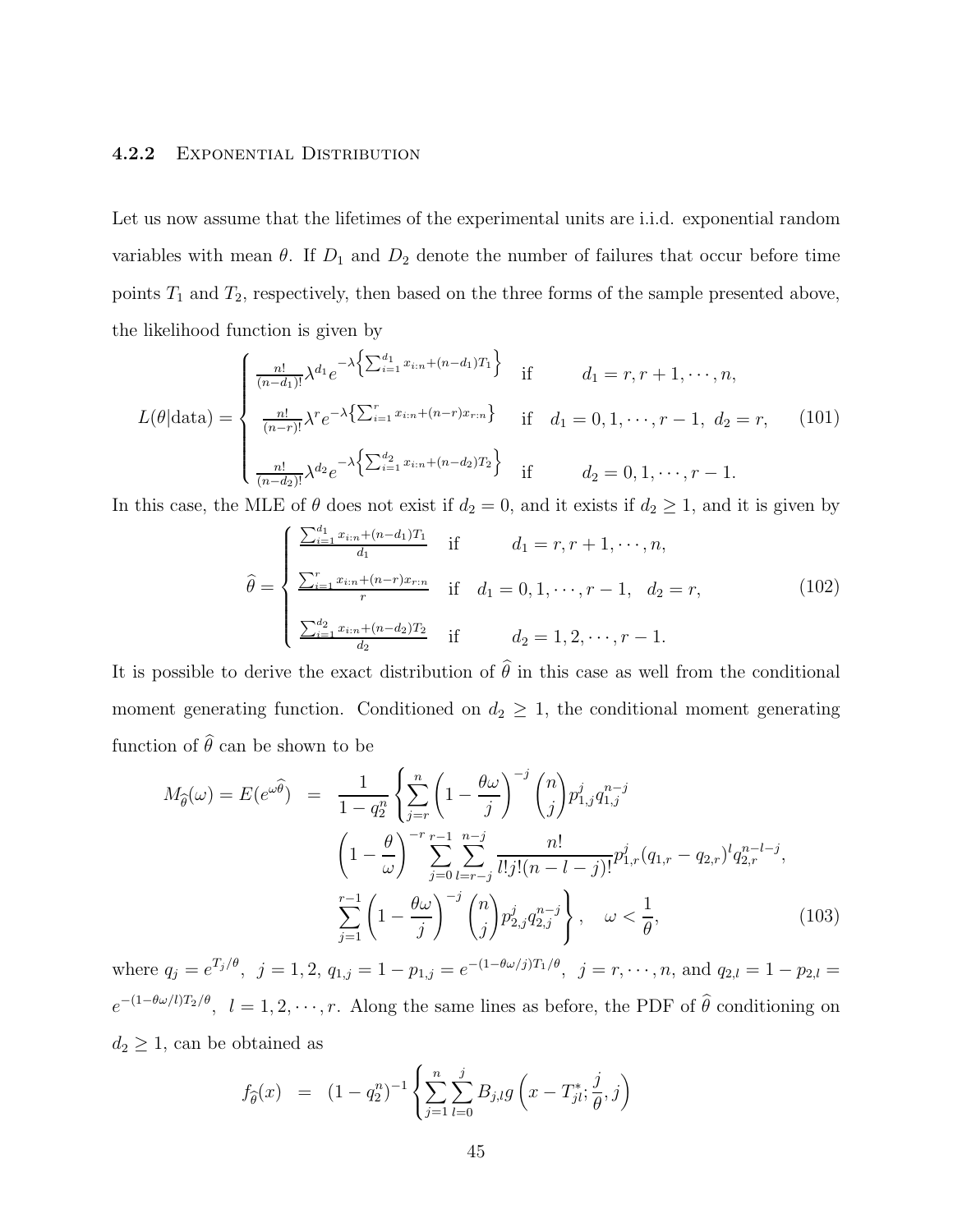$$
+\sum_{j=0}^{r-1}\sum_{l=r-j}^{n-j}\sum_{i_1=0}^j\sum_{i_2=0}^lB_{jli_1i_2}g\left(x-T_{jli_1i_2}^*\,;\frac{r}{\theta},r\right)\Bigg\}\,,\tag{104}
$$

where

$$
B_{j,l} = \begin{cases} (-1)^l \binom{n}{j} \binom{j}{l} q_1^{n-j+l} & \text{for} \qquad j = r, \dots, n, \ l = 0, 1, \dots, j, \\ (-1)^j \binom{n}{j} \binom{j}{l} q_2^{n-j+l} & \text{for} \quad j = 1, 2, \dots, (r-1), \ l = 0, 1, \dots, j, \end{cases}
$$

$$
B_{jli_1i_2} = (-1)^{i_1+i_2} \binom{n}{j} \binom{n-j}{l} \binom{j}{i_1} \binom{l}{i_2} q_1^{l+i_1-i_2} q_2^{n+i_2-j-l}
$$

for

$$
i_1 = 0, 1, \dots, j, \ i_2 = 0, 1, \dots, l, \ j = 0, 1, \dots, r - 1, \ l = r - j, \dots, n - j
$$

$$
T_{j,l}^{*} = \begin{cases} \frac{(n-j+l)T_1}{j} & \text{if } j = r, \dots, n, \ l = 0, 1, \dots, j, \\ \frac{(n-j+l)T_2}{j} & \text{if } j = 1, \dots, r-1, \ l = 0, 1, \dots, j, \end{cases}
$$

and

$$
T_{jli_1i_2}^* = \frac{(l+i_1-i_2)T_1 + (n+i_2-l-j)T_2}{r},
$$

for  $j = 0, 1, \dots, r - 1, l = r - j, \dots, n - j, i_1 = 0, 1, \dots, j, i_2 = 0, 1, \dots, l.$ 

In this case also, it may be observed that the distribution of the MLE of  $\hat{\theta}$  can be written as a weighted sum of the random variables of the type  $Y + A$ , where Y is a gamma random variable and A is a constant. In this case also the exact confidence interval can be constructed along the same line as before.

#### 4.2.3 Fisher Information

Park and Balakrishnan (2009) derived an explicit expression for the Fisher information contained in a generalized Type-II HCS, for the case of exponential distribution with mean  $\theta$ , as a sum of single integrals in the form

$$
I_{G_2}(\theta) = \frac{1}{\theta^2} \left[ n \left( 1 - e^{-T_1/\theta} \right) + \sum_{i=1}^r \left\{ F_i \left( \frac{T_2}{\theta} \right) - F_i \left( \frac{T_1}{\theta} \right) \right\} \right],
$$
 (105)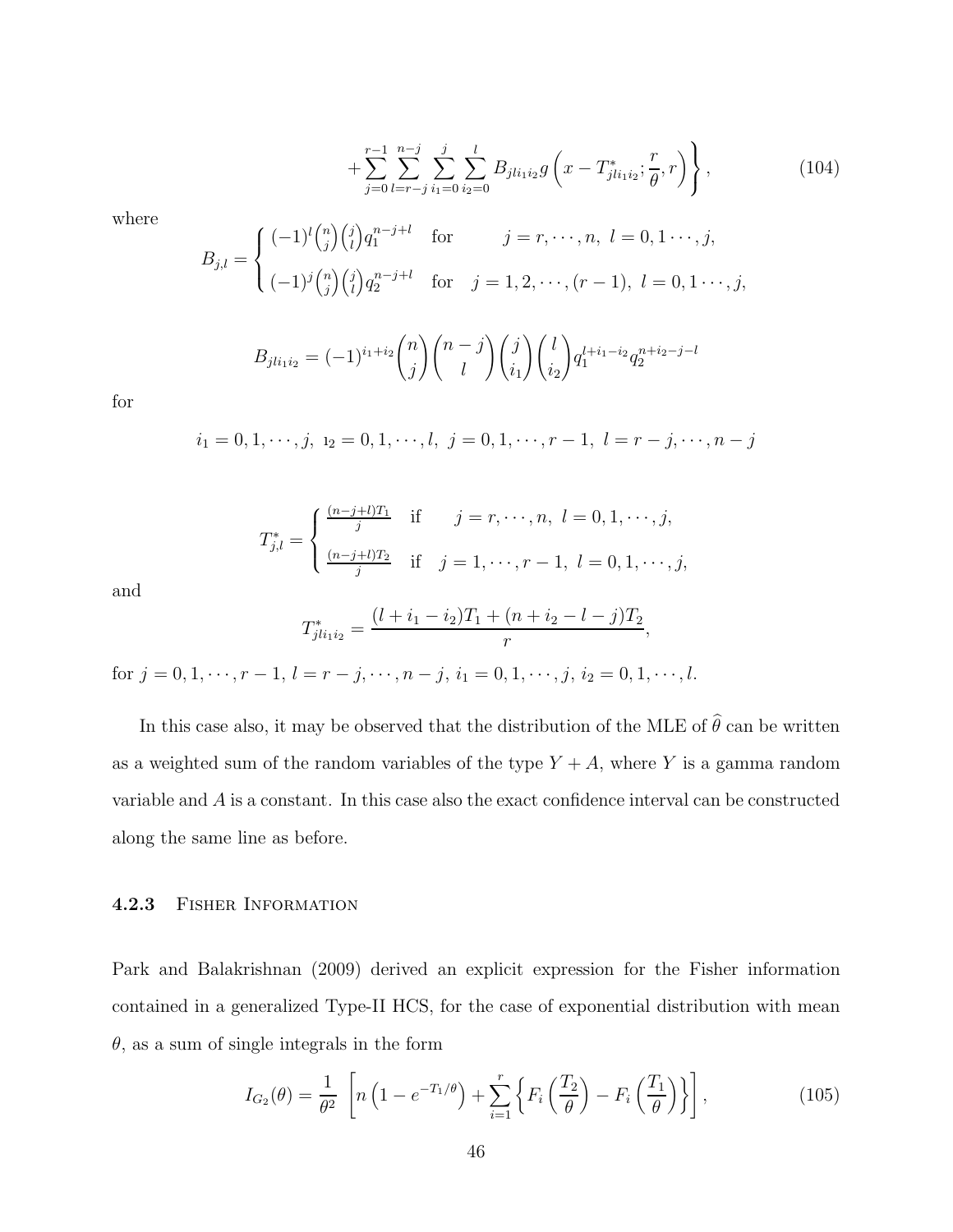where  $F_i(x)$  is as defined earlier in (14). Park and Balakrishnan (2009) also used this expression to compare the Fisher information contained in different generalized Type-II HCS. Once again, this expression can also be utilized to construct confidence intervals for  $\theta$ by using  $I_{G_2}(\theta)$ .

# 5 Unified HCS

Even though generalized Type-I HCS and generalized Type-II HCS are improvements over Type-I HCS and Type-II HCS as described in the preceding Section, yet they have some drawbacks. For example, in the generalized Type-I HCS, due to the certain termination of the life-test at or before time  $T$ , we can not guarantee observing r failures. On the other hand, in the generalized Type-II HCS, there is a possibility of not observing any failure at all or observing only few failures until the pre-fixed time  $T_2$ , and it therefore has the same problem as the Type-I HCS.

To overcome these problems, Balakrishnan et al. (2009) proposed an unified hybrid censoring scheme (UHCS), which can be described as follows. Fix integers  $k, r \in \{1, \dots, n\}$ such that  $k < r$ , and time points  $T_1, T_2 \in (0, \infty)$  such that  $T_1 < T_2$ . If the k-th failure occurs before time  $T_1$ , terminate the experiment at min $\{\max\{X_{r:n}, T_1\}, T_2\}$ . If the k-th failure occurs between  $T_1$  and  $T_2$ , terminate the experiment at min $\{X_{r:n}, T_2\}$ . Finally, if the k-th failure occurs after time  $T_2$ , terminate the experiment at  $X_{k:n}$ . Thus, under this censoring scheme, we can guarantee that the experiment would be completed at most in time  $T_2$  with at least k failures, and if this is not the case we can guarantee exactly k failures.

#### 5.1 FORM OF DATA

Under such a UHCS, we will observe one of the following forms of observations: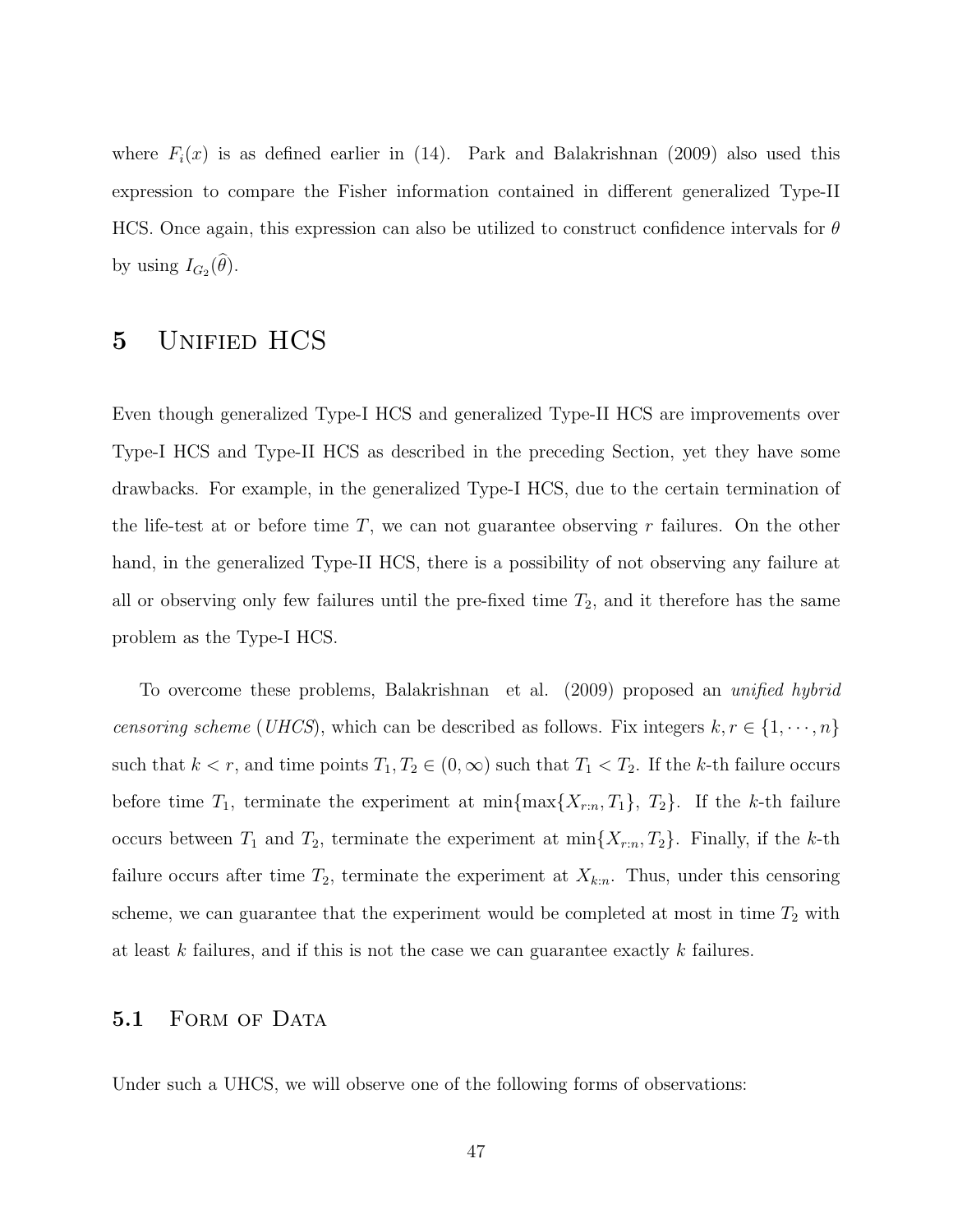CASE I:  $\{0 < x_{k:n} < x_{r:n} < T_1\}$ , the experiment is terminated at  $T_1$ ;

CASE II:  $\{0 < x_{k:n} < T_1 < x_{r:n} < T_2\}$ , the experiment is terminated at  $x_{r:n}$ ; CASE III:  $\{0 < x_{k:n} < T_1 < T_2 < x_{r:n}\}$ , the experiment is terminated at  $T_2$ ; CASE IV:  $\{0 < T_1 < x_{k:n} < x_{r:n} < T_2\}$ , the experiment is terminated at  $x_{r:n}$ ; CASE V:  $\{0 < T_1 < x_{k:n} < T_2 < x_{r:n}\}$ , the experiment is terminated at  $T_2$ ; CASE VI:  $\{0 < T_1 < T_2 < x_{k:n} < x_{r:n}\}\$ , the experiment is terminated at  $x_{k:n}$ .

## 5.2 EXPONENTIAL DISTRIBUTION

Let us now assume that the lifetimes of the experimental units are i.i.d. exponential random variables with mean  $\theta$ . Then, with  $D_1$  and  $D_2$  denoting the number of failures to occur by times  $T_1$  and  $T_2$ , respectively, the likelihood function corresponding to the six cases listed above can be expressed as follows:

$$
L(\theta|\text{data}) = \begin{cases} \frac{n!}{(n-d)!\theta^{d}} e^{-\frac{1}{\theta}\left\{\sum_{i=1}^{d} x_{i:n} + (n-d)T_{1}\right\}} & \text{if} & d_{1} = d_{2} = d = r, \cdots, n, \\ \frac{n!}{(n-r)!\theta^{r}} e^{-\frac{1}{\theta}\left\{\sum_{i=1}^{r} x_{i:n} + (n-r)x_{r:n}\right\}} & \text{if} & d_{1} = k, \cdots, r-1, \ d_{2} = r, \\ \frac{n!}{(n-d_{2})!\theta^{d_{2}}} e^{-\frac{1}{\theta}\left\{\sum_{i=1}^{d_{2}} x_{i:n} + (n-d_{2})T_{2}\right\}} & \text{if} & k \leq d_{1} \leq d_{2} \leq r-1, \\ \frac{n!}{(n-r)!\theta^{r}} e^{-\frac{1}{\theta}\left\{\sum_{i=1}^{r} x_{i:n} + (n-r)x_{r:n}\right\}} & \text{if} & d_{1} = 0, \cdots, k-1, d_{2} = r, \\ \frac{n!}{(n-d_{2})!\theta^{d_{2}}} e^{-\frac{1}{\theta}\left\{\sum_{i=1}^{d_{2}} x_{i:n} + (n-d_{2})T_{2}\right\}} & \text{if} & d_{1} = 0, \cdots, k-1, d_{2} = k, \cdots r-1, \\ \frac{n!}{(n-k)!\theta^{k}} e^{-\frac{1}{\theta}\left\{\sum_{i=1}^{k} x_{i:n} + (n-k)x_{k:n}\right\}} & \text{if} & d_{2} = 0, \cdots, k-1. \end{cases} \tag{106}
$$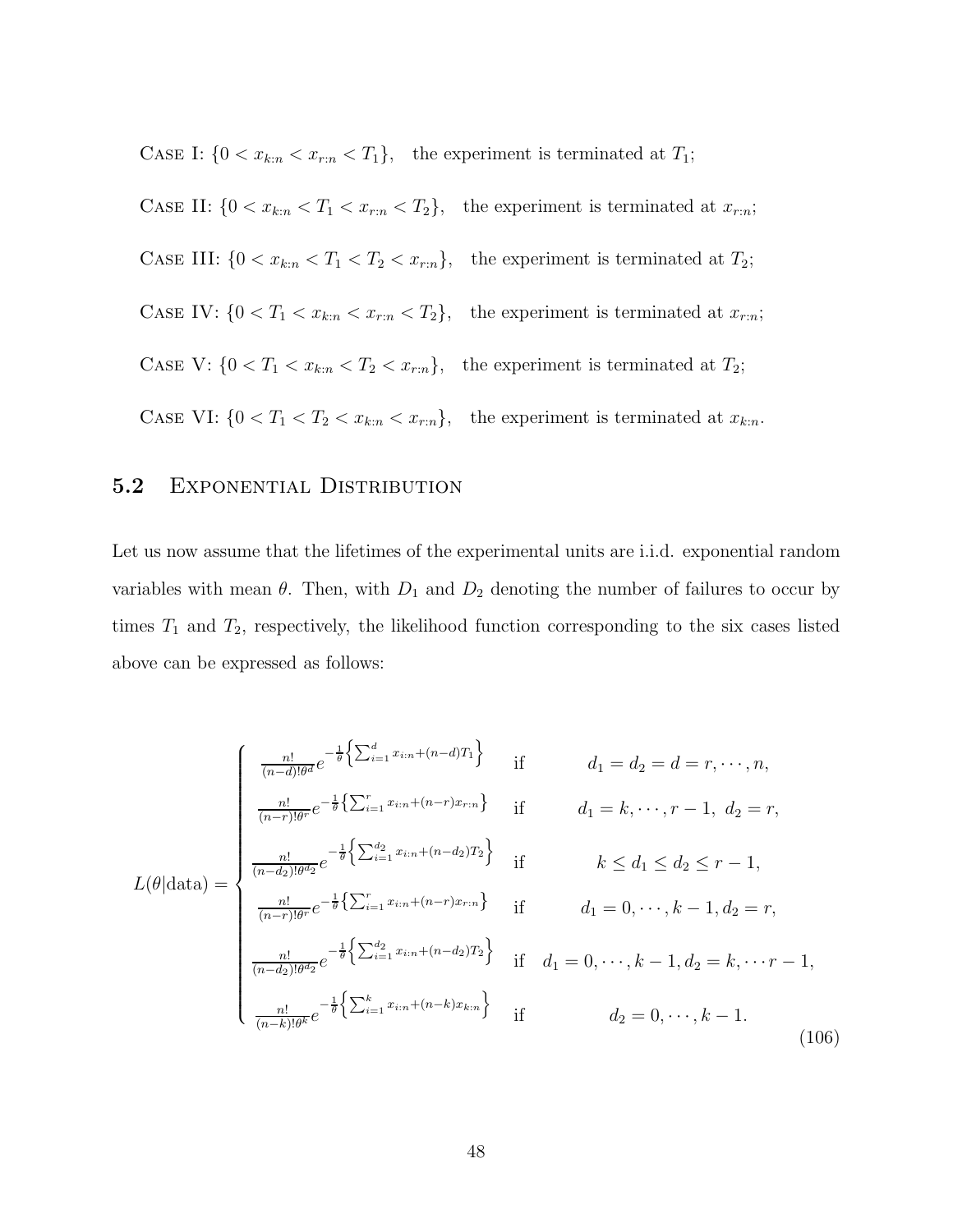The MLE of  $\theta$  can be easily obtained by maximizing the likelihood function in (106), and is given by

$$
\hat{\theta} = \begin{cases}\n\frac{\sum_{i=1}^{d} x_{i:n} + (n-d)T_1}{d} & \text{if} & d_1 = d_2 = d = r, \dots, n, \\
\frac{\sum_{i=1}^{r} x_{i:n} + (n-r)x_{r:n}}{r} & \text{if} & d_1 = k, \dots, r - 1, \ d_2 = r, \text{ or } d_1 = 0, \dots, k - 1, d_2 = r, \\
\frac{\sum_{i=1}^{d_2} x_{i:n} + (n-d_2)T_2}{d_2} & \text{if} & k \leq d_1 \leq d_2 \leq r - 1, \text{ or } d_1 = 0, \dots, k - 1, d_2 = k, \dots, r - 1, \\
\frac{\sum_{i=1}^{k} x_{i:n} + (n-k)x_{k:n}}{k} & \text{if} & d_2 = 0, \dots, k - 1.\n\end{cases}
$$
\n(107)

Using the same conditional moment generating function approach, Balakrishnan et al. (2009) derived the exact PDF of  $\hat{\theta}$  as follows:

$$
f_{\hat{\theta}}(x) = \frac{1}{1 - q_2^n} \left\{ \sum_{l=r}^n \sum_{t=0}^l B_{l,t} g\left(x - T_{l,t}^*; \frac{l}{\theta}, l\right) + \sum_{j=0}^{r-1} \sum_{l=r-j}^{n-j} \sum_{t=0}^j \sum_{u=0}^l B_{j,l,t,u} g\left(x - T_{j,l,t,u}^*; \frac{r}{\theta}, r\right) + \sum_{l=k}^{r-1} \sum_{j=0}^l \sum_{h=0}^{l-j} \sum_{v=0}^j B_{l,j,h,v} g\left(x - T_{l,j,h,v}^*; \frac{l}{\theta}, l\right) + \sum_{l=0}^{k-1} \sum_{g=0}^l B_{l,g} g\left(x - T_{l,g}^*; \frac{k}{\theta}, k\right) \right\},\tag{108}
$$

where

$$
B_{l,t} = {n \choose l} {l \choose t} (-1)^t q_1^{n-l+t}, \quad T_{l,t}^* = \frac{T_1(n-l+t)}{l},
$$
  
\n
$$
B_{l,g} = {n \choose l} {l \choose t} (-1)^g q_2^{n-l+g}, \quad T_{l,g}^* = \frac{T_2(n-l+g)}{k},
$$
  
\n
$$
B_{j,l,t,u} = {n \choose j,l} {j \choose t} {l \choose u} (-1)^{t+u} q_1^{l-u+t} q_2^{n-j-l+u},
$$
  
\n
$$
B_{l,j,h,v} = {n \choose l} {l-j \choose h} {j \choose j} {j \choose v} (-1)^{h+v} q_1^{l-j-h+v} q_2^{n-l+h},
$$

with  $q_j = e^{-T_j/\theta}$ , for  $j = 1, 2$ .

Under the same assumption that  $P_{\theta}(\theta > b)$  is an increasing function of  $\theta$  as before, Balakrishnan et al. (2009) discussed the construction of two-sided confidence intervals for  $\theta$ . An explicit expression for the Fisher information in UHCS has been derived by Park and Balakrishnan (2012). In fact, in doing so, they have also considered a more general censoring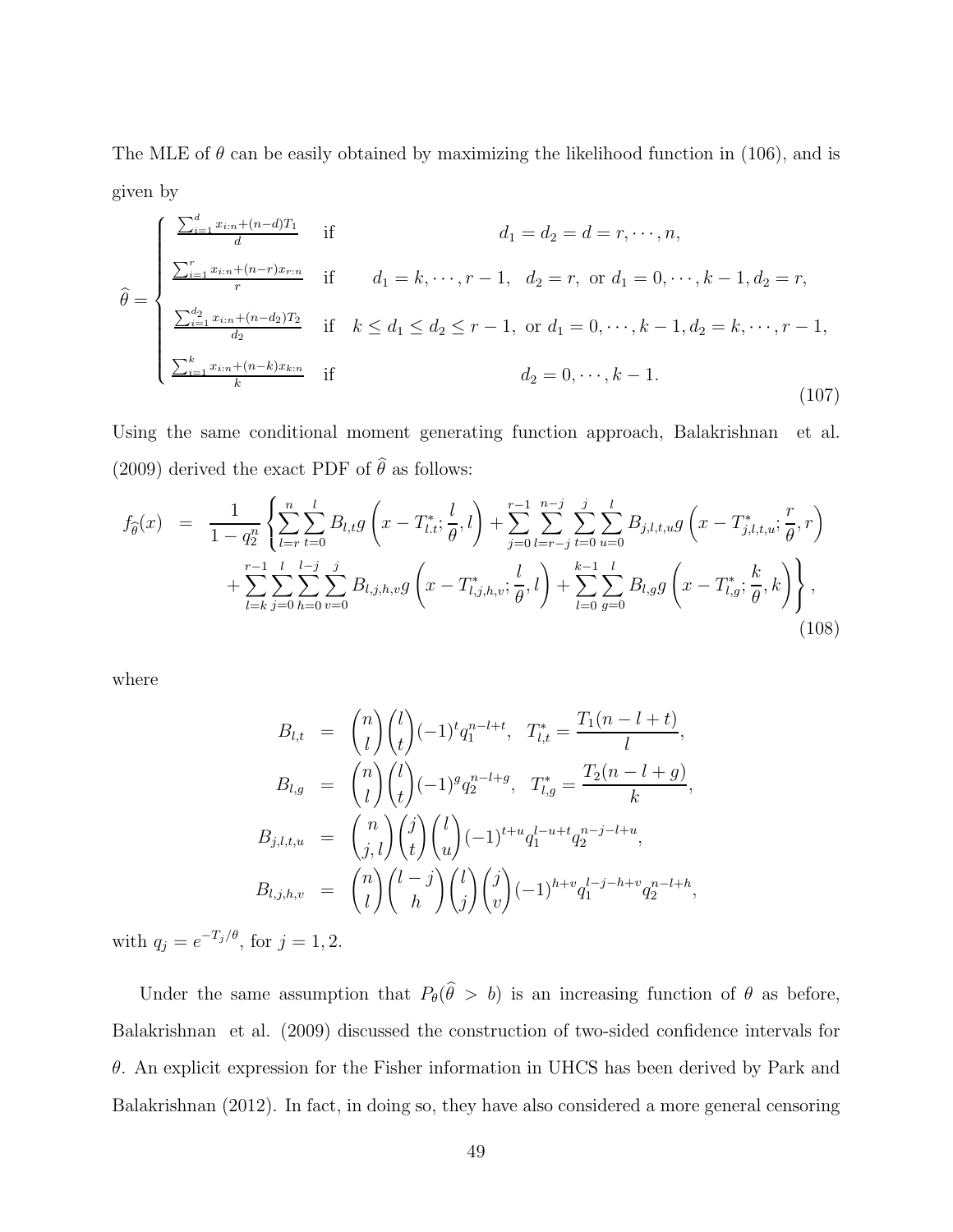scheme which includes UHCS as a special case and derived the Fisher information for this case as well.

Open Problem 1: Under such a general censoring scheme considered by Park and Balakrishnan (2012), exact inferential results have not been developed yet.

# 6 Hybrid Life-Tests Under Competing Risks

In medical and reliability studies, it is quite common to have more than one risk factor to cause the failure of the subject/unit under study. In this case, the experimenter will often be interested in the assessment of a specific risk in the presence of other risk factors. The data in such cases usually consist of a failure time and an indicator for the specific cause of failure. Such a model is referred to as a competing risks model in the statistical literature. For a general introduction to the competing risks problem and associated inferential methods, the readers are referred to the monographs by Crowder (2001) and Pintilie (2006). The causes of failure may be assumed to be dependent or independent. Even though the assumption of independence may appear to be somewhat restrictive, there is a problem of identifiability in the case of dependent risks without the presence of covariates. For this reason, the latent failure time model has been discussed extensively in the literature starting from the pioneering work of Cox (1959), wherein it is assumed that the failure times due to different risks are indeed independently distributed.

Kundu and Gupta (2007) considered the analysis of hybrid life-tests in the presence of competing risks. They assumed that the lifetimes corresponding to the different causes of failures are independent exponential random variables. They discussed only two causes of failures, but as mentioned by the authors, the results can be readily extended to the case when there are more than two causes of failures. With  $T_i$  denoting the lifetime of Cause i,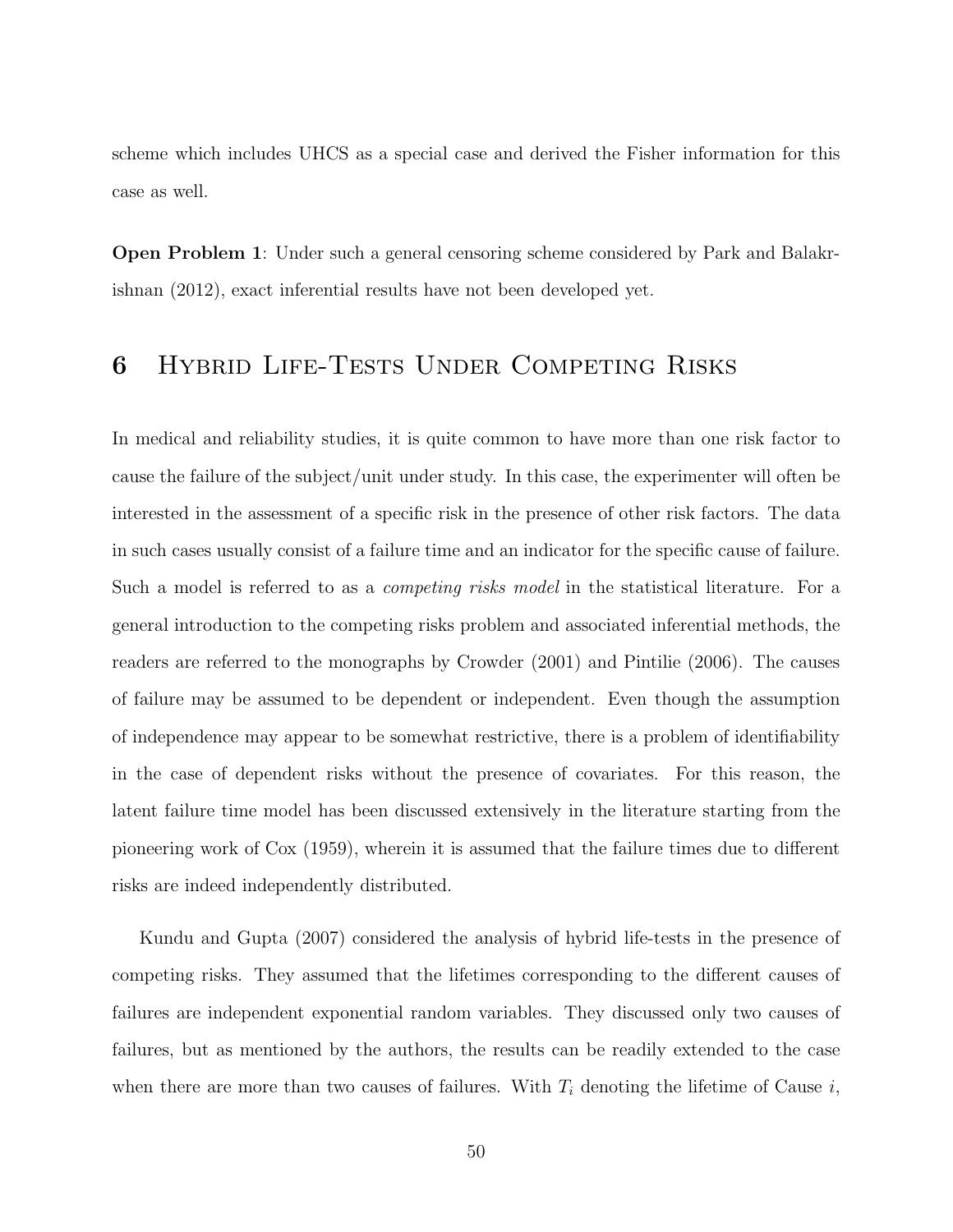for  $i = 1, 2$ , it is assumed that  $T_1$  and  $T_2$  are independent exponential random variables with means  $\theta_1$  and  $\theta_2$ , respectively. Moreover, the observed data will be of the form  $(Z, \Delta)$ , where

$$
Z = \min\{T_1, T_2\}, \quad \Delta = \begin{cases} 1 & \text{if } T_1 < T_2, \\ 2 & \text{if } T_2 < T_1. \end{cases} \tag{109}
$$

With  $n$  units placed on a life-test, and each unit being exposed to two different types of risks, the experiment would terminate when a pre-fixed number  $R$  out of  $n$  units have failed or when a pre-fixed time T has been reached.

### 6.1 FORM OF DATA

Now, let  $(z_1, \delta_1), \dots, (z_n, \delta_n)$  be *n* independent and identically distributed variables from  $(Z, \Delta)$ . Further, let  $z_{1:n} < \cdots < z_{n:n}$  be the ordered values of  $z_1, \dots, z_n$ . Finally, let  $T^* = \min\{z_{R:n}, T\}$  denote the termination time of the life-test. We then have the following forms of observations:

Case I: 
$$
\{(z_{1:n}, \delta_1), \dots, (z_{R:n}, \delta_n)\}\
$$
 if  $z_{R:n} < T$ ;  
Case II:  $\{(z_{1:n}, \delta_1), \dots, (z_{D:n}, \delta_D)\}\$  if  $z_{D:n} < T < z_{D+1:n}$ .

Here,  $D$  denotes the number of observed failures up to time  $T$  for Case II. Finally, let  $D_1$ and  $D_2$  denote the number of failures due to Causes 1 and 2, respectively.

### **6.2** EXPONENTIAL DISTRIBUTION

Now, based on the assumption that  $T_i$  has exponential distribution with mean  $\theta_i$ , for  $i = 1$ , 2, the log-likelihood function of the observed data (without the additive constant) is

$$
l(\theta_1, \theta_2) = -D_1 \ln \theta_1 - D_2 \ln \theta_2 - W \left( \frac{1}{\theta_1} + \frac{1}{\theta_2} \right), \qquad (110)
$$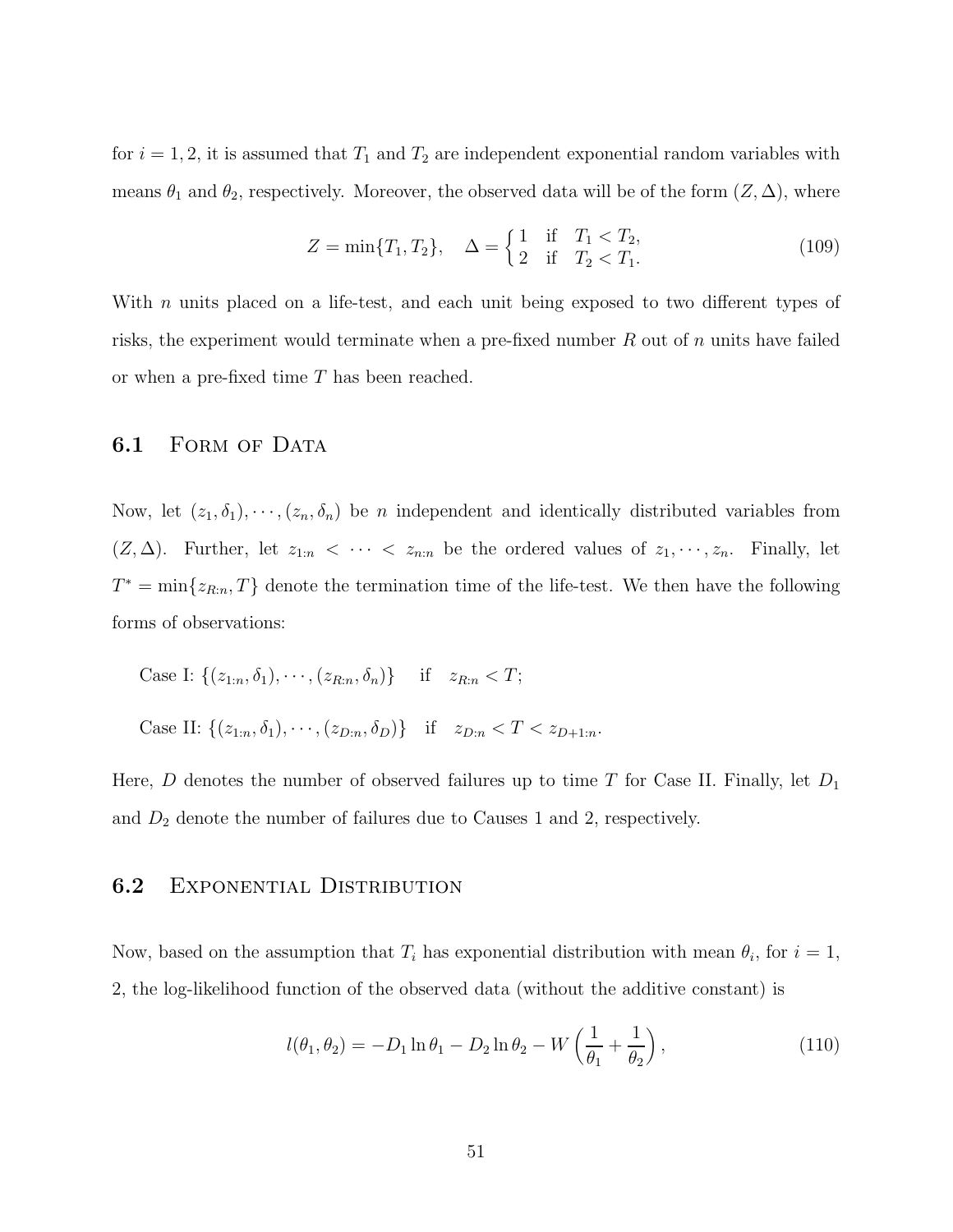where  $D_2 = R - D_1$  for Case I and  $D - D_1$  for Case II, and  $W = \sum^R$  $\sum_{i=1}^{n} z_{i:n} + (n - R)z_{R:n}$  for Case I and  $\sum_{n=1}^{D}$  $\sum_{i=1} z_{i:n} + (n - D)T$  for Case II representing the total time on test (TTT). It is of interest to mention here that  $(W, D_1)$  is a joint minimal sufficient statistic  $(\theta_1, \theta_2)$  for Case I, while  $(W, D_1, D)$  is a joint minimal sufficient statistic for  $(\theta_1, \theta_2)$  for Case II.

It is clear from (110), the MLEs of  $\theta_1$  and  $\theta_2$  exist only when  $D_1 > 0$  and  $D_2 > 0$ , and are given by

$$
\widehat{\theta}_1 = \frac{W}{D_1} \quad \text{and} \quad \widehat{\theta}_2 = \frac{W}{D_2}.
$$
\n(111)

Kundu and Gupta (2007) then derived the conditional PDFs of  $\hat{\theta}_1$  and  $\hat{\theta}_2$ , conditioned on  $D_1 > 0$  and  $D_2 > 0$ , once again by utilizing the conditional moment generating function approach. The exact expressions of these conditional densities can be found in Kundu and Gupta (2007), using which they have also discussed the construction of exact confidence intervals for  $\theta_1$  and  $\theta_2$ .

### 6.3 Bayesian Inference

Kundu and Gupta (2007) also discussed the Bayesian inference for the parameters  $\theta_1$  and  $\theta_2$  by assuming as priors inverse gamma distributions with parameters  $(a_1, b_1)$  and  $(a_2, b_2)$ for  $\theta_1$  and  $\theta_2$ , respectively. An inverse gamma distribution with parameters  $(a, b)$ , where  $a > 0, b > 0$ , has the PDF

$$
f_{IG}(x; a, b) = \frac{b^a}{\Gamma(a)} e^{-\frac{b}{x}} x^{-a-1}, \quad x > 0,
$$
\n(112)

and henceforth we shall denote it by  $IG(a, b)$ .

With the assumed priors for  $\theta_1$  and  $\theta_2$ , the joint posterior density function of  $\theta_1$  and  $\theta_2$ , given the data, is given by

$$
l(\theta_1, \theta_2 | Data) \propto \frac{1}{\theta_1^{D_1 + a_1 + 1}} e^{-\frac{W + b_1}{\theta_1}} \frac{1}{\theta_2^{D_2 + a_2 + 1}} e^{-\frac{W + b_2}{\theta_2}}.
$$
 (113)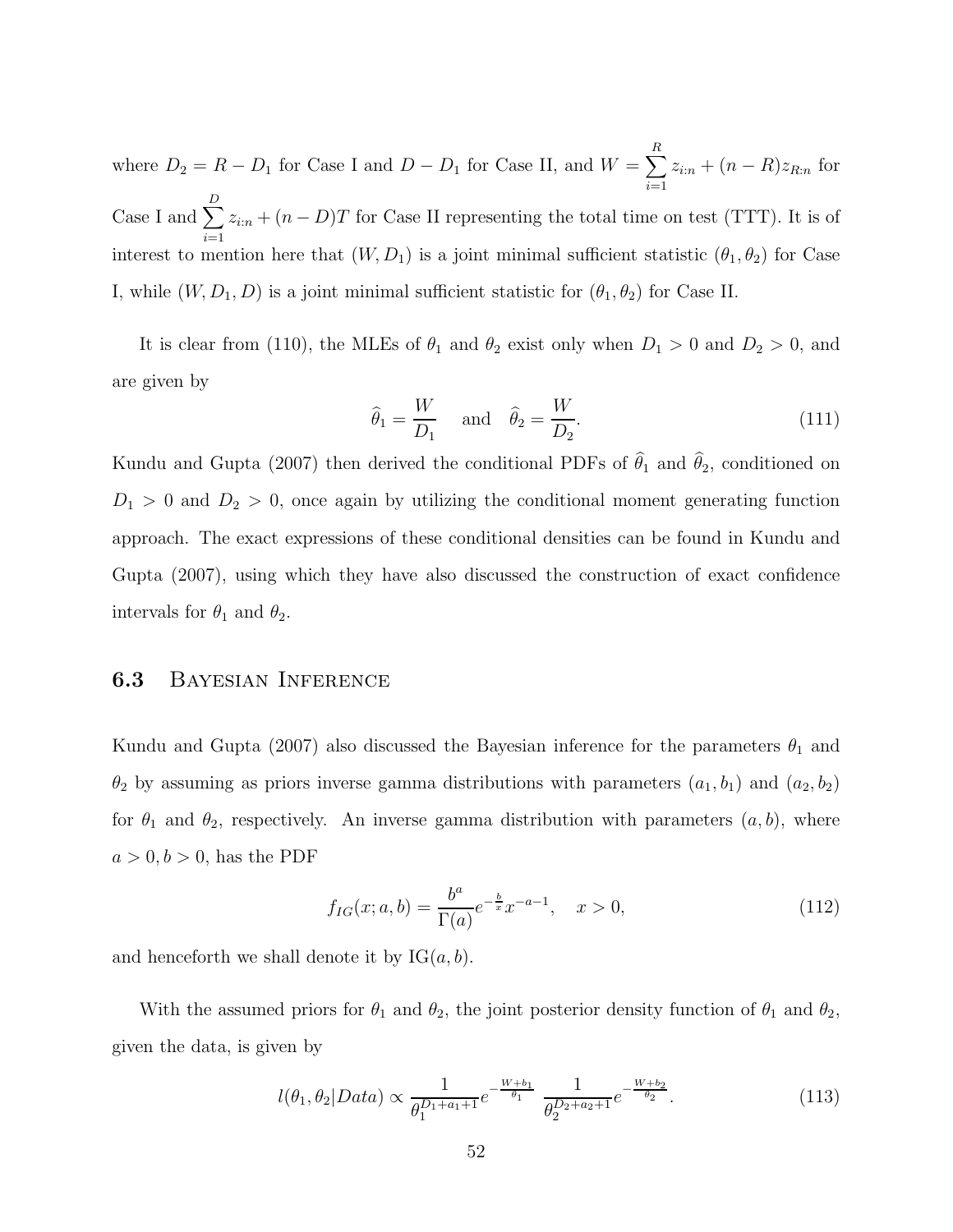It is clear from (113) that the posterior densities of  $\theta_1$  and  $\theta_2$  are independent, and that the posterior density of  $\theta_1$  is IG( $D_1 + a_1$ ,  $W + b_1$ ), and that of  $\theta_2$  is IG( $D_2 + a_2$ ,  $W + b_2$ ). Hence, the Bayesian estimates of  $\theta_1$  and  $\theta_2$  under the squared-error loss functions are readily obtained as

$$
\hat{\theta}_{1,Bayes} = \frac{W + b_1}{D_1 + a_1}
$$
 and  $\hat{\theta}_{2,Bayes} = \frac{W + b_2}{D_2 + a_2}.$  (114)

As expected, when  $a_1 = b_1 = a_2 = b_2 = 0$ , the Bayesian estimates in (114) reduce to the corresponding MLEs. Furthermore,

$$
Z_1 = \frac{2(W + b_1)}{\theta_1} \quad \text{and} \quad Z_2 = \frac{2(W + b_2)}{\theta_2} \tag{115}
$$

a posteriori follow  $\chi^2_{2(D_1+a_1)}$  and  $\chi^2_{2(D_2+a_2)}$ , respectively, provided  $2(D_1+a_1)$  and  $2(D_2+a_2)$ are positive integers. Therefore, the  $100(1-\alpha)\%$  credible intervals for  $\theta_1$  and  $\theta_2$  are given by

$$
\left[\frac{2(W+b_1)}{\chi_2^2(D_1+a_1), 1-\alpha/2}, \frac{2(W+b_1)}{\chi_2^2(D_1+a_1), \alpha/2}\right] \text{ and } \left[\frac{2(W+b_2)}{\chi_2^2(D_2+a_2), 1-\alpha/2}, \frac{2(W+b_2)}{\chi_2^2(D_2+a_2), \alpha/2}\right]
$$

for  $D_1 + a_1 > 0$  and  $D_2 + a_2 > 0$ , respectively. If  $2(D_1 + a_1)$  and  $2(D_2 + a_2)$  are not integers, then the corresponding credible intervals can be obtained using the gamma distribution.

### **6.4 COMPARISON OF DIFFERENT METHODS**

Kundu and Gupta (2007) carried out an extensive Monte Carlo simulation study to compare the performance of different confidence/credible intervals in terms of coverage probabilities and widths of the confidence/credible intervals. They observed that the asymptotic confidence intervals perform well even when the sample size is as small as 25. The widths of the asymptotic confidence intervals are the smallest, but their coverage probabilities are slightly lower than the nominal level. The performance of the percentile bootstrap confidence intervals is quite good as well, with the average widths of the percentile bootstrap confidence intervals being close to those of the asymptotic method, and the coverage probabilities being quite close to the nominal level. The Bayesian credible intervals, while always maintaining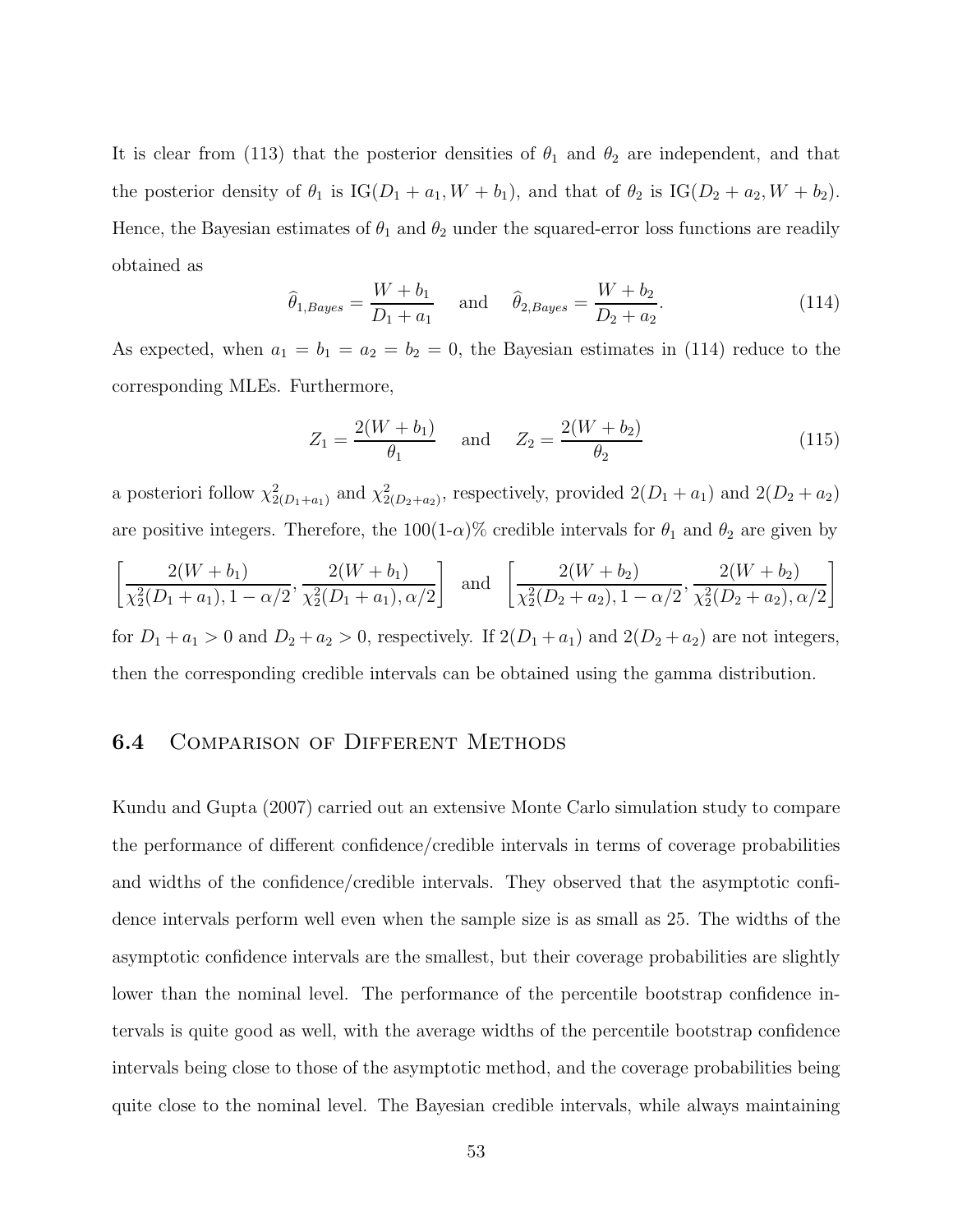the nominal levels, have their widths to be slightly larger than those of the asymptotic and percentile bootstrap intervals. Computationally, the asymptotic confidence intervals and the Bayesian credible intervals are simpler and more efficient than the percentile bootstrap confidence intervals. Thus, overall, the asymptotic method is the one that these authors recommend, and the percentile bootstrap method if the computational burden is not a major concern.

# 7 Progressive Hybrid Censoring Schemes

## 7.1 Type-I PHCS

Type-I progressive hybrid censoring scheme (Type-I PHCS), discussed by Kundu and Joarder  $(2006)$  and Childs et al.  $(2008)$ , can be described as follows. Suppose *n* units are placed on a life-test and  $(R_1, \dots, R_m)$  is the pre-fixed progressive censoring scheme. Under the Type-II progressive censoring scheme, at the time of the first failure,  $R_1$  of the  $n-1$  surviving units are randomly withdrawn from the life-test, then at the time of the second failure  $R_2$  of the  $n - R_1 - 2$  surviving units are withdrawn, and so on, and finally at the time of the m-th failure all  $R_m = n - R_1 - \cdots - R_{m-1} - m$  surviving units are withdrawn from the life-test. Since  $R_i$ 's are pre-fixed, let us denote these failure times by  $x_{1:n} \leq \cdots \leq x_{m:n}$ , though their distributions depend on  $R_i$ 's. Then, for a Type-I PHCS, we will have the termination time of the experiment to be  $T^* = \min\{x_{m:n}, T\}$ , where T is a pre-fixed time point. In this case, the experiment will stop at  $x_{m:n}$  if  $x_{m:n}$  occurs before time T, and otherwise it will stop at time T. Clearly, the experimental time can not exceed  $T$ , and due to the presence of progressive censoring, this sampling scheme will likely provide more information about the tail of the lifetime distribution.

Under such a Type-I PHCS, the available data will be one of the following two forms: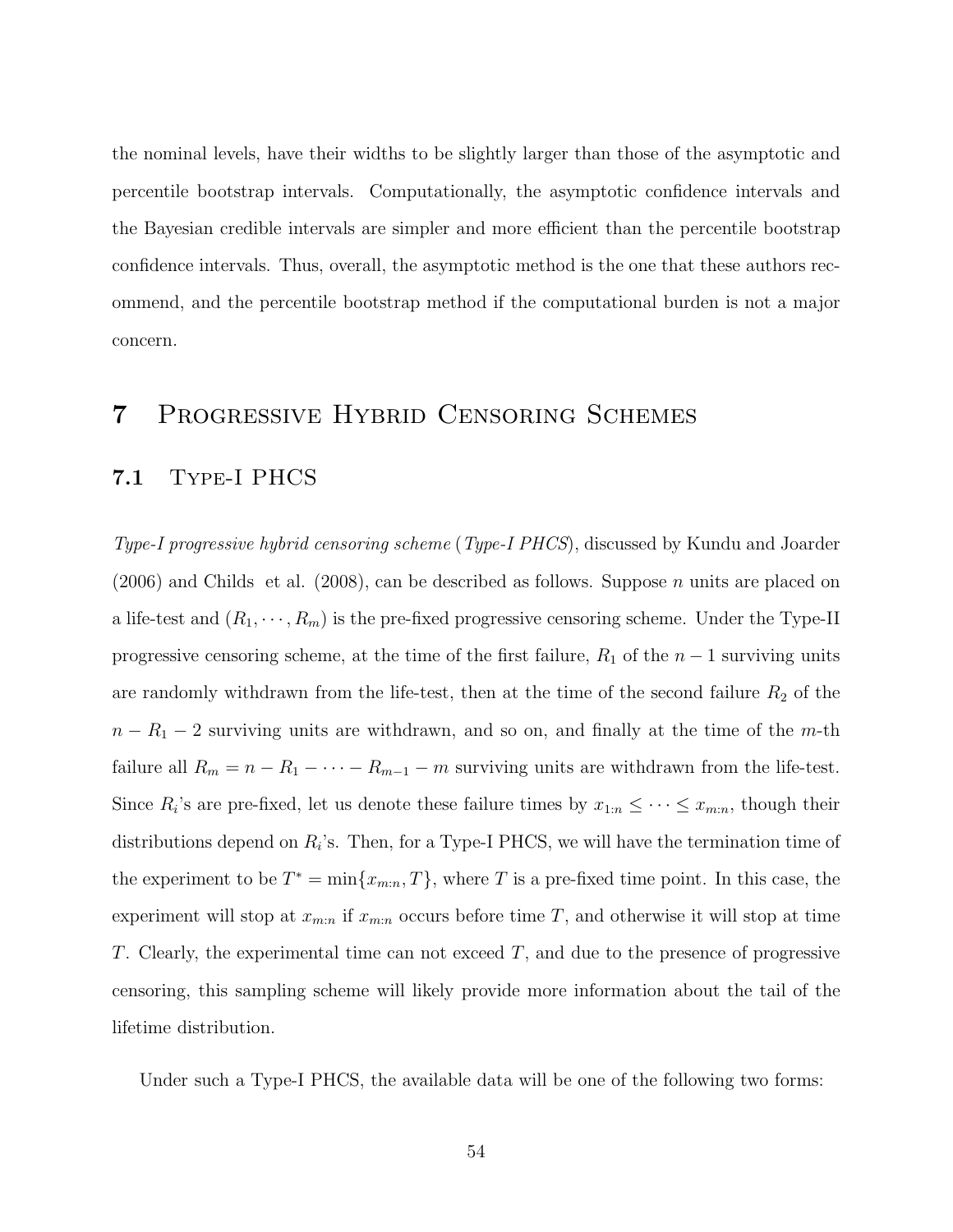Case I:  $\{x_{1:n} < \cdots < x_{m:n}\}$  if  $x_{m:n} \leq T$ ;

Case II: 
$$
\{x_{1:n} < \cdots < x_{D:n}\}\
$$
 if  $x_{m:n} > T$ ,

where D denotes the number of failures that occur before time  $T$ .

Under the assumption that the lifetime distribution of the  $n$  units is exponential with mean  $\theta$ , the MLE of  $\theta$  exists when  $D > 0$ , and is given by

$$
\hat{\theta} = \begin{cases}\n\frac{1}{D} \left\{ \sum_{i=1}^{D} (R_i + 1) x_{i:n} + R_{D+1}^* T \right\} & \text{if } D = 1, 2, \dots, m - 1, \\
\frac{1}{m} \sum_{i=1}^{m} (R_i + 1) x_{i:n} & \text{if } D = m,\n\end{cases}
$$
\n(116)  
\nwhere  $R_{D+1}^* = \sum_{k=D+1}^{m} (R_k + 1)$ .

Childs et al. (2008) derived the exact conditional density of  $\theta$ , conditioned on  $D \geq 1$ , by using the conditional moment generating function approach, as

$$
f_{\hat{\theta}}(x) = (1 - q^n)^{-1} \sum_{d=1}^m c'(n, d) \times \sum_{i=0}^d c_{i,d}(R_1 + 1, \cdots, R_d + 1) q^{R_d^* - i + 1} g\left(x - R_{d-i+1}^* T/d; \frac{1}{\theta}, d\right),
$$
\n(117)

where  $q = e^{-T/\theta}$ ,  $g(x; \cdot)$  is the gamma density defined earlier in (6), and for the vector  $(a_1, \cdots, a_r),$ 

$$
c_{i,r}(a_1,\dots,a_r) = \frac{(-1)^i}{\left\{\prod_{j=1}^i \sum_{k=r-i+1}^{r-i+j} a_k\right\} \left\{\prod_{j=1}^{r-i} a_k\right\}}, \quad c'(n,d) = \prod_{j=1}^d \sum_{k=j}^m (R_k+1), \quad d=1,\dots,m.
$$

Childs et al. (2008), by using the conditional PDF in (117), discussed the exact confidence intervals for  $\theta$  once again under the assumption that  $P_{\theta}(\theta > b)$  is a monotone increasing function of  $\theta$ .

In the case of Type-I PHCS, for the exponential distribution with mean  $\theta$ , Park et al. (2011) showed that the Fisher information can be expressed as

$$
\frac{1}{\theta^2} \sum_{i=1}^m F_{i:m:n} \left( \frac{T}{\theta} \right),\,
$$

where  $F_{i:m:n}(x)$  is the CDF of the *i*-th progressively Type-II censored order statistic.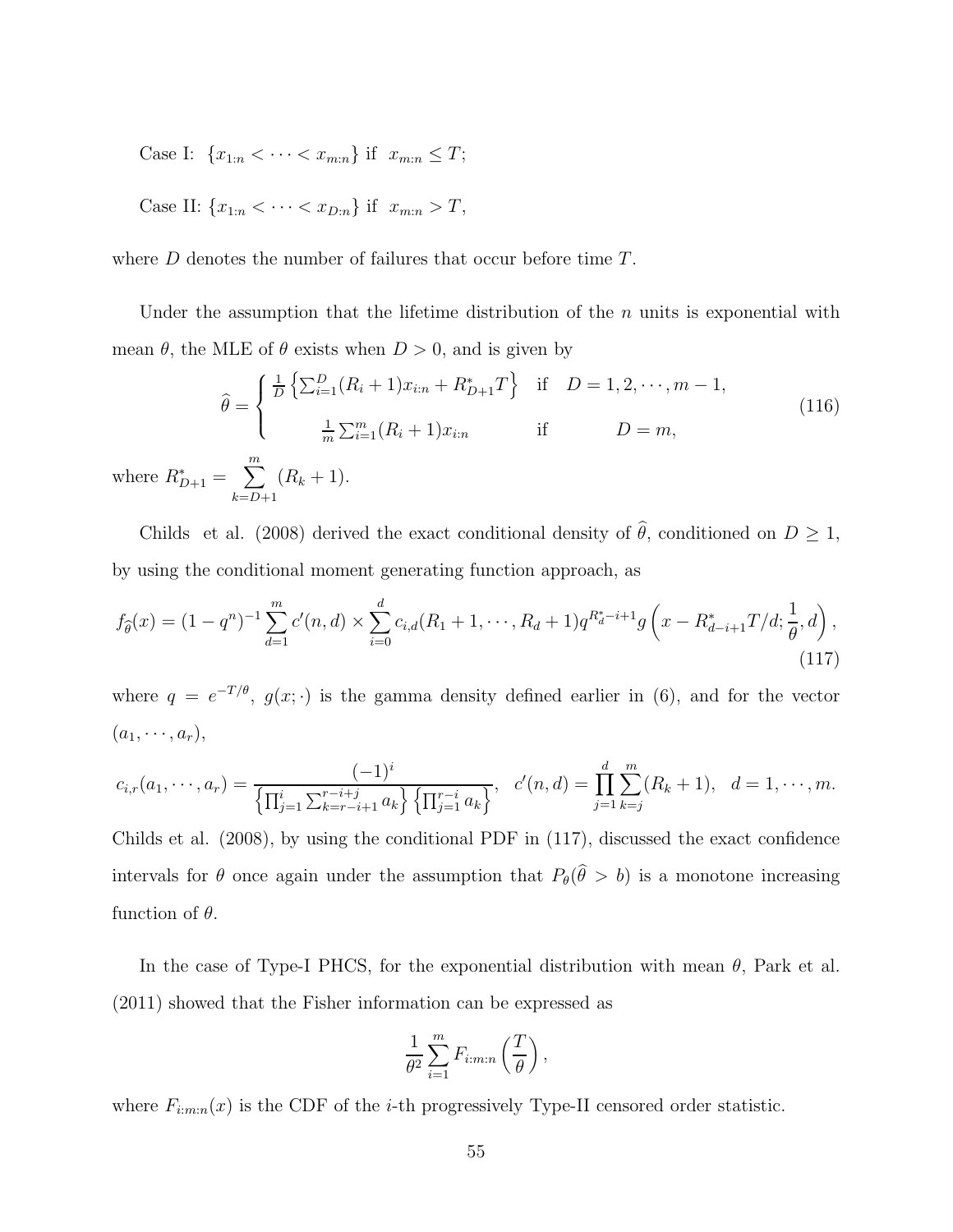**Open Problem 2:** Even though the exact confidence interval for  $\theta$  has been developed in this case under the assumption that  $P_{\theta}(\theta > b)$  is a monotone increasing function of  $\theta$ , a formal proof of this monotonicity result remains open!

## 7.2 Type-II PHCS

To overcome the obvious drawback of the Type-I PHCS that the MLE may not always exist, Childs et al. (2008) introduced the Type-II progressive hybrid censoring scheme (Type-II PHCS). With the notation introduced in the preceding subsection, the Type-II PHCS involves the termination of the life-test at time  $T^* = \max\{x_{m:n}, T\}$ . Here again, let D denote the number of failures that occur before time T. Then, if  $x_{m:n} > T$ , the experiment would terminate at the m-th failure, with the withdrawal of units occurring after each failure according to the pre-fixed progressive censoring scheme  $(R_1, \dots, R_m)$ . However, if  $x_{m:n} < T$ , then instead of terminating the experiment by removing all remaining  $R_m$  units after the mth failure, the experiment would continue to observe failures without any further withdrawals up to time T. Thus, in this case, we have  $R_m = R_{m+1} = \cdots = R_D = 0$ .

Based on the above Type-II PHCS, the observed data will be one of the following two forms:

Case I: 
$$
\{x_{1:n} < \cdots < x_{m:n} < x_{m+1:n} < \cdots < x_{D:n}\}
$$
 if  $x_{m:n} < T$ ;

Case II:  ${x_{1:n} < \cdots < x_{m:n}}$  if  $x_{m:n} \ge T$ ,

where D denotes the number of failures before time T.

Under the assumption that the lifetimes of the units are exponential with mean  $\theta$ , the MLE of  $\theta$  always exists in this case and is given by

$$
\hat{\theta} = \begin{cases}\n\frac{1}{D} \left\{ \sum_{i=1}^{D} (R_i + 1) x_{i:n} \right\} & \text{if } D = 0, 1, \dots, m - 1, \\
\frac{1}{D} \left\{ \sum_{i=1}^{m} (R_i + 1) x_{i:n} + \sum_{j=m+1}^{D} x_{j:n} + R'_D T \right\} & \text{if } D = m, \dots, n - \sum_{i=1}^{m-1} R_i,\n\end{cases}
$$
\n(118)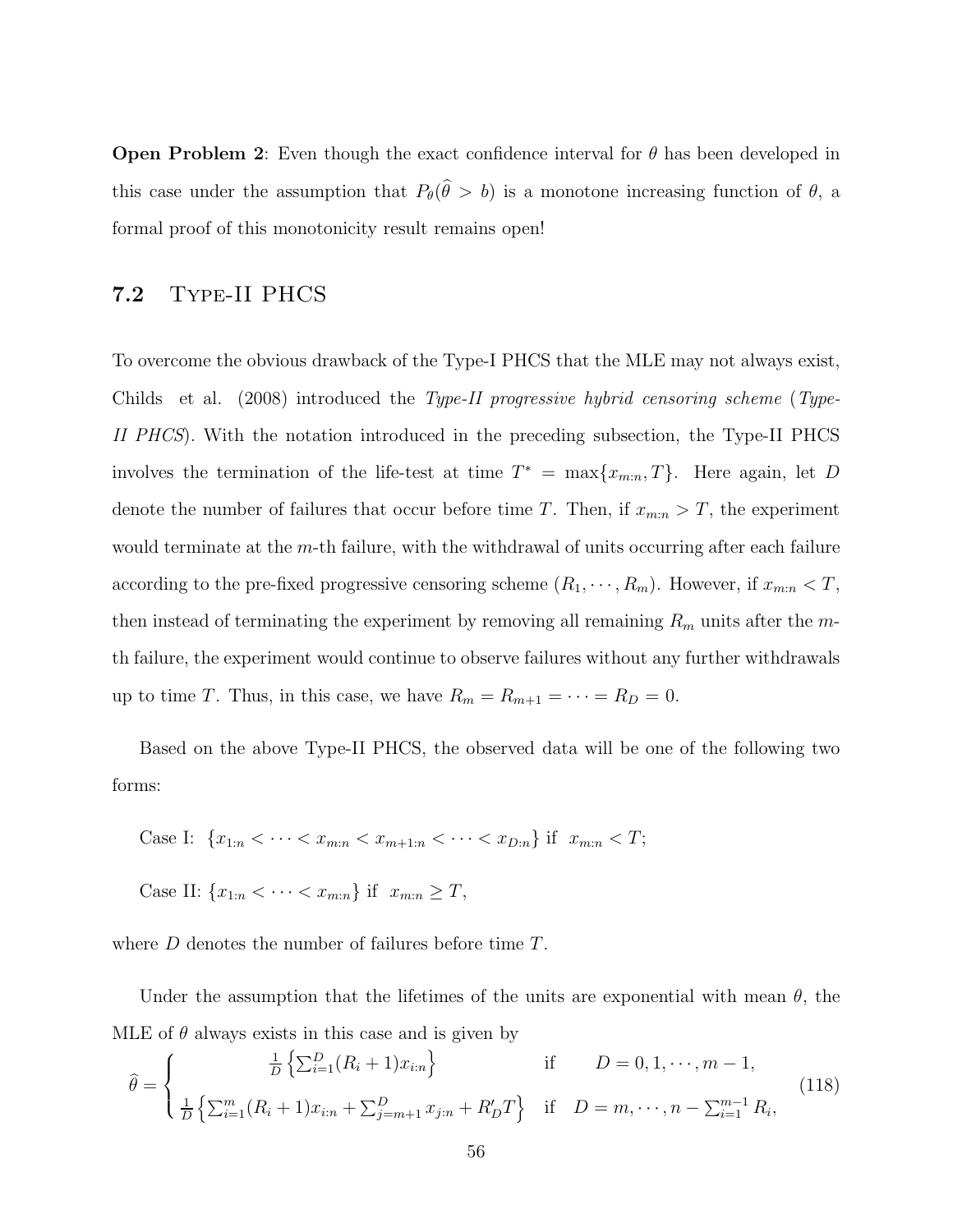where  $R'_D = n - D \sum^{m-1}$  $\sum_{k=1} R_k$  and  $R_m = 0$ , if  $D \geq m$ .

Childs et al. (2008) then derived the exact density of  $\hat{\theta}$ , by using the moment generating function approach, as

$$
f_{\hat{\theta}}(x) = \sum_{d=0}^{m-1} \sum_{i=0}^{d} c'(n, d) q^{R_{d-i+c}^{*}} c_{i,d}(R_1 + 1, \dots, R_d + 1) g\left(x - R_{d-i+1}^{*} T/m; \frac{1}{\theta}, m\right) + \sum_{d=m}^{n-R_1 - \dots - R_m - 1} c'(n, d) \sum_{i=0}^{d} c_{i,d}((R_1 + 1, \dots, R_d + 1) \times q^{R_d' + b_{i,d}} g\left(x - [R_d' + b_{i,d}(R_1 + 1, \dots, R_d + 1)] T/d; \frac{1}{\theta}, d\right),
$$
(119)

where  $g(x; \cdot)$  is the gamma density as defined before, and for the vector  $(a_1, \dots, a_r)$ 

$$
b_{i,r}(a_1,\cdots,a_r)=\sum_{k=r-i+1}^ra_k,
$$

with the usual convention that  $\sum_{i=1}^{i-1}$  $j = i$  $d_j = 0.$ 

Open Problem 3: Even though Childs et al. (2008) used the PDF in (119) to obtain exact confidence intervals for  $\theta$  using the assumption that  $P_{\theta}(\theta > b)$  is a monotone increasing function of  $\theta$ , here again, a formal proof of the monotonicity of this tail probability remains open!

In the case of Type-II PHCS, for the exponential distribution with mean  $\theta$ , Park et al. (2011) showed that the Fisher information can be expressed as

$$
\frac{1}{\theta^2} \left\{ \sum_{i=1}^m F_{i:m:n} \left( \frac{T}{\theta} \right) + \sum_{i=n-R_m+1}^n F_{i:n} \left( \frac{T}{\theta} \right) \right\},\,
$$

where  $F_{i:m:n}(x)$  and  $F_{i:n}(x)$  are the CDF of the *i*-th progressively Type-II censored order statistic and the i-th order statistic, respectively.

Recently, Mokhtari et al. (2011) have developed inferential methods for the parameters of a Weibull distribution based on progressively hybrid censored data. They have examined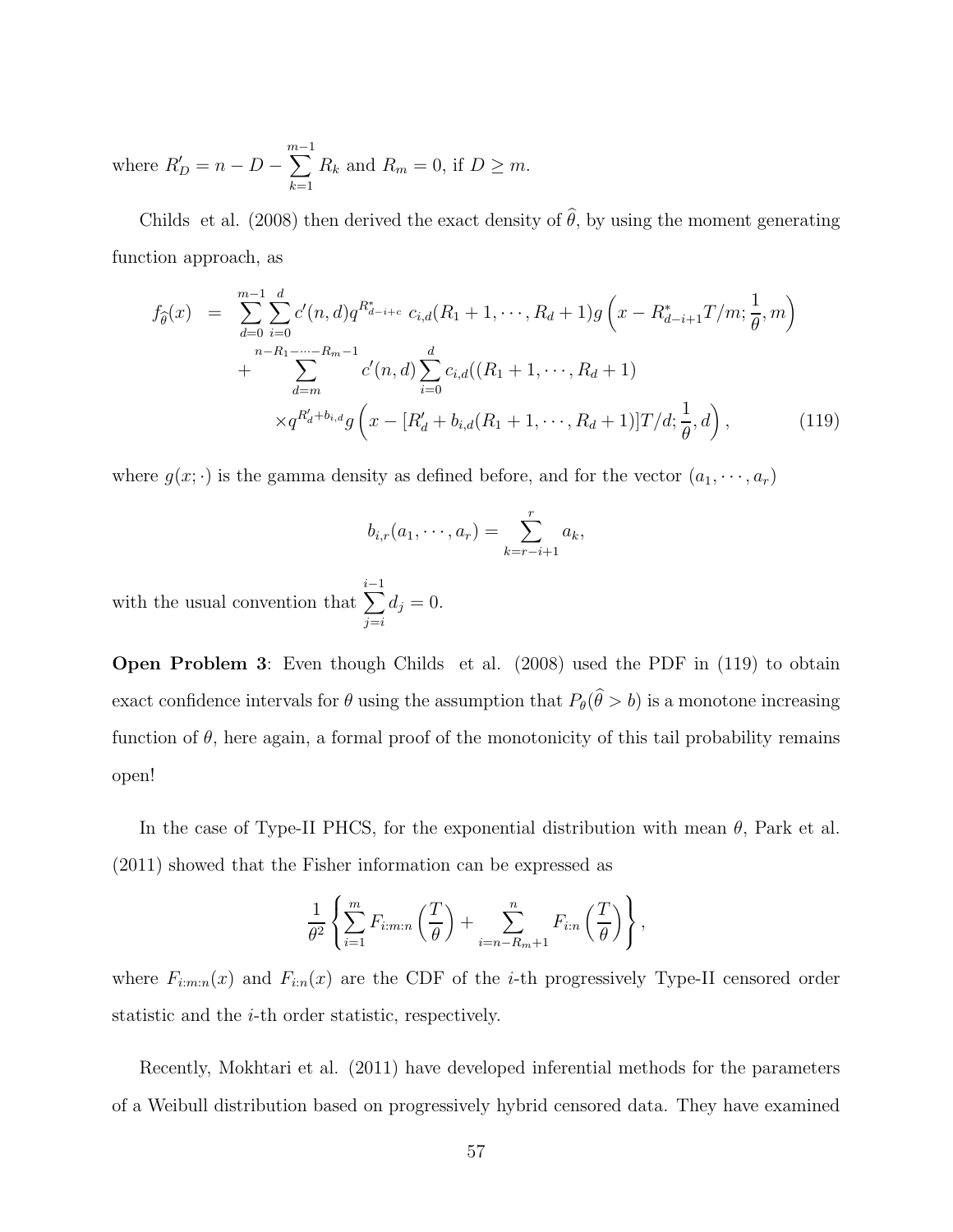the performance of the MLEs and AMLEs as well as Bayesian estimates for the model parameters. In addition, they have evaluated the performance of confidence intervals obtained by using the asymptotic property of the MLEs and the Bayesian credible intervals.

## 8 Adaptive Progressive Censoring Scheme

Ng et al. (2009) introduced a new censoring scheme, which is a mixture of Type-I and Type-II progressive censoring schemes, called the adaptive progressive censoring scheme. In this case, the effective sample size  $m$  is fixed in advance and the corresponding progressive scheme is given, but the number of items progressively removed from the experiment at each failure may change during the experiment. If the experimental time exceeds a pre-fixed time  $T$ , but the number of observed failures has not reached  $m$  yet, the experiment should be terminated as soon as possible by adjusting the number of items progressively removed from the experiment at each failure in such a way that the desired level of efficiency of the estimate(s) of the parameter(s) can be achieved.

Such an adaptive progressive censoring scheme can be defined as follows. Let  $n$  items be placed on a life-test, and the effective sample size  $m < n$  be fixed in advance. Moreover, let the progressive censoring scheme  $(R_1, \dots, R_m)$  be set before the start of the experiment, but the values of some of the  $R_i$ 's may change in an adaptive manner during the experiment. Suppose the experimenter fixes a time  $T$ , which is an ideal test duration, but the test itself may be allowed to run over time  $T$ . Let us denote the  $m$  completely observed failure times by  $X_{i:m:n}$ ,  $i = 1, \dots, m$ . If the m-th progressively censored failure time occurs before time T (i.e.,  $X_{m:m:n} < T$ ), the experiment will be terminated at time  $X_{m:m:n}$ . Otherwise, once the experimental time passes time  $T$ , but the number of observed failures has not yet reached  $m$ , terminate the experiment as soon as possible satisfying certain inferential efficiency criterion. Thus, this setting can be viewed as a design, in which one would ideally like to have m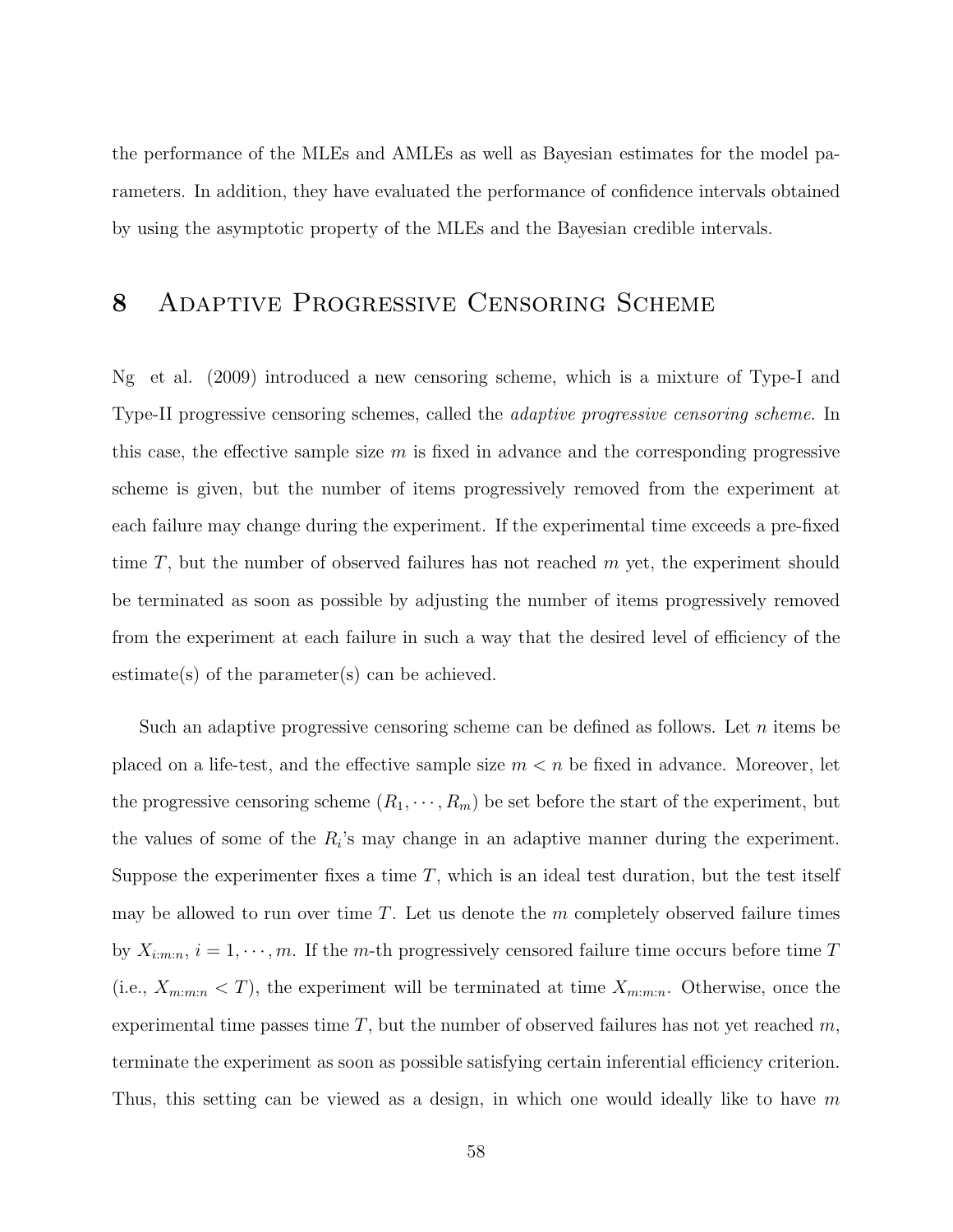observed failure times for efficiency of inference, and at the same time have the total time on test to be not too far away from the ideal test duration T.

Ng et al. (2009), after introducing the above adaptive progressive censoring scheme, developed inferential methods for the case when the lifetime distribution is exponential. These authors observed that the MLE always exist in this case, although the exact distribution of the MLE becomes intractable. For this reason, examination of the finite-sample properties of the MLE can be made only through Monte Carlo simulations. Asymptotic distribution of the MLE has been established using which approximate confidence intervals for the exponential parameter have also been developed. Bayesian inference has been developed based on the assumption of a conjugate gamma prior. The Bayesian estimate and the associate credible interval can be obtained explicitly. Extensive Monte Carlo simulations have been performed by the authors for comparing the performance of these methods, through which it has been observed that the Bayesian estimate with non-informative prior works quite well and is computationally easier as well. Lin et al. (2009) considered the adaptive progressive censoring scheme when the lifetime distribution is Weibull, and discussed the corresponding inferential issues. As one would expect, the MLEs of the Weibull parameters can not be obtained explicitly, and would require the use of some numerical method such as Newton-Raphson. They have also discussed confidence intervals for the model parameters through the use of the asymptotic distribution of the MLEs as well as by the bootstrap method.

# 9 HYBRID CENSORING SCHEMES FOR STEP-STRESS MODEL

In many situations, it may be difficult to collect data on the lifetime of a product under normal operating conditions as the product may be highly reliable under normal operating conditions. For this reason, reliability engineers often resort to accelerated life-testing (ALT) experiments in order to force the test units to fail more quickly than under normal operating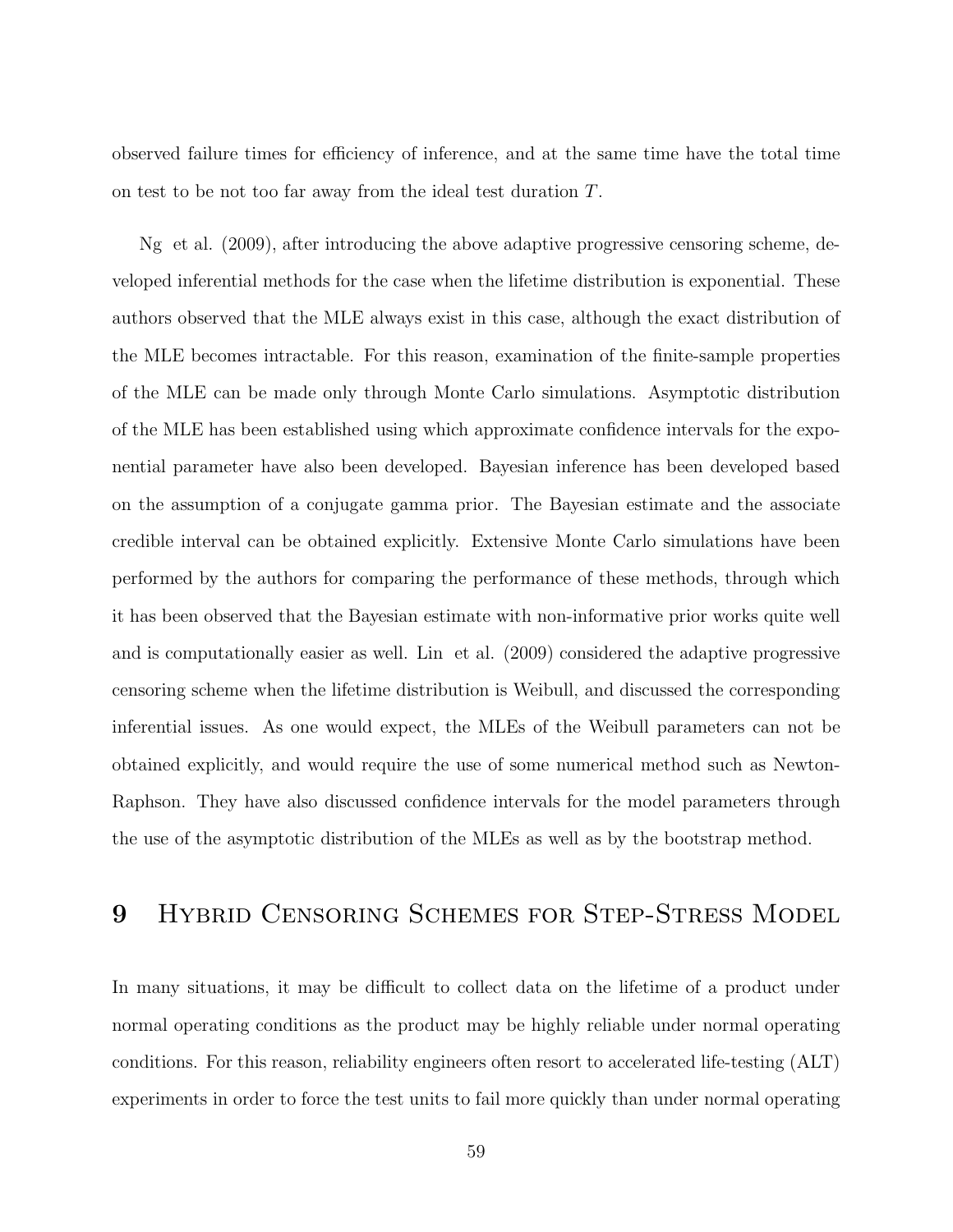conditions. In this situation, they may increase stress on the units by using factors such as temperature, voltage and load. A special class of ALT is step-stress testing wherein the experimenter changes the stress in incremental steps during the experiment. Extensive work has been done on a simple step-stress model under different censoring schemes; see, for example, Balakrishnan et al. (2009), Balakrishnan et al. (2007), Bagdonavicius and Nikulin (2002), and the recent review article by Balakrishnan (2009).

Type-I and Type-II hybrid censoring schemes for step-stress models have been discussed by Balakrishnan and Xie (2007a, 2007b). Suppose n identical units are placed on a life-test at an initial stress level  $s_0$ , under an *m*-step-stress model, and that the successive failure times are recorded. The stress levels are changed to  $s_1, \dots, s_m$  at pre-fixed times, say,  $T_1 < \cdots < T_m$ . Consider a censoring scheme in which the experiment is terminated at time point  $T_{m+1}$  when the r-th failure does not occur before time point  $T_{m+1}$ , and otherwise the experiment gets terminated at the r-th failure (for  $1 \le r \le n$ ), wherein  $T_{m+1}$  (>  $T_m$ ) is a pre-fixed time. Thus, the termination time of this experiment is  $T_{m+1}^* = \min\{X_{r:n}, T_{m+1}\}\,$ and this is indeed Type-I HCS for a step-stress model. Instead, if the termination time of the experiment is  $T_{m+1}^{**} = \max\{X_{r:n}, T_{m+1}\}\$ , then it is the Type-II HCS for a step-stress model.

By assuming the cumulative exposure model of Nelson (1980), Balakrishnan and Xie (2007a, 2007b) considered simple step-stress models (in which stress level changes only once in the experiment) for Type-I and Type-II HCS. For the case when the lifetime distribution of units is exponential at both stress levels, they obtained the MLEs of the model parameters explicitly and then derived the exact distributions of the MLEs by using the conditional moment generating function (by conditioning on the event that at least one failure occurs at each stress level, which is the condition required for the existence of the MLEs of the two parameters of the model) approach. Based on the exact distributions of the MLEs, they also developed exact confidence intervals for the model parameters in both cases. They also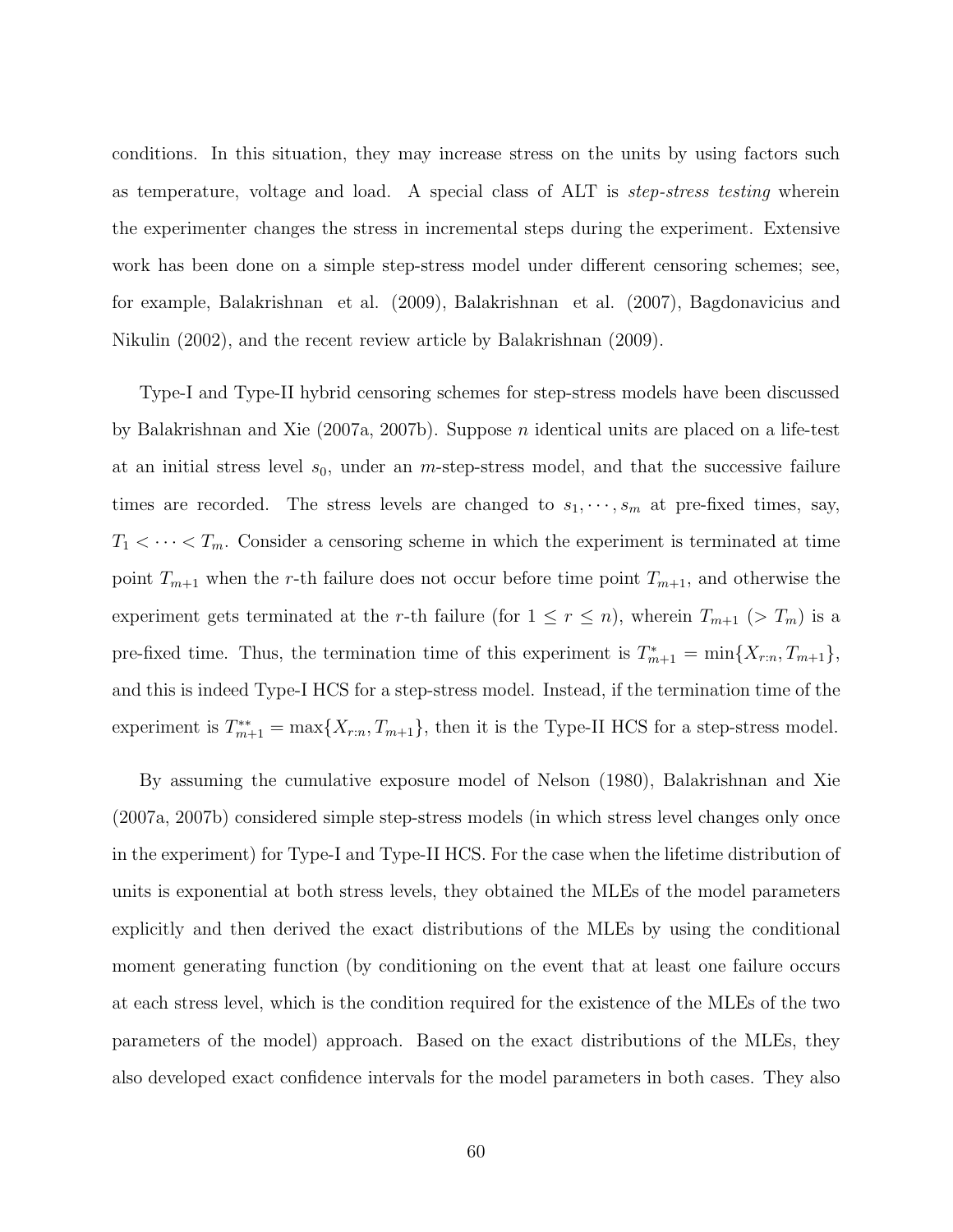studied confidence intervals obtained by using the asymptotic distributions of the MLEs, and by the use of bootstrap method. Through an extensive Monte Carlo simulation study, they observed that both the asymptotic and bootstrap approaches are not satisfactory in case of small sample sizes and in this case the exact method is to be preferred. For large sample sizes, however, the exact method becomes computationally involved and in this case the bootstrap method is seen to be quite satisfactory and is therefore to be preferred.

It is important to mention here that while developing exact confidence intervals for the model parameters, Balakrishnan et al. (2007), Balakrishnan and Xie (2007a, 2007b) and Balakrishnan et al. (2009) made use of the exact conditional density functions and then assumed the tail probabilities  $P_{\theta_1}(\theta_1 > a)$  and  $P_{\theta_2}(\theta_2 > a)$  to be monotone increasing functions of  $\theta_1$  and  $\theta_2$ , respectively. In the case of Type-I and Type-II censoring, this monotonicity property was formally proved recently by Balakrishnan and Iliopoulos (2010).

Open Problem 4: Though the monotonicity property has been established for the Type-I and Type-II censoring situations, the required monotonicity property for the tail probabilities in the cases when the data are Type-I and Type-II HCS remain as open problems!

Kateri and Balakrishnan (2008) generalized the results for the exponential distribution by considering the case of Weibull distributed lifetimes. They then discussed the maximum likelihood estimation of the model parameters under a simple step-stress model for the case when the available data are Type-II censored.

Open Problem 5: For Weibull distributed lifetimes, inferential results for the model parameters of a simple step-stress model have not been developed yet for the case when the available data are hybrid censored! In fact, the same holds for many other important lifetime distributions such as gamma and log-normal!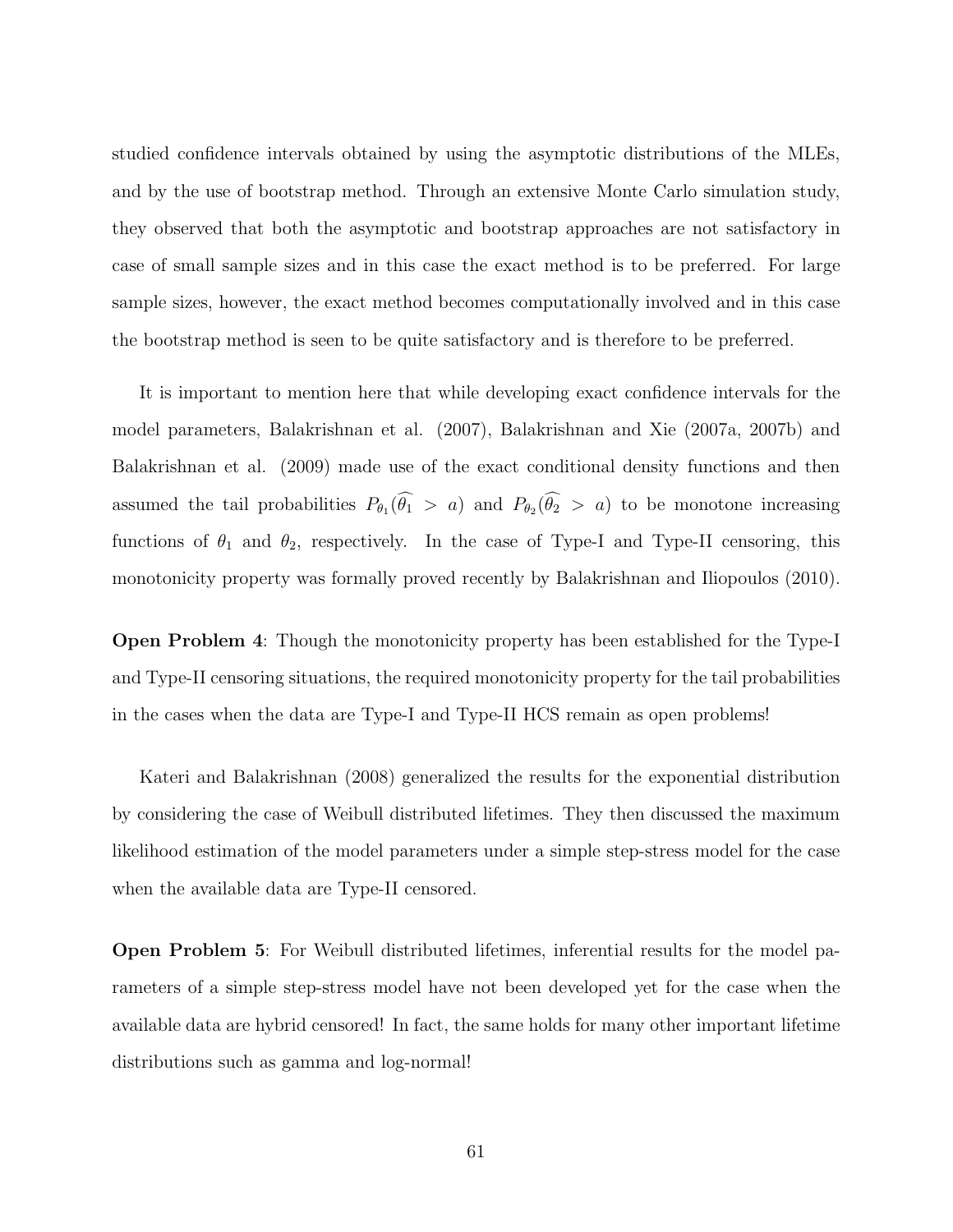# 10 SOME ADDITIONAL TOPICS

### 10.1 OPTIMAL CENSORING SCHEME AND RELIABILITY PLANS

In this subsection, we shall discuss how the optimal Type-I and Type-II HCS can be determined. Kundu (2007) and Banerjee and Kundu (2008) have provided such a discussion for the case of Weibull distribution. In practice, it is quite common to consider choosing the 'optimal censoring scheme' from a class of possible censoring schemes. Here, possible schemes mean, for a fixed sample size n, different choices of r and T, where  $1 \leq r \leq n$ and  $0 < T < \infty$ . For convenience in notation, let us denote, for fixed n and for a given r and T, the corresponding HCS shortly by  $(r, T)$ . Now, to compare two different schemes, say  $(r_1, T_1)$  and  $(r_2, T_2)$ , we could consider the scheme  $(r_1, T_1)$  to be better than  $(r_2, T_2)$  if, for example,  $(r_1, T_1)$  provides more information than  $(r_2, T_2)$  about the model parameters. It is, therefore, important to define an information measure for a given censoring scheme. Note that if only one parameter is present, then it can be defined as a measure which is inversely proportional to the asymptotic variance of the unknown parameter; see Zhang and Meeker (2005). But, if the lifetime distribution has more than one parameter, then there is no unique and natural way to define the information. Some of the common choices that have been discussed in the literature are the trace and determinant of the Fisher information matrix. But, unfortunately, they are not scale-invariant; see, for example, Gupta and Kundu (2006).

One way to define the information measure for a particular sampling scheme is as the inverse of the asymptotic variance of the estimator of the 100p-th quantile obtained from that particular censoring scheme; see Zhang and Meeker (2005). Since this information measure depends on  $p$ , Gupta and Kundu (2006) [see also Kundu (2008)] proposed the following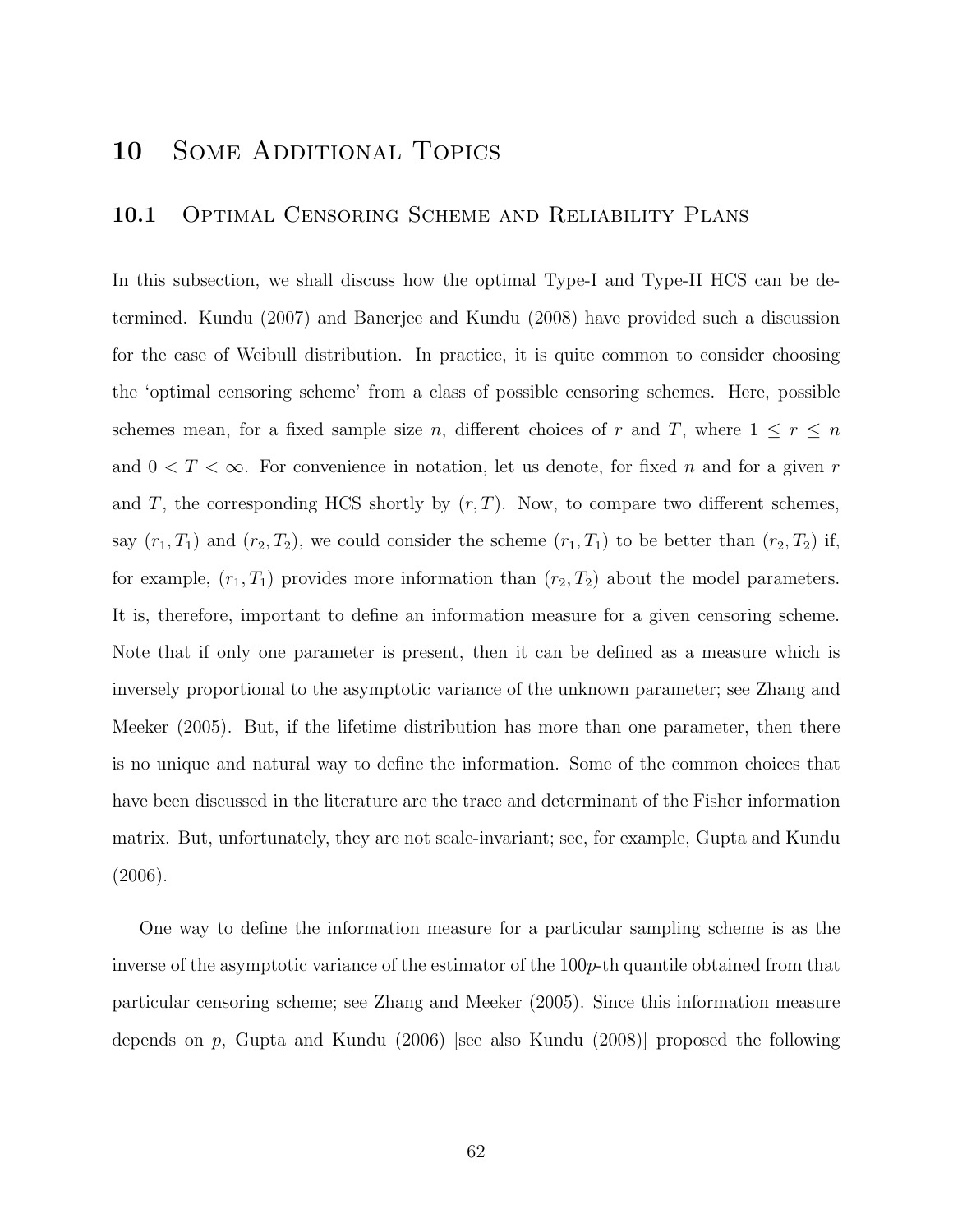information measure:

$$
I\{(r,T)\} = \left[\int_0^1 \text{Var}((r,T)_p) dp\right]^{-1},\tag{120}
$$

where  $Var((r, T)_p)$  denotes the asymptotic variance of the estimator of the 100p-th quantile obtained from the hybrid censoring scheme  $(r, T)$ . A more general information measure of a censoring scheme  $(r, T)$  can be defined as

$$
I^*\{(r,T)\} = \left[\int_0^1 w(p) \text{Var}((r,T)_p) dp\right]^{-1},\tag{121}
$$

where  $w(p)$  is a non-negative weight function defined over  $(0, 1)$ . It is easy to see that the information measure of Zhang and Meeker (2005) is a particular case of (121).

Among the different HCS, if one wants to choose that particular HCS which has maximum (120) or (121), obviously the choice would be  $r = n$  and  $T = \infty$ . Therefore, for getting a nontrivial solution, some restriction needs to be posed involving the duration of the experiment. One way to bring the time into consideration is to introduce a cost factor on time, and then to maximize

$$
I\{(r,T)\} - C \times expected duration of the experiment \tag{122}
$$

or

$$
I^*\{(r,T)\} - C \times \text{expected duration of the experiment},\tag{123}
$$

with respect to different HCS  $(r, T)$ . Here, the constant  $C > 0$  is the known cost per unit time of the experiment. This approach has been used under the Bayesian framework for the exponential distribution under Type-I censoring by Yeh (1994) and Lin et al. (2002). Alternatively, one may want to choose that scheme which provides the maximum  $I\{(r, T)\}$  or  $I^*\{(r,T)\}\$ , among the schemes with a given maximum expected duration of the experiment. Therefore, for a given expected duration of the experiment, one first chooses different schemes which have the same expected duration and this can be done by a discrete search on  $r$ . Then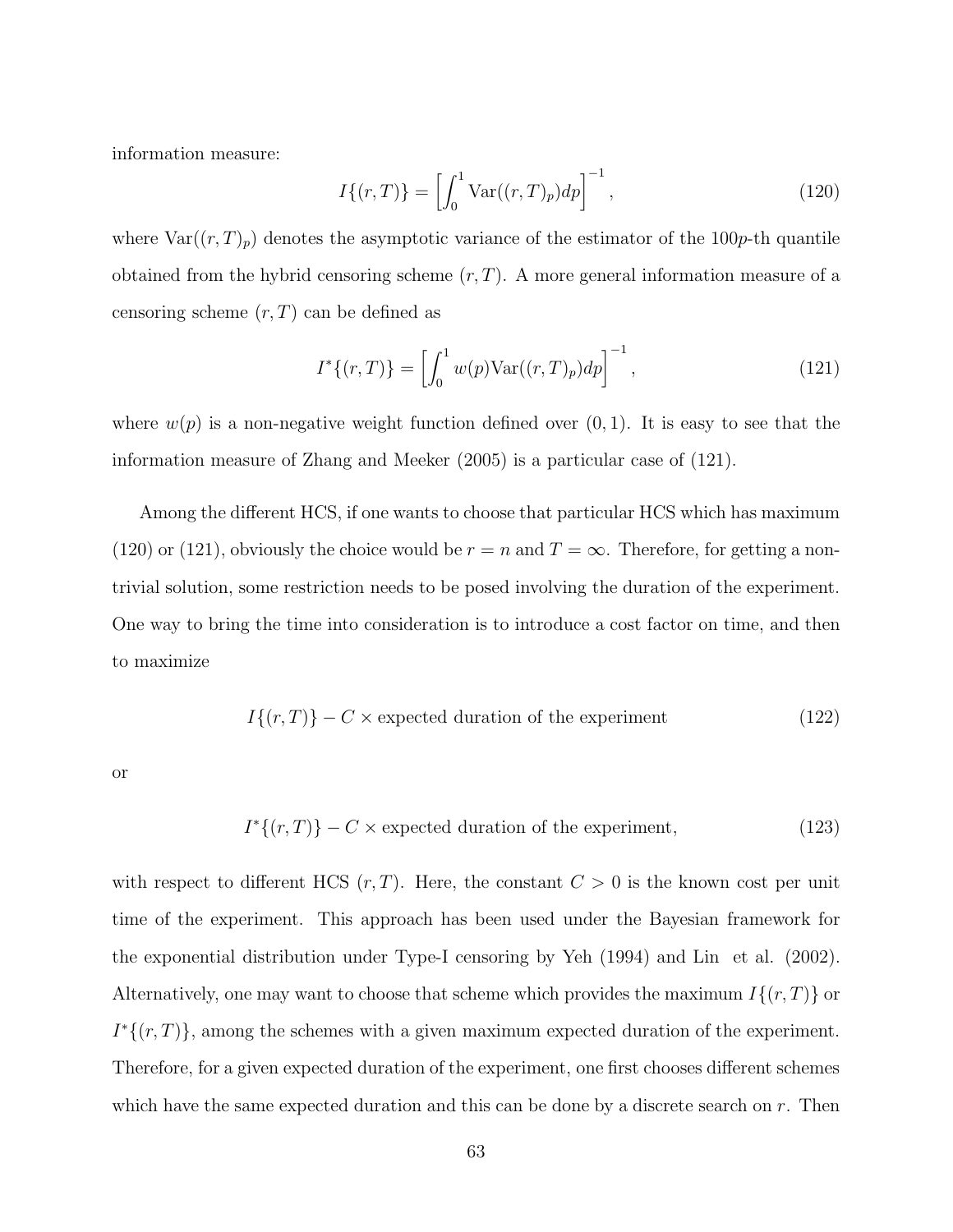among those schemes, one needs to choose that scheme which has the maximum  $I\{(r,T)\}\$ or  $I^*\{(r,T)\}\$ , which once again has to be performed by discrete optimization.

As mentioned above, Yeh (1994) and Lin et al. (2002) discussed the construction of reliability sampling plans based on Type-I censored data from an exponential distribution in the Bayesian framework by assuming a polynomial loss function. Following the work of Yeh (1994), Huang and Lin (2002) proposed a new decision function and considered the cost of unit time in the loss function. Lin et al. (2007) considered the construction of an optimal Bayesian sampling plan once again for the exponential distribution based on Type-I censored sample by basing it on the exact conditional PDF of the MLE  $\hat{\theta}$ , and assuming a quadratic loss function. They then showed that the minimum Bayes risk of their sampling plan is less than that of Yeh's sampling plan. This work has been subsequently generalized by Lin et al. (2008a) to the case of Type-I HCS and Type-II HCS [see also the work of Liang and Yang (2012)], and to the more general case of Type-I PHCS and Type-II PHCS by Lin et al. (2011) recently.

### 10.2 Acceptance Sampling Plans

Acceptance sampling plans play a key role in reliability analysis and quality control. An acceptance sampling plan uses life-test procedures to suggest rules for either accepting or rejecting a lot of units based on the observed lifetime data from the sample. Jeong et al. (1996) developed hybrid sampling plans for the exponential distribution which meets the producer's and consumer's risks simultaneously. In any acceptance sampling plan, two kinds of risks exist, one is the producer's risk (denoted by  $\alpha$ ) and the other is the consumer's risk (denoted by  $\beta$ ). In the case of exponential distribution, the problem can be formulated as follows.

Based on the data from the life-test, we want to test the following hypotheses on the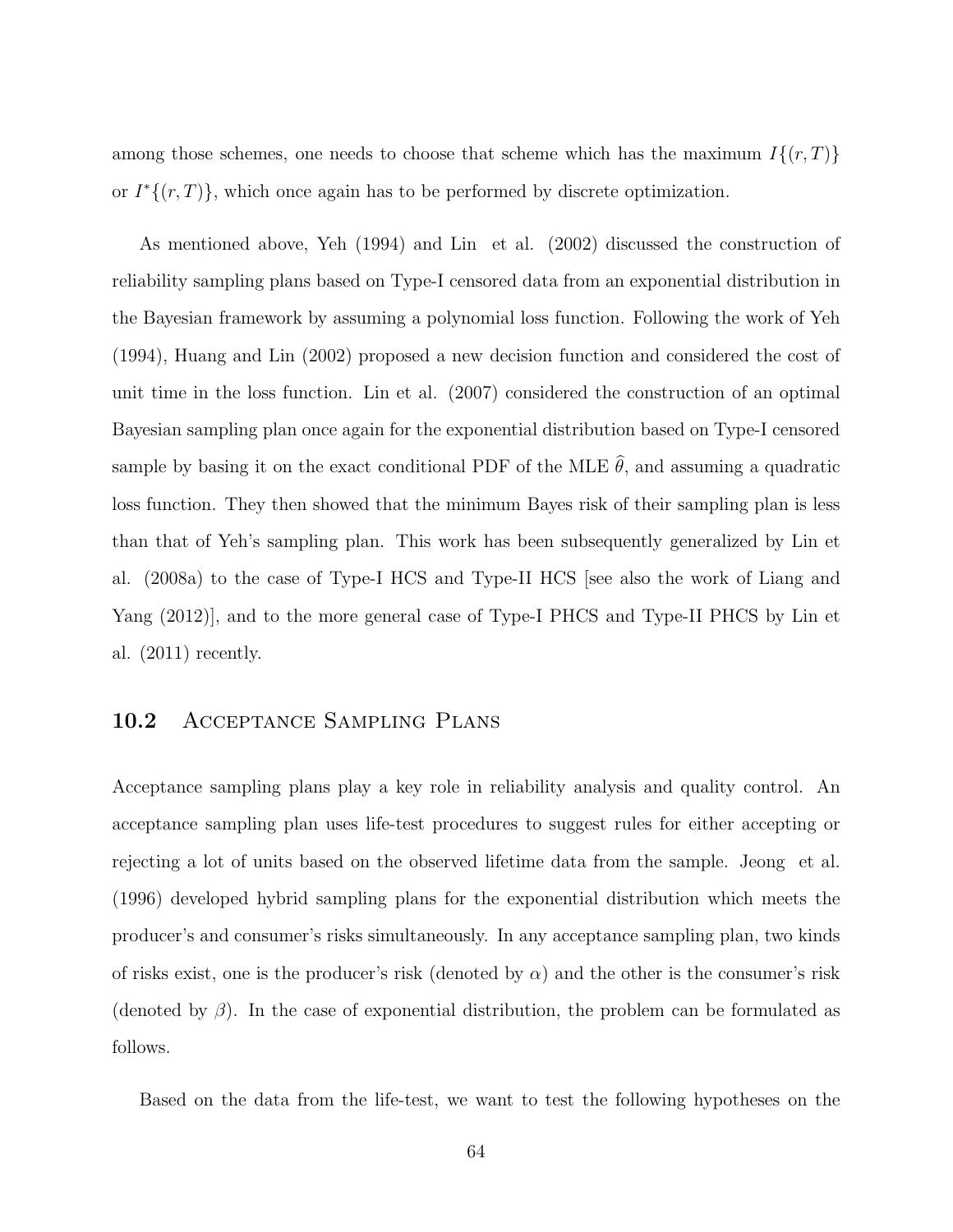mean lifetime  $\theta$ :

$$
H_0: \theta = \theta_0 \quad \text{vs.} \quad H_1: \theta = \theta_1 \ (\langle \theta_0 \rangle). \tag{124}
$$

Jeong et al. (1996) proposed the following acceptance sampling plan based on a HCS. Suppose *n* identical units are placed on a life-test at time 0. For a given *r* and *T*, if the r-th failure occurs before time  $T$ , then  $H_0$  is rejected, while if the r-th failure does not occur before time T, then  $H_0$  is not rejected. Clearly, r and T should be so chosen that the following two conditions are satisfied:

$$
P(\text{Accept } H_0 | \theta = \theta_0) \ge 1 - \alpha \quad \text{and} \quad P(\text{Accept } H_0 | \theta = \theta_1) \le \beta.
$$
 (125)

Jeong et al. (1996) provided an algorithm for determining r and T for a given n,  $\alpha$  and  $\beta$ , and also provided extensive tables of values of r and T for different choices of n,  $\alpha$  and  $\beta$ .

### 10.3 TEST OF EXPONENTIALITY AGAINST WEIBULL

Das and Nag (2002) considered the test of exponentiality (with constant hazard rate) against Weibull alternatives, which may have increasing or decreasing hazard rate depending on the value of the shape parameter. They discussed this testing problem assuming that the observed data are Type-I HCS. Considering the Weibull distribution with PDF

$$
f(x; \beta, \lambda) = \frac{\beta}{\lambda} x^{\beta - 1} e^{-x^{\beta}/\lambda}, \quad x > 0, \ \beta > 0, \ \lambda > 0,
$$
 (126)

the problem becomes one of the following two testing problems:

$$
H_0: \beta = 1 \text{ vs. } H_1: \beta < 1 \text{ (decreasing failure rate)} \tag{127}
$$

or

$$
H_0: \beta = 1 \text{ vs. } H_1: \beta > 1 \text{ (increasing failure rate). } (128)
$$

Das and Nag (2002) proposed the following test procedure under the assumption that the scale parameter  $\lambda$  is known (without loss of generality, it can be taken to be 1). Terminate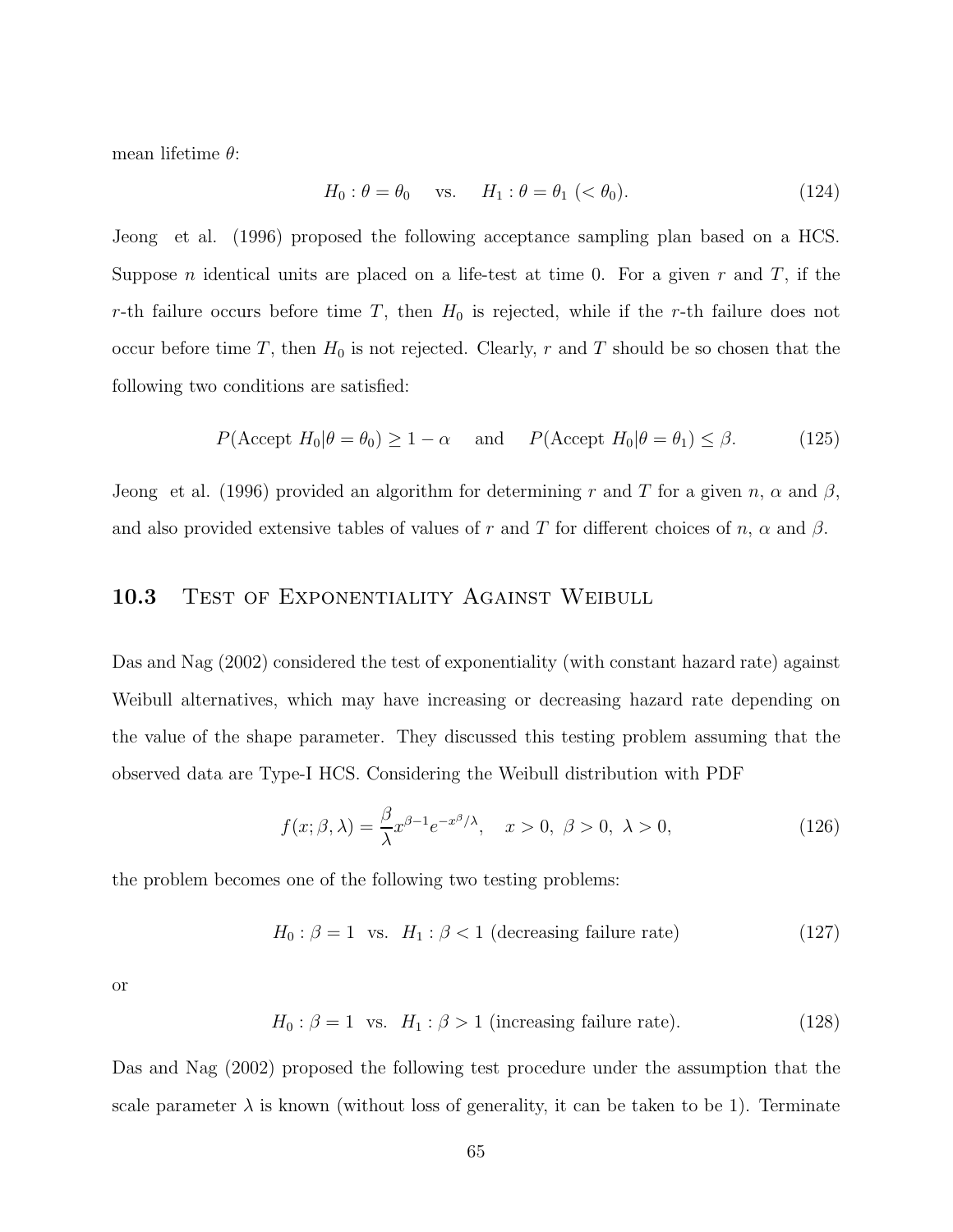the test as soon as the pre-fixed number of failures (r) occur, or a pre-fixed time  $T_{r,\alpha}$  (which ever is sooner) is reached. Here,  $\alpha$  denotes the size of the test, and the pre-fixed time  $T_{r,\alpha}$ depends on both r and  $\alpha$ . Das and Nag (2002) have provided extensive tables for optimal values of  $(r, T_{r,\alpha})$  for different sample sizes varying from 5 to 200, and for the choices of  $\alpha$  as 0.01, 0.05 and 0.10.

Open Problem 6: Though there are many different forms of formal goodness-of-fit tests based on the conventional Type-I, Type-II and progressively censored samples for exponential as well as other lifetime distributions [see D'Agostino and Stephens (1986) for an overview, and also the recent works of Balakrishnan and Lin (2003), Balakrishnan et al. (2004), Balakrishnan et al. (2007), Lin et al. (2008b), Habibi Rad et al. (2011), Pakyari and Balakrishnan (2012a,b)], the development of efficient goodness-of-fit procedures for the case of HCS has not been done yet, and it seems much work remains to be done in this direction!

### 10.4 BAYESIAN PREDICTION

In a series of papers, Balakrishnan and Shafay (2012) and Shafay and Balakrishnan (2012a, 2012b) recently developed Bayesian prediction intervals based on different forms of hybrid censored data. They considered both one- and two-sample Bayesian prediction intervals based on Type-I, Type-II and generalized Type-I HCS.

In many practical problems, one often would like to use the past data to predict a future observation from the same population. One way to do it is to present an interval that will contain the future observation with a specified probability, and such an interval is called the prediction interval. AL-Hussaini (1999) provided a number of references on the applications of Bayesian prediction in different areas of applied statistics. There are primarily two types of prediction problems that are of practical interest: (a) One-sample prediction, and (b) Two-sample prediction. They can be briefly described as follows. Let  $T_{(1)} < \cdots < T_{(r)}$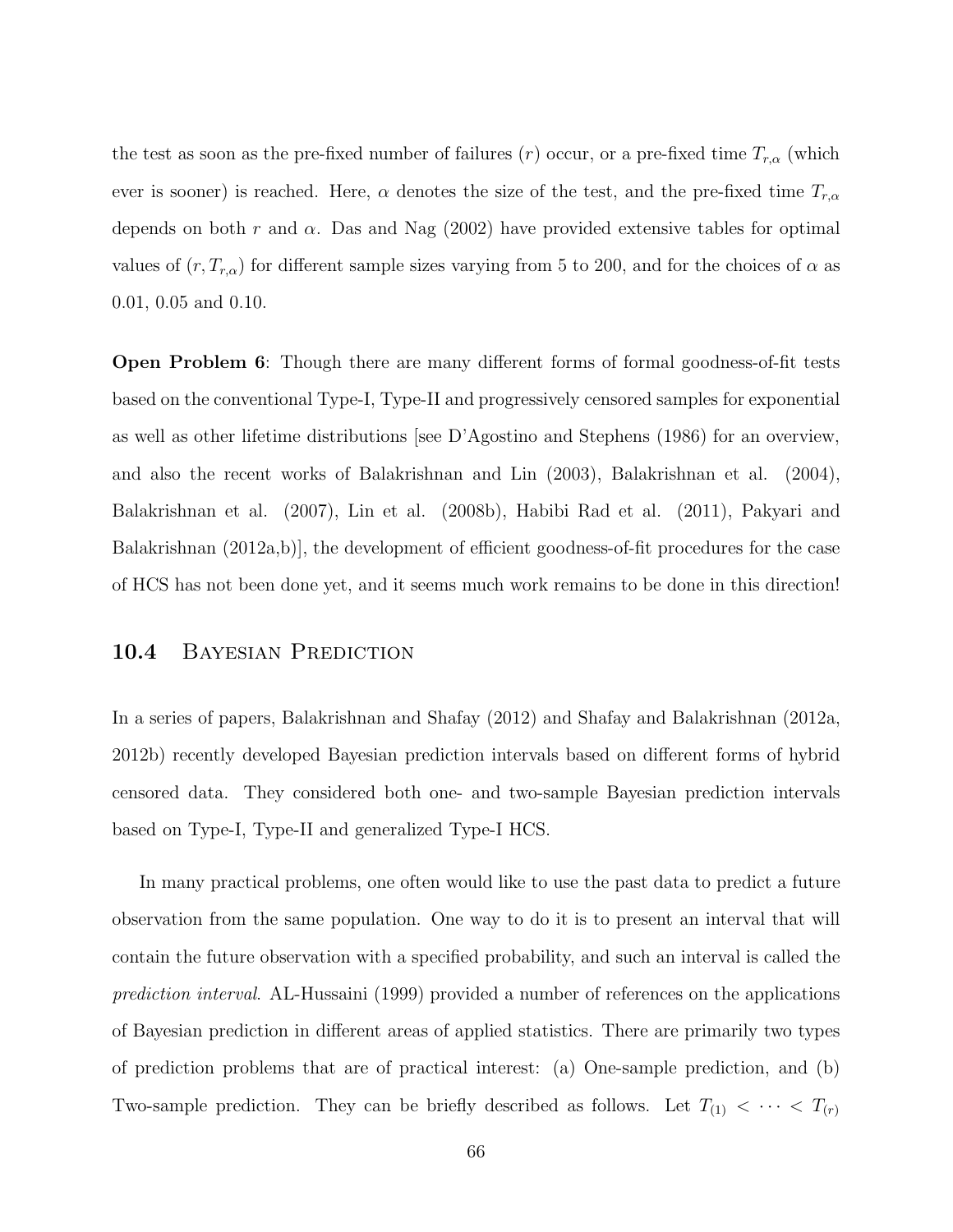and  $T_{(r+1)} < \cdots < T_{(n)}$  represent the informative sample and a future sample, respectively. A one-sample prediction problem involves the prediction of the future order statistics  $T_{(k)}$ (for  $r < k \leq n$ ), based on the observed order statistics  $T_{(1)} < \cdots < T_{(r)}$ . On the other hand, if  $T_{(1)} < \cdots < T_{(r)}$  and  $Y_{(1)} < \cdots < Y_{(m)}$  represent the informative sample and an independent future ordered sample, respectively, then a two-sample prediction problem involves the prediction of the order statistics  $Y_{(1)} < \cdots < Y_{(m)}$  of a future sample arising from the same distribution.

Balakrishnan and Shafay (2012) and Shafay and Balakrishnan (2012a, 2012b) assumed a fairly general form of the PDF of  $T_i$ 's as

$$
f(x|\theta) = \lambda'(x;\theta)e^{-\lambda(x;\theta)},
$$
\n(129)

where  $\theta$  is either a scalar or a vector, and  $\lambda(x; \theta)$  is continuous, monotonically increasing and differentiable function, with  $\lambda(x; \theta) \to 0$  as  $x \to -\infty$  and  $\lambda(x; \theta) \to \infty$  as  $x \to \infty$ . Moreover,  $\lambda'(x;\theta)$  is the derivative of  $\lambda(x;\theta)$  with respect to x. It may be noted that several well-known distributions can be obtained as special cases of the PDF in (129). For example, exponential, Weibull, Pareto and Burr Type XII can be obtained as special cases of (129) by taking  $\lambda(x;\theta) = x\theta$ ,  $\lambda(x;\theta) = \alpha x^{\beta}$ ,  $\lambda(x;\theta) = -\alpha \ln(\beta/x)$  and  $\lambda(x;\theta) = \alpha \ln(1+x^{\beta})$ , respectively.

Following the suggestion of Al-Hussaini (1999), Balakrishnan and Shafay (2012) and Shafay and Balakrishnan (2012a, 2012b) considered the following conjugate prior of  $\theta$ 

$$
\pi(\theta; \delta) \propto C(\theta, \delta) e^{-D(\theta; \delta)},\tag{130}
$$

where  $\theta \in \Theta$  is the vector of parameters of the distribution under consideration and  $\delta$  is the vector of hyper-parameters.

Based on the prior in (130), Balakrishnan and Shafay (2012) and Shafay and Balakrishnan (2012a, 2012b) developed a general procedure for determining the Bayesian prediction inter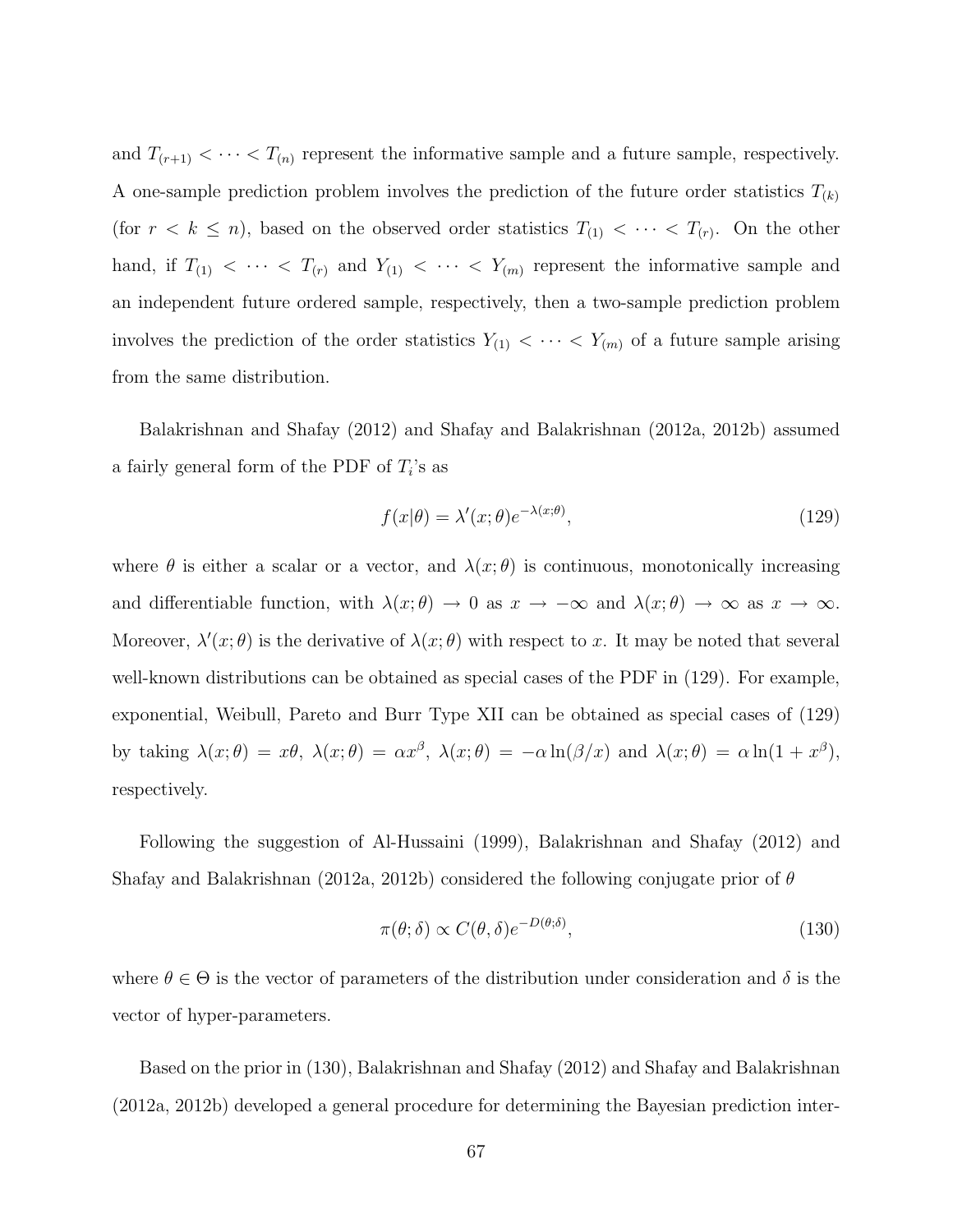vals for both one-sample and two-sample problems based on different forms of HCS. They have illustrated their procedure for the one-parameter exponential and the two-parameter Pareto distributions for which the conjugate priors exist. In all cases considered, the Bayesian prediction intervals for the one-sample problem can not be obtained in explicit forms. For this reason, they used the Markov Chain Monte Carlo (MCMC) technique to compute predictive intervals in this case, and showed that the MCMC technique performs very well. In the two-sample case, however, the Bayesian prediction intervals can be derived in explicit forms.

Open Problem 7: The derivation of likelihood-based prediction intervals in the case of HCS remains open, however!

## 11 ILLUSTRATIVE EXAMPLES

In this section, we present a few numerical examples in order to illustrate some of the inferential results described in the preceding sections and also to highlight the usefulness of some of the forms of hybrid censoring scheme discussed in this article.

Example 11.1 Chen and Bhattacharyya (1988) considered the following failure times [taken from Barlow et al. (1968) which involved  $n = 10$  units on a time-censored life-testing experiment with  $T = 50$ :

$$
4, 9, 11, 18, 27, 38.
$$

With these data, by taking  $T = 50$  and  $r = 4, 6$  and 8, they produced Type-I HCS. Then, by assuming a one-parameter exponential distribution as the underlying model for the data, they found the exact  $95\%$  and  $90\%$  lower confidence bounds for the mean parameter  $\theta$ . Their results contained some errors which were subsequently corrected by Childs et al. (2003), and these are presented in Table 11.1.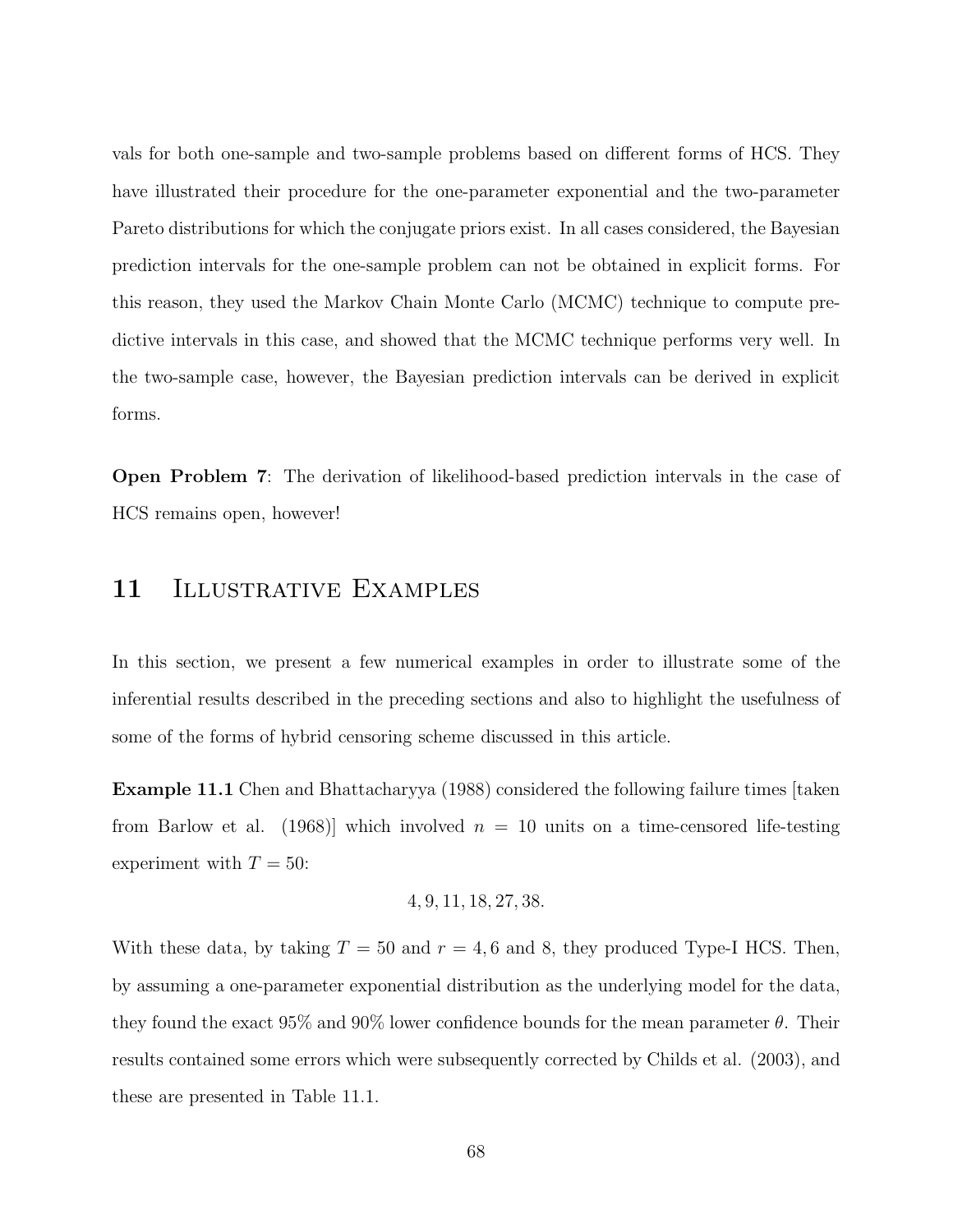| bounds for the Type-I HCS |                           |                         |              |  |  |  |
|---------------------------|---------------------------|-------------------------|--------------|--|--|--|
|                           | $\theta$                  |                         | SE 95\% 90\% |  |  |  |
|                           | 4 37.50                   | 19.78 19.35 22.45       |              |  |  |  |
|                           | 6 43.17 23.64 24.64 27.93 |                         |              |  |  |  |
| $8^{\circ}$               |                           | 51.17 31.11 28.46 32.12 |              |  |  |  |

Table 11.1. MLEs of  $\theta$ , their standard errors (SE) and the 95% and 90% lower confidence

Example 11.2 In the case of one-parameter exponential distribution, maximum likelihood estimation of the parameter  $\theta$  in the case of Type-II censored data is simple and its exact distribution is also known precisely. For example, based on a Type-II censored sample of size r, the distribution of  $\frac{2r\hat{\theta}}{\theta}$  is a chi-square with 2r degrees of freedom; see Balakrishnan and Cohen (1991). In this case, one may find it convenient to treat a Type-I HCS to be simply a Type-II censored sample of size r. In this case, a  $100(1-\alpha)\%$  lower confidence bound for  $\theta$  will be  $\frac{2r\hat{\theta}}{\chi^2_{2r,\alpha}}$ . For the data considered in Example 11.1, when  $r=6$ , we would have  $\hat{\theta} = 43.167$  and the 95% and 99% lower confidence bounds for  $\theta$  to be 24.636 and 27.925, respectively. Note that these results are almost the same as those obtained exactly by treating the observed sample correctly as Type-I HCS.

Instead, had we treated the case  $r = 8$  as a Type-II censored sample, then the corresponding lower confidence bounds would have been exactly the same as above (as in the case of  $r = 6$ ). However, by correctly assuming that the data are indeed Type-I HCS with  $T = 50$  and  $r = 8$ , we determine from the exact density of the MLE  $\hat{\theta}$  corresponding to this case that  $P_{24.636}(\hat{\theta} > 51.17) = 0.0178$ , frow which we observe that the 95% lower confidence bound is in fact a 98.22% lower confidence bound. Similarly, we determine that the 90% lower confidence bound is in fact a 95.6% lower confidence bound; see Childs et al. (2003). This shows that treating a Type-I HCS as a Type-II censored sample could result in very liberal confidence bounds.

Example 11.3 Bartholomew (1963) presented the following data arising as lifetimes of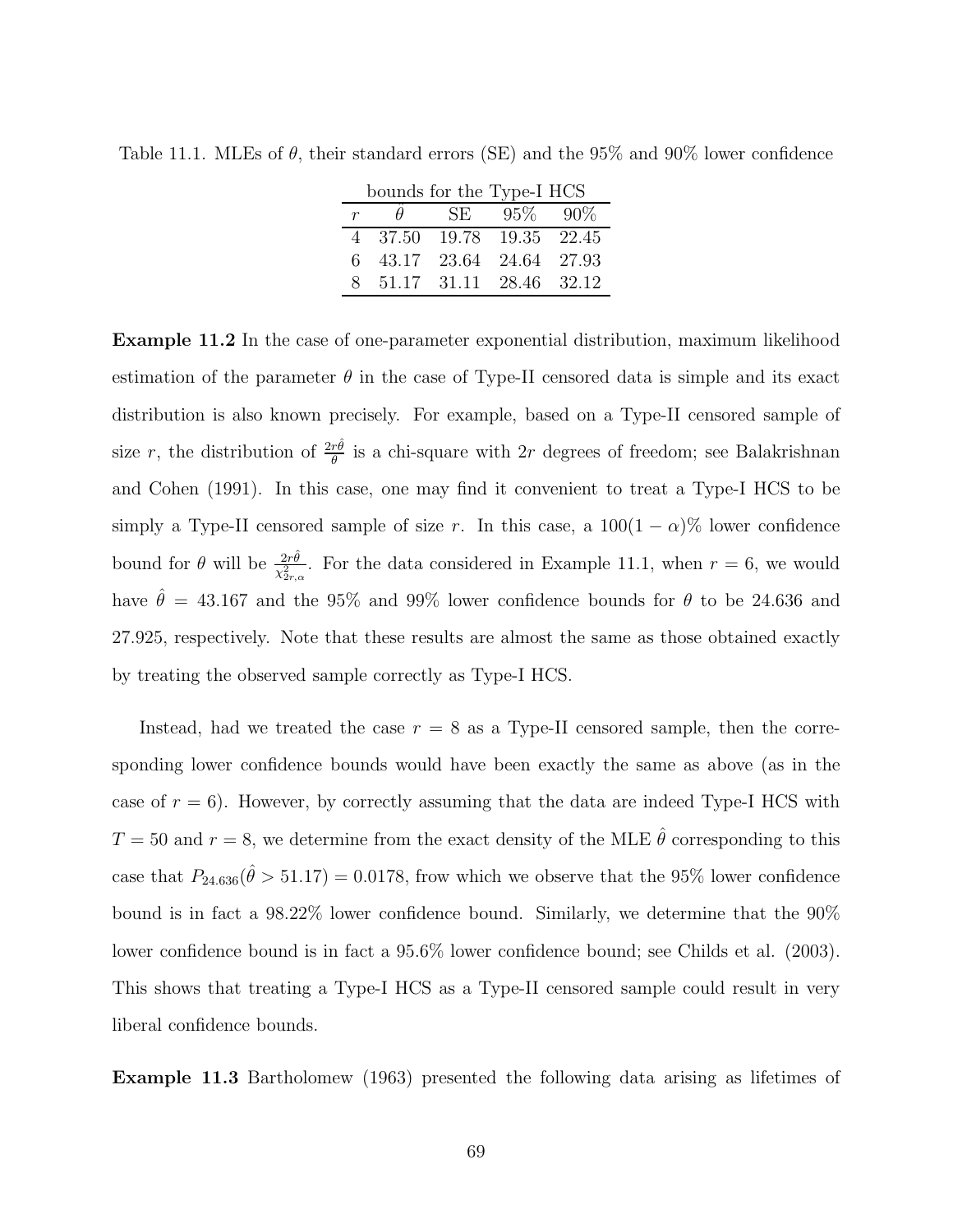$n = 20$  units on a life-test for a pre-fixed time of 150 hours:

$$
3, 19, 23, 26, 27, 37, 38, 41, 45, 58, 84, 90, 99, 109, 138.
$$

From these data, Childs et al. (2003) considered two Type-II HCS with  $T = 50$  and  $r = 7$ and  $r = 15$ . By assuming a one-parameter exponential distribution for these data and using the exact results for the case of Type-II HCS presented earlier, Childs et al. (2003) obtained the results presented in Table 11.2.

Table 11.2. MLEs of  $\theta$ , their standard errors (SE) and the 95% and 90% lower confidence

| bounds for the Type-II HCS |                          |     |             |         |  |  |  |
|----------------------------|--------------------------|-----|-------------|---------|--|--|--|
| $\mathcal{r}$              |                          | SE. | $95\%$      | $-90\%$ |  |  |  |
|                            | 89.89                    |     | 30.96 53.56 | 59.54   |  |  |  |
| 15.                        | 101.80 26.28 69.77 75.86 |     |             |         |  |  |  |

Example 11.4 As in Example 11.2, we look at the effect of treating the Type-II HCS in this case as simply a Type-II censored sample. In the case when  $r = 7$ , since 9 failure times would have been observed, the 95% lower confidence bound for  $\theta$  in this case would be  $\frac{2\times9\times89.89}{28.8693}$  = 56.046. Similarly, the 90% lower confidence bound would be 62.256. Now, once again by using the exact results for the Type-II HCS, we determine

$$
P_{56.046}(\hat{\theta} > 89.89) = 0.0684
$$
 and  $P_{62.256}(\hat{\theta} > 89.89) = 0.1288$ ,

which imply that the 95% and 90% lower confidence bounds are in fact 93.16% and 87.12% lower confidence bounds; see Childs et al. (2003). This shows that treating a Type-II HCS as a Type-II censored sample could result in somewhat conservative confidence bounds.

Example 11.5 With the data presented in Example 11.3, Chandrasekar et al. (2004) used time  $T = 50$  and the choices of  $k = 12, r = 15, k = 5, r = 11$  and  $k = 4, r = 7$  to produce three generalized Type-I HCS. Then, with the assumption of one-parameter exponential distribution for the data and the exact results for the case of generalized Type-I Example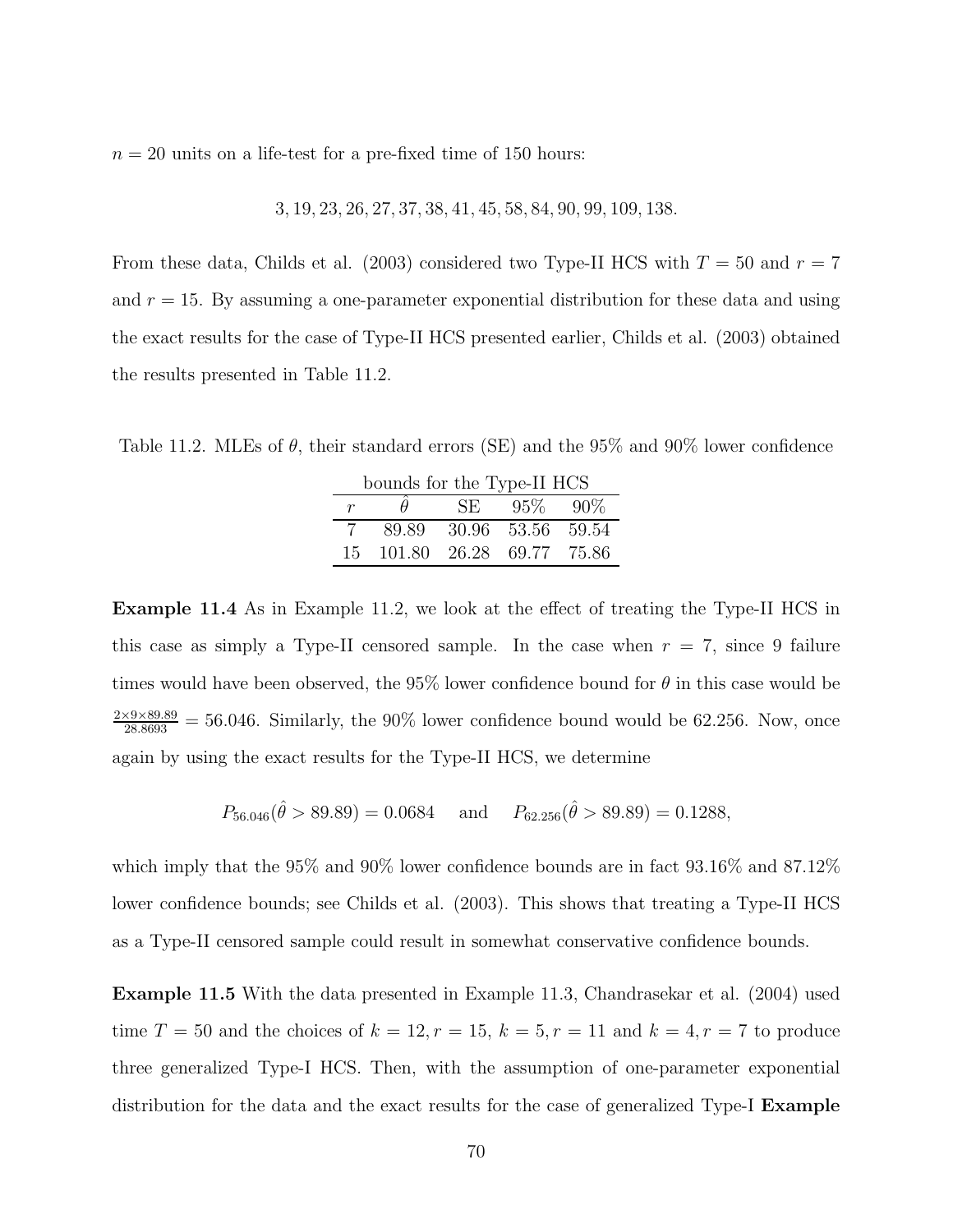11.5 With the data presented in Example 11.3, Chandrasekar et al.  $(2004)$  used time  $T = 50$ and the choices of  $k = 12, r = 15, k = 5, r = 11$  and  $k = 4, r = 7$  to produce three generalized Type-I HCS. Then, with the assumption of one-parameter exponential distribution for the data and the exact results for the case of generalized Type-I HCS, these authors determined the MLEs of  $\theta$  and the 95% and 90% lower confidence bounds for  $\theta$ . These results are presented in Table 11.3.

Table 11.3. MLEs of  $\theta$ , their standard errors (SE) and the 95% and 90% lower confidence

| bounds for the generalized Type-I HCS |     |                                |  |                   |  |  |
|---------------------------------------|-----|--------------------------------|--|-------------------|--|--|
|                                       |     | k r $\theta$ SE 95\% 90\%      |  |                   |  |  |
|                                       |     | 12 15 100.92 28.94 66.51 72.96 |  |                   |  |  |
|                                       |     | 5 11 89.89 37.00 53.56 59.54   |  |                   |  |  |
| $\mathcal{A}$                         | - 7 | 95.29                          |  | 45.30 56.32 63.33 |  |  |

Example 11.6 With the data presented in Example 11.3, Chandrasekar et al. (2004) used times  $T_1 = 50$  and  $T_2 = 100$  and the choices of  $r = 7, 13, 15$  to produce three generalized Type-II HCS. Then, with the assumption of one-parameter exponential distribution for the data and the exact results for the case of generalized Type-II HCS, these authors determined the MLEs of  $\theta$  and the 95% and 90% lower confidence bounds for  $\theta$ . These results are presented in Table 11.4.

Table 11.4. MLEs of  $\theta$ , their standard errors (SE) and the 95% and 90% lower confidence

|  |                            | bounds for the generalized Type-II HCS |  |
|--|----------------------------|----------------------------------------|--|
|  | SE 95\% 90\%               |                                        |  |
|  | 7 89.89 31.14 53.57 59.54  |                                        |  |
|  | 13 98.69 33.33 65.01 71.14 |                                        |  |
|  | 15 99.23 32.79 64.90 70.97 |                                        |  |

Example 11.7 Viveros and Balakrishnan (1994) generated the following progressively Type-II censored sample from the data reported by Nelson (1982, p. 228) on times to breakdown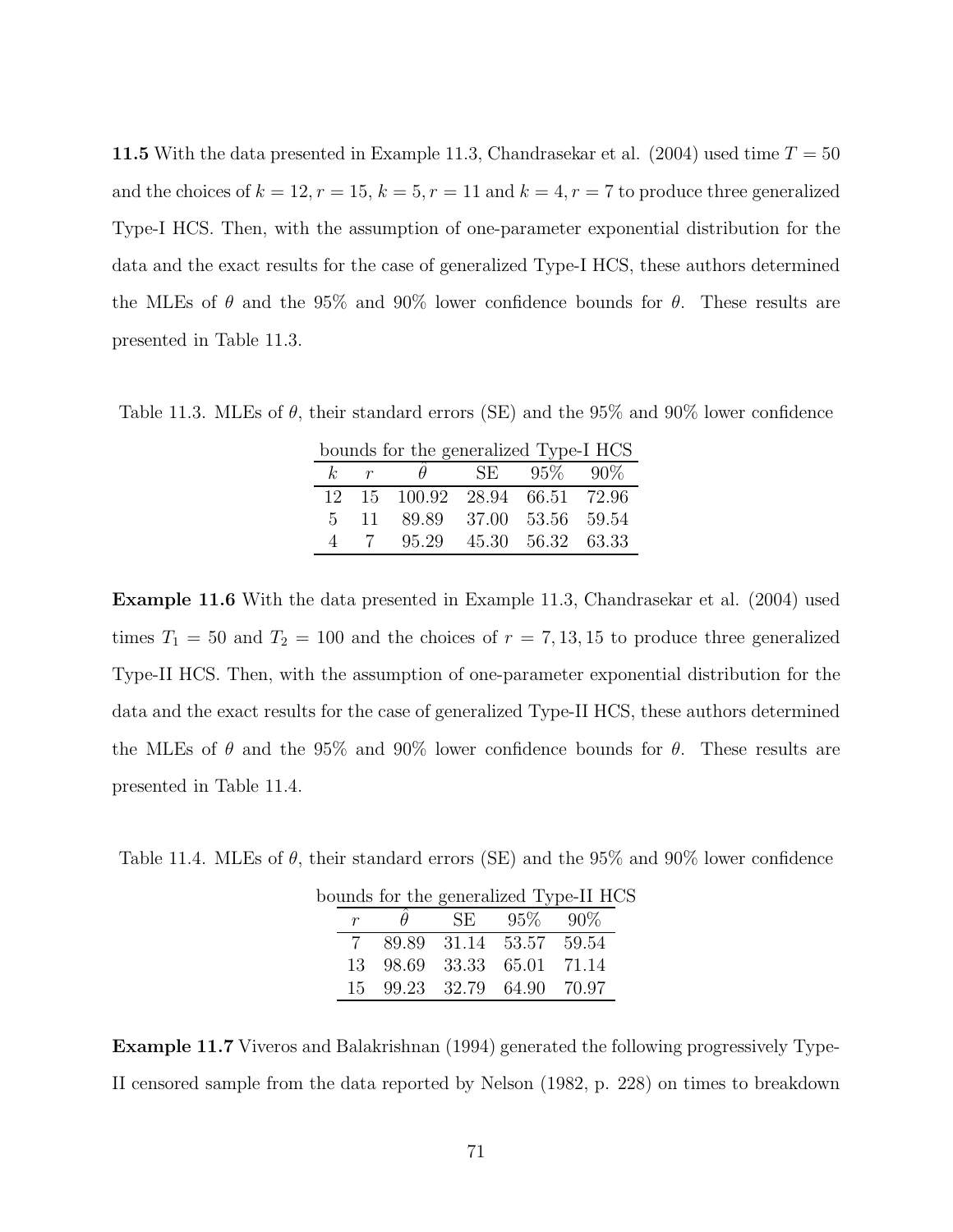of insulating fluids tested at various voltages:

|                                                       |  |  | $i \quad 1 \quad 2 \quad 3 \quad 4 \quad 5 \quad 6 \quad 7$ |  |  |
|-------------------------------------------------------|--|--|-------------------------------------------------------------|--|--|
| $x_{i:8:19}$ 0.19 0.78 0.96 1.31 2.78 4.85 6.50 7.335 |  |  |                                                             |  |  |
|                                                       |  |  | $(1)$ $(1)$ $3$ $(1)$ $3$ $(1)$                             |  |  |

By choosing the time  $T = 6.0$  and  $m = 6, 8$ , Childs et al. (2008) considered two different Type-I PHCS and by assuming one-parameter exponential distribution for the data and using the exact inferential results for the case of Type-I PHCS, these authors determined the MLEs of  $\theta$  and the 95% and 90% lower confidence bounds for  $\theta$ . These results are presented in Table 11.5. Note that in the case when  $m = 6$ , we take  $R_m = 7$ .

Table 11.5. MLEs of  $\theta$ , their standard errors (SE) and the 95% and 90% lower confidence

| bounds for the Type-I PHCS |                           |      |                   |  |  |  |  |
|----------------------------|---------------------------|------|-------------------|--|--|--|--|
| $\boldsymbol{r}$           | H                         | SE - | $95\%$ $90\%$     |  |  |  |  |
| 6.                         | 9.3400                    |      | 4.786 5.330 6.042 |  |  |  |  |
|                            | 10.6817 5.833 6.004 6.766 |      |                   |  |  |  |  |

**Example 11.8** For the data in Example 11.7, and with the same choice of  $T = 6.0$  and  $m =$ 6, 8, Childs et al. (2008) considered two Type-II PHCS. Then, by using the corresponding exact inferential results for the case of Type-II PHCS, they determined the MLEs of  $\theta$  and the 95% and 90% lower confidence bounds for  $\theta$ . These results are presented in Table 11.6. Note that in the case when  $m = 6$  in this scenario, we take  $R_m = 0$ .

Table 11.6. MLEs of  $\theta$ , their standard errors (SE) and the 95% and 90% lower confidence

| bounds for the Type-II PHCS |                           |    |        |         |  |  |  |
|-----------------------------|---------------------------|----|--------|---------|--|--|--|
| $\mathcal{r}$               |                           | SE | $95\%$ | $-90\%$ |  |  |  |
| 6.                          | 10.6817 4.045 6.019 6.781 |    |        |         |  |  |  |
|                             | 9.0863 3.078 5.513 6.157  |    |        |         |  |  |  |

Of course, a number of other numerical examples are present in many of the articles cited in the text, illustrating different forms of hybrid censoring from many different lifetime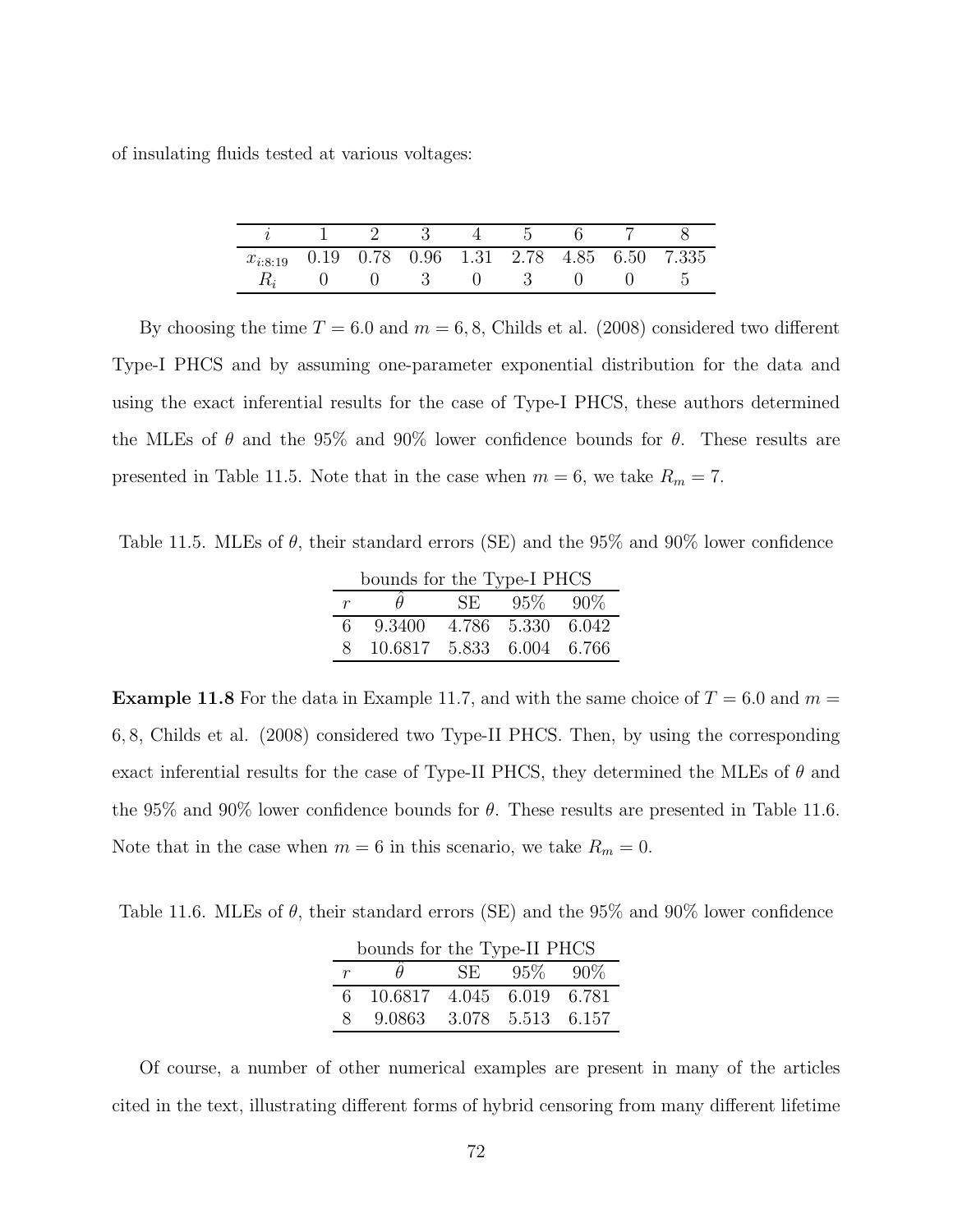models. All these examples will further demonstrate the importance and usefulness of hybrid censoring schemes and inferential procedures based on them.

## Acknowledgments

The first author acknowledges the support of Natural Sciences and Engineering Research Council of Canada for funding this research work. The authors express their sincere thanks to the Editor-in-Chief, Professor Stanley Azen, for extending an invitation to prepare this discussion paper and also for providing constant help and support during the preparation of this article. Our final thanks go to the anonymous reviewers and all the discussants for their valuable comments and suggestions which led to this improved version of the paper.

## References

- [1] AL-Hussaini, E.K. (1999), "Predicting observables from a general class of distributions," Journal of Statistical Planning and Inference, vol. 79, 79 - 91.
- [2] Bagdonavicius, V. and Nikulin, M. (2002), Accelerated Life Models: Modeling and Statistical Analysis, Chapman & Hall/ CRC Press, Boca Raton, FL.
- [3] Balakrishnan, N. (2007), "Progressive censoring methodology: An appraisal (with discussions)," Test, vol. 16, 211 - 296.
- [4] Balakrishnan, N. (2009), "A synthesis of exact inferential results for exponential stepstress models and associated optimal accelerated life-tests," Metrika, vol. 69, 351 - 396.
- [5] Balakrishnan, N., and Aggarwala, R. (2000), Progressive Censoring: Theory, Methods, and Applications, Birkhäuser, Boston, MA.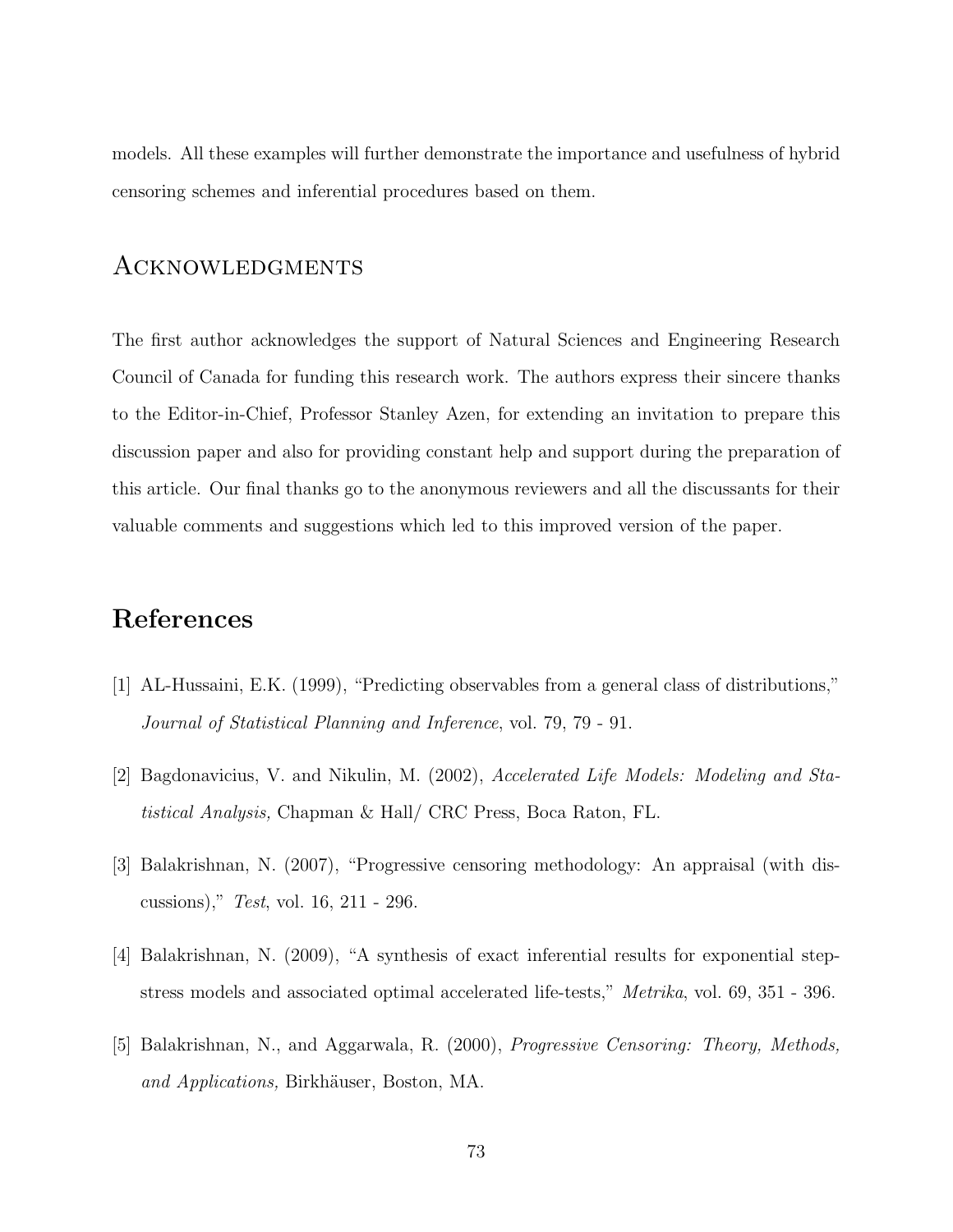- [6] Balakrishnan, N. and Cohen, A.C. (1991), Order Statistics and Inference: Estimation Methods, Academic Press, San Diego, CA.
- [7] Balakrishnan, N., Habibi Rad, A. and Arghami, N.R. (2007), "Testing exponentiality based on Kullback-Leibler information with progressively Type-II censored data," IEEE Transactions on Reliability, vol. 56, 301 - 307.
- [8] Balakrishnan, N. and Iliopoulos, G. (2009), "Stochastic monotonicity of the MLE of exponential mean under different censoring schemes", Annals of the Institute of Statistical Mathematics, vol. 61, 753 - 772.
- [9] Balakrishnan, N. and Iliopoulos, G. (2010), "Stochastic monotonicity of the MLEs of parameters in exponential simple step-stress models under Type-I and Type-II censoring," Metrika, vol. 72, 89 - 109.
- [10] Balakrishnan, N. and Lin, C-T. (2003), "On the distribution of a test for exponentiality based on progressively Type-II right censored spacings," Journal of Statistical Computation and Simulation, vol. 73, 277 - 283.
- [11] Balakrishnan, N., Kannan, N., Lin, C-T. and Wu, S.J.S. (2004), "Inference for the extreme value distribution under progressive Type-II censoring," Journal of Statistical Computation and Simulation, vol. 74, 25 - 45.
- [12] Balakrishnan, N. and Kateri, M. (2008), "On the maximum likelihood estimation of parameters of Weibull distribution based on complete and censored data," Statistics  $\mathcal{C}$ Probability Letters, vol. 78, 2971 - 2975.
- [13] Balakrishnan, N., Kundu, D., Ng, H.K.T. and Kannan, N. (2007), "Point and interval estimation for a simple step-stress model with Type-II censoring," Journal of Quality Technology, vol. 39, 35 - 47.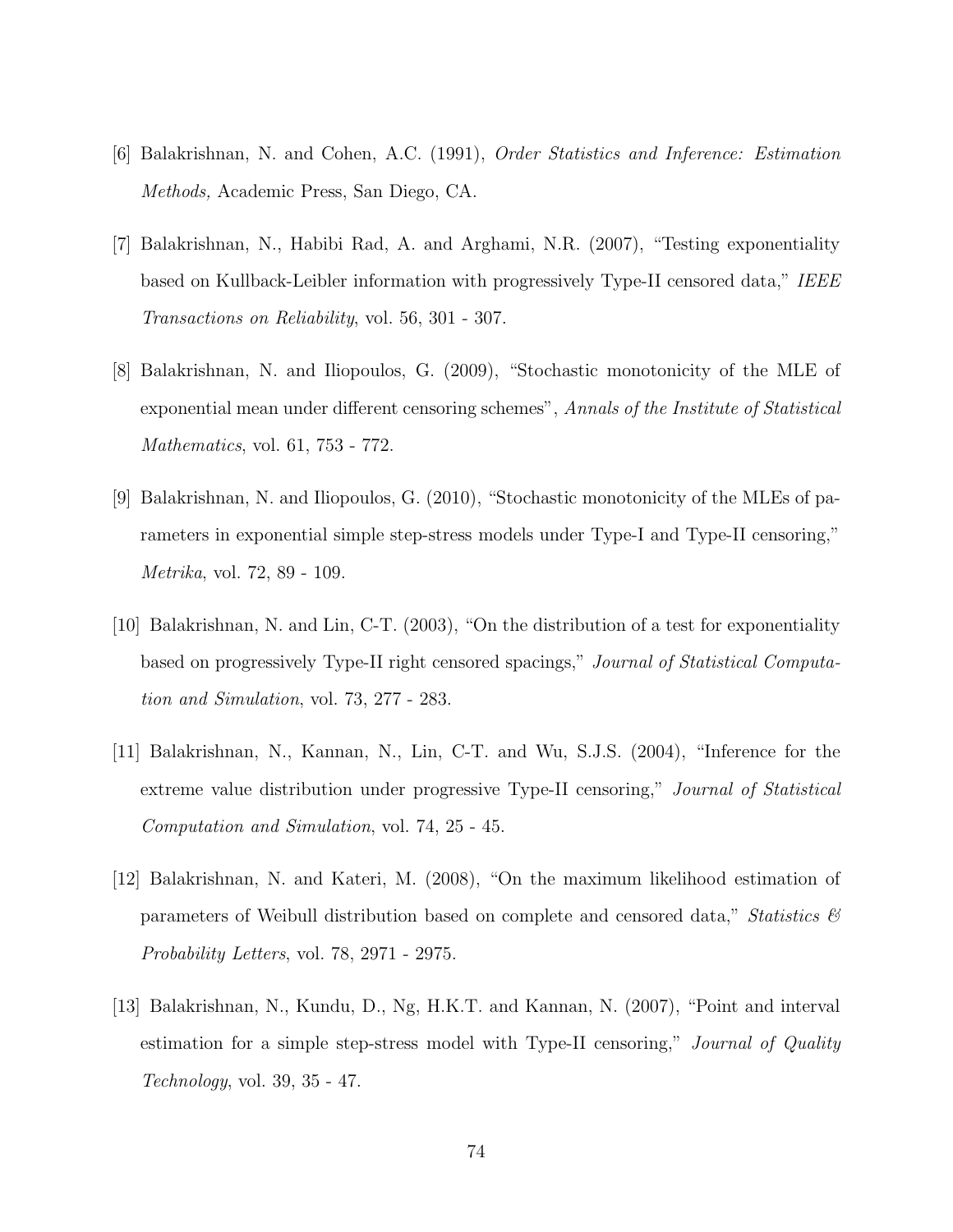- [14] Balakrishnan, N., Ng, H.K.T. and Kannan, N. (2004), "Goodness-of-fit tests based on spacings for progressively Type-II censored data from a general location-scale distribution," IEEE Transactions on Reliability, vol. 53, 349 - 356.
- [15] Balakrishnan, N., Rasouli, A. and Farsipour, N.S. (2008), "Exact likelihood inference based on an unified hybrid censored sample from the exponential distribution," Journal of Statistical Computation and Simulation, vol. 78, 475 - 488.
- [16] Balakrishnan, N. and Shafay, A.R. (2012), "One and two-sample Bayesian prediction intervals based on Type-II hybrid censored data," *Communications in Statistics – Theory* and Methods, vol. 41, 1511 - 1531.
- [17] Balakrishnan, N. and Varadhan, J. (1991), "Approximate MLEs for the location & scale parameters of the extreme value distribution with censoring," IEEE Transactions on Reliability, vol. 40, 146 - 151.
- [18] Balakrishnan, N. and Xie, Q. (2007a), "Exact inference for a simple step-stress model with Type-I hybrid censored data from the exponential distribution," Journal of Statistical Planning and Inference, vol. 137, 3268 - 3290.
- [19] Balakrishnan, N. and Xie, Q. (2007b), "Exact inference for a simple step-stress model with Type-II hybrid censored data from the exponential distribution," Journal of Statistical Planning and Inference, vol. 137, 2543 - 2563.
- [20] Balakrishnan, N., Xie, Q. and Kundu, D. (2009), "Exact inference for a simple stepstress model from the exponential distribution under time constraint," Annals of the Institute of Statistical Mathematics, vol. 61, 251 - 274.
- [21] Balasooriya, U. and Balakrishnan, N. (2000), "Reliability sampling plans for log-normal distribution based on progressively censored samples," IEEE Transactions on Reliability, vol. 49, 199 - 203.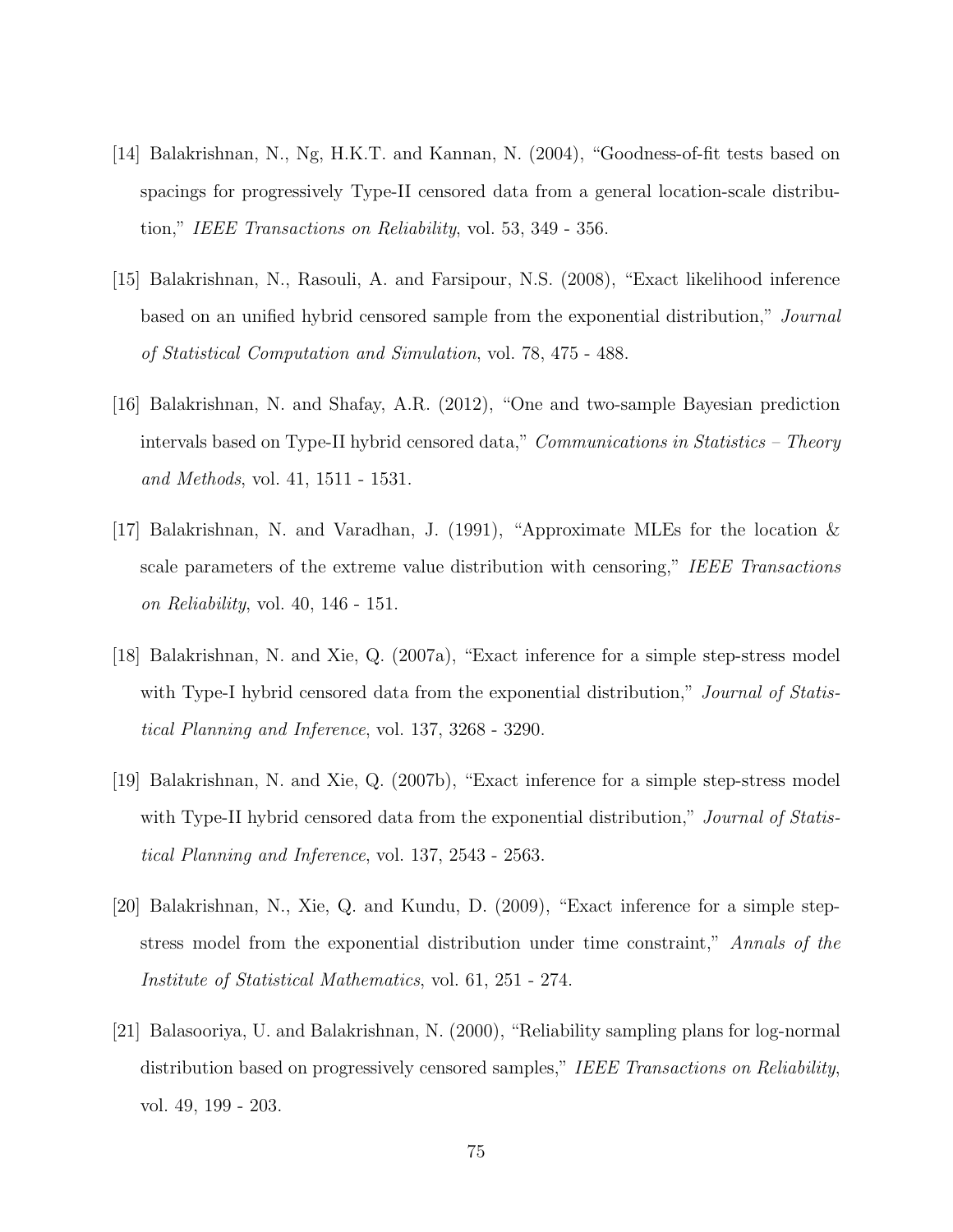- [22] Banerjee, A. and Kundu, D. (2008), "Inference based on Type-II hybrid censored data from a Weibull distribution," IEEE Transactions on Reliability, vol. 57, 369 - 378.
- [23] Barlow, R.E., Madansky, A., Proschan, F. and Scheuer, E. (1968), "Statistical estimation procedures for the burn-in process," Technometrics, vol. 10, 51 - 62.
- [24] Bartholomew, D.J. (1963), "The sampling distribution of an estimate arising in life testing," Technometrics, vol. 5, 361 - 374.
- [25] Berger, J.O. and Sun, D. (1993), "Bayesian analysis for the poly-Weibull distribution," Journal of the American Statistical Association, vol. 88, 1412 - 1418.
- [26] Chandrasekar, B., Childs, A. and Balakrishnan, N. (2004), "Exact likelihood inference for the exponential distribution under generalized Type-I and Type-II hybrid censoring," Naval Research Logistics, vol. 51, 994 - 1004.
- [27] Chen, S. and Bhattacharyya, G.K. (1988), "Exact confidence bounds for an exponential parameter under hybrid censoring," Communications in Statistics – Theory and Methods, vol. 17, 1857 - 1870.
- [28] Childs, A., Balakrishnan, N. and Chandrasekar, B. (2012), "Exact distribution of the MLEs of the parameters and of the quantiles of two-parameter exponential distribution under hybrid censoring," Statistics (to appear).
- [29] Childs, A., Chandrasekar, B. and Balakrishnan, N. (2008), "Exact likelihood inference for an exponential parameter under progressive hybrid censoring," In: Statistical Models and Methods for Biomedical and Technical Systems (Eds., F. Vonta, M. Nikulin, N. Limnios and C. Huber-Carol), pp. 319 - 330, Birkhäuser, Boston, MA.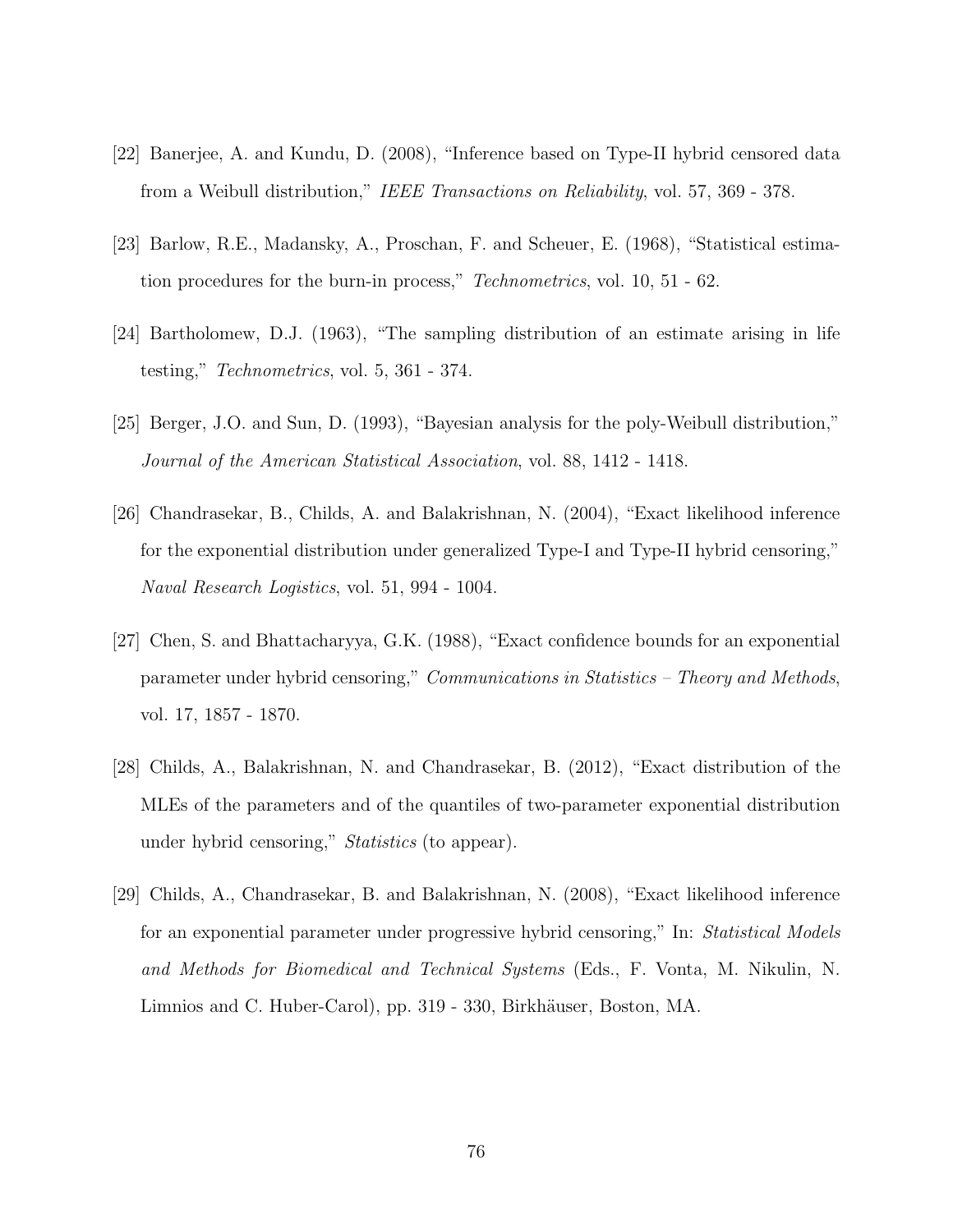- [30] Childs, A., Chandrasekar, B., Balakrishnan, N. and Kundu, D. (2003), "Exact likelihood inference based on Type-I and Type-II hybrid censored samples from the exponential distribution," Annals of the Institute of Statistical Mathematics, vol. 55, 319 - 330.
- [31] Cox, D.R. (1959), "The analysis of exponentially distributed lifetimes with two types of failure," Journal of the Royal Statistical Society, Series B, vol. 21, 411 - 421.
- [32] Crowder, M. (2001), Classical Competing Risks, Chapman and Hall, Boca Raton, FL.
- [33] D'Agostino, R.B. and Stephens, M.A. (Eds.) (1986), Goodness-of-Fit Techniques, Marcel Dekker, New York, NY.
- [34] Das, B. and Nag, A. S. (2002), "A test of exponentiality in life-testing against Weibull alternatives under hybrid censoring," Calcutta Statistical Association Bulletin, vol. 52, 371 - 380.
- [35] Devroye, L. (1984), "A simple algorithm for generating random samples from a logconcave density function," Computing, vol. 33, 247 - 257.
- [36] Draper, N. and Guttman, I. (1987), "Bayesian analysis of hybrid life tests with exponential failure times," Annals of the Institute of Statistical Mathematics, vol. 39, 219 - 225.
- [37] Dube, S., Pradhan, B. and Kundu, D. (2011), "Parameter estimation of the hybrid censored log-normal distribution," Journal of Statistical Computation and Simulation, vol. 81, 275 - 287.
- [38] Epstein, B. (1954), "Truncated life-test in exponential case," Annals of Mathematical Statistics, vol. 25, 555 - 564.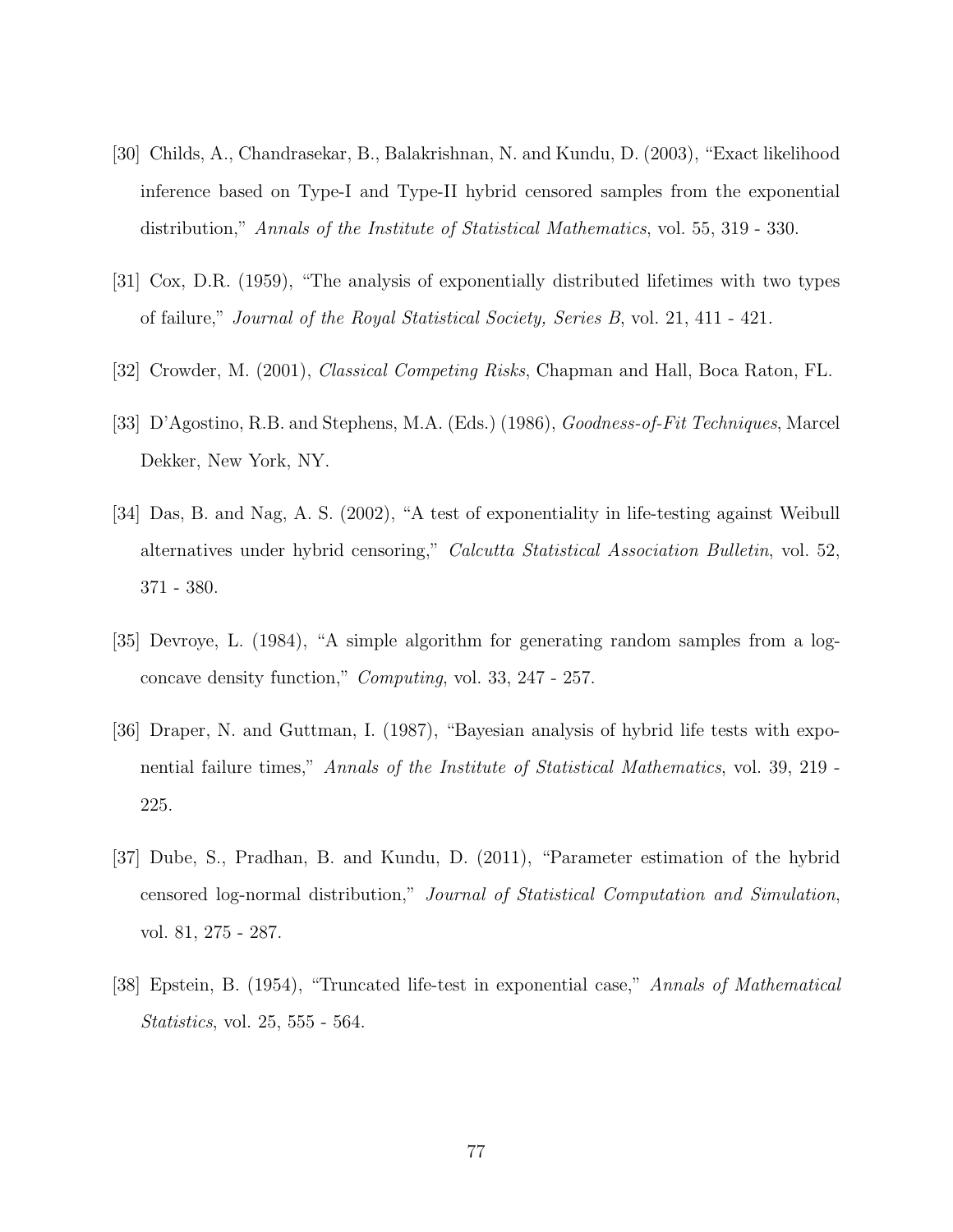- [39] Fairbanks, K., Madsan, R. and Dykstra, R. (1982), "A confidence interval for an exponential parameter from hybrid life-test," Journal of the American Statistical Association, vol. 77, 137 - 140.
- [40] Geman, S. and Geman, D. (1984), "Stochastic relaxation, Gibbs distributions and the Bayesian restoration of images," IEEE Transactions on Pattern Analysis and Machine Intelligence, vol. 6, 721 - 741.
- [41] Gupta, R.D. and Kundu, D. (1998), "Hybrid censoring schemes with exponential failure distribution," *Communications in Statistics – Theory and Methods*, vol. 27, 3065 - 3083.
- [42] Gupta, R.D. and Kundu, D. (1999), "Generalized exponential distributions," Australian and New Zealand Journal of Statistics, vol. 41, 173 - 188.
- [43] Gupta, R.D. and Kundu, D. (2006), "On the comparison of Fisher information matrices of the Weibull and generalized exponential distributions," Journal of Statistical Planning and Inference, vol. 136, 3130 - 3144.
- [44] Gupta, R.D. and Kundu, D. (2007), "Generalized exponential distributions: existing methods and recent developments," Journal of Statistical Planning and Inference, vol. 137, 3537 - 3547.
- [45] Habibi Rad, A., Yousefzadeh, F. and Balakrishnan, N. (2011), "Goodness-of-fit test based on Kullback-Leibler information for progressively Type-II censored data," IEEE Transactions on Reliability, vol. 60, 570 - 579.
- [46] Huang, W.T. and Lin, Y.P. (2002), "An improved Bayesian sampling plan for exponential population with Type I censoring," *Communications in Statistics – Theory and* Methods, vol. 31, 2003 - 2025.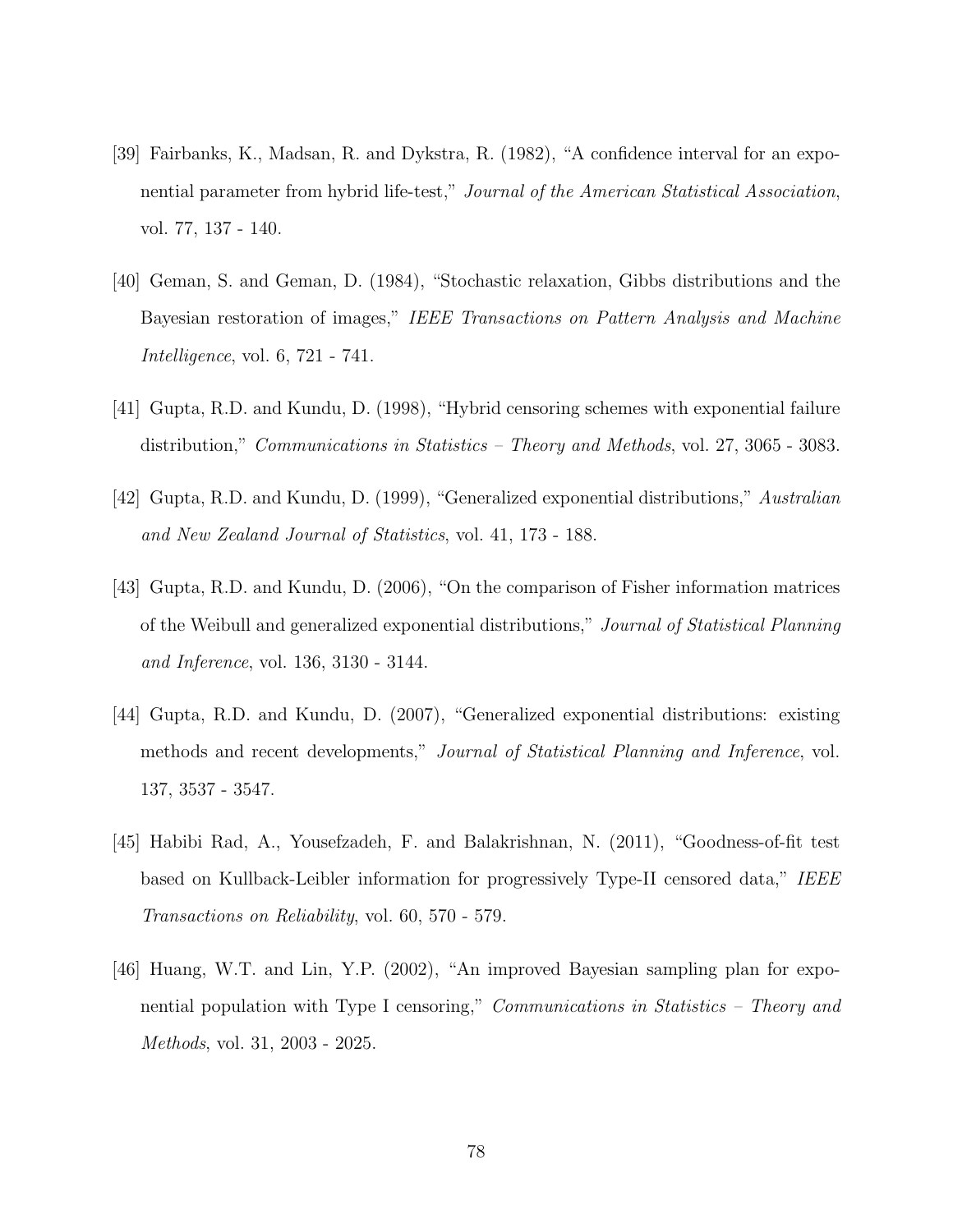- [47] Jeong, H-S., Park, J-I. and Yum, B-J. (1996), "Development of  $(r, T)$  hybrid sampling plans for exponential lifetime distributions," Journal of Applied Statistics, vol. 23, 601 - 607.
- [48] Kaminskiy, M.P. and Krivtsov, V.V. (2005), "A simple procedure for Bayesian estimation of the Weibull distribution," IEEE Transactions on Reliability, vol. 54, 612 -616.
- [49] Kateri, M. and Balakrishnan, N. (2008), "Inference for a simple step-stress model with Type-II censoring, and Weibull distributed lifetimes," IEEE Transactions on Reliability, vol. 57, 616 - 626.
- [50] Kundu, D. (2007), "On hybrid censored Weibull distribution," Journal of Statistical Planning and Inference, vol. 137, 2127 - 2142.
- [51] Kundu, D. (2008), "Bayesian inference and life testing plan for Weibull distribution in presence of progressive censoring," Technometrics, vol. 50, 144 - 154.
- [52] Kundu, D. and Gupta, R.D. (2007), "Analysis of hybrid lifetests in presence of competing risks," Metrika, vol. 65, 159 - 170.
- [53] Kundu, D. and Joarder, A. (2006), "Analysis of Type-II progressively hybrid censored data," Computational Statistics & Data Analysis, vol. 50, 2509 - 2528.
- [54] Kundu, D. and Pradhan, B. (2009), "Estimating the parameters of the generalized exponential distribution in presence of hybrid censoring," Communications in Statistics – Theory and Methods, vol. 38, 2030 - 2041.
- [55] Kundu, D., Samanta, D., Ganguli, A. and Mitra, S. (2011), "Bayesian analysis of different hybrid and progressive life tests", Submitted for publication.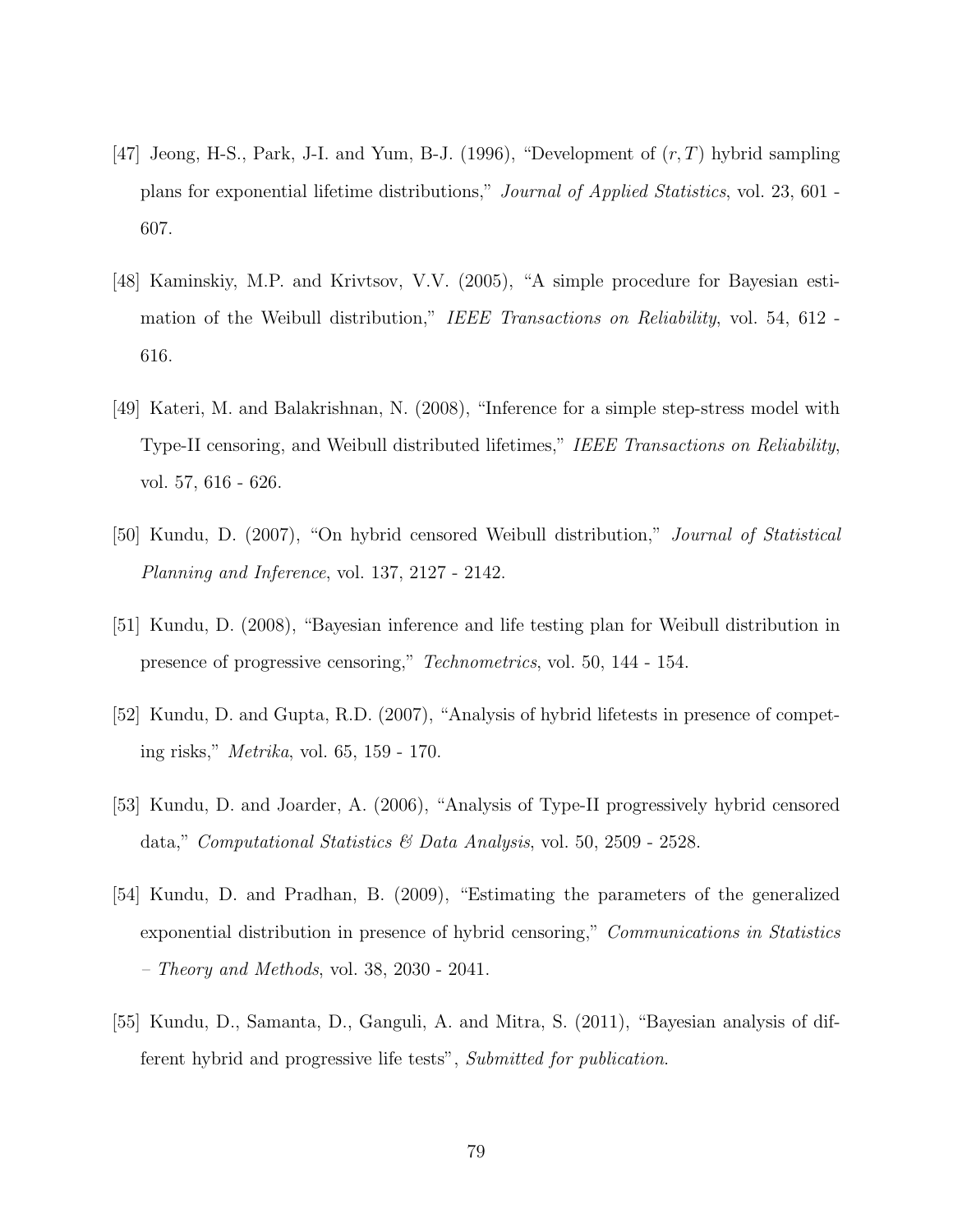- [56] Liang, T-C. and Yang, M-C. (2012), "Optimal Bayes sampling plans for exponential distributions based on hybrid censored samples," Journal of Statistical Computation and Simulation (to appear).
- [57] Lin, C-T. and Huang, Y-L. (2012), "On progressive hybrid censored exponential distribution," Journal of Statistical Computation and Simulation (to appear).
- [58] Lin, C-T., Huang, Y-L. and Balakrishnan, N. (2007), "Exact Bayesian variable sampling plans for exponential distribution under Type-I censoring," In: Mathematical Methods for Survival Analysis, Reliability and Quality of Life (Eds., C. Huber, N. Limnios, M. Mesbah and M. Nikulin), pp. 155 - 166, Hermes, London, UK.
- [59] Lin, C-T., Huang, Y-L. and Balakrishnan, N. (2008a), "Exact Bayesian variable sampling plans for the exponential distribution based on Type-I and Type-II hybrid censored samples," *Communications in Statistics – Simulation and Computation*, vol. 37, 1101 -1116; Corrections, vol. 39, 1499 - 1505.
- [60] Lin, C-T., Huang, Y-L. and Balakrishnan, N. (2008b), "A new method for goodness-offit testing based on Type-II right censored samples," IEEE Transactions on Reliability, vol. 57, 633 - 642.
- [61] Lin, C-T., Huang, Y-L. and Balakrishnan, N. (2011), "Exact Bayesian variable sampling plans for the exponential distribution based on progressive hybrid censoring," Journal of Statistical Computation and Simulation, vol. 81, 873 - 882.
- [62] Lin, C-T., Ng, H.K.T., and Chan, P.S. (2009), "Statistical inference of Type-II progressively hybrid censored data with Weibull lifetimes," *Communications in Statistics –* Theory and Methods, vol. 38, 1710 - 1729.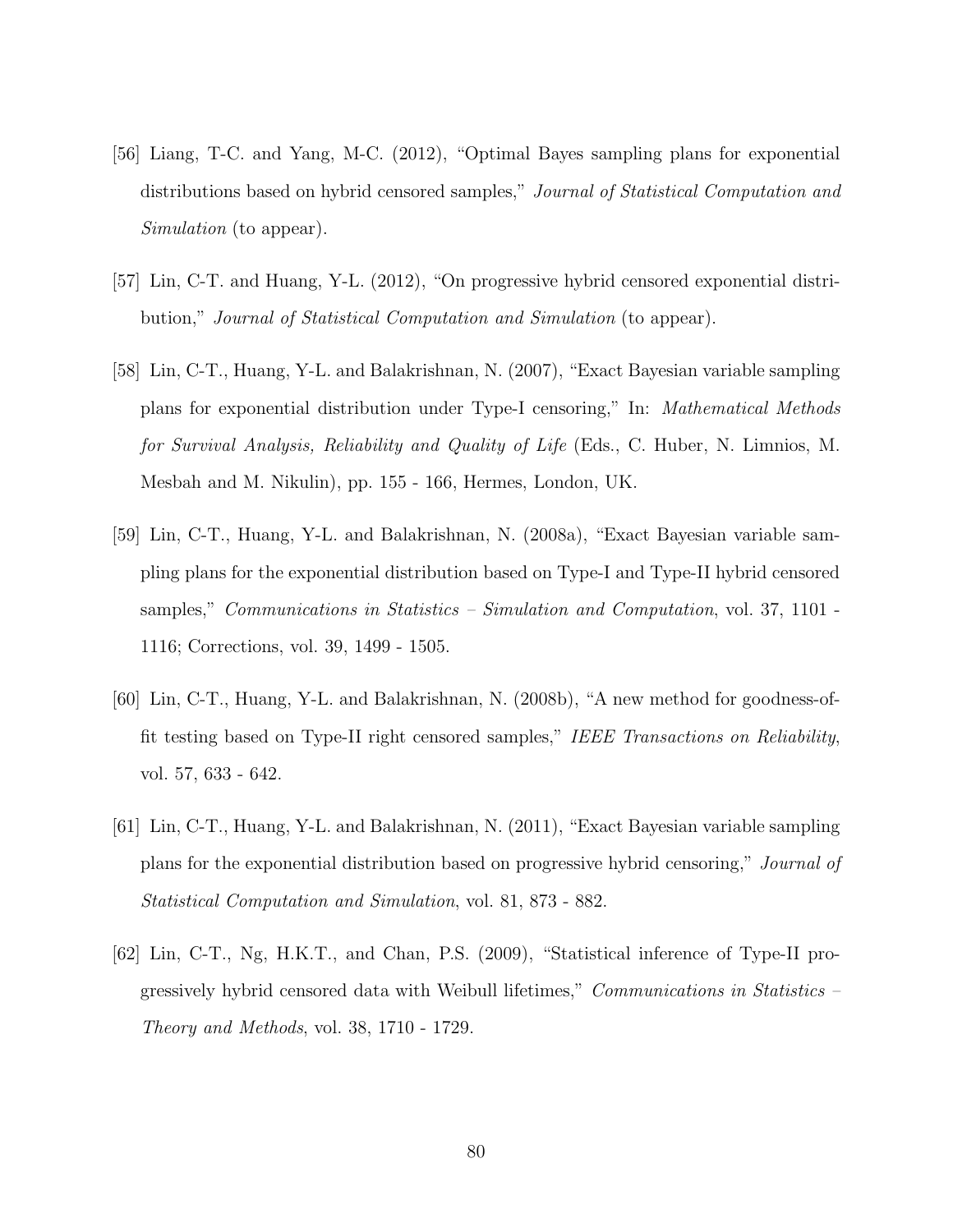- [63] Lin, Y-P., Liang, T. and Huang, W-T. (2002), "Bayesian sampling plans for exponential distribution based on Type-I censoring," Annals of the Institute of Statistical Mathematics, vol. 54,  $100 - 113$ .
- [64] Meeker, W.Q. and Escobar, L.A. (1998), Statistical Models for Reliability Data, John Wiley & Sons, New York, NY.
- [65] MIL-STD-781-C (1977), "Reliability design qualification and production acceptance tests: exponential distribution," U.S. Government Printing Office, Washington, DC.
- [66] Mokhtari, E.B., Habibi Rad, A. and Yousefzadeh, F. (2011), "Inference for Weibull distribution based on progressively Type-II hybrid censored data," Journal of Statistical Planning and Inference, vol. 141, 2824 - 2838.
- [67] Mudholkar, G.S. and Srivastava, D.K. (1993), "Exponentiated Weibull family for analyzing bathtub failure data," IEEE Transactions on Reliability, vol. 42, 299 - 302.
- [68] Nelson, W. (1980), "Accelerated life testing: step-stress models and data analysis," IEEE Transactions on Reliability, vol. 29, 103 - 108.
- [69] Nelson, W. (1982), Applied Life Data Analysis, John Wiley & Sons, New York, NY.
- [70] Nelson, W. (1990), Accelerated Testing: Statistical Models, Test Plans and Data Analysis, John Wiley & Sons, New York, NY.
- [71] Ng, H.K.T., Chan, P.S. and Balakrishnan, N. (2002), "Estimation of parameters from progressively censored data using EM algorithm," Computational Statistics  $\mathcal{B}$  Data Analysis, vol. 39, 371 - 386.
- [72] Ng, H.K.T., Chan, P.S. and Balakrishnan, N. (2004), "Optimal progressive censoring plans for the Weibull distribution," Technometrics, vol. 46, 470 - 481.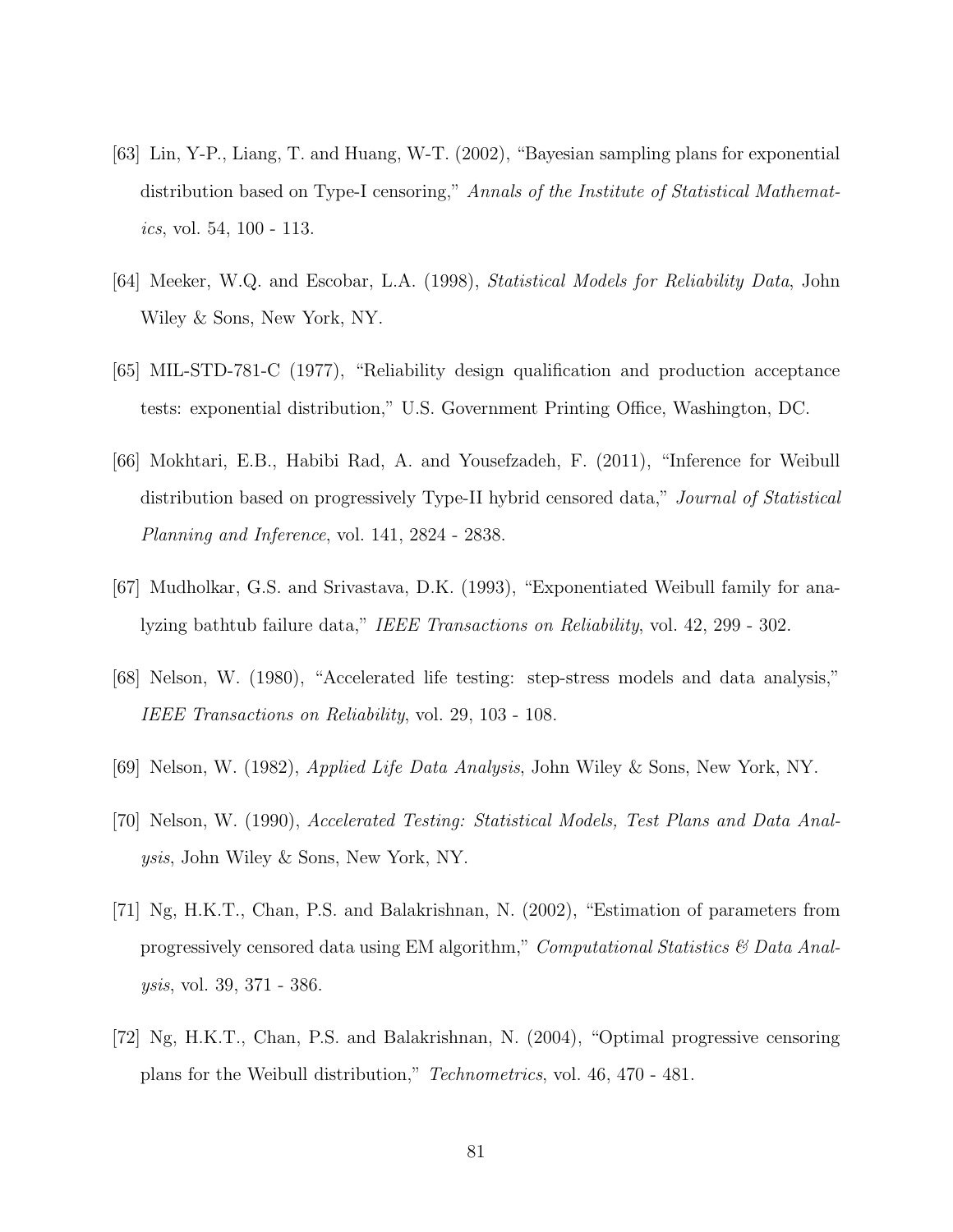- [73] Ng, H.K.T., Kundu, D. and Chan, P.S. (2009), "Statistical analysis of exponential lifetimes under an adaptive hybrid Type-II progressive censoring scheme," Naval Research Logistics, vol. 56, 687 - 698.
- [74] Pakyari, R. and Balakrishnan, N. (2012a), "A general purpose approximate goodnessof-fit test for progressively Type-II censored data," IEEE Transactions on Reliability, vol. 61, 238 - 244.
- [75] Pakyari, R. and Balakrishnan, N. (2012b), "Goodness-of-fit tests for progressively Type-II censored data from location-scale distributions," Journal of Statistical Computation and Simulation (to appear).
- [76] Park, S. and Balakrishnan, N. (2009), "On simple calculation of the Fisher information in hybrid censoring schemes," Statistics & Probability Letters, vol. 79, 1311 - 1319.
- [77] Park, S. and Balakrishnan, N. (2012), "A very flexible hybrid censoring scheme and its Fisher information," Journal of Statistical Computation and Simulation, vol. 82, 41 - 50.
- [78] Park, S., Balakrishnan, N. and Kim, S.W. (2011), "Fisher information in progressive hybrid censoring schemes," Statistics, vol. 45, 623 - 631.
- [79] Park, S., Balakrishnan, N. and Zheng, G. (2008), "Fisher information in hybrid censored data," Statistics & Probability Letters, vol. 78, 2781 - 2786.
- [80] Pintilie, M. (2006), Competing Risks: A Practical Perspective, John Wiley & Sons, Hoboken, NJ.
- [81] Raqab, M.Z. and Madi, M.T. (2005), "Bayesian inference for the generalized exponential distribution," Journal of Statistical Computation and Simulation, vol. 75, 841 - 852.